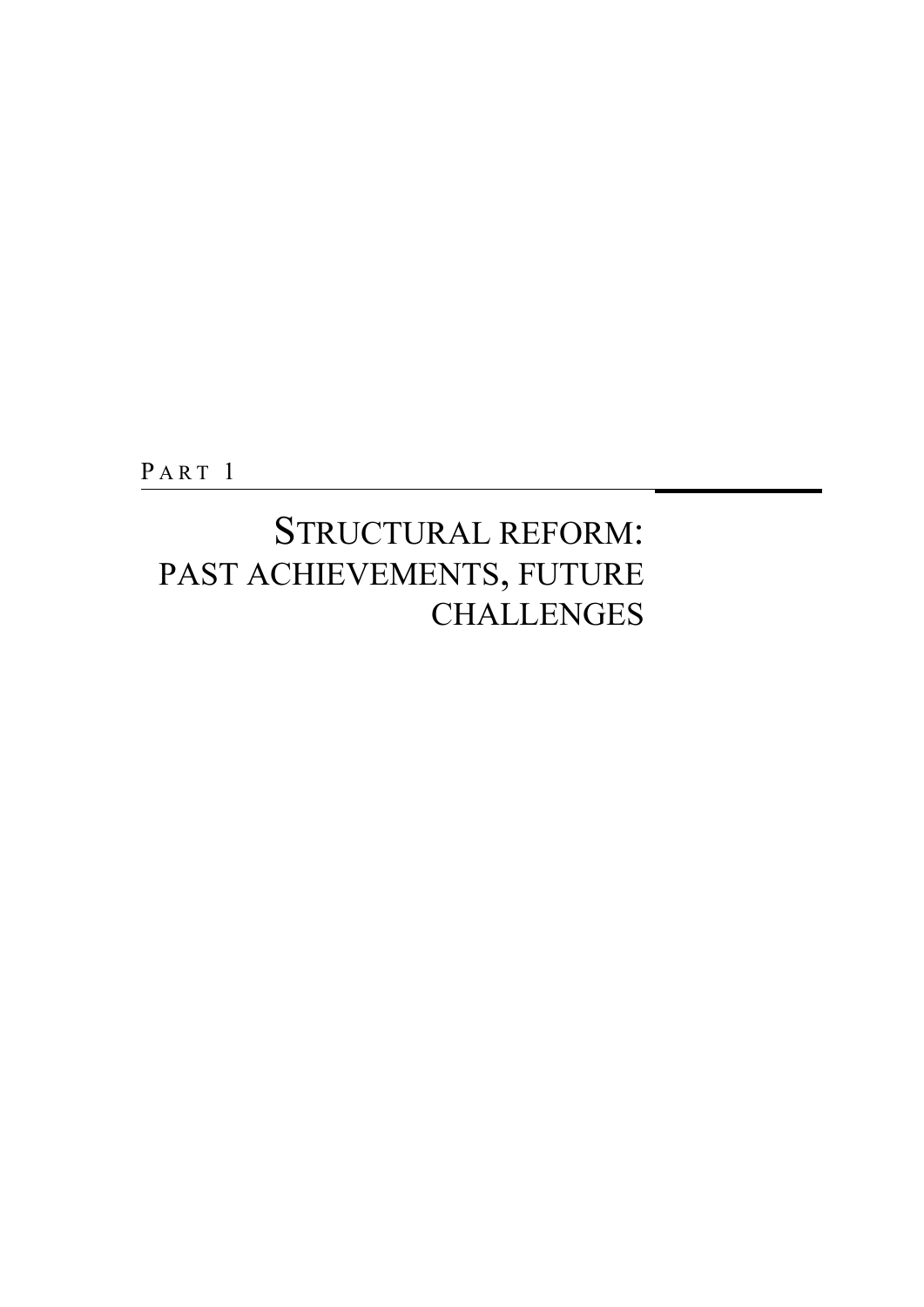*Australia's economy has been radically transformed from the high-cost, inwardlooking economy of three decades ago. This is the result of a wide-ranging program of structural reforms, in which the Commission and its predecessors have played a significant part. These reforms and their impacts are discussed here, as well as further reforms needed to secure Australia's prosperity into the future.* 

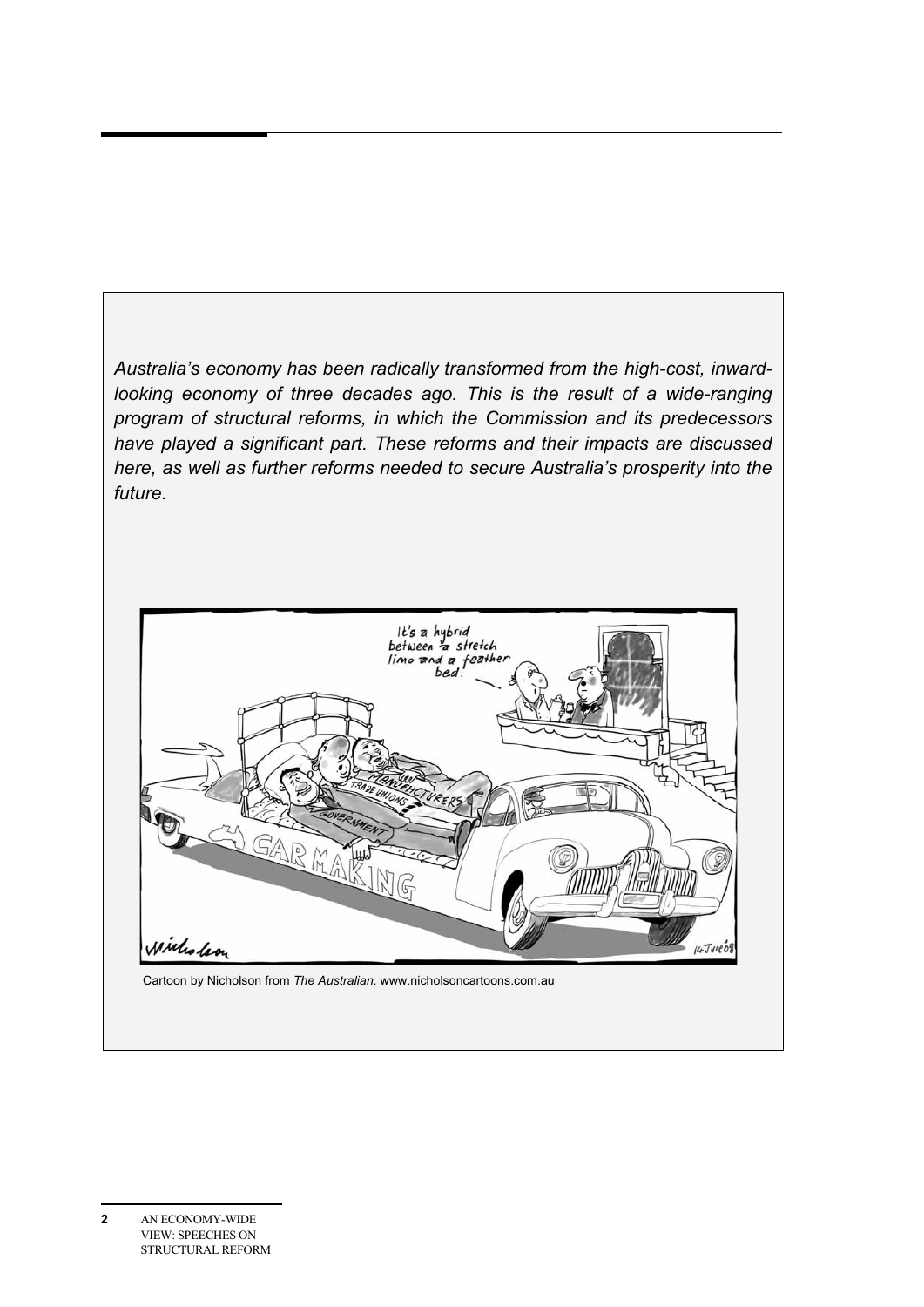# Structural reform Australian-style: lessons for others?<sup>∗</sup>

*'The Government's commitment to reform, its willingness to commission expert advice and to heed it, to try new solutions, and to patiently build constituencies that support further reforms, is … something that other countries could learn from.'* (OECD, *Economic Survey of Australia*, 2004)

#### **Introduction**

 $\overline{a}$ 

Australia has undergone sweeping structural reforms over the past two decades that have helped transform its economic performance. To most economists, the reforms themselves would no doubt appear unexceptionable. They typically apply conventional prescriptions for improving growth by removing policy-related distortions and impediments to a well-functioning market economy. However, given the magnitude of the reform requirements in Australia, and the entrenched political obstacles to reform, the manner in which the reforms were introduced and sustained may be of wider interest and relevance.

My purpose in this paper therefore is not to focus on the why of reform, which I shall take to be understood in this company. Rather, I will briefly outline what reforms were undertaken in Australia and provide some indication of their outcomes, before focussing on aspects of how we went about it. I will look in particular at some institutional innovations that appear distinctive to Australia and which have attracted the attention of a number of other countries — both developed and developing — as well as within international organisations concerned with promoting economic development.

## **Paradise lost — and (partly) regained**

Economic reformers in Australia often observe that our country had the highest per capita income in the world at the dawn of the twentieth century. Like some

**3**

<sup>∗</sup> Based on presentations to the IMF and World Bank (Washington DC, 26–27 May 2005) and OECD (Paris, 31 May 2005).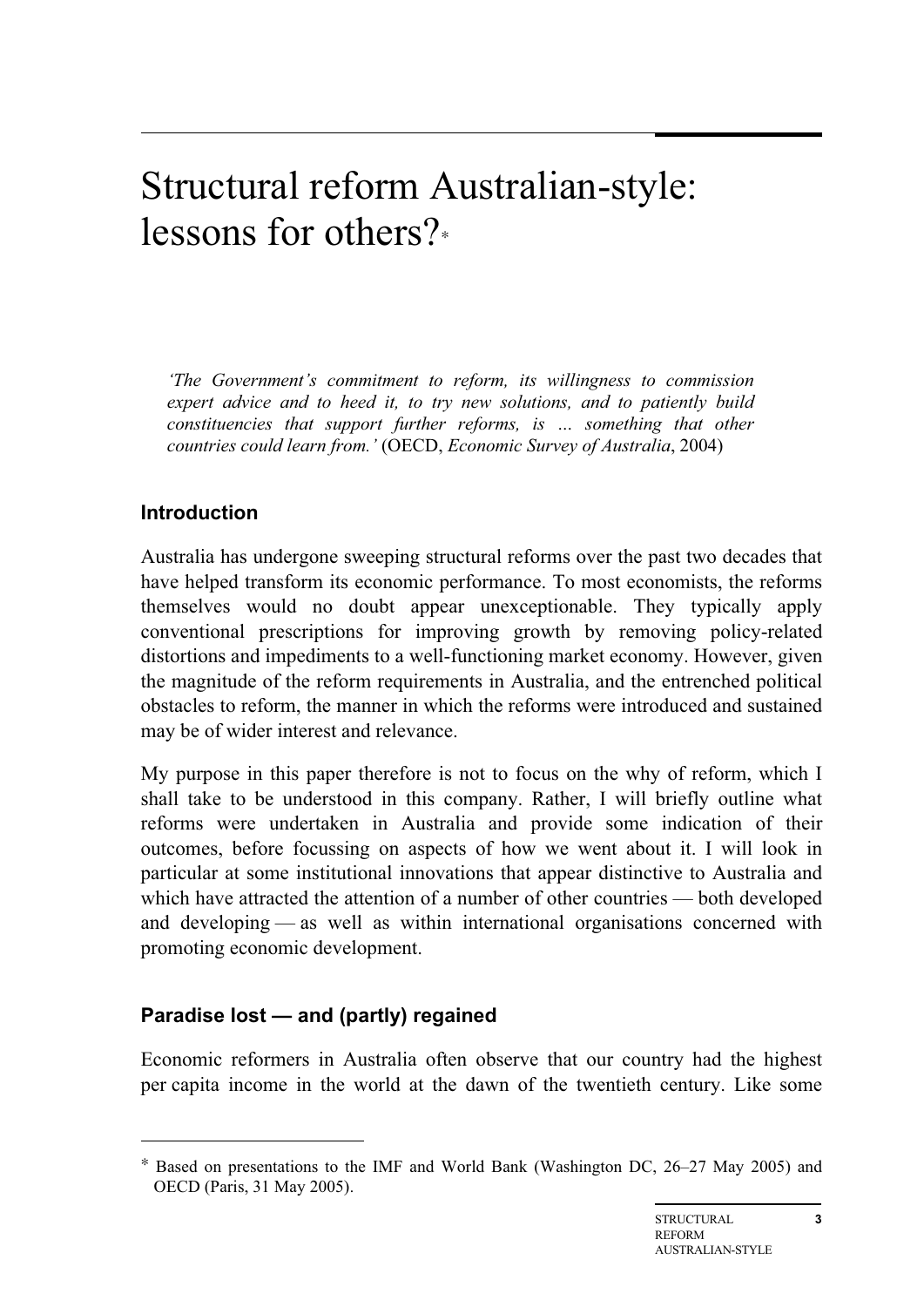others in that privileged position (Argentina, New Zealand), Australia's position on the global income ladder steadily declined in succeeding decades.

In retrospect, the causes of our relative decline seem fairly clear. As the respected Australian journalist Paul Kelly has chronicled, Australia's structural policies following Federation in 1901 were shaped by a social compact known as the 'Australian settlement' (Kelly 1992). Trade barriers fostered domestic manufacturing activity. Relatively generous wages and conditions were determined Australia-wide by the Industrial Relations Commission. Those states of the Federation most disadvantaged by this were compensated over time through fiscal redistribution from the Australian Government. Statutory government monopolies were created to provide public utility and other services at 'fair' prices to the expanding populations. The regime was highly regulated, anticompetitive and redistributive: captured nicely by the expression 'protection all round'.

For many years the economic costs of this regime were masked by the performance of our broad-acre agricultural and mining industries. Until the early 1970s, the terms of trade favoured our primary commodities, and we had benefited from a world-wide expansion in demand following World War II. Australians enjoyed close to full employment with incomes still higher, on average, than those in most other OECD countries.

But we were riding for a fall. During the 1970s, the prices we received for our commodity exports commenced a long decline, while the costs of imports began to rise. The resulting terms of trade deterioration (figure 1) would, in turn, expose the underlying problem of Australia's poor productivity performance. Even in the postwar boom years, Australia's productivity lagged. Between 1950 and 1973, our annual productivity growth averaged 2.5 per cent, compared to 3.5 per cent for OECD countries as a group (figure 2).

The reasons for our relatively poor productivity performance, given the policy environment just described, are not hard to find:

- a fragmented, high cost manufacturing sector, focussed on the domestic market
- indulgent, inflexible work practices, powerful unions and lack-lustre management
- outmoded technologies, low rates of innovation and skill development
- high-cost infrastructure services like power, transport and communications, which effectively taxed business users, while cross-subsidising households.

Australia's poor productivity performance, together with the declining terms of trade, translated into what seemed an inexorable slide in our comparative living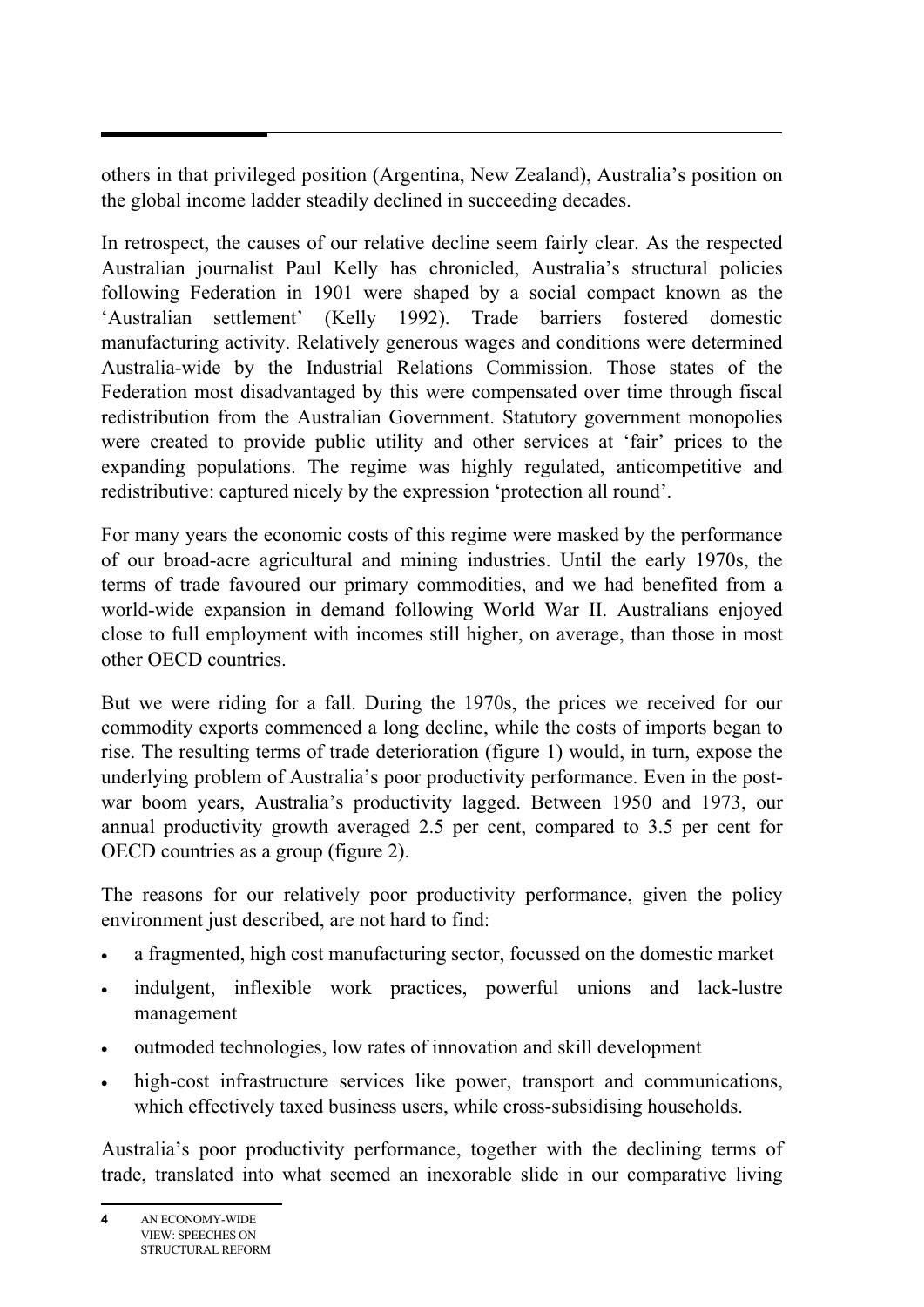standards. Whereas Australia was still ranked  $5<sup>th</sup>$  in the world in 1950 in terms of GDP per person, we had fallen to  $9<sup>th</sup>$  by 1973 and to  $15<sup>th</sup>$  by the late-1980s.



Figure 1 **Australia's terms of trade** 



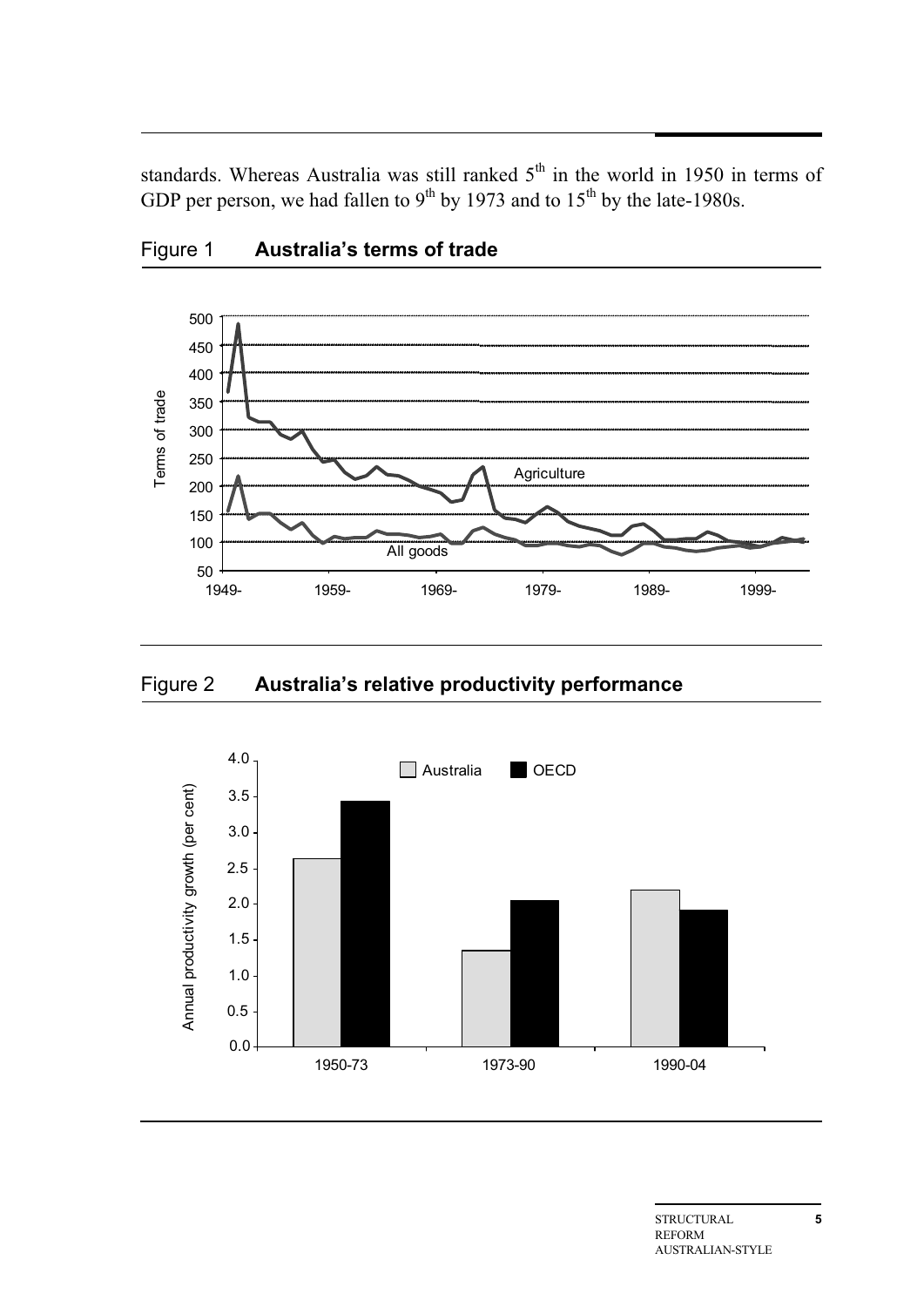## *Wide-ranging 'microeconomic reform'*

Structural reform could be said to have commenced with a false start in 1973, when the Government introduced a dramatic 25 per cent across-the-board tariff cut. However, the measure turned out to be a one-off. In conjunction with other events, the cut precipitated a backlash against reform and there were only 'piecemeal' further reductions in tariffs for over a decade.

Following the election of a new government in 1983, the reform of border protection arrangements was reinvigorated — with the conversion or elimination of import quotas as well as reductions in tariffs themselves. At first, these reforms were introduced on an *ad hoc* industry-by-industry basis. Then in 1988, the Government introduced the first in a series of phased reductions in tariffs across most industry sectors such that, by 1996, virtually all tariffs (other than for the automotive and textile, clothing and footwear (TCF) industries, which were on their own liberalisation paths) had fallen to 5 per cent or less.

The early 1980s had also seen the floating of the Australian dollar (facilitating subsequent adjustment to tariff liberalisation) followed by significant liberalisation of the finance sector, including the removal of exchange and interest rate controls.

Increased international competition in Australia's traded goods sector led to pressures for reductions in input costs, notably in labour markets and (non-traded) public utility services. In turn, pressure mounted for the reform of government policies and institutions that were impeding these changes, and an increasingly broad-ranging program of domestic microeconomic reform was hatched (box 1).

If any single indicator could convey the extent of structural reform in Australia, it would be that essentially Australian measure of relative net protection levels, the effective rate of assistance (ERA). The ERA for manufacturing has declined from 25 to 5 per cent over the past two decades, while agricultural assistance has also fallen (figure 3).

Equally, it would be hard to find more striking illustrations of consequent structural and behavioural change than the coincident rise in the trade intensity of Australia's economy, from 27 per cent in the mid-1980s to 44 per cent in 2003, and the sharp increase in business R&D spending as a share of GDP (figure 4).

**<sup>6</sup>** AN ECONOMY-WIDE VIEW: SPEECHES ON STRUCTURAL REFORM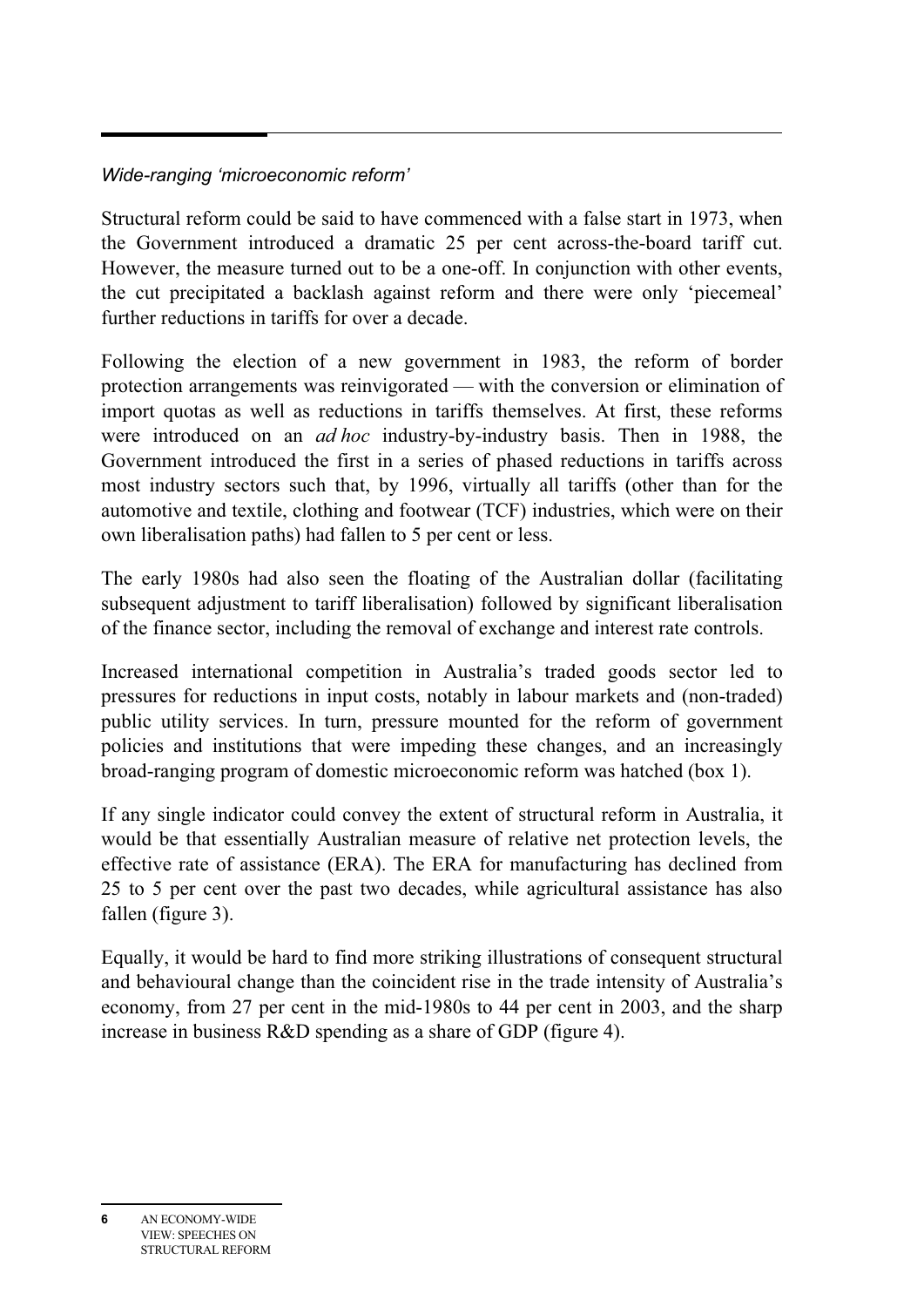## Box 1 **Two decades of economic reform**

*Trade liberalisation* — reductions in tariff assistance (that began in 1973) and the abolition of quantitative import controls — mainly in the automotive, whitegoods and textile, clothing and footwear industries — gathered pace from the mid-1980s. The effective rate of assistance to manufacturing fell from around 35 per cent in the early 1970s to 5 per cent by 2000.

*Capital markets* — the Australian dollar was floated in March 1983, foreign exchange controls and capital rationing (through interest rate controls) were removed progressively from the early 1980s and foreign-owned banks were allowed to compete.

*Infrastructure* — partial deregulation and restructuring of airlines, coastal shipping, telecommunications and the waterfront occurred from the late-1980s. Commercialisation, corporatisation and privatisation initiatives for government business enterprises were progressively implemented from around the same time.

*Labour markets* — the Prices and Incomes Accord operated from 1983 to 1996. Award restructuring and simplification, and the shift from centralised wage fixing to enterprise bargaining, began in the late-1980s. Reform accelerated in the mid-1990s with the introduction of the *Workplace Relations Act 1996,* further award simplification and the introduction of individual employment contracts.

*Human services* — competitive tendering and contracting out, performance-based funding and user charges were introduced in the late-1980s and extended in scope during the 1990s; administrative reforms (for example, financial management and program budgeting) were introduced in health, education and community services in the early 1990s.

*'National Competition Policy' reforms* — in 1995, further broad-ranging reforms to essential service industries (including energy and road transport), government businesses and anticompetitive regulation were commenced by all Australian governments through a coordinated national program.

*Macroeconomic policy* — inflation targeting was introduced in 1993. From the mid-1980s, fiscal policy targeted higher national saving (and a lower current account deficit) and, from the mid-1990s, concentrated on reducing government debt, primarily financed through asset sales (privatisation).

*Taxation reform* — capital gains tax and the dividend imputation system were introduced in 1985 and 1987, respectively. The company tax rate was lowered progressively from the late-1980s. A broad-based consumption tax (GST) was implemented in 2000, replacing the narrow wholesale-sales-tax system and a range of inefficient state-based duties. Income-tax rates were lowered at the same time.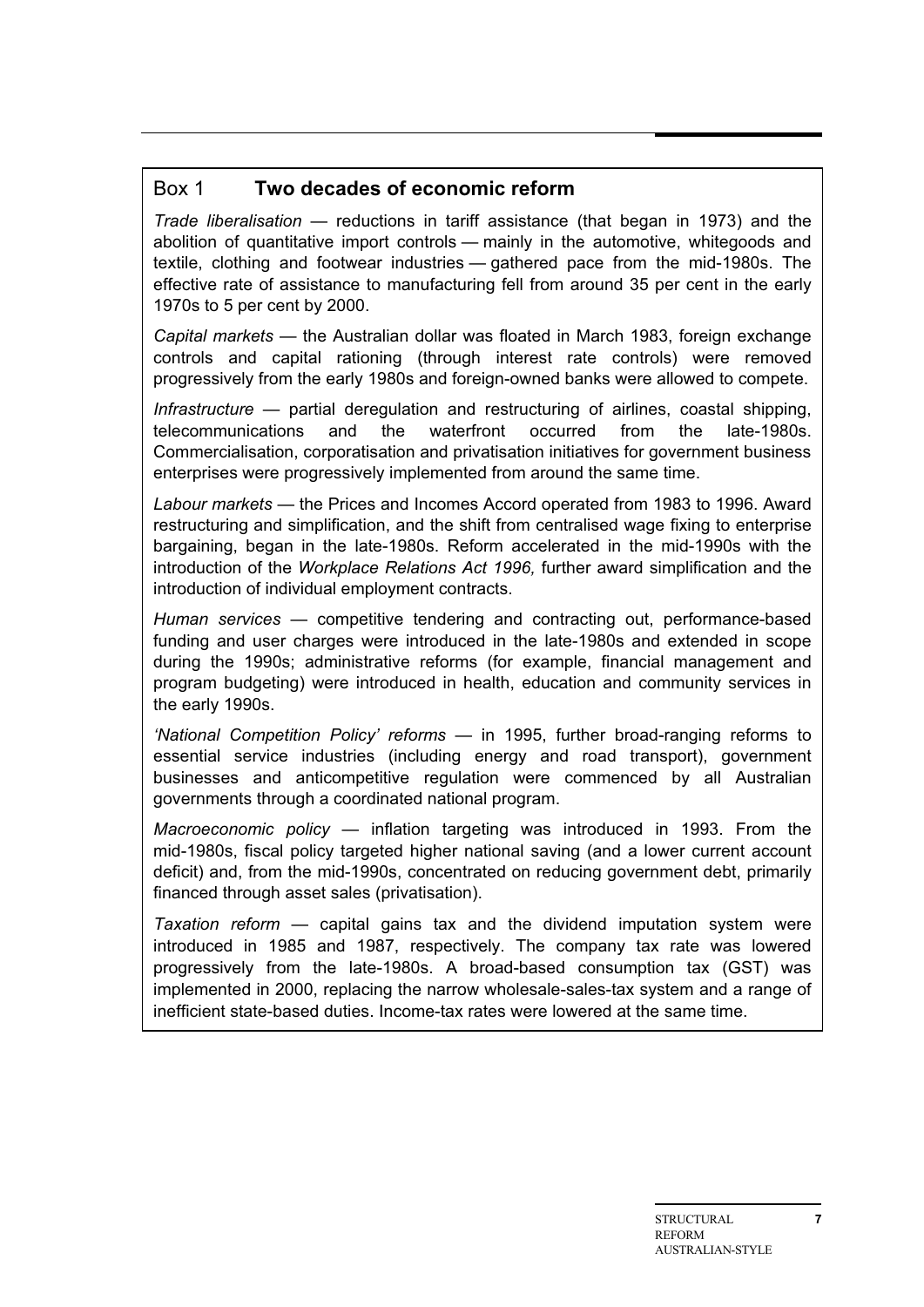



#### **Effective rate of assistance**

#### Figure 4 **Increased trade and R&D intensity**



#### *A more productive economy*

As a consequence, important changes have been wrought in each of the areas previously identified as contributing to our poor productivity performance. For example, there has been:

• a marked decline in high-cost, labour-intensive or standardised manufacturing activities and a rise of 'elaborately transformed manufactures' (PC 2003g)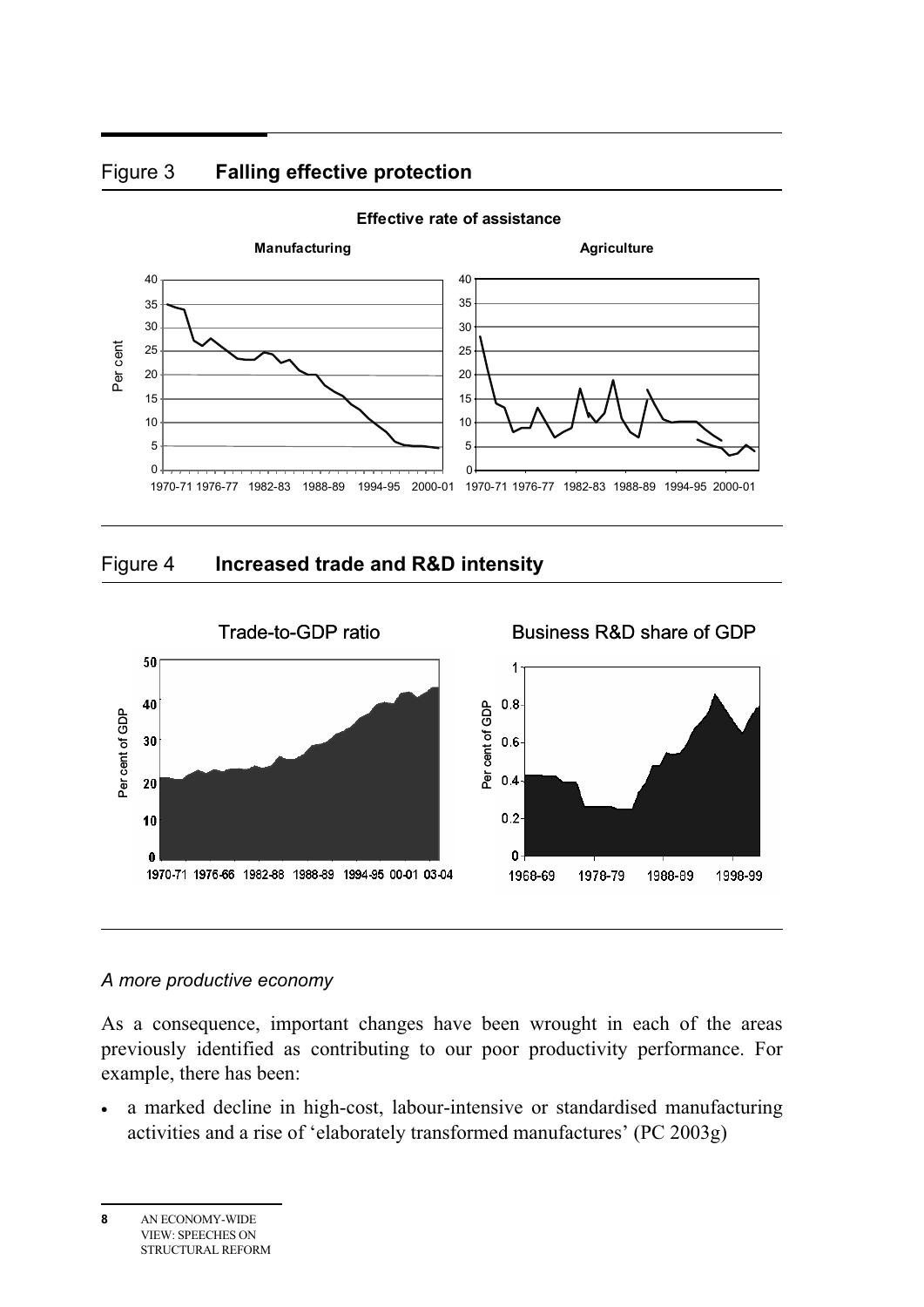- major changes in work practices in all sectors, including to accommodate new technology
- a rise in the intensity of business R&D, and increased innovation generally, with Australia having one of the highest rates of ICT uptake among OECD countries in the past decade (OECD 2004a).

These and other forces are reflected in the productivity performance of a range of industries. At the aggregate level, Australia experienced a surge in multifactor productivity (MFP) growth during the 1990s, averaging almost 2 per cent, more than double its previous rate (figure 5). Australia's MFP performance was also among the best in the OECD and its labour productivity growth exceeded even that of the United States (OECD 2004b).

# Figure 5 **Australia's productivity turnaround**



**a** Percentage points change to average annual MFP growth 1980-1990 to 1990-2000.

Accompanied by rising labour utilisation, this translated into annual growth in per capita incomes of around 2.5 per cent in that decade, well above the previous average and that for the OECD as a whole (1.7 per cent). As a consequence, Australia has seen its position on the international per capita GDP scale rise again from  $15<sup>th</sup>$  to  $8<sup>th</sup>$  over the past decade or so.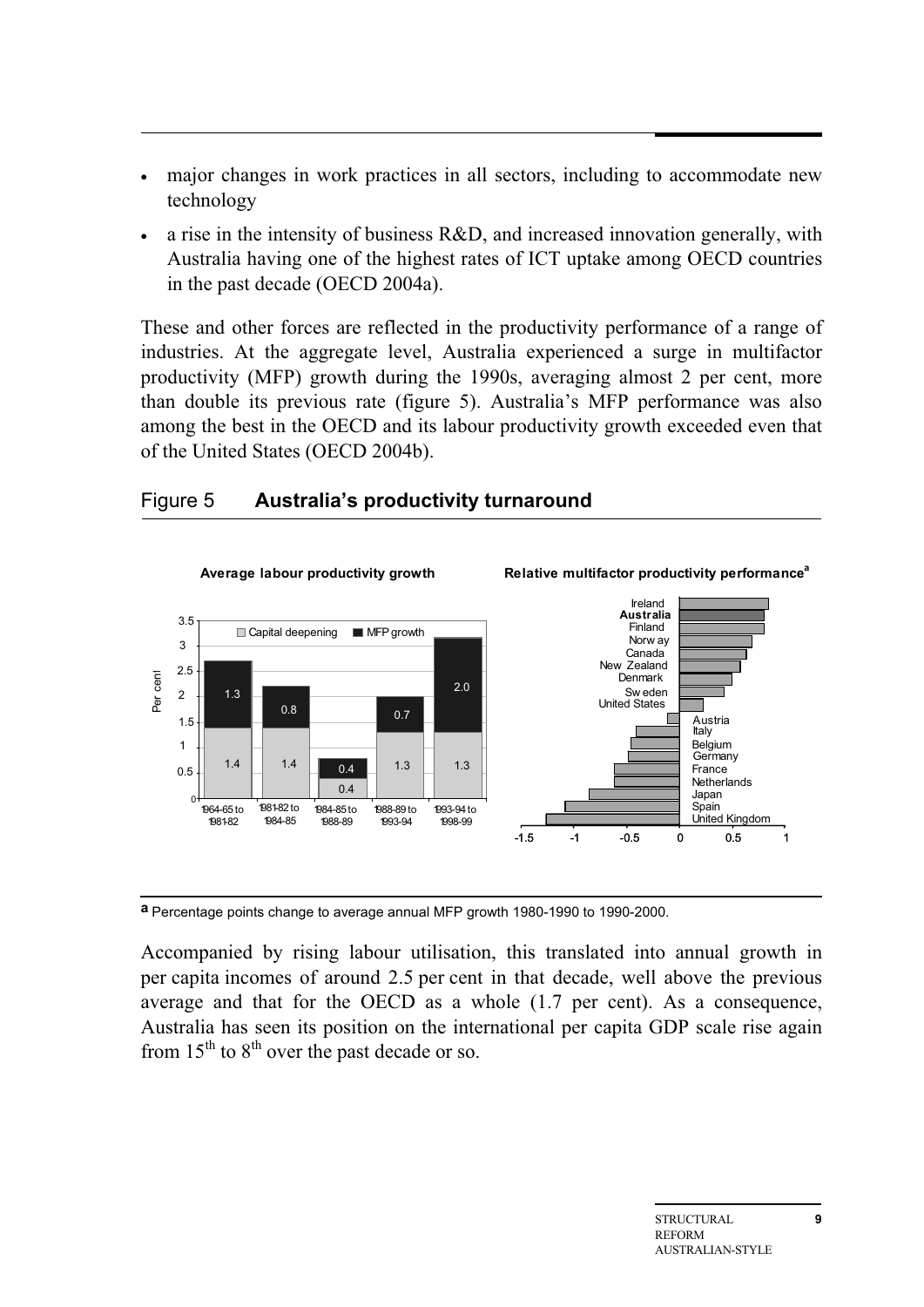# **Some (unusual?) features of the reform program**

While Australia's structural reforms could be said to have followed standard economic prescriptions, the way the reforms were implemented had some distinctive features.

## *'Opening the boarders' became the first domino*

For example, the literature on the 'optimal sequencing' of reforms generally argued in favour of addressing domestic distortions and inefficiencies before exposing an economy to international competitive pressures — in order to minimise adjustment costs. The Australian approach effectively turned this sequence on its head. Opening the borders to foreign goods, services and capital played a critical role in exposing 'upstream' inefficiencies, generating political pressure for reforms in government utility service provision and in labour markets. In particular, it is difficult to imagine that industrial relations reforms could have gone as far as they did without the increased discipline that international price competition placed on unit labour costs. In political economy terms, therefore, a lesson from Australia's experience is that external liberalisation has distinct advantages as a first-mover strategy.

## *We liberalised unilaterally*

Unlike other OECD countries, most of Australia's trade liberalisation has been undertaken unilaterally, rather than in exchange for reciprocal concessions by other countries. This has not reflected any failure to engage in or support the then GATT (now WTO) system, but rather the reality that multilateral trade negotiations for many years did not encompass agricultural trade — which at that time was Australia's main export interest. This meant that there was little incentive to do reciprocal deals.

## *We hastened slowly*

Another issue that has exercised reformers is the optimal breadth and pace of reform. For example, some economists have advocated a 'big bang' approach of rapidly introducing substantial reforms across an economy, to offset distributional impacts in any one sector and bring forward gains that might otherwise be delayed or forgone as 'reform fatigue' or opposition set in.

Australia adopted a more incrementalist approach, though ultimately with a broad reach. The 25 per cent tariff cut was an abrupt change that was not pre-announced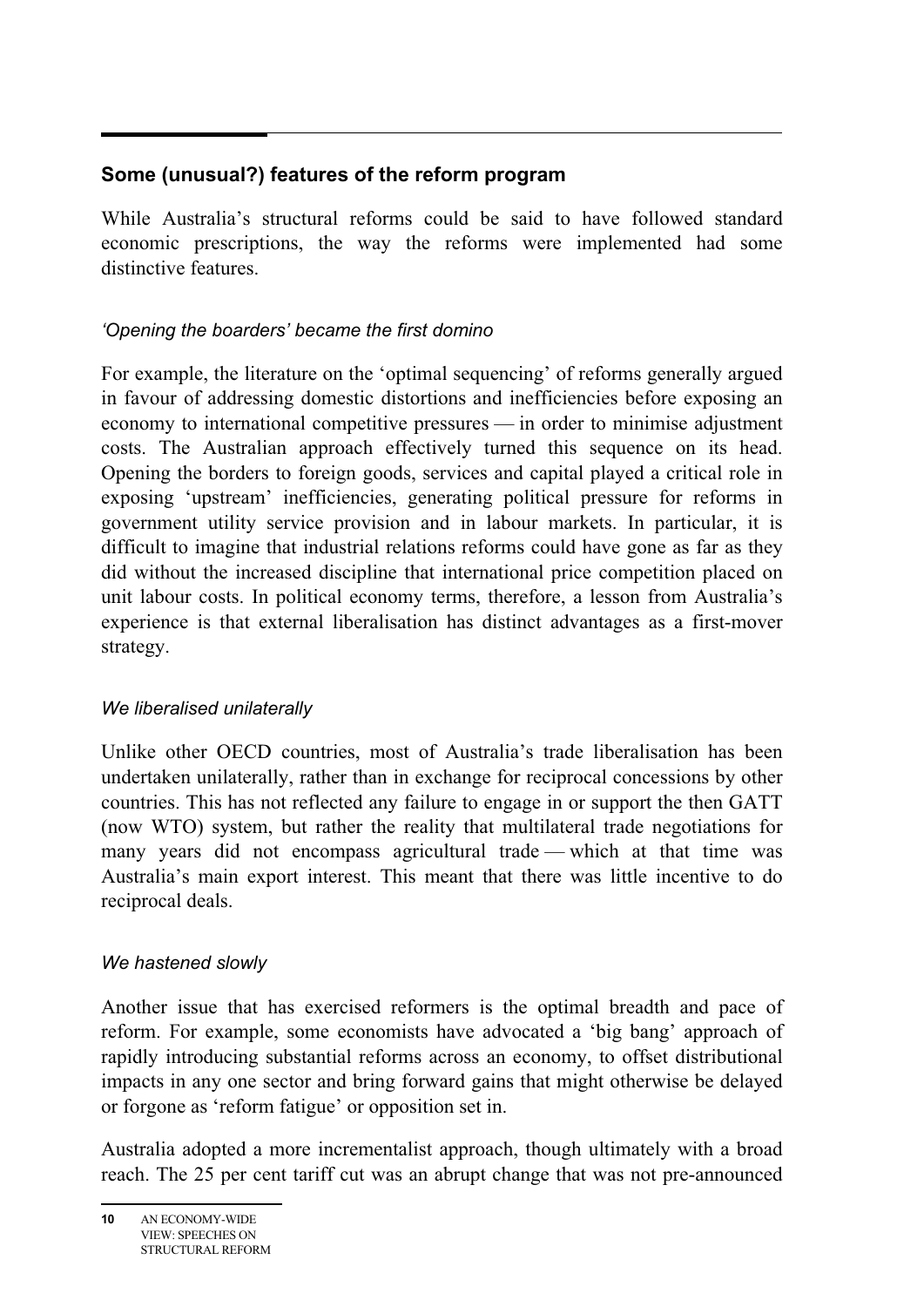by the Government. In hindsight, this bold initiative probably set back the case for tariff reform. Later tariff liberalisation programs involved pre-announced and graduated reductions.

Likewise, in the 'sensitive' sectors, including steel, autos and TCF, 'industry plans' were devised to provide incremental reform. For instance, under the first auto industry plan, which commenced in 1985, quotas were initially converted into tariff-quotas and then abolished, and the tariff of 57.5 per cent was phased down to 35 per cent in 1992. Subsequent plans have involved gradual, pre-announced tariff reductions, such that auto tariffs fell to 10 per cent in 2005 and are scheduled to decline to 5 per cent in 2010. Industry plans have also variously included export, investment and R&D subsidies and, in some of the early plans, specific restructuring targets and incentives.

#### *We acted on a broad front*

While Australia's structural reforms could be said to have begun sequentially and were incremental in nature, the program evolved in a cumulative way to encompass reforms across much of the economy. This brought many of the benefits attributable to 'big bang' approaches, but without all the costs. Potential losses in some sectors from reductions to protection were at least partly offset by benefits derived from reforms in other sectors, thus avoiding undue adjustment and making reform more 'palatable'.

#### *We 'oiled the wheels' in sensitive sectors*

In the main, Australia used the phasing of reforms to minimise adjustment costs, relying on general retraining schemes and the (relatively generous) welfare safety net to address the needs of displaced workers. However, particularly in sensitive sectors, governments also introduced some specific measures to deal with adjustment issues. The industry plans often entailed specific retraining schemes or assistance for displaced workers. In other cases, reform has been accompanied by direct compensation for the economic losses entailed. Governments have also provided specific support for regions in which the costs of reform were concentrated.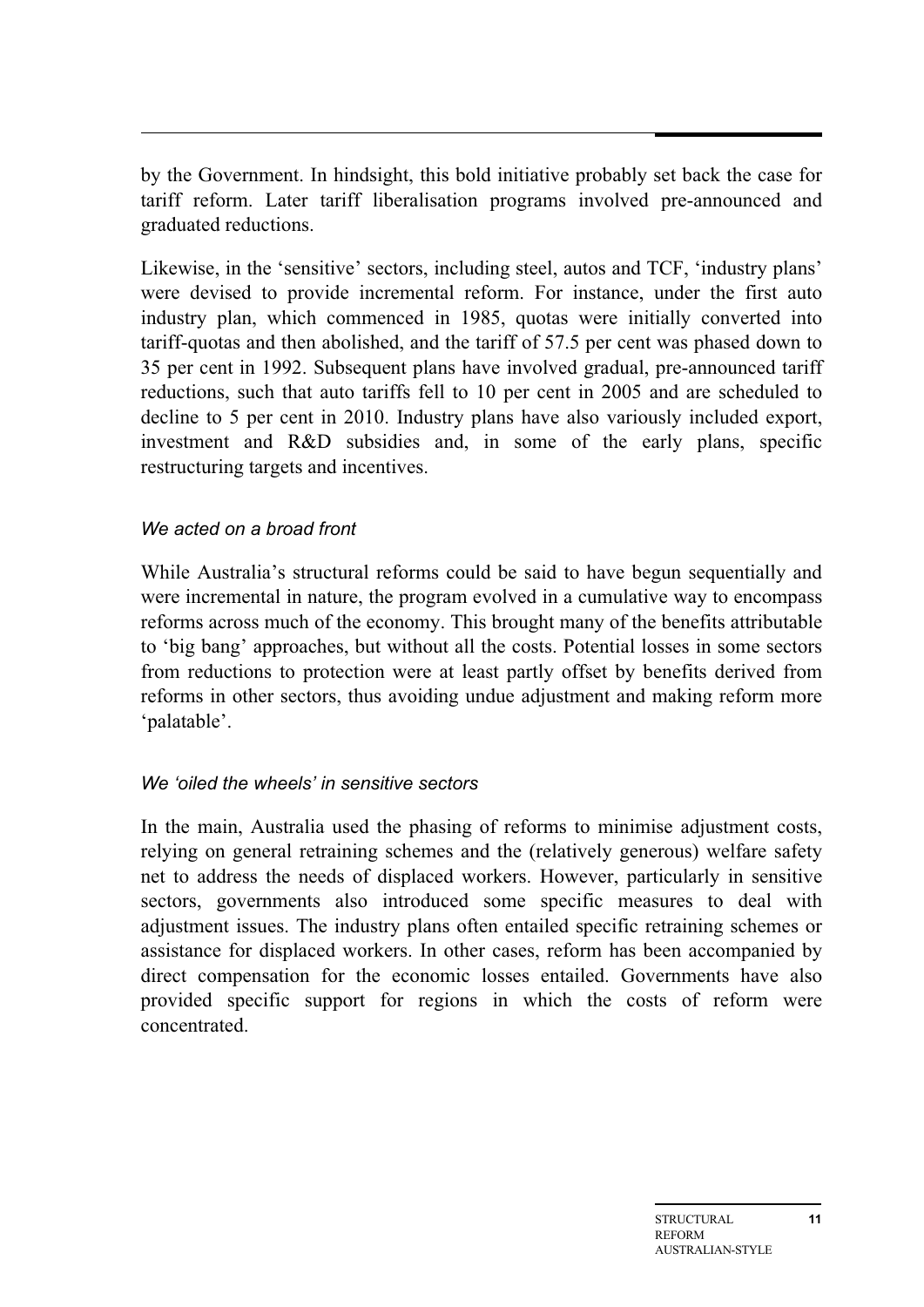# **Two institutional innovations in Australia's reform story**

Structural reforms of the kind Australia has implemented have long been recognised as economically desirable by most economists, but have faced strong political obstacles in all countries. This reflects the fact that many of the policies or regulations that have efficiency costs also have pronounced distributional effects. Reform (by definition) is intended to benefit the wider community. But in doing so it typically threatens the privileges or perceived entitlements of a minority.

The inherently adverse political calculus of structural reform is made worse by the front-loaded timing of the losses relative to the benefits. Given the three year electoral cycles that obtained in all Australian jurisdictions until very recently, this almost guaranteed that an incumbent government would experience more of the pain than gain from reforms that it introduced — while potentially seeing the reverse occur for its successor. The bicameral nature of most jurisdiction's parliamentary systems provided a further obstacle to reform, particularly at the wrong end of the political cycle.

Finally, in some countries, including Australia, there are the additional challenges for nationally beneficial structural reforms posed by a federal system of government. In Australia, the six states have regulatory powers and responsibilities in all relevant areas. In areas that require national systems, such diversity can manifest itself as productivity-sapping fragmentation.

International surveys and case studies have identified a range of other conditions conducive to reform. These include strong and well-motivated political leadership, 'technocratic' capability within government, 'good timing' and the emergence of pro-reform lobbies. Where Australia appears to have differed is in fashioning domestic institutional arrangements expressly to promote and sustain reform. The two institutions most distinctive of the Australian approach in this respect are the Productivity Commission (and its direct forebears, the IAC and the Industry Commission) and the inter-jurisdictional framework for National Competition Policy (NCP).

## *The role of 'the Commission'*

Paradoxically, the institution most identified in Australia with the microeconomic reforms of the past few decades, had its origins in an institution that had underpinned the protectionist side of the Australian settlement for much of the preceeding 50 years.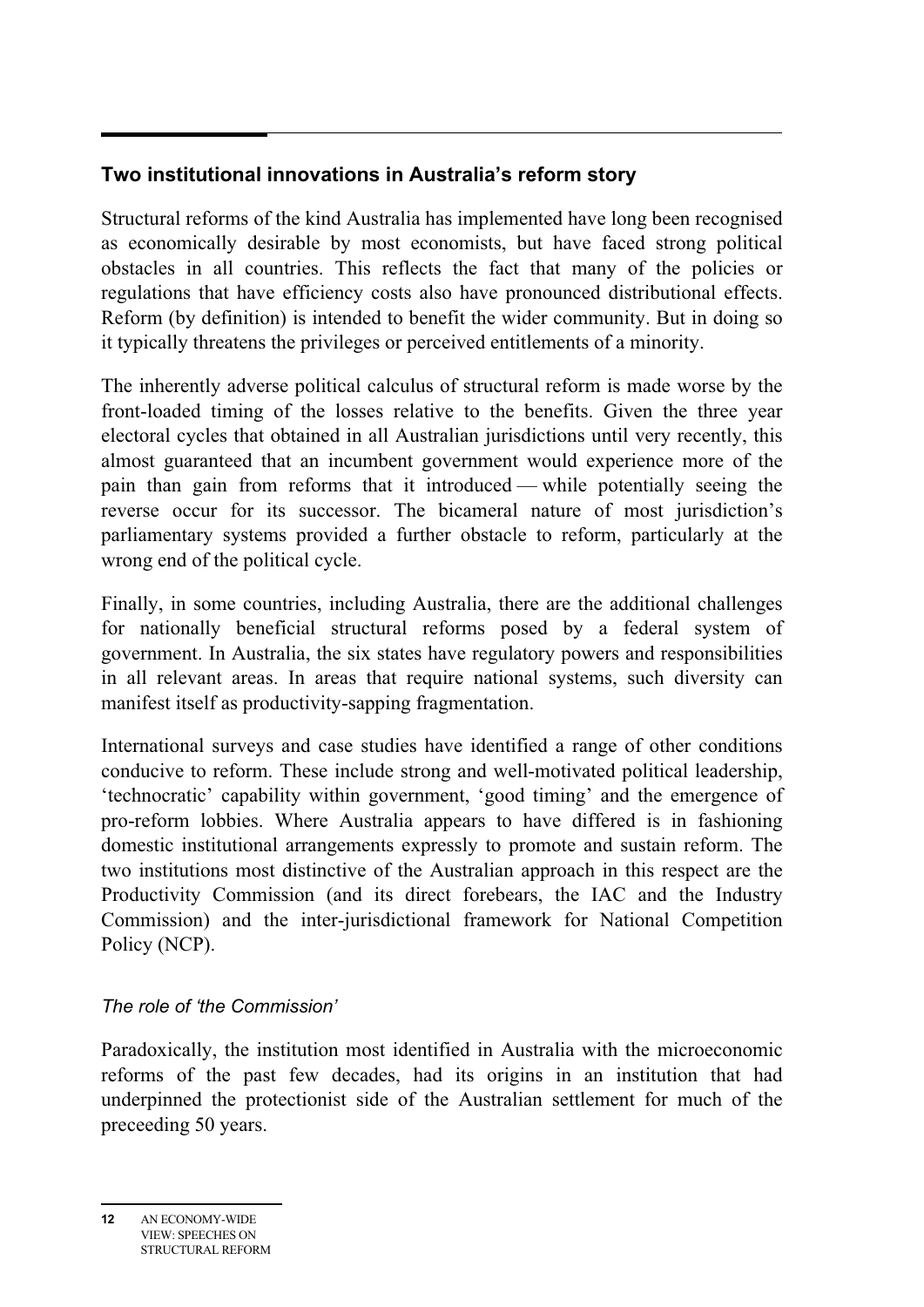The Tariff Board was created by statute in 1922 as an independent inquiry and advisory body on tariff making. At the Government's request, it would examine the claims of particular industries for increased protection through a public inquiry process, and issue public reports with formal recommendations. Reflecting the consensus of the time, the Board's recommendations were essentially designed to offset local industry's 'margin of cost disadvantage' against imports (while avoiding 'excessive' protection).

When the socially reformist Labour Government swept to power in the early 1970s, it created a new organisation, the Industries Assistance Commission (IAC), to provide a more wide-ranging institutional vehicle for arms-length advice in the national interest about the costs and benefits of tariff and other assistance to industry. This was predicated on the (then) radical notion for the political left that the fiscal requirements of social programs depended on having an efficient and productive economy.

There are three features of the organisation's design that have collectively distinguished its contribution:

- *Independence*. The Commission was established by Act of Parliament. Its role was purely advisory, having no judicial, executive or administrative functions. Members of the Commission were appointed by the Governor-General for up to five years and could not be removed by the government of the day.
- *Openness*. By statute, the government was obliged to obtain advice from the Commission before changing any tariff or financial assistance to industry. The Commission was required to hold public hearings and release draft reports before finalising its recommendations to government. The Commission was also required to prepare an annual report covering its operations and analysing the structure of assistance to Australian industry and its effects. And the government was obliged to release publicly all Commission reports within a specified period.
- *Economy-wide mandate*. Guidelines in the legislation stated that the Commission should be concerned with improving the efficiency with which the economy uses its resources and take account of the interests of consumers and users of products affected by its proposals.

With some variation, these three features remained fundamental to the role and operations of the two organisations that succeeded the IAC; namely the Industry Commission (from 1990 to 1998) and today's Productivity Commission, which was established in April 1998. The main differences between the organisations have been in their coverage, which has been progressively extended beyond industry assistance matters to cover structural reform issues across all sectors of the economy, and in social and environmental as well as economic spheres.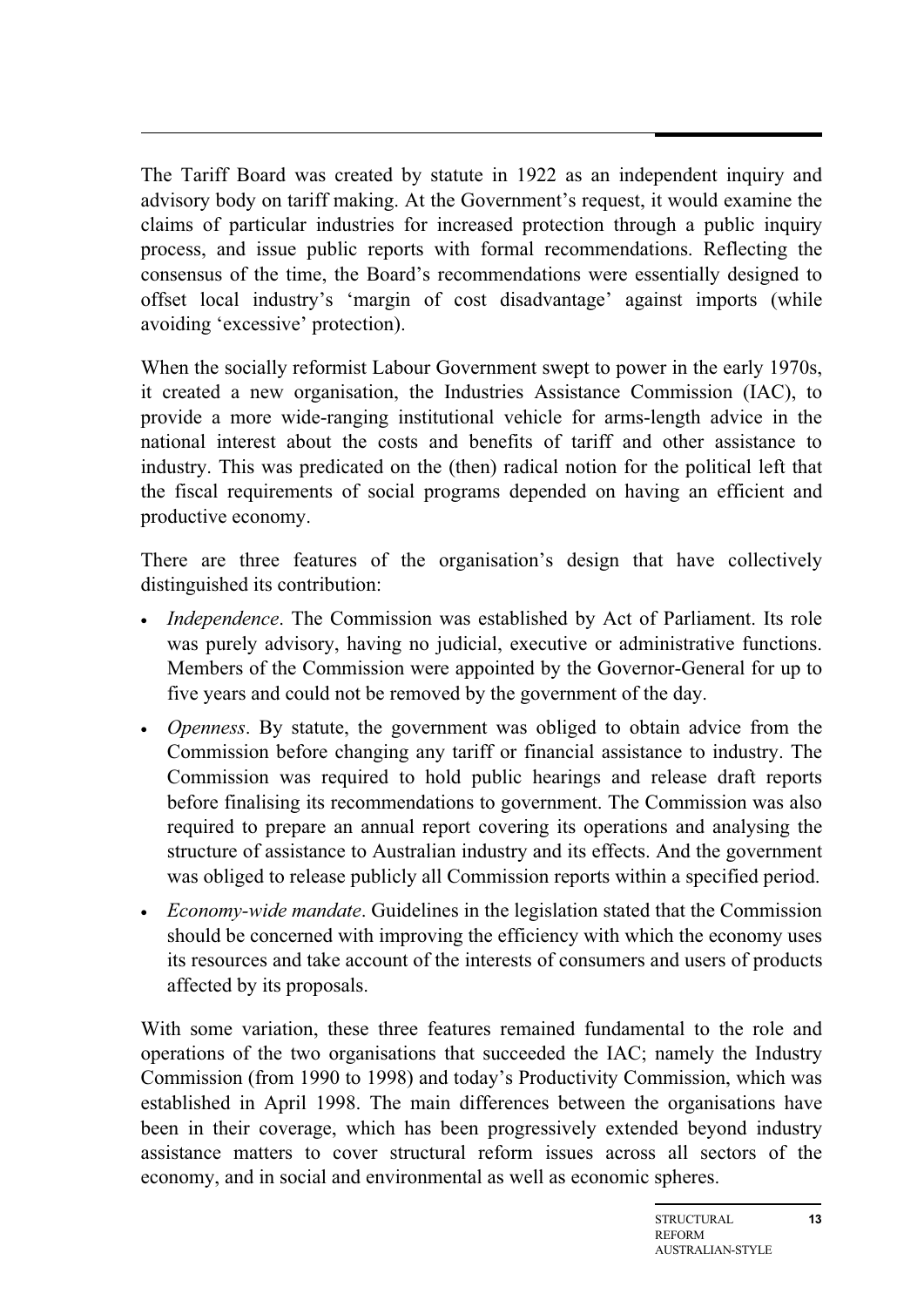# *How has the Commission assisted reform?*

The Commission has been able to assist reform in a number of ways.

Firstly, it has provided government with a source of well researched advice on structural reform that is impartial and concerned with the longer-term interests of the community as a whole. The Commission's processes also ensure that the arguments of vested interests will be subjected to rigorous scrutiny, weakening their influence if they do not hold up. For example:

- Claims by opponents of NCP that depopulation and other problems in regional Australia were attributable to the policy were examined in a 1999 inquiry. The Commission found that longer-term factors — including technological advances, changing consumer tastes and lifestyle preferences, and declining prices for agricultural commodities — were primarily responsible. Further, modelling undertaken as part of the inquiry indicated that NCP was likely to increase net income in all but one region (PC 1999b).
- To help justify the proliferation of gaming machines during the 1990s, gambling industry interests (and some state governments) promulgated a number of studies, incorporating 'multiplier analysis', that suggested that growth of the industry created significant additional employment. These and other claims were examined in the Commission's 1999 inquiry into Australia's gambling industries. It showed how gambling industry expansion had largely displaced other forms of economic activity, with little net effect on job numbers. Claims of major employment benefits appear to have been made less frequently (and treated more sceptically) since (PC 1999a).

Second, the Commission's findings and recommendations to government generally have the advantage of having been shaped in the light of extensive public input, and feedback on a draft report. This means that they are more likely to have taken into account all relevant considerations and thus be more robust and reliable. Recent examples include the Commission's report on the regulation of third-party access to gas pipelines, where it changed and refined its proposed criteria for using more light-handed regulation; and its report on an assistance program for the pharmaceuticals industry, where it changed its position from recommending termination of the scheme to re-focussing it as an R&D support measure (PC 2001b, 2003b).

Third, the Commission's processes — including public submissions, hearings, draft and final reports — provide governments with an opportunity to gauge at arms length the likely reactions of the community and interest groups to different policy approaches. This can reduce the prospect of unanticipated responses which could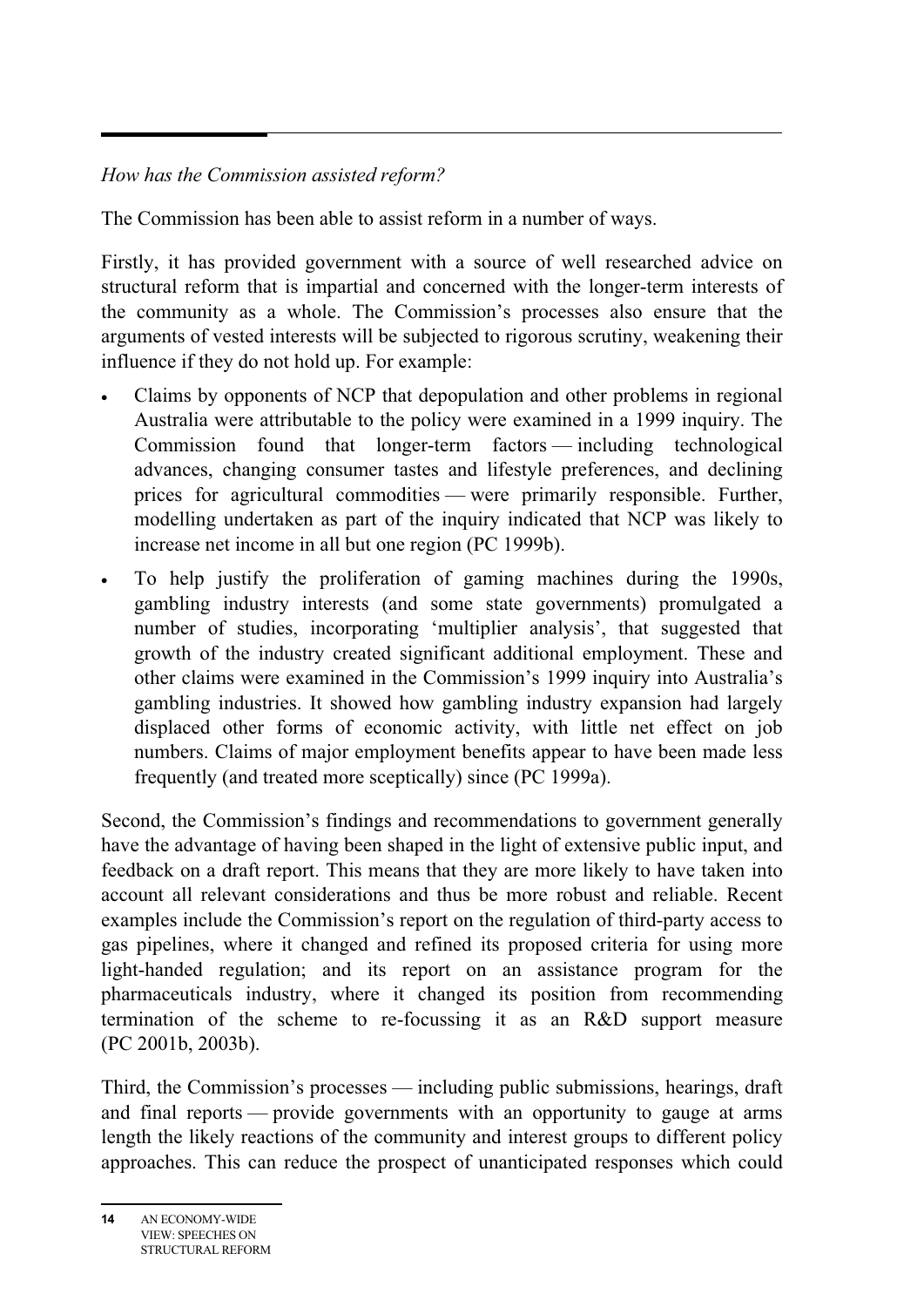ultimately force policy reversals. For example, the Commission's 1997 inquiry into private health insurance led to changes to the community rating system. This system — which prevented health funds discriminating on the basis of age — was thought 'fair' by many and seemed politically off limits. However, the Commission showed that it led to adverse selection problems and ultimate inequities, with younger people not contributing to the pool causing premiums for remaining (generally older) members to spiral up, resulting in further exits. The Commission's recommendations that people entering insurance late pay higher premiums than those who enter early, gained more support than expected and were eventually adopted by the Government (to considerable effect) (IC 1997b).

Fourth, governments can use the Commission's reports and analyses in making the case for policy changes, or in resisting pressures to introduce policy measures that would be costly nationally. Thus, for example, the Commission's analysis of the effects of NCP on regional Australia, together with modelling indicating that the program would generate significant net benefits, blunted attacks on the NCP and contributed to its renewal and extension in 2000 (see below).

Finally, the Commission's public inquiry processes and reporting can in themselves engender a wider awareness within the community of the costs of existing policies and the benefits from reform. The Commission's detailed analysis of the costs borne by the mining and agricultural sectors as a consequence of manufacturing protection is perhaps the clearest (and most significant) example. The evidence it produced helped to galvanise those sectors as major political forces for tariff liberalisation in Australia.

# *The Commission's role in perspective*

These observations should not be interpreted as suggesting that the Commission has been the sole driver of liberalisation. At various times other review bodies have been used to perform a similar role. Moreover, as for all such bodies, the Commission's role is informational and advisory. It is reliant on others to help take up its message and, ultimately, to implement reforms — a process which has not always delivered, or sometimes taken a considerable time.

The Australian press has often played an important part in promoting the Commission's findings to a wider audience, as well as in encouraging governments to implement its recommendations. But ultimately political leadership has been crucial, both in selling reform and implementing it. Australia has been fortunate over the past two decades in having leaders who were willing to expend short-term political capital in pursuit of the longer-term benefits of reform.

**15**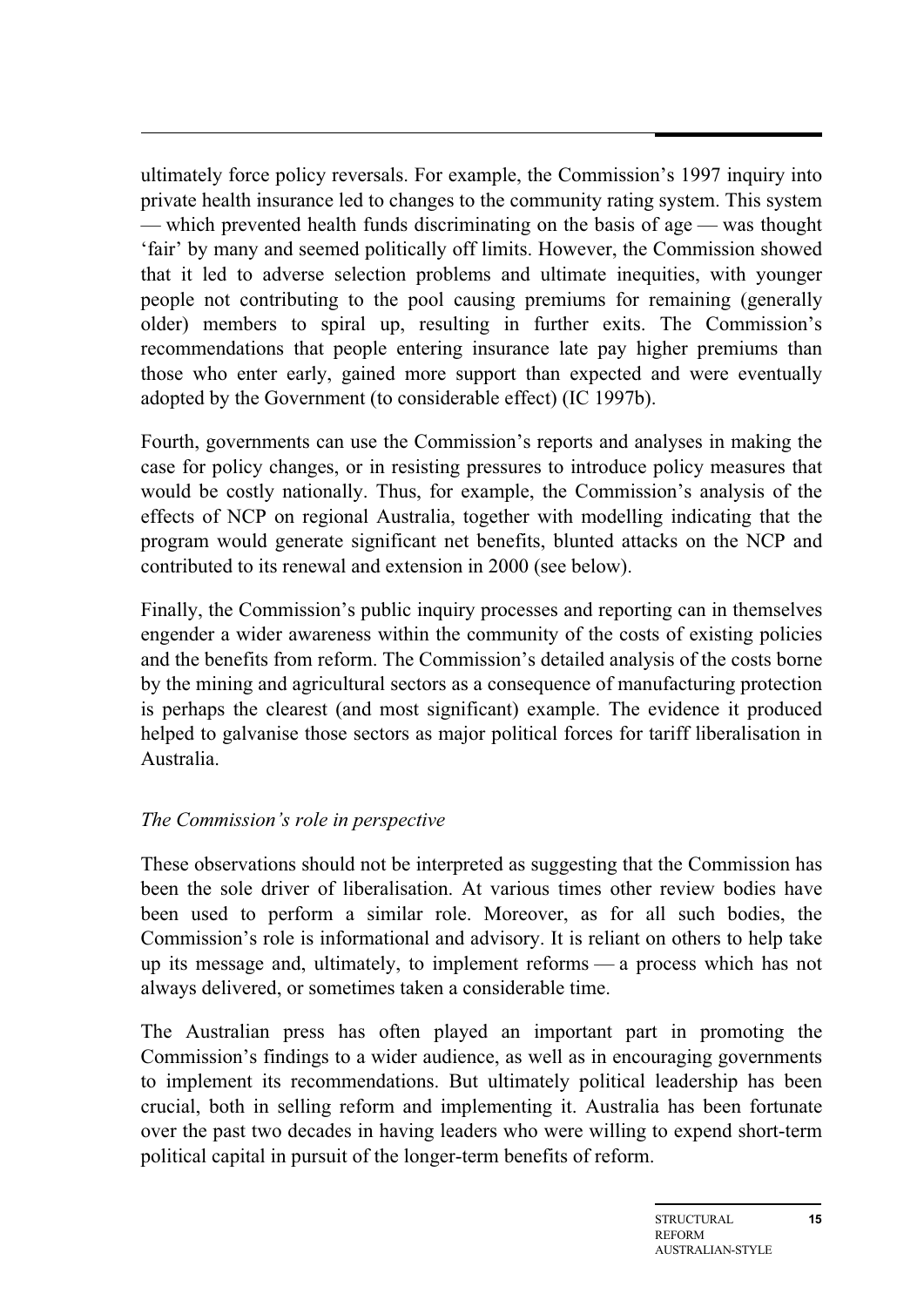# *The National Competition Policy*

A second distinctive institutional innovation in Australia's structural reform story has been the mechanisms for the national coordination of pro-competition reforms across the nine jurisdictions of the Australian federation.

Faced with political pressure from businesses increasingly exposed to international competition, some state governments began to reform their public utilities and other infrastructure service provision from the mid-1980s. While some progress had been made over the next decade, it was variable across jurisdictions.

 In October 1992, an independent review (the Hilmer Review) was established to devise a framework for progressing pro-competitive structural reforms across all jurisdictions. Following further discussions and analysis, the NCP — comprising a comprehensive program of reforms — was agreed to by government leaders (through what had by then become the Council of Australian Governments) in 1994.

Again the identified reforms, while having some special features, were for the most part not novel. What *was* new and unprecedented in Australia, was the manner in which the reform program was implemented and adhered to across jurisdictions. A recent review of the NCP by the Productivity Commission singled out a number of features that contributed to its success (PC 2005e).

# *Key success factors in the NCP*

An essential condition was the acceptance by government leaders that reforms were needed and would yield net benefits. Broad agreement was achieved on some key reform principles, priority areas and policy prescriptions. Other design features of the NCP that contributed to its success in driving structural reform across different jurisdictions included:

- While establishing agreed principles and approaches to reform, it allowed for some flexibility in how individual jurisdictions met their commitments.
- The establishment of another independent statutory body the National Competition Council (NCC) — to monitor reforms across jurisdictions, to report on progress and to identify where commitments had not been met or where actions fell short.
- Provision within the agreement for financial payments from the Australian Government to the states and territories. These 'competition payments' were calculated on the basis of projections undertaken by the Industry Commission, and amounted to an allocation of \$5.7 billion spread over nine years. Whether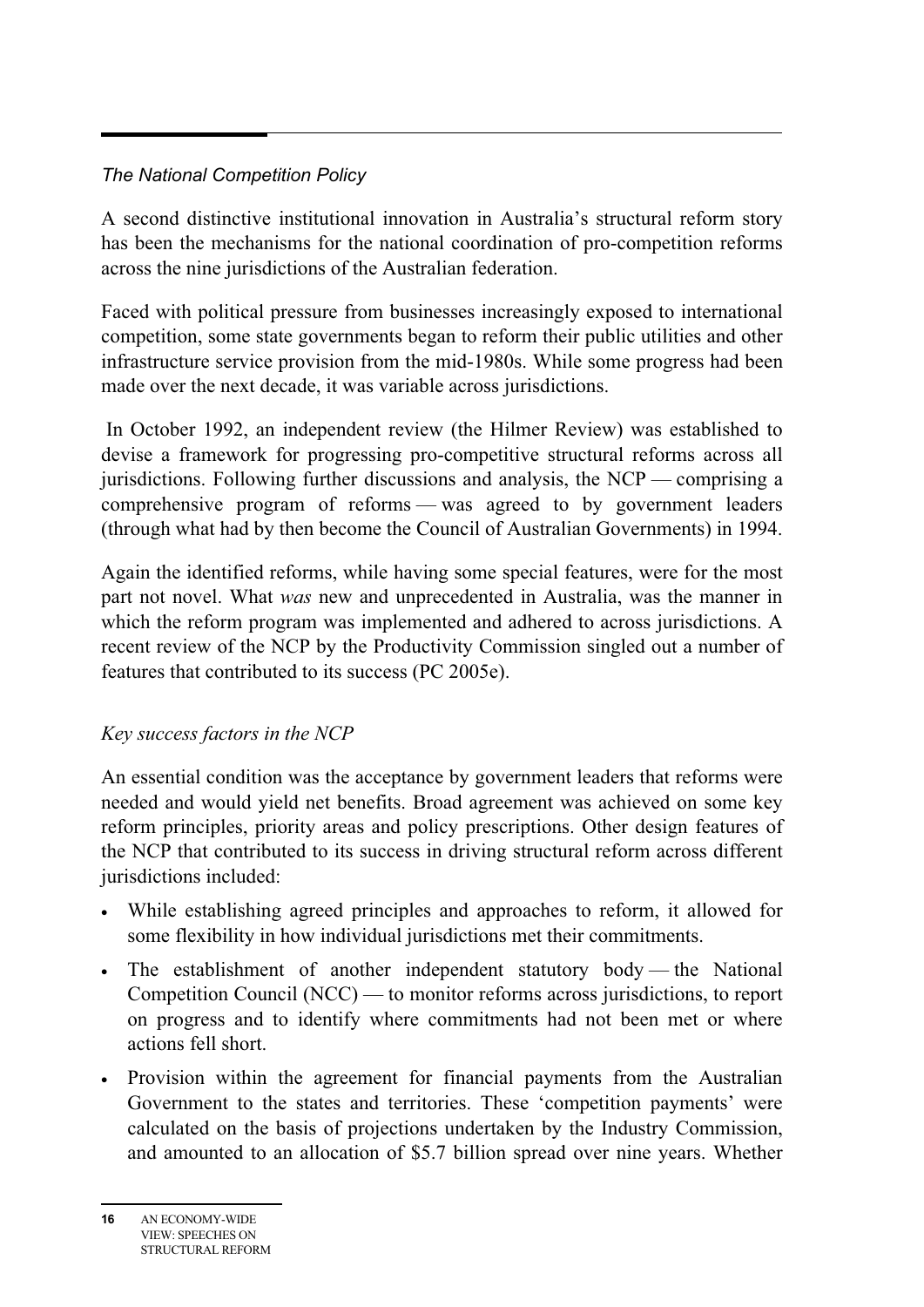particular states received their payments in full depended largely on the assessments of their progress undertaken by the NCC.

Heads of Government agreed to renew the whole NCP process after five years, with only minor modifications, and it has held together now for a decade. It represents an achievement in inter-governmental economic reform that is without precedent in Australia (and possibly in other federations as well).

# **Further reform challenges for Australia**

There remains considerable scope and indeed a pressing need for further reform if our country is to realise its potential, and successfully manage some major challenges that lie ahead.

While Australia's productivity growth has been among the highest in the OECD, this has reflected a need to catch up from a low base — we still have a fair way to go. For example, in terms of GDP per hour worked, in 2004 we were at 81 per cent of the US level, only slightly above where we were in 1950. Our manufacturing productivity in particular remains well below US (and other OECD) levels (OECD 2004b).

The biggest looming imperative for further reform is the pronounced ageing of Australia's population. Though not unique to Australia, and largely a consequence of beneficial increases in longevity, this will significantly reduce the potential labour supply relative to the population, and substantially increase demands on health and aged-care. Projections by the Commission suggest that, in the absence of policy responses, this will in turn cut per capita growth rates by as much as a half. At the same time, it will create a fiscal gap rising to some 6.5 per cent of GDP, which would imply a cumulative debt burden twice as large as Australia's GDP by the middle of this century (PC 2005b).

Recent major reviews of the structural policy landscape by the Productivity Commission have revealed considerable scope to achieve a more productive and sustainable Australia by building on past reform efforts in economic infrastructure and regulation, as well as by extending reform into areas of social infrastructure and national resource management (box 2).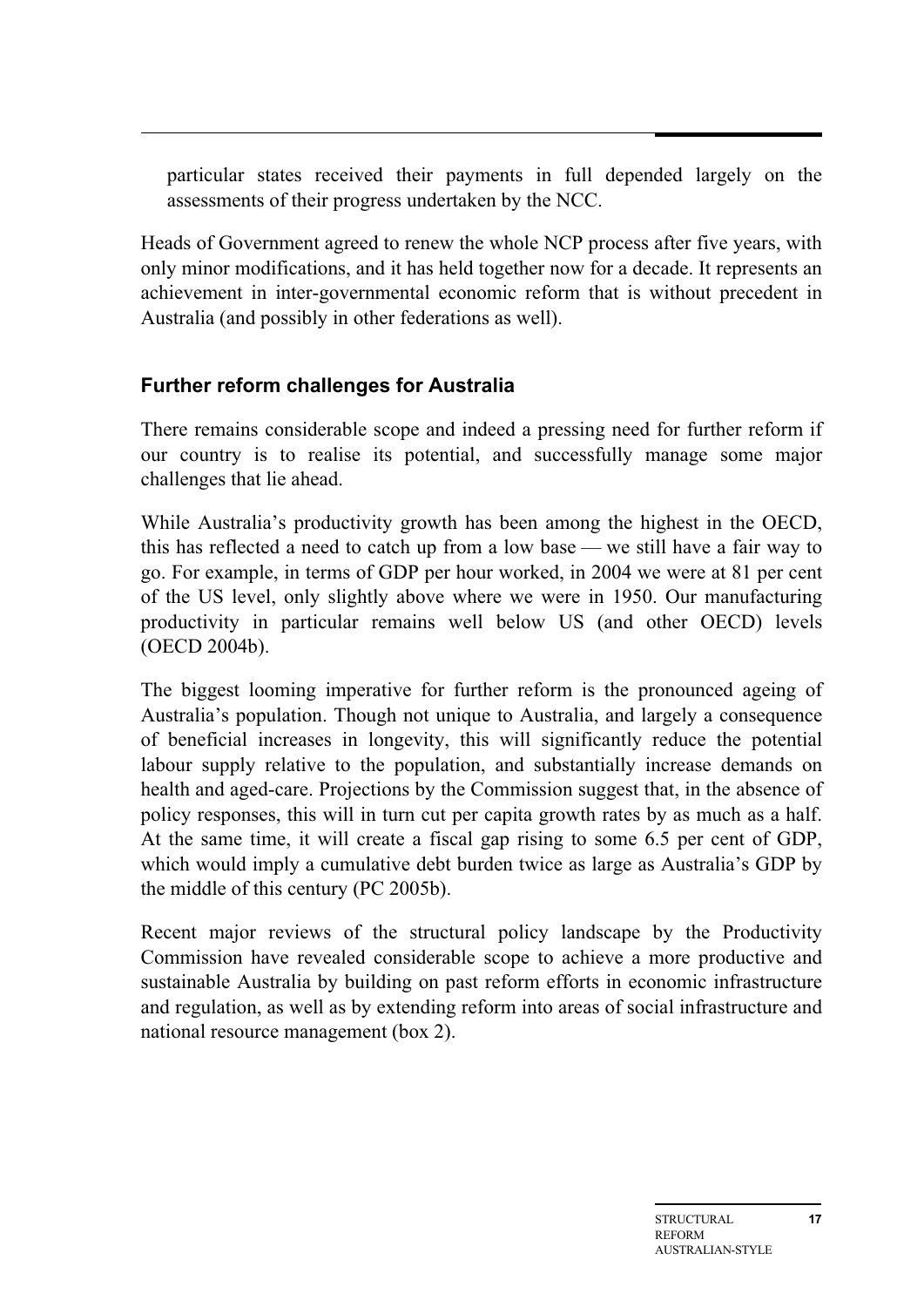# Box 2 **The Commission's proposed reform agenda, 2005**

Priorities for future reform identified in the recent Productivity Commission reports on NCP and ageing include:

- strengthening the operation of the national electricity market
- enhancing water allocation and trading regimes to better address scarcity and negative environmental impacts
- delivering a more efficient and integrated freight transport system
- addressing uncertainty and policy fragmentation in greenhouse gas abatement policies
- improving the efficiency and effectiveness of consumer protection policies
- introducing a more targeted legislation review mechanism, while strengthening arrangements to screen any new legislative restrictions on competition
- re-energising reform in the vocational education and training area
- introducing incentives to improve labour force participation rates, especially among males
- increasing productivity in the health sector by improving flexibility, encouraging adoption of evidence-based medical practices, and enhancing coordination within and between jurisdictions
- deepening reform in other key policy areas, including industrial relations and taxation, and generally reducing regulatory burdens.

*Source*: PC 2005b, 2005e.

# **Lessons for others?**

A number of features of the Australian reform story appear to resonate with other countries' reform experience. These include effective political leadership, opposition parties that were supportive of (or at least not strongly opposed to) key structural reforms, an economically literate cadre of political advisers and bureaucrats, mostly 'good timing' in terms of political or business cycles, and the emergence of coalitions in favour of reform.

If Australia has any special insights to offer from its experience of the past few decades, it is about achieving enduring reforms. Apart from the 'false start' of 1973, reforms have generally stuck, and reform programs developed under one government have largely been maintained by new governments. The tariff liberalisation program and the NCP are two important examples. Features of the Australian story that help explain its success in this respect include the institutions and implementation strategies detailed here that were devised to promote an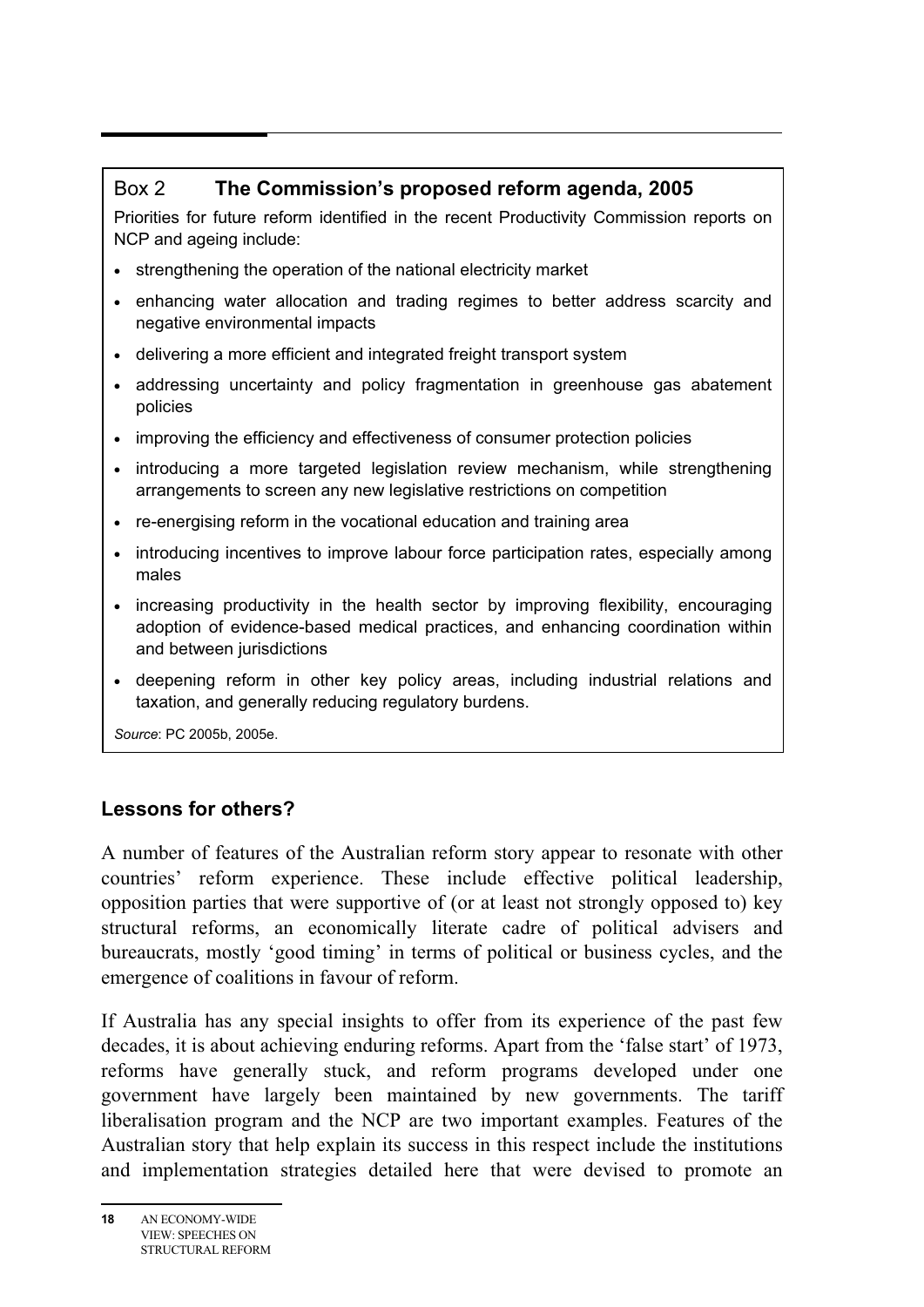awareness of the benefits from reform, to help build political support, weaken resistance and promote adjustment.

Political leadership is critical to structural reform, but its influence on policy in the longer term can be ephemeral. Its most enduring legacy may well come from more fundamental actions to entrench institutions and processes that can facilitate ongoing reform beyond the life of any one government.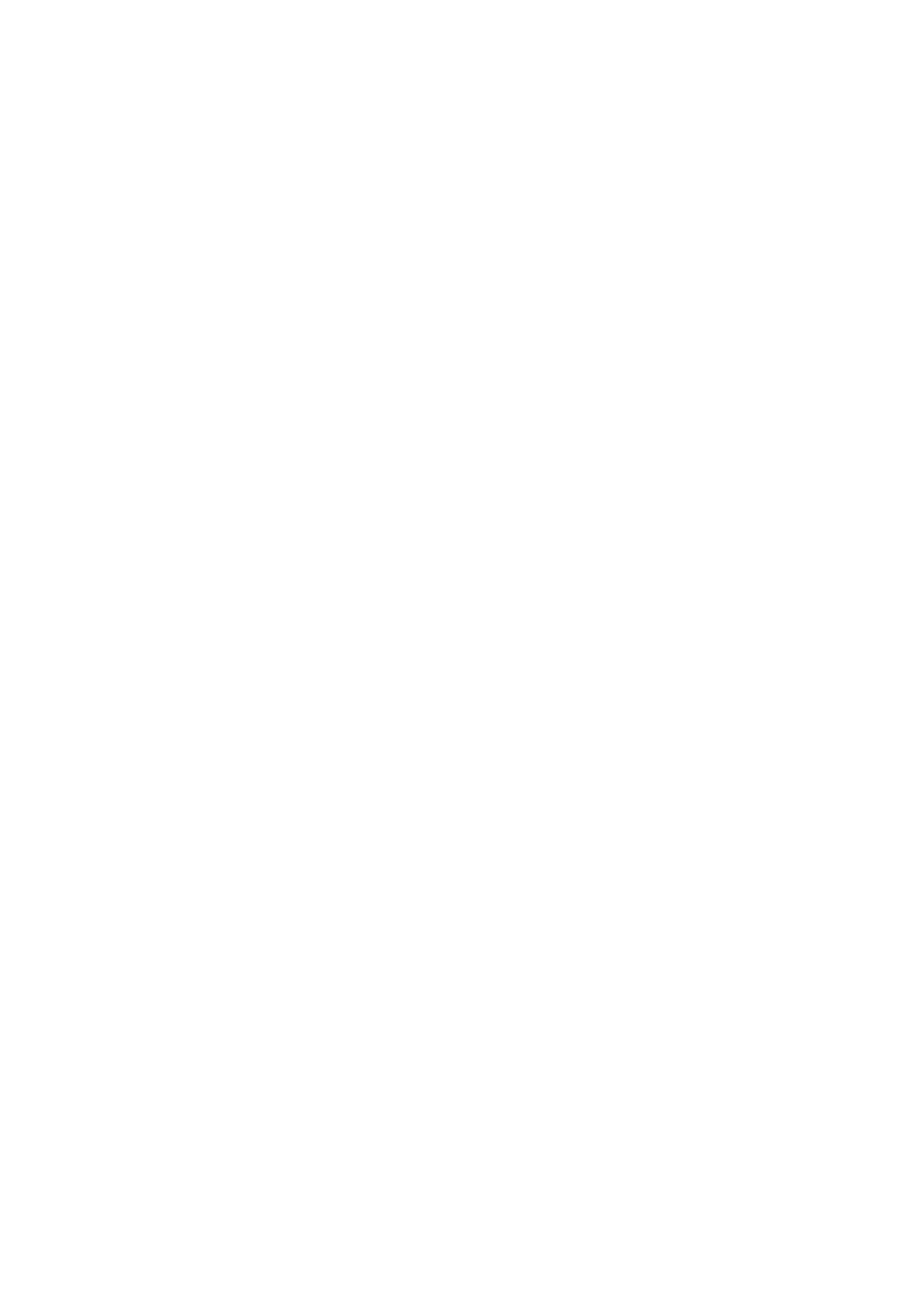# Gaining from trade liberalisation: reflections on Australia's experience\*

It has been almost 30 years since Australians woke up to discover that their government had initiated a 25 per cent cut in manufacturers' tariffs. This dramatic event was the opening volley in the reversal of protectionism in Australia. The path of trade liberalisation since then has been neither smooth, rapid, nor consistently downhill. However, we have ended up a long way from where we started, with limited tariffs and other import restrictions in most of our traded goods sector (and low barriers to most services trade).

Unlike most other countries, Australia undertook much of this liberalisation of its own accord, outside the formal bargaining processes of the GATT or WTO. Nevertheless, it got 'credit' for its reforms in subsequent multilateral trade negotiations and, through the non-discrimination rule, benefited from the reciprocal liberalisation of the larger trading powers.

Part way into the latest Doha Round of multilateral trade negotiations, the old paradigm is shifting in significant ways. The Round itself seems to be in trouble. That is not too unusual at this stage. However, the sticking points are the same ones that have diminished the value of past Rounds (including agriculture). At the same time, and partly as a consequence of the earlier Seattle debacle, there has been an acceleration in effort devoted to the negotiation of bilateral or regional preferential arrangements.

The United States has been at the forefront of this, but we are now also seeing other traditional multilateralists like Japan, and even brand-new multilateralists like China, making similar moves, as well as other countries in Asia. This 'third wave' of preferential agreements goes well beyond barriers to merchandise trade, to include investment and various services-trade issues, as well as more contentious domestic regulation. Whether these agreements will prove to be building blocks or stumbling blocks for wider liberalisation remains hotly contested. What seems clear

 $\overline{a}$ 

<sup>\*</sup> Presentation to the Institute for International Business, Economics and Law (University of Adelaide)/Committee for Economic Development of Australia conference, 'New Horizons in Trade: The WTO Round and Australia's Free Trade Negotiations', Adelaide, 5 June 2003. (Co-authored with Tom Nankivell.)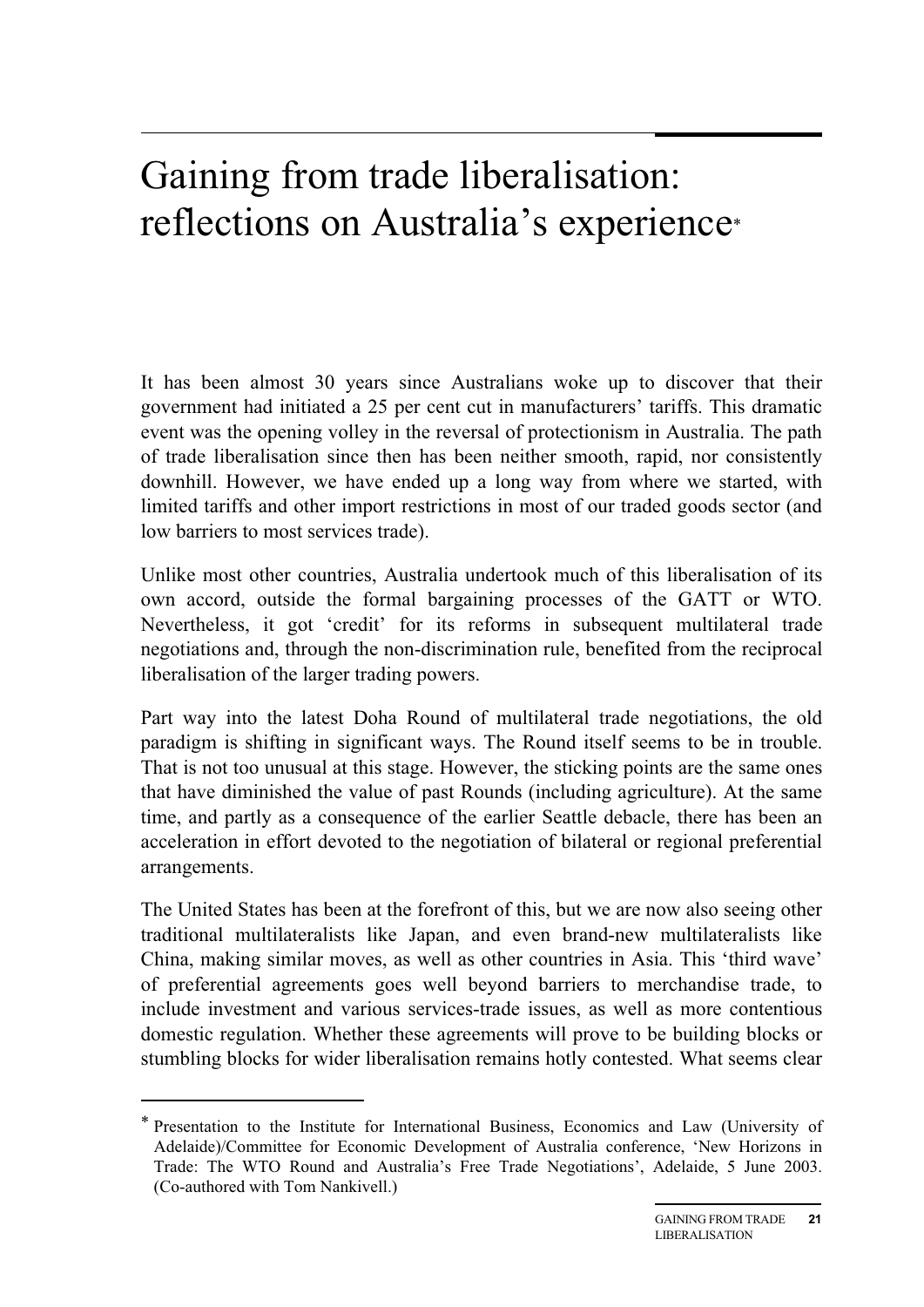$\ddot{\phantom{0}}$ in the meantime, however, is that countries excluded from such agreements face considerable risks.

These developments bring obvious challenges, but also opportunities for Australia. The most significant of these relate to the current negotiation of a bilateral trade agreement with the United States, a new direction in Australia's own approach to liberalisation.

It is therefore timely to ask what lessons we can learn from the Australian liberalisation of the past that might help us plot the course ahead. What has been the effect of trade liberalisation on the Australian economy to date? Are there still benefits in proceeding unilaterally with reform? And what traps should we be aware of when negotiating trade deals, particularly bilateral or other preferential arrangements?

# **Australia's economic transformation**

The liberalisation initiatives by Australian governments over the past two decades have contributed to the transformation of the Australian economy (Banks 2003a). Australia's exports and imports as a proportion of GDP are now one-third higher than they were in the mid-1970s. Domestic manufacturing based on importreplacement strategies has increasingly made way for export-oriented and globallyintegrated production. Notwithstanding increased import penetration in manufacturing, the sector's real output has not decreased (although much employment has migrated to the services sector). Production and trade in services have also grown rapidly, as have commodity exports (at least prior to the current drought).

Over the 1990s, Australia's productivity growth accelerated to rates exceeding even the boom post-war years, with labour productivity growth almost doubling to over 3 per cent per year during the period 1993-94 to 2002-03. Further, Australia's growth performance was maintained despite the crisis which enveloped several of our major markets in Asia in the late-1990s, and the slowing of other OECD economies.

Australia became the fastest growing economy in the OECD during this period, and by 2001 we had climbed back from  $15<sup>th</sup>$  to  $7<sup>th</sup>$  highest of the 22 OECD countries, in terms of GDP per person.

## **Multiple benefits of trade liberalisation**

While various factors, including sound macroeconomic management, played a part, research by the Commission and others suggests that the microeconomic reforms of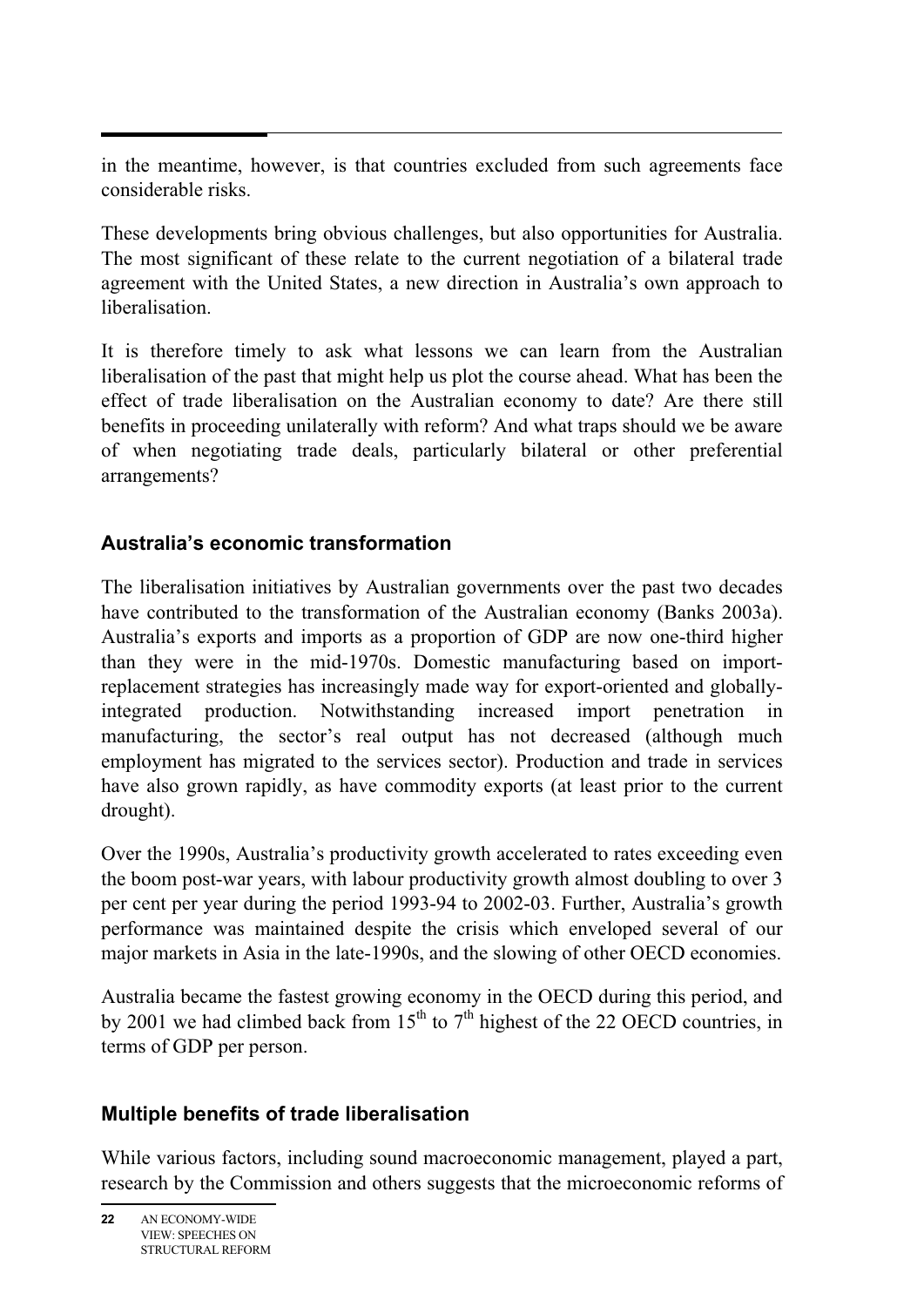the last two decades have been a major contributor to the strong productivity growth, and to our economy's increased flexibility in the face of economic disturbances. Trade liberalisation has been only one element in this transformation. But it has played a pivotal role, some key aspects of which are not generally recognised.

## *Consumers gain*

First, and most obviously, tariffs are a (distorting) tax on consumption. They inflate not only the price of imports but also the price that domestic producers can charge for competing products. Reducing or removing that tax means that, over time, consumers can buy the same quantity of goods and services for less of their income, which leaves them with more to spend on other goods and services. They typically also have access to a greater variety of products.

## *More competitive firms and industries also gain*

Second, lower tariffs for one industry generate benefits for businesses in other industries. One reason is that the extra consumer spending power can act to lift demand for other goods and services. But more directly, lower tariffs mean lower *input* costs for many businesses. For example, every business that uses passenger motor vehicles — from taxi owners to tourist operators to Telstra — has benefited from the significant reduction in tariffs and quotas on imported vehicles over the past two decades.

Exporters have been particular beneficiaries of lower tariffs. For example, when tariffs were lowered on farm machinery, our farmers' costs declined, making them more competitive on export markets — and better able to survive in the face of declining commodity prices. Further, high tariffs had tended to prop up the Australian dollar, which in turn pushed up the price of our wares on world markets. These are some of the reasons why economists say that 'a tax on imports is a tax on exports', and explains why export growth has broadly matched the more rapid import growth in the era of trade liberalisation.

For these and other reasons, reductions in protection for particular industries can be expected to create an expansion in the production and sales of many other industries across the economy. Understanding these inter-industry ramifications has been aided in Australia by the development of economy-wide models based on inputoutput data. For example, the Commission's ORANI model was used in the development of the 1988 program of general reductions in protection. The modelling projected that, while there would be a contraction in some industries such as transport equipment (7 per cent), TCF (5 per cent) and chemicals (2 per cent),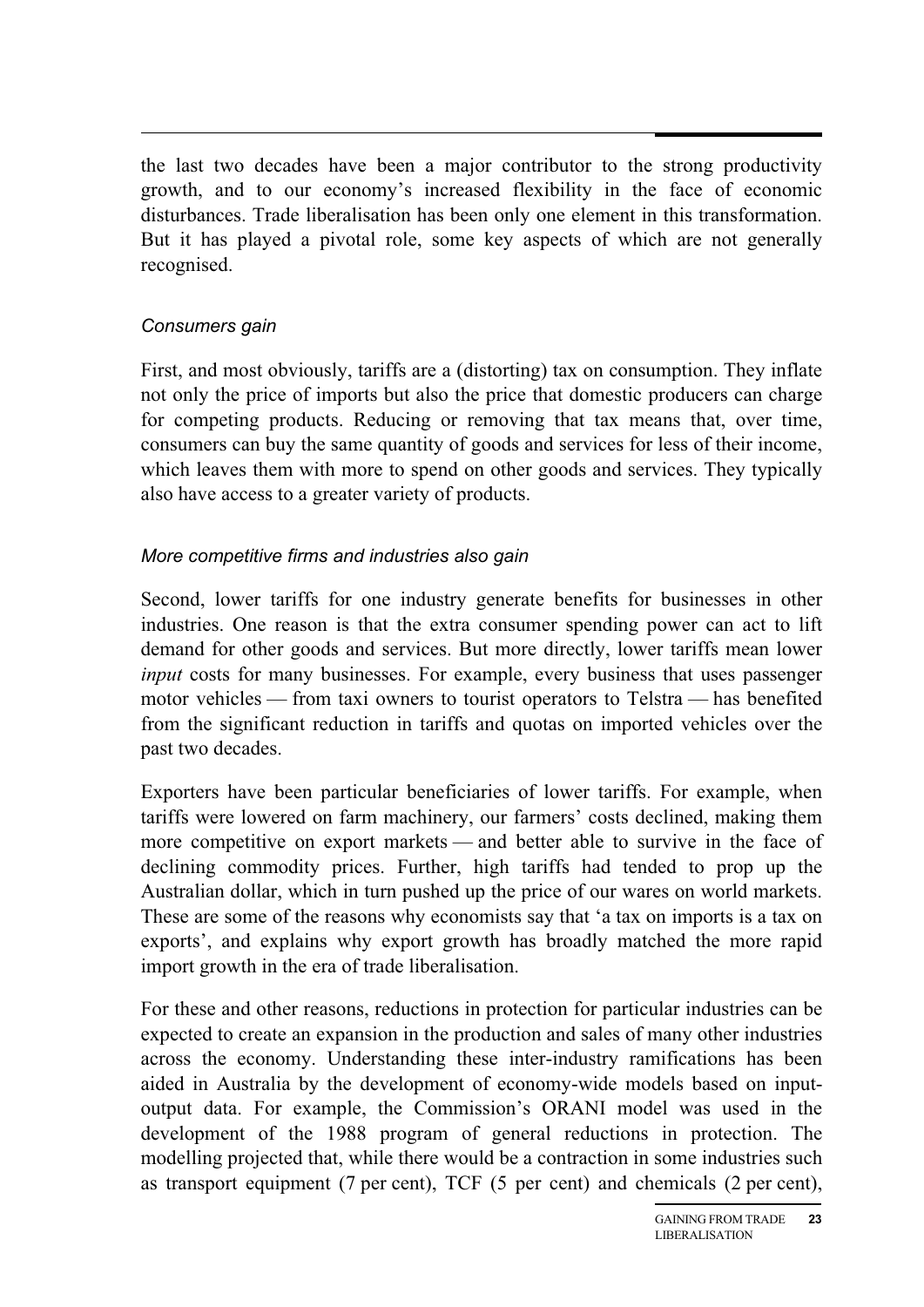price reductions and resource flows would mean that most sectors would expand. Mining output was projected to expand by 5 per cent, and output across agriculture and a number of manufacturing and service industries was also projected to expand, leading to an overall increase in employment, with real GDP rising by some \$1.2 billion.

## *Increased flexibility and 'dynamism'*

As well as these static allocative benefits, there are dynamic gains to an economy that opens up to import competition. The precise nature and magnitude of these gains are difficult to predict beforehand, or to model mathematically, yet Australia's experience suggests that they can be pervasive.

At one level, increased import competition puts pressure on corporate managers to examine and improve their operating efficiency, product menus and pricing, as well as exposing them to international best practice. It can also help to break down old antagonisms between management and labour within the threatened industry, providing them with greater incentives to recognise their joint interests and to work cooperatively.

At a broader level, heightened competition from imports means that firms and industry organisations that might otherwise have remained complacent about entrenched work practices, and the high cost of inputs and utility services, are no longer able to contrive to pass these costs on. This in turn can generate political pressure for reform in these other sectors of the economy. Thus the reforms to anticompetitive business regulations, government business enterprises and industrial relations, culminating in the National Competition Policy, can be seen as a logical outcome of the opening of the economy to international competition.

#### *Managers are minding their businesses*

Where the government sticks to a clear agenda of reform, such as the programs of phased reductions in tariffs that commenced in the late-1980s, there is a further benefit. It sends a signal to the business community not to expect special deals, thus releasing businesses' management and financial resources for managing rather than for lobbying. Unfortunately data on resources devoted to lobbying activities are not readily available. But casual observation of the Canberra scene over the past decade confirms a diminution and rationalisation of the lobbying armoury maintained by manufacturing firms and industries for protectionist purposes and a greater focus on seeking economy-wide reforms (for example, in taxation and industrial relations).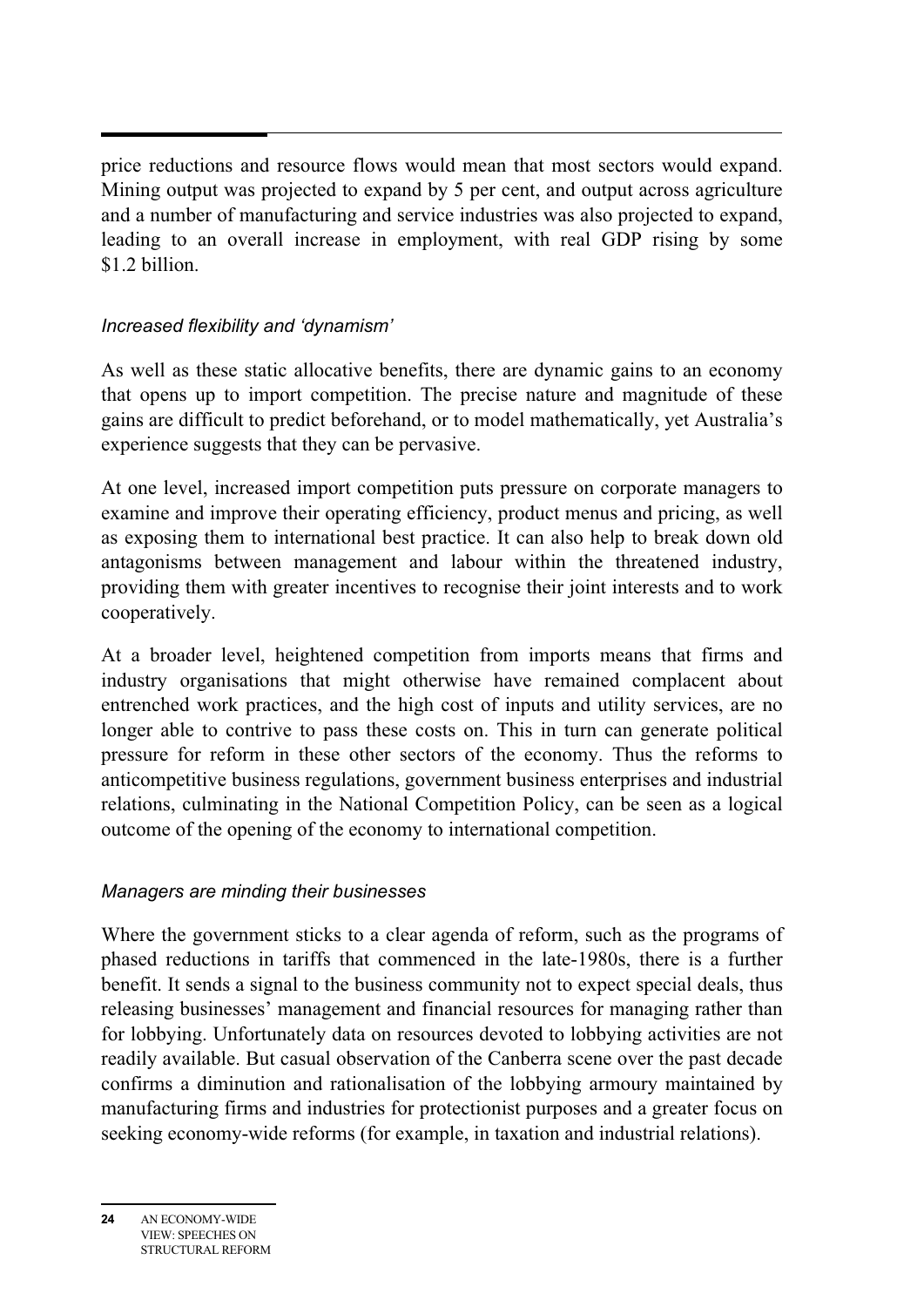$\overline{a}$ It is important to note that many of these gains were not achieved overnight. The reallocation of production and the introduction of new processes take time, and new investments of managerial effort as well as capital are needed. Similarly, attitudes and expectations formed in the era of government preferment take time to be redirected towards self-reliance. In the meantime, there are inevitably some dislocation and adjustment costs, particularly in more vulnerable regions, and these need to be taken into account. Nevertheless, the Australian liberalisation experience has been remarkable for the smoothness of the transition.

# **Unilateral reform has been the main source of benefit**

Australia has not been alone in reducing barriers to imports. For example, average tariff levels for manufactured goods in industrialised countries have fallen from over 40 per cent after World War II to 4 per cent today. However, unlike the liberalisation efforts of the Europeans and North Americans, most of Australia's liberalisation has been *unilateral,* undertaken voluntarily rather than in return for reciprocal concessions from other countries.

This is partly because Australia was essentially precluded from being a conventional participant in multilateral trade negotiations. For many years our main export interest, agriculture, was off-limits in the GATT, providing little scope for trade bargaining, so we were forced to think about the domestic implications of reducing our own trade barriers (and we pioneered tools of analysis, such as the 'effective rate of assistance', to help us with that).

This turned out to be an important advantage, as we were among the first countries to act on the recognition that a country gains most of all from reducing its own trade barriers, *regardless of what other countries do*.

Contrary to mercantilist notions, the main benefits of trade for a country come not from maximising export income *per se*, but rather from the improvements in domestic productivity, resource allocation and consumption that import competition brings. A country's own barriers to trade generally have a more distorting effect on the allocation of its resources and on incentives to be productive and innovative than the trade barriers of other countries.

Unfortunately, the time-honoured rituals of trade negotiation are predicated on the opposite presumption — that any domestic 'concessions' are costly and can only be countenanced as the price for gaining greater access to foreign markets. This can often lead to tortuous tactical manoeuvres that are largely self-defeating.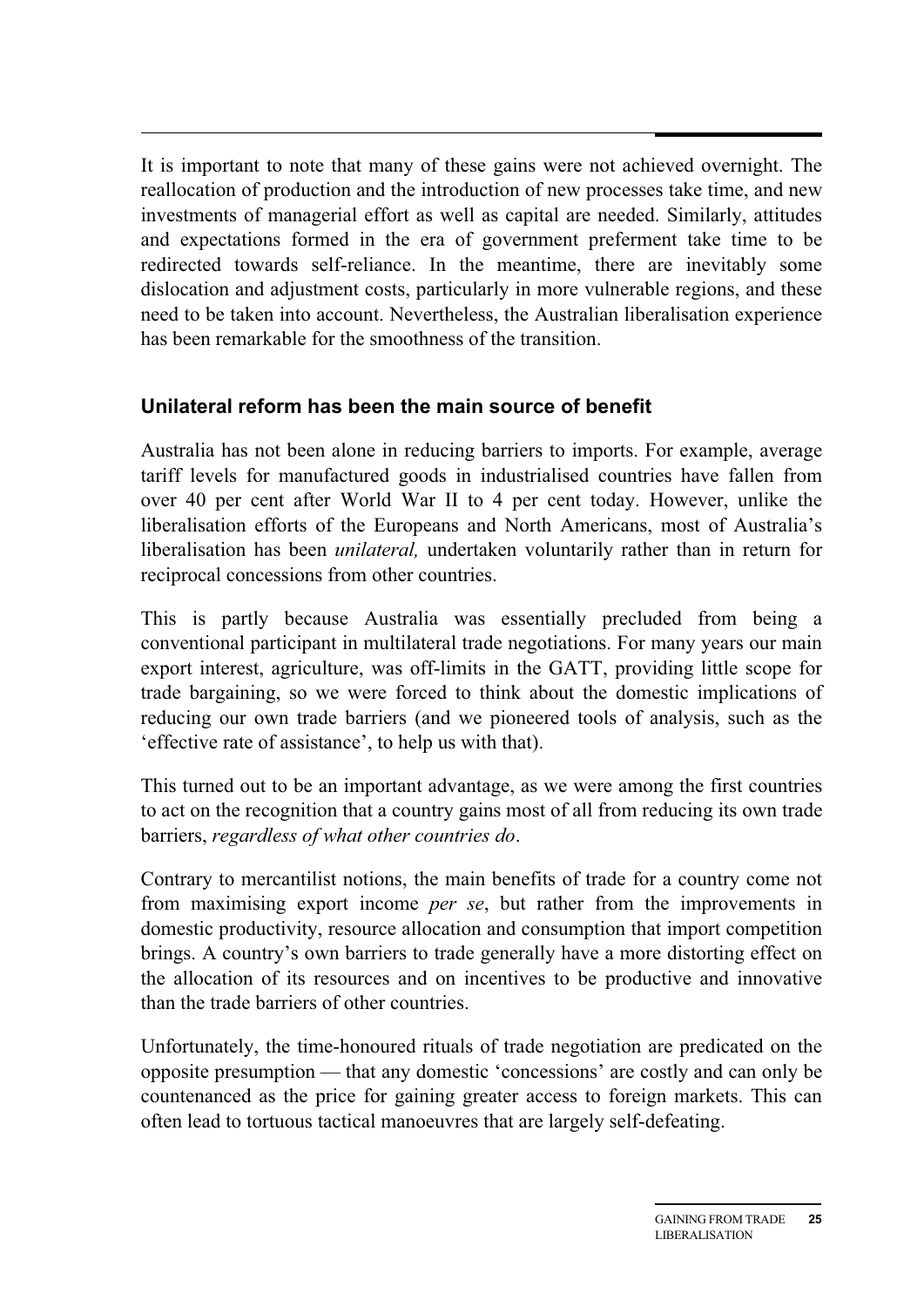# *Foreign liberalisation can bring additional gains*

This is not to argue that reductions in foreign barriers to Australia's exports cannot be an additional source of benefit. In the case of agriculture, the Commission has estimated that complete liberalisation of the protection regimes in North America, Japan and Europe would yield welfare gains to Australia of over \$US1 billion, largely through higher prices on world markets (improved terms of trade) (Dee and Hanslow 2000).

Moreover, it is obviously also true that the lower a country's trade barriers become, the larger the relative gains from foreign liberalisation.

This point was reflected in modelling conducted by the Centre for International Economics (CIE) for the Commission's recent inquiry on the automotive industry. In the automotive sector where Australia's tariffs are still relatively high, the CIE found that, of the gains that Australia would enjoy were all APEC countries to reduce their automotive tariffs to 5 per cent, Australia could accrue 90 per cent of this gain by reducing its own tariffs unilaterally. However, when considering the case of reductions in all manufacturing tariffs (most of which are already at 5 per cent in Australia), the CIE found that the main gains to Australia come from 'terms of trade' effects associated mainly with foreign liberalisation, rather than domestic resource allocation effects (CIE 2002).

This is germane to the current debate about the Australia-United States Free Trade Agreement (AUSFTA). Putting the tricky services-related issues to one side for the moment, the scope for Australia to derive further gains from liberalising its own merchandise trade barriers will have been considerably reduced once the final protection peak (TCF) has been dealt with. On the other side of the ledger, US barriers to Australian exports, particularly agriculture, are significant and their reduction might be expected to yield significant gains. (That said, it is also the case that much US agricultural assistance is in the form of domestic subsidies and price supports, which could not be changed to provide any preferential advantage to Australia.)

## *Non-discriminatory liberalisation has been advantageous*

A further consideration, much discussed, is that moving from traditional unilateral liberalisation to a bilateral agreement opens up the possibility that domestic gains from our own liberalisation may be eroded by imports being diverted to a highercost source. Australia's traditional non-discriminatory approach to protection and its (unilateral) liberalisation has to date largely ensured that we used the lowest-cost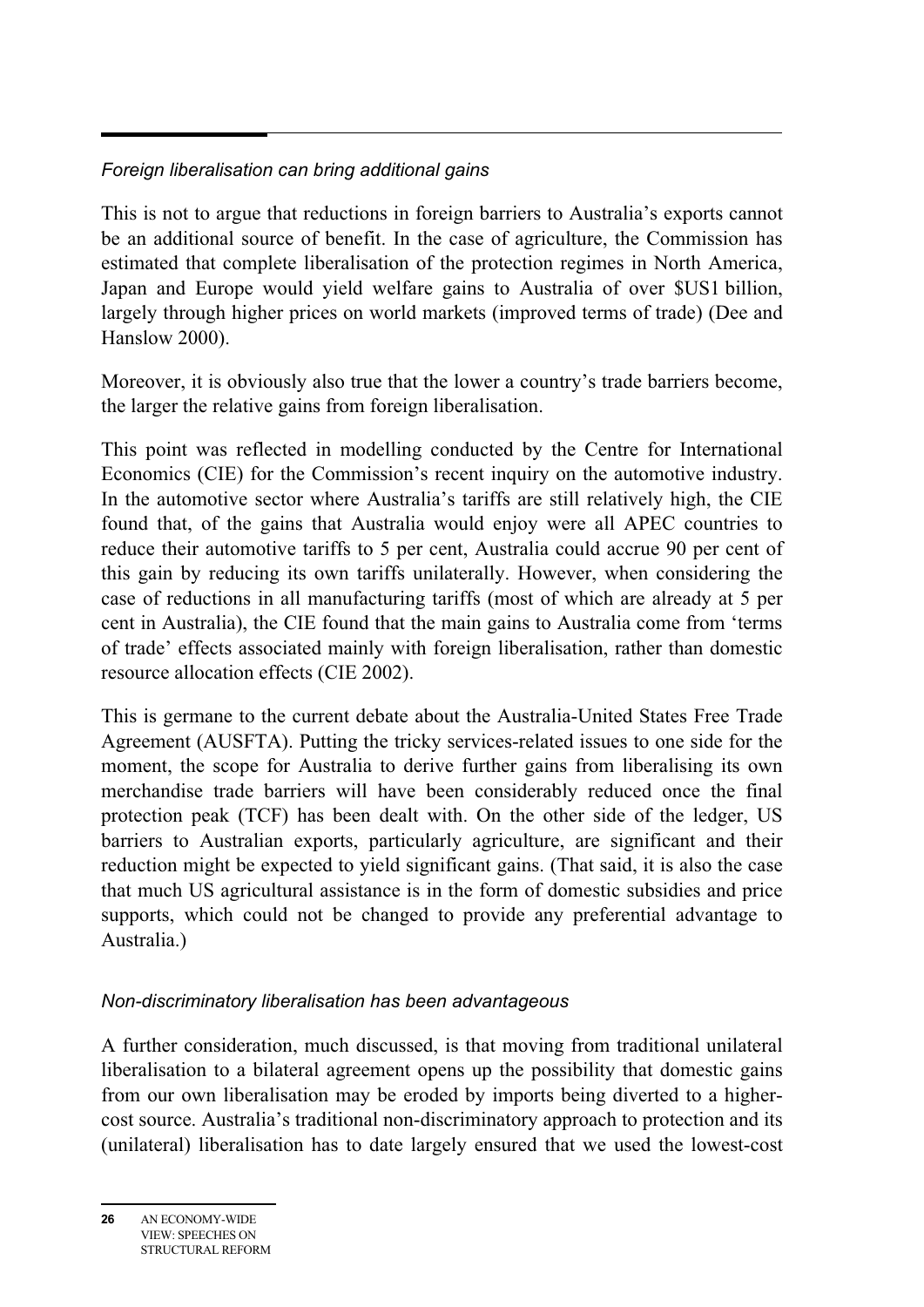sources of imports — as well as having the benefits of administrative simplicity and avoidance of international frictions.

Recent research by Commission staff suggests that, in practice, trade diversion may have been a more dominant consequence of many preferential trade agreements (PTAs) than previously thought (Adams et al. 2003). How significant it might be in a particular agreement will depend on the preferential margin at stake and the competitiveness of the partner. For the merchandise trade component at least, Australia's tariffs are becoming relatively low and the United States is a pretty competitive supplier of many products.

This leads to the broader question of the potential economic gains to Australia and the United States of preferential access to each others' markets. While the magnitude of the potential gains to Australia is not entirely clear, but could be significant if agriculture were fully liberalised, the potential gains to the United States are likely to be miniscule (given that we account for only 1 per cent of their trade and are a relatively open market already). Much larger gains are potentially available to the United States from its *own* liberalisation, again especially in the case of agriculture.

# **Attention to adjustment has been important**

While trade liberalisation can generate a range of benefits across the economy, its most immediate and obvious effect is to put pressure on local, previously-protected industries. As we have seen, many businesses will be able to respond by cutting costs, innovating, lifting productivity or entering new markets. Inevitably though, some businesses will need to cut-back production or even cease operations. Such rationalisation is occurring in the TCF industry at present, where Australia's large labour-cost disadvantage means that many local firms producing standardised clothing and footwear will not survive almost regardless of the tariff regime.

However, the way in which governments unfold liberalisation can affect the extent of the risks. Governments can also help to ameliorate the adverse effects on people when change occurs. And this can affect community support for liberalisation.

In contrast, to the one-off 25 per cent tariff cut of July 1973, the programs of phased reductions in assistance that commenced in the 1980s brought more gradual and predictable change. Their announcement in advance gave businesses and their workforces time to plan their responses, and the phasing of tariff reductions resulted in incentives for continuous improvement within a more manageable rate of change. The across-the-board approach to reform also meant that businesses that came under increasing competitive pressure in their output markets were assisted by lower costs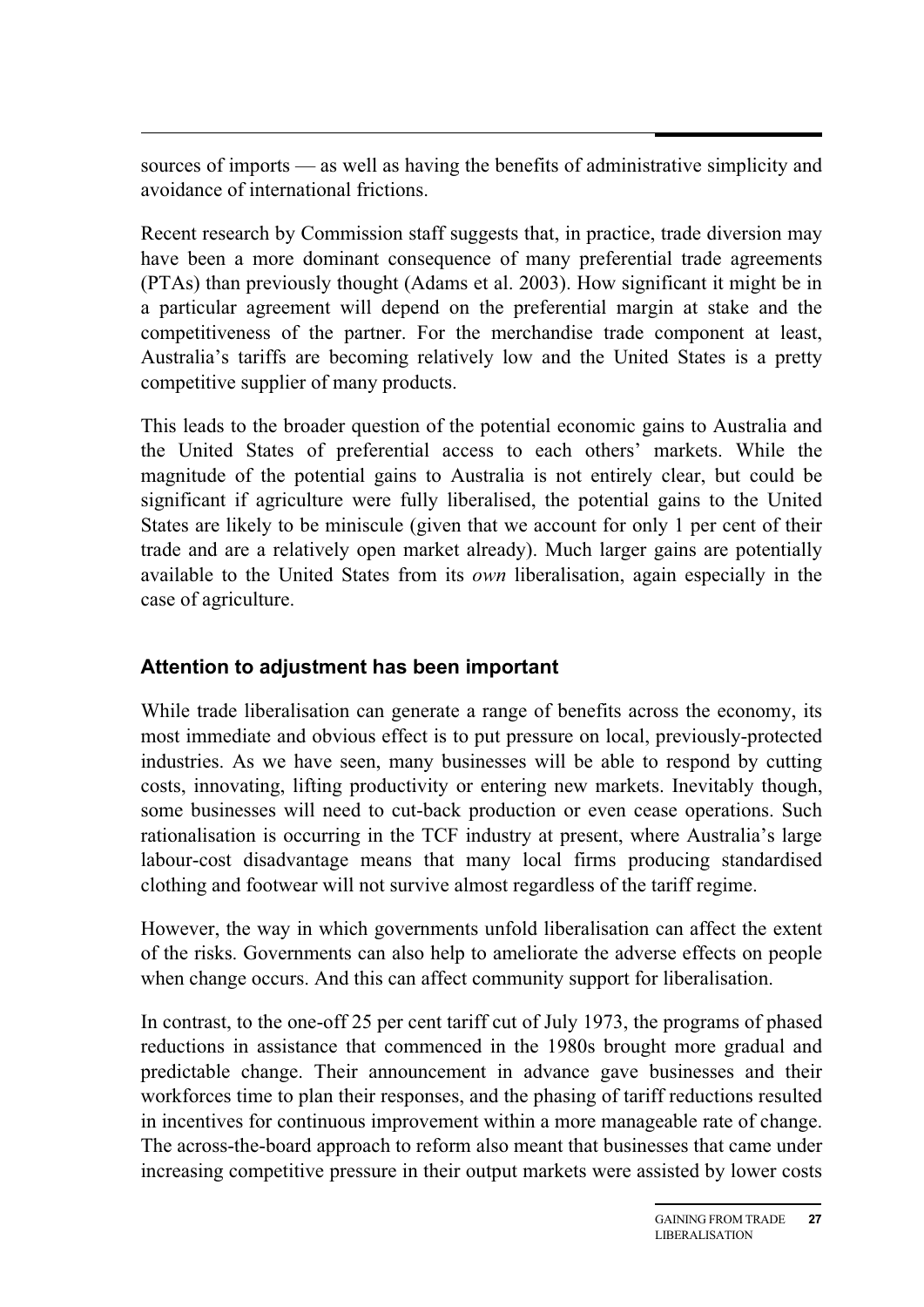on their inputs. And, in contrast to earlier piecemeal approaches to reform, acrossthe-board reductions also made it more difficult for individual industries to argue for exemption.

While tariffs have been declining, governments have provided other forms of assistance to industry, partly to facilitate adjustment. These have included retraining subsidies or redundancy packages for workers in some industries, and a range of budgetary measures tied to production, investment and R&D. Microeconomic reforms in other sectors have also been introduced in part to assist businesses to remain competitive against imports.

Adjustment programs that effectively facilitate rather than hinder efficient adjustment are notoriously difficult to design and implement. Their efficacy is also difficult to assess. Nevertheless in its PMV and TCF reports the Commission saw value in extending for a limited period the respective subsidy programs, conditional on achieving further reductions in tariffs (PC 2002e, 2003f). In the case of PMV this was no doubt central to the industry's acceptance of further tariff reform (the Government providing larger subsidies than the Commission had envisaged).

# **An informed public debate helps achieve durable reform**

Australia has not been the only country to liberalise its trade unilaterally. But it has been one of a few to do so from such an entrenched protectionist base, without pressure from the IMF or World Bank, or in response to economic crisis. Moreover, unlike New Zealand, it has done so within a bicameral parliamentary system, which raises the hurdle for radical policy change.

So how did this come about? The short answer is 'with a lot of effort'! A satisfying explanation would require more time and space than I have available here. However, at the risk of oversimplification, a number of factors seem to stand out. First, I have already noted that the fact that our principal export interests were 'off limits' in the GATT negotiations was (perversely) helpful, because it meant that we were not distracted from focussing on the domestic costs of our own policies.

That domestic focus was in turn aided by theoretical and modelling developments in assessing the economy-wide impacts of trade restrictions (many of which were pioneered by Australian economists, Professor Max Corden being the pre-eminent example) and by institutional vehicles which enabled an economy-wide perspective to be brought to bear on industry-assistance decision making. Perhaps the most durable and systematic of these were the predecessors to the Productivity Commission, which in having a mandate to provide information on the wider costs of protection, were able to alert those industries who would bear the burden and act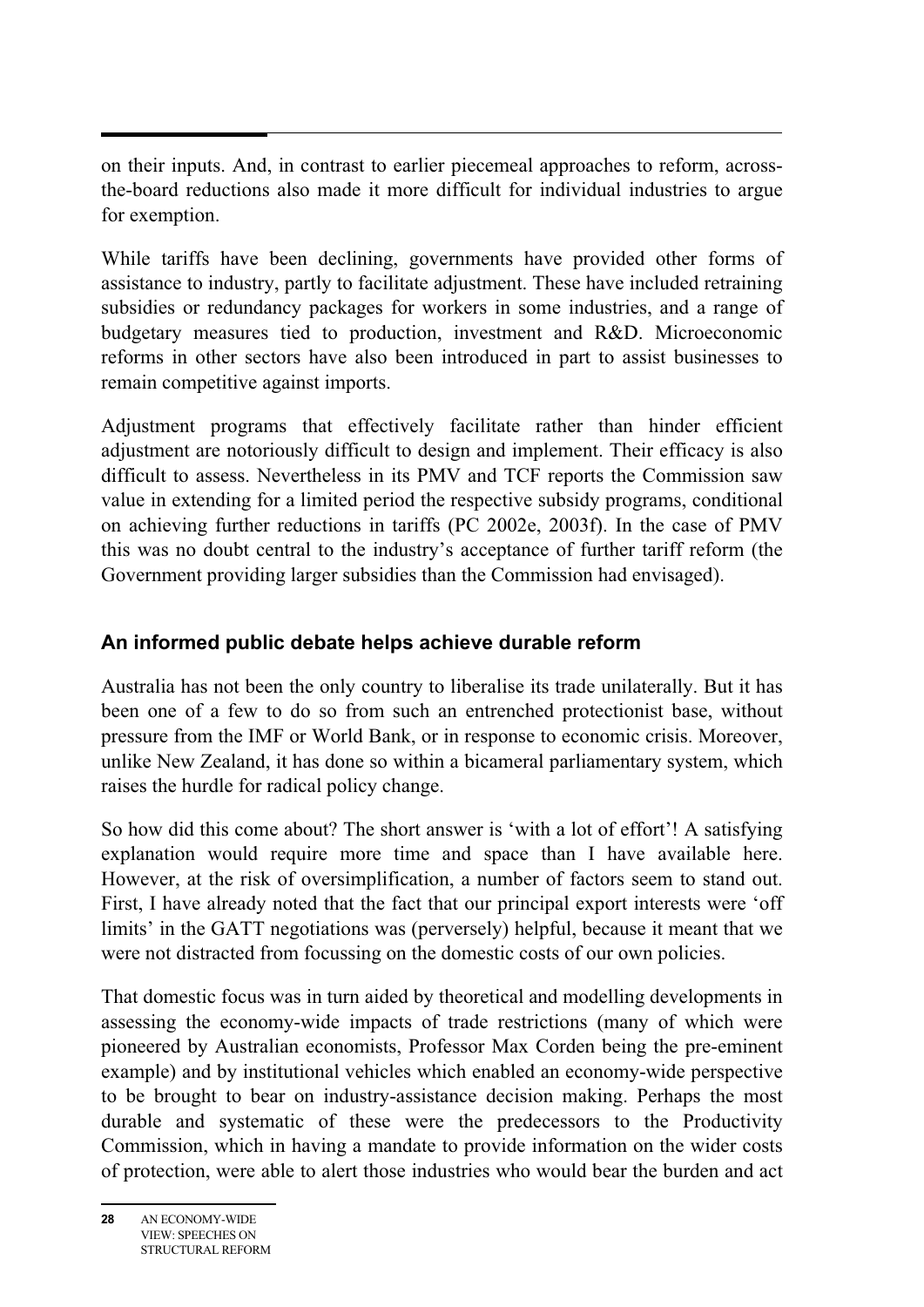as a public-interest counterweight to the pressure from import-competing industries. A third important ingredient was the political leadership needed to translate reformist ideas into actions, and sell them to the Australian community. This came together under the Hawke-Keating Labor Government of the mid-1980s, facilitated by the support of the Liberal Opposition.

The upshot has been a more open and well-informed debate on industry assistance issues in Australia than is evident in most other OECD countries. And, while one cannot expect *consensus*, it is apparent that most industries have come to accept that their protection was not sustainable. The relatively muted public response to the Commission's reports advocating 5 per cent tariff rates for PMV and TCF, compared to the more hostile and defensive reactions in the past, is the most recent illustration of this. Such public acceptance has no doubt been aided by accumulating evidence of the economic dividends from reform.

# **Trade liberalisation shouldn't mean 'open slather'**

Trade liberalisation should involve policy actions which, in facilitating trade and investment flows, yield gains in national welfare. Trade liberalisation is not an end in itself. There can be valid rationales for certain measures that restrict trade in some cases and these should not be automatically surrendered under the banner of 'free trade'.

Free markets can be powerful mechanisms for promoting economic efficiency. But well-targeted government regulations or other interventions can improve on market outcomes in some cases. What needs to be demonstrated is that some form of 'market failure', or 'inequity' exists that can be addressed most efficiently by the intervention.

In the case of restrictions on merchandise trade, such rationales are hard to find. Sometimes regulations that can have the effect of restricting trade, such as technical standards and product design rules, may be warranted on safety or environmental grounds. But even in these cases, it is usually possible to achieve the underlying social or environmental objective through standards that do not discriminate between domestic and imported goods.

## *Some restrictions have sound rationales, but …*

However, the issues are more complicated in relation to negotiations on certain services and various 'trade-related' matters. Prominent examples include the Pharmaceutical Benefits Scheme (PBS), our quarantine laws, broadcasting content and ownership regulations, and the Foreign Investment Review Board. All these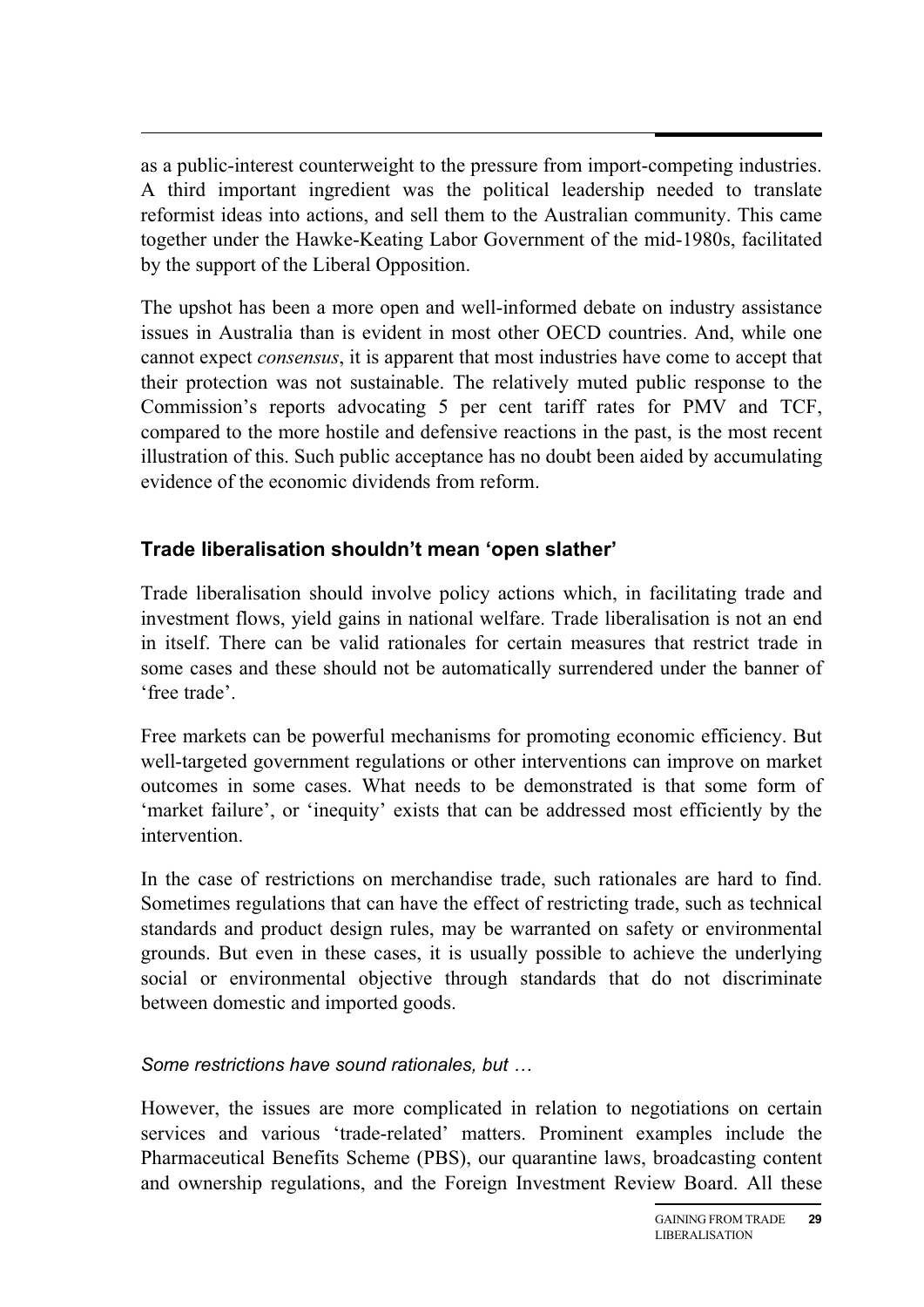government interventions directly or indirectly restrict inward trade or investment flows; or, in the case of the PBS scheme, reduce the profits foreign companies can make by exporting pharmaceuticals to Australia. Some of these interventions have been raised as potential targets by US trade negotiators. Yet at least some of them appear to have defensible objectives, with discrimination against imports a requirement for their successful operation.

In such cases, there is a need to assess carefully the domestic benefits and costs of the interventions before offering to 'surrender' them as part of any trade deal, whether it be a bilateral deal with the United States or other countries, or as part of multilateral negotiations in the WTO.

In some cases, it may be that the underlying objective is either not warranted or does not require the particular restriction. For example, the Commission's 2000 inquiry into broadcasting found that sector-specific restrictions on foreign ownership of media outlets were not warranted on either economic or cultural grounds (PC 2000a). Similarly, in a number of reviews the Commission has concluded that the benefits of statutory marketing arrangements are likely to be outweighed by the costs. This is because of the limited scope for Australia to influence world prices, and also because many of the potential benefits do not necessitate a regulated monopoly (Gropp, Hallam and Manion 2000; PC 2000b).

On the other hand, the Commission's broadcasting inquiry was more ambivalent about local content requirements, concluding that they should be retained pending a more systematic evaluation in the new context of the digital era (PC 2000a). Similarly, in recent reports on pharmaceutical prices and assistance arrangements to the pharmaceutical industry, the Commission found that prices for drugs under the PBS are considerably lower than would otherwise prevail, partly reflecting (countervailing) buying power, yet this did not have sufficient adverse effects on the local pharmaceutical industry to warrant compensatory assistance for manufacturers (PC 2001a, 2003b).

In the case of quarantine, there are long-standing provisions within the WTO for restrictions that have a legitimate scientific basis and all countries have arrangements in place. Australia's quarantine regulation and administration has drawn flak for being more restrictive than some judge necessary. This is a view apparently shared by the United States and the European Union. Clearly for a country like Australia, which still depends on agriculture and has much unique flora and fauna, an effective quarantine administration is particularly important. And, as some recent scares and potential threats illustrate (such as foot and mouth, fireblight and wheat virus) some degree of risk aversion would seem justified. Whether any changes to existing arrangements may nevertheless be domestically beneficial as well as trade liberalising would require careful assessment.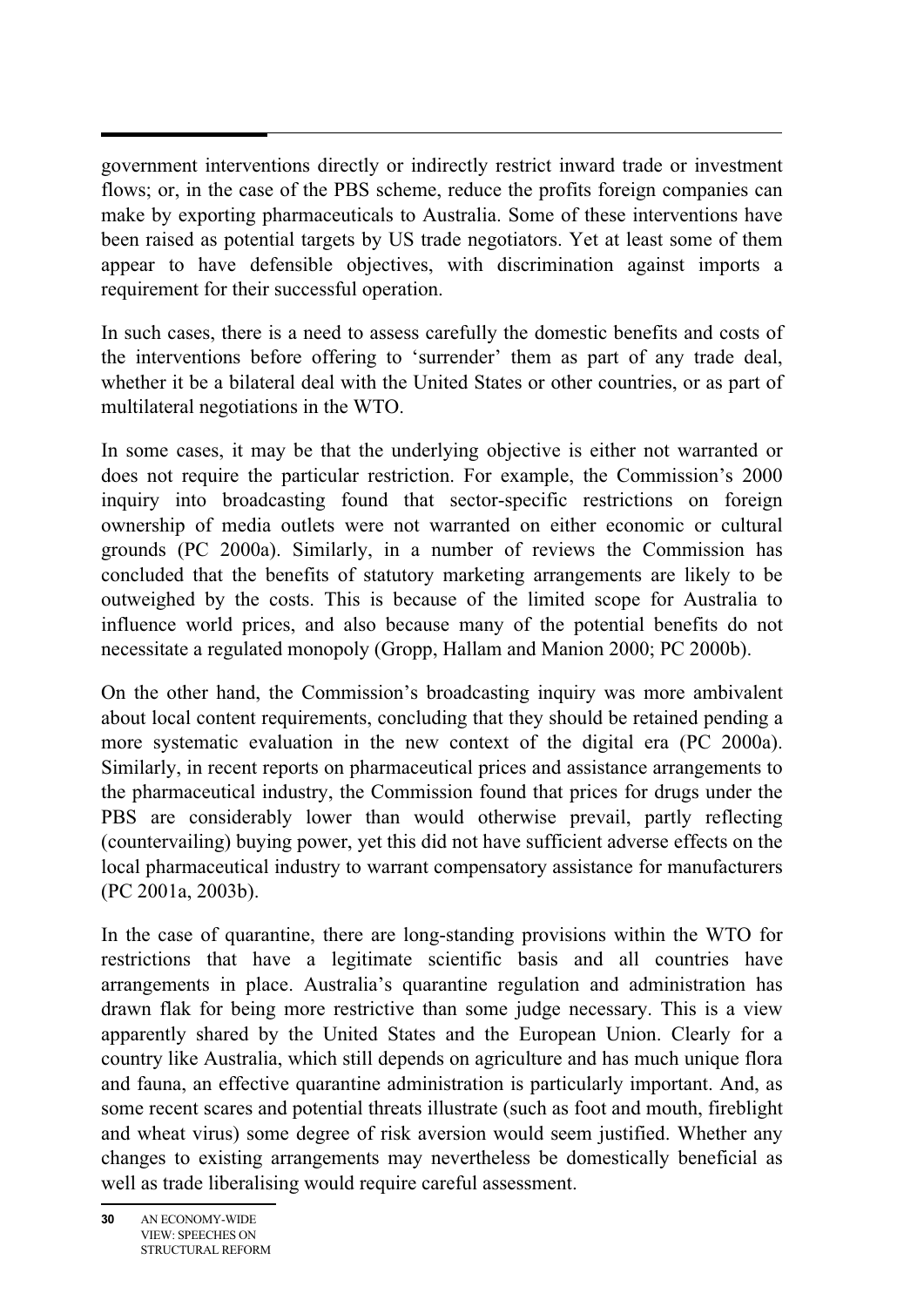# **Looking forward**

Australia has derived substantial economic benefits from the trade liberalisation which eventually followed that 'opening volley' of 30 years ago. In this period, we could demonstrate that our high import barriers imposed large costs on our domestic economy and community — and that this was so regardless of what other countries chose to do. The gains from unilateral liberalisation accordingly dominated external trade policy considerations. Moreover, apart from agriculture, our external interests were effectively secured anyway through (mostly) non-discriminatory treatment and multilaterised liberalisation by our trading partners.

At the start of this new century, while economically fortified by our past reforms, we find ourselves in a more complicated trade policy environment. Most of our own barriers to trade in goods and services are relatively low, or soon will be, whereas overseas barriers to our agricultural, services and some manufactured exports, and in some markets to investment, remain high. At the same time, there has been a shift to regional or bilateral trade agreements by our trading partners, which seem to be generating more liberalisation of trade and investment in those countries than the more inclusive but unwieldy processes of the WTO. However, unlike multilateral initiatives, these preferential arrangements pose obvious risks for Australia: by excluding us, they serve to depress our exports and terms of trade and thus our national income.

While this new environment presents new challenges and requires some new approaches, I believe that Australia's past experience in reaping gains from liberalisation continues to provide guidance for the future.

## *Push on with domestic reform*

In particular, it would be counterproductive for Australia to hold back from further beneficial reforms simply to provide it with negotiating chips in trade negotiations. The gains from domestic reform are gains that we can plan for and can benefit from, if we implement them well, whereas those contingent on the actions of other countries are much less certain. In any case, Australia's domestic market and its remaining barriers are unlikely to be large enough to exert much negotiating leverage on our major export markets. Finally, and of particular importance in the current environment, the lower are our barriers to trade and investment generally, the less scope there is for 'diversion costs' associated with any bilateral or regional agreements that we do decide to join.

Thus it is a positive development for Australia that the Government has committed to further reductions in automotive assistance. And it is important that we also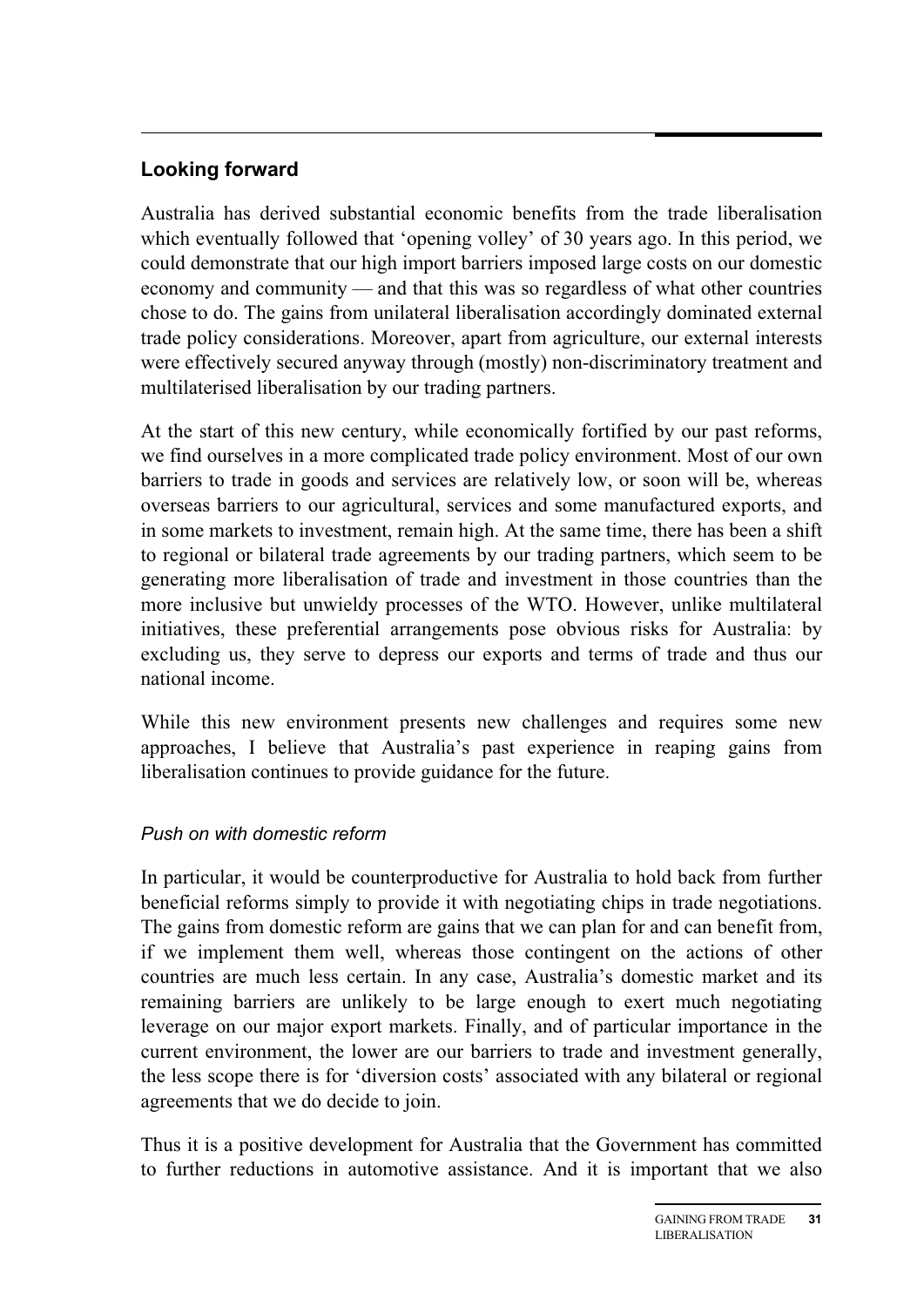proceed to complete tariff reform in the TCF sector. The Commission's preferred option in its inquiry position paper provides a balanced plan for achieving this, on which public hearings are currently taking place.

## *Bilateral negotiations may be a useful 'motivator'*

A question remains, however, as to whether trade negotiations can nevertheless provide a useful motivator for Australia to undertake further, nationally beneficial reforms. For reasons already noted, the GATT/WTO had only a limited role in this respect. However the more concentrated pressure of bilateral negotiations may serve to expose issues which otherwise could not easily have been addressed.

For example, among issues identified in the context of the AUSFTA, I see no reason why we should not provide an undertaking to review our current arrangements for quarantine, government procurement, statutory marketing, antidumping, foreign investment and even the PBS. Indeed, I would be surprised if there were no ways in which we could make these arrangements work better for the benefit of the Australian community, apart from the external implications. I hasten to repeat that (most of) these are complex issues requiring careful analysis and public consultation before we could be confident about what changes may be required. Any such decisions should not be made lightly or quickly, or simply as a trade-off for potentially improved access to the US market or even to foster 'deep integration' between our economies. However, if any nationally beneficial reforms we identify could also help to secure us improved access overseas, so much the better.

It is worth noting that any reforms in most such areas would in any case need to be implemented in a non-discriminatory way. (This is most obvious in the case of quarantine regulations.) To that extent, there is a built-in safeguard against one potential source of loss in the context of a Free Trade Agreement ( FTA).

While we clearly need to do our homework on any domestic reform initiatives we may undertake, we obviously also need to assess very carefully the national implications of offers made by the United States.

## *Modelling has limitations*

The oft-quoted estimated gains from an AUSFTA are based on certain presumptions about the nature and extent of US actions. Modelling can only tell us so much and is critically influenced by the choice of parameters. It would nevertheless be useful to model the implications of different scenarios as they emerge.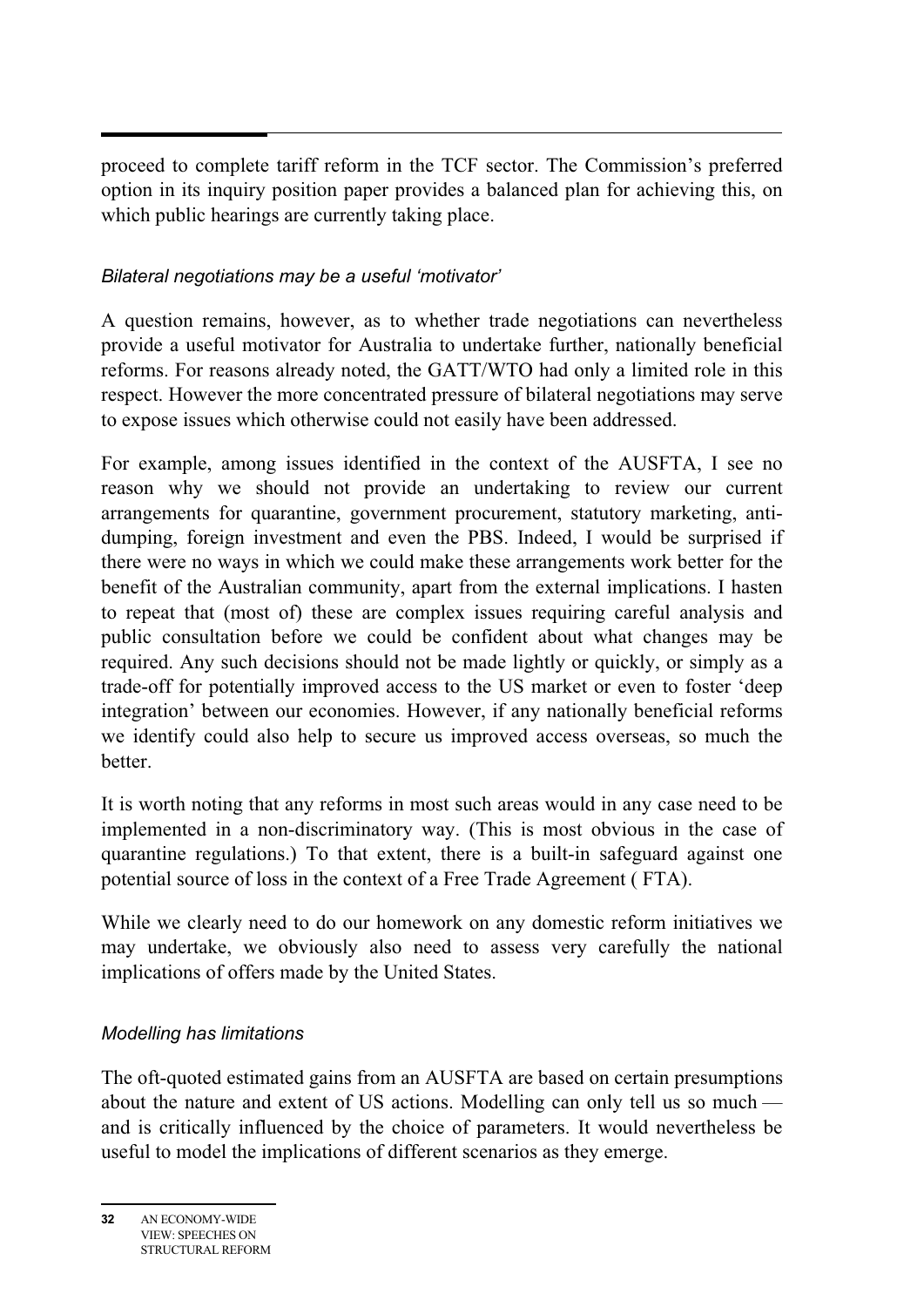$\overline{\phantom{a}}$ General equilibrium models typically understate the gains from liberalisation because they are unable to capture adequately the dynamic benefits. However, in the case of preferential arrangements they can also partly *overstate* the gains, because they cannot model the detailed rules of origin and contingent trade remedies which may in practice impede effective market access. This is one reason why recent econometric research by Commission staff, based on actual trade and investment flows following the formation of PTAs, found much less (net) trade creation than *ex ante* general equilibrium models had predicted (Adams et al. 2003).

#### *The devil is in the detail*

As is well known, the United States has devised quite detailed (and lengthy) rules of origin in its various bilateral agreements. Apart from their complexity, they have varying restrictiveness, depending in part on the domestic 'sensitivity' of the imports. For example, at one extreme, under the 'triple transformation' rule for TCF in the North American Free Trade Agreement (NAFTA), duty free access is permitted only if clothing is sewn in a NAFTA country from fabric made in a NAFTA country from yarn spun in a NAFTA country. This can serve to distort the partner's input sourcing decisions in favour of higher-cost NAFTA suppliers, such as the United States. (This diversionary effect can occur even if the country's own import barriers are negligible.)

Similarly, unlike Australia, the United States has traditionally employed narrowly-based 'safeguard' provisions in the administration of its trade agreements, potentially enabling restrictions to be re-imposed where a local industry suffers injury. For example, this has bedevilled Canada's attempts to export timber to the United States.

Clearly, Australia will need to ensure that rules of origin and contingent protection provisions are truly consistent with further opening markets. One avenue for 'deep integration' that could usefully be pursued, therefore, would be to align rules of origin and safeguard provisions in both countries with those of the most liberal partner. At the very least, we should seek to modify the arrangements used in previous FTAs by the United States, to minimise their protectionist potential.

As one 'spoke' on the US 'hub', Australia cannot overcome through an AUSFTA the perils of bilateral and regional arrangements among our other trading partners and competitors — including other countries attached to the US hub. At the same time, some of our suppliers, like New Zealand and China, will see their exports eroded to some extent and this may adversely affect our trade relations with them.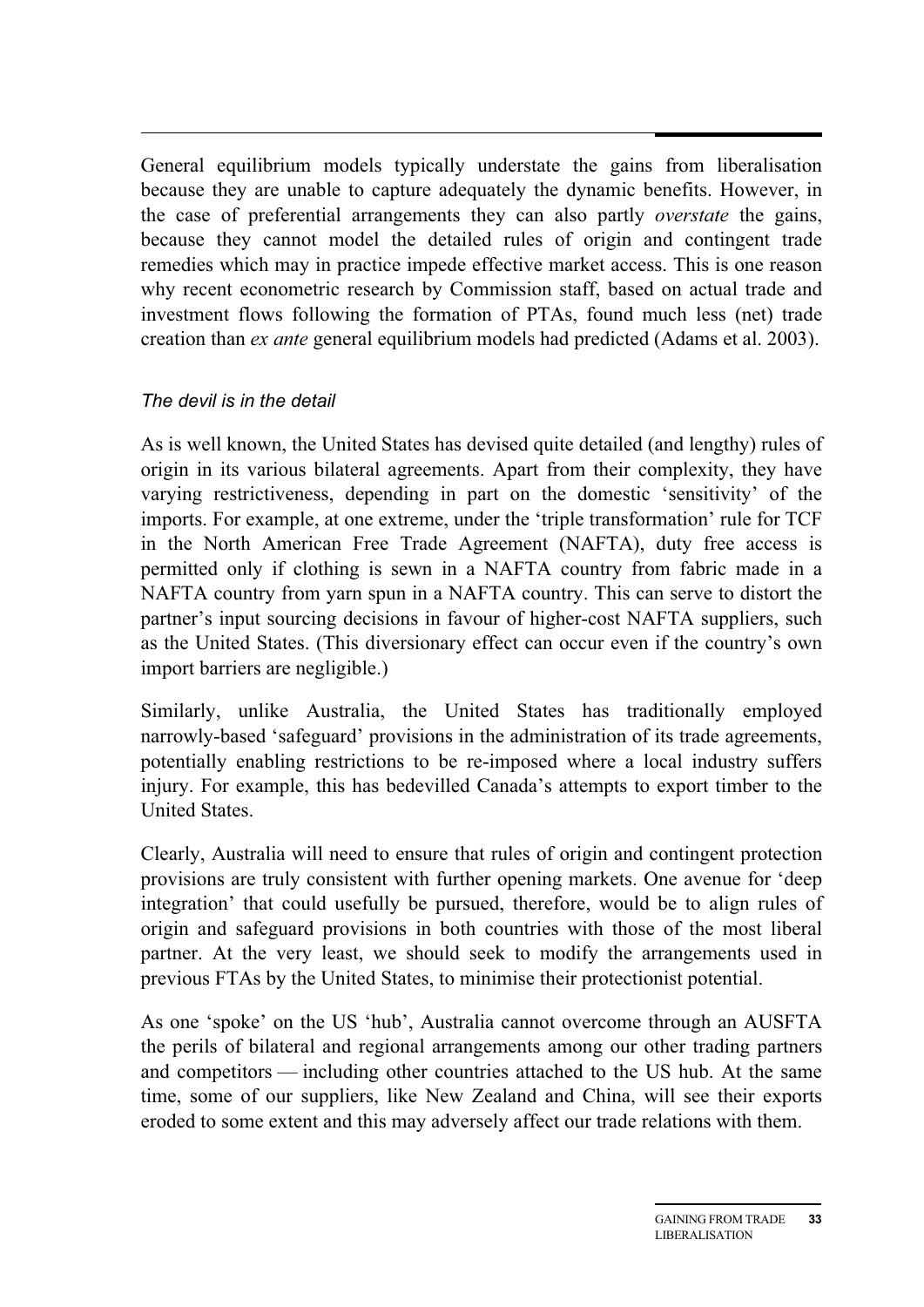#### *Multilateral progress is needed*

It therefore seems clear that we must redouble our efforts to ensure progress in multilateral liberalisation within the WTO and APEC and, as mentioned previously, we should push ahead in lowering our barriers generally, wherever this yields domestic gains. The alternative of seeking to do a succession of bilateral deals, is fraught with difficulty (apart from the transaction costs) and may see us entering arrangements which favour particular Australian industries at the expense of others.

One avenue within the WTO for Australia to advance its interests, as well as the interests of global trade and development, is to seek to tighten the rules relating to FTAs, in order to reduce their potential to harm third parties. Stronger and clearer provisions relating to the need for elimination of barriers to 'substantially all trade' among the members of such an agreement would seem a good starting point. And, as has been argued previously, if such deals are truly to be building blocks rather than stumbling blocks for multilateral liberalisation, it would also be desirable to require that any such arrangements are eventually made open to other WTO members on the same terms.

#### *The nub: understanding the domestic gains*

The biggest problem that we face in any shift from our traditional unilateralmultilateral approach to liberalisation towards a 'regionally'-negotiated one, is that most countries (including the United States) understand their national interest through trade policy primarily in terms of the concessions they can wrest from other countries, rather than their own liberalisation. As a relatively small market, with few 'prizes' to offer, we are at an obvious disadvantage in such a world. This has always been so, but previously we got to share the spoils of larger countries' battles through most-favoured-nation treatment under the GATT/WTO. These spillovers are not available under preferential agreements.

How do we resolve this fundamental dilemma? The answers are not obvious, but the question deserves far more attention than it has been receiving. The task is to find ways through which the gains from domestic reform by our trading partners can be better recognised in their policy formulation. While each country needs to come to terms with this in its own way, Australia's beneficial experience with trade liberalisation may provide a useful role model.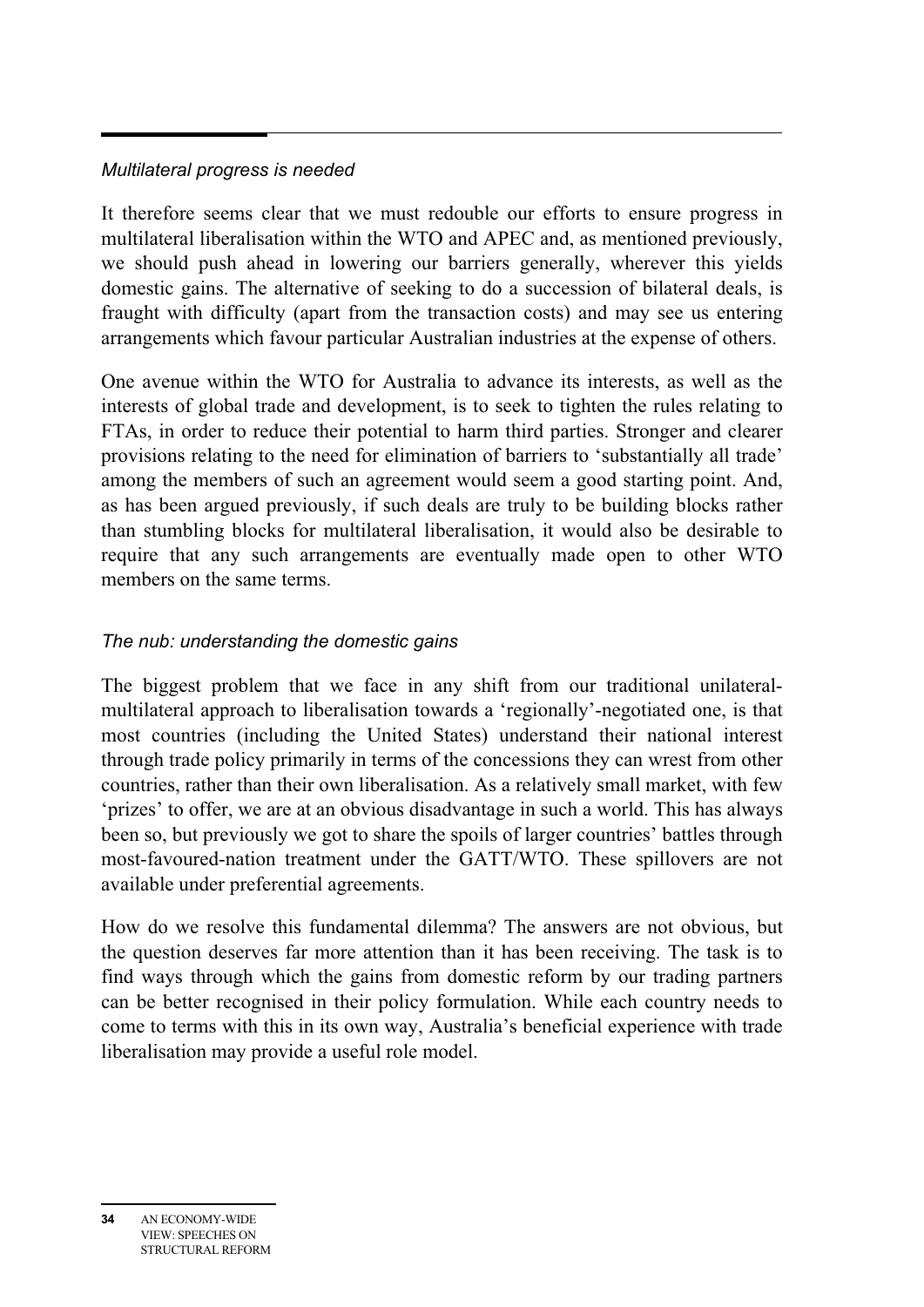# Australia's economic 'miracle'\*

Australia's GDP grew by 3.5 per cent a year in the 1990s; this was faster than even the United States' lauded performance and a third greater than that achieved by the OECD as a whole. Australia's strong growth performance was seemingly unaffected by the financial crisis that gripped our Asian markets in 1997 and, later, the bursting of the dot.com bubble. The strong growth exhibited by our country in the midst of the 1997 Asian crisis led the US economist Paul Krugman to label Australia the 'miracle' economy.

According to *Websters* dictionary, 'miracle' has two meanings. The first meaning given is 'A wonder or wonderful thing; a marvel.' I would not wish to disagree with such an assessment, as you will see. However, the second meaning — which has overtaken the first in common parlance in Australia and I assume in America too is 'an event which cannot be accounted for as produced by any of the known forces of nature.' If Krugman had intended to be taken literally in this sense (which I doubt) then I must differ.

Australia's improved economic performance, and the productivity surge that underpinned it, *has* been a wonderful thing for Australians but it also has a rational explanation. Indeed, my central message is that the main cause of our improved economic performance over the past decade has been (rational) economic reform. However, both the need and scope for economic reform in Australia have not disappeared, and indeed remain important to our future prospects.

First, let me attempt briefly to put our recent economic experience in historical perspective. In doing so, I am going to focus largely on the productivity dimension. There is of course more to the economic and social wellbeing of a nation than output growth, but in my defence I shall call on Krugman again, who has boldly observed: 'Productivity isn't everything, but in the long run it is *almost* everything' (Krugman 1992). Indeed, productivity is the mainspring of material living standards. It is a necessary condition, even if not a sufficient one, for a more prosperous society.

 $\overline{a}$ 

Address to the 'Forum on Postgraduate Economics', National Institute of Economics and Business, Australian National University, Canberra, 1 August 2003. (Co-authored with Dean Parham.)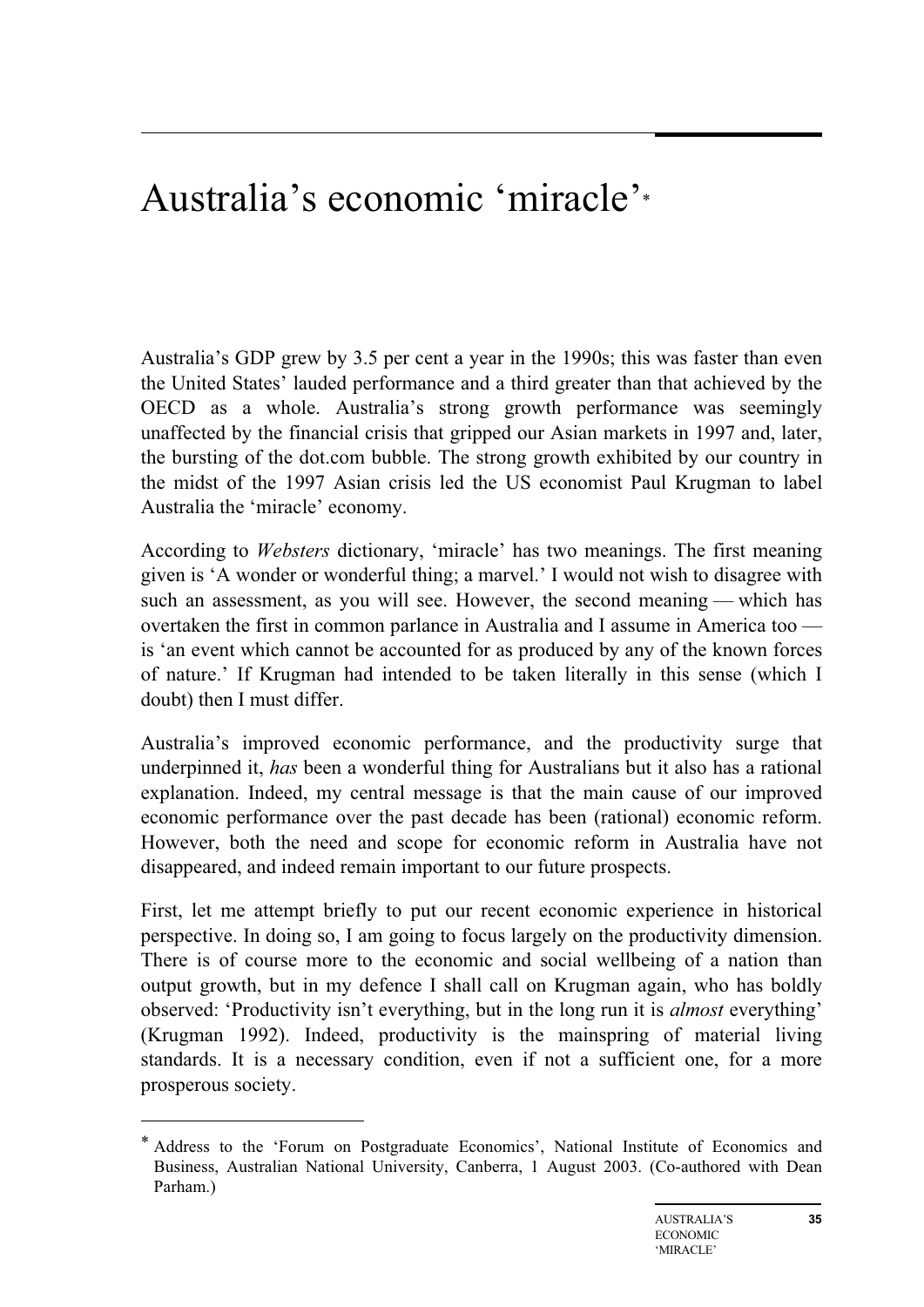# **From growth laggard to leader**

Australia's productivity growth in the second half of the  $20<sup>th</sup>$  century can be segmented into three phases: relatively fast growth in the 1950s through to the mid-1970s; a slowdown through to the early 1990s; and a strong resurgence in the decade that followed.

To interpret these trends, we need to view them in an international setting. During the worldwide productivity boom of the post-war period, Australia's productivity performance — though stronger than in earlier periods — was poor by the standards of other similarly-developed nations. In contrast, during the 1990s, when the world productivity record was patchy, Australia's performance stood out. In other words, Australia's earlier productivity boom was not remarkable by international standards, but its resurgence of the 1990s certainly was.

The early post-war decades (the 1950s and 60s) are generally referred to as a 'golden age' for growth internationally — reflecting pent-up demand, reduced constraints on supply and freer international movements of capital, people and technology. In 1950, at the dawn of that era, the United States was the world productivity leader, while Australia ranked fifth, its GDP per hour worked being around 80 per cent of the US level. As the years unfolded, the performance of the United States dropped off somewhat (as might be expected of the productivity leader) while growth in Europe and Japan accelerated in a process of productivity catch-up. Australia, meanwhile, did not even keep pace with the United States and, by 1973, its ranking had slipped to twelfth.

During the subsequent global productivity slowdown, Australia continued to perform poorly even in relative terms and, by 1990, our ranking in per capita GDP and GDP per hour had slumped to  $16<sup>th</sup>$ . (It was in those years that Australians became conscious that they were being overtaken in the income stakes by countries in Asia that many still thought of as 'developing'.)

# *The 1990s turnaround*

All that turned around in the 1990s. Productivity growth stepped up again in the United States, while remaining sluggish in most other OECD economies and in Asia. However in this period, as noted, Australia's productivity growth *surged*, outperforming even that of the United States.

Australia's strong (labour) productivity performance in conjunction with better, if not ideal, employment outcomes — higher employment and lower unemployment, accompanied by a stable participation rate — translated into strong growth in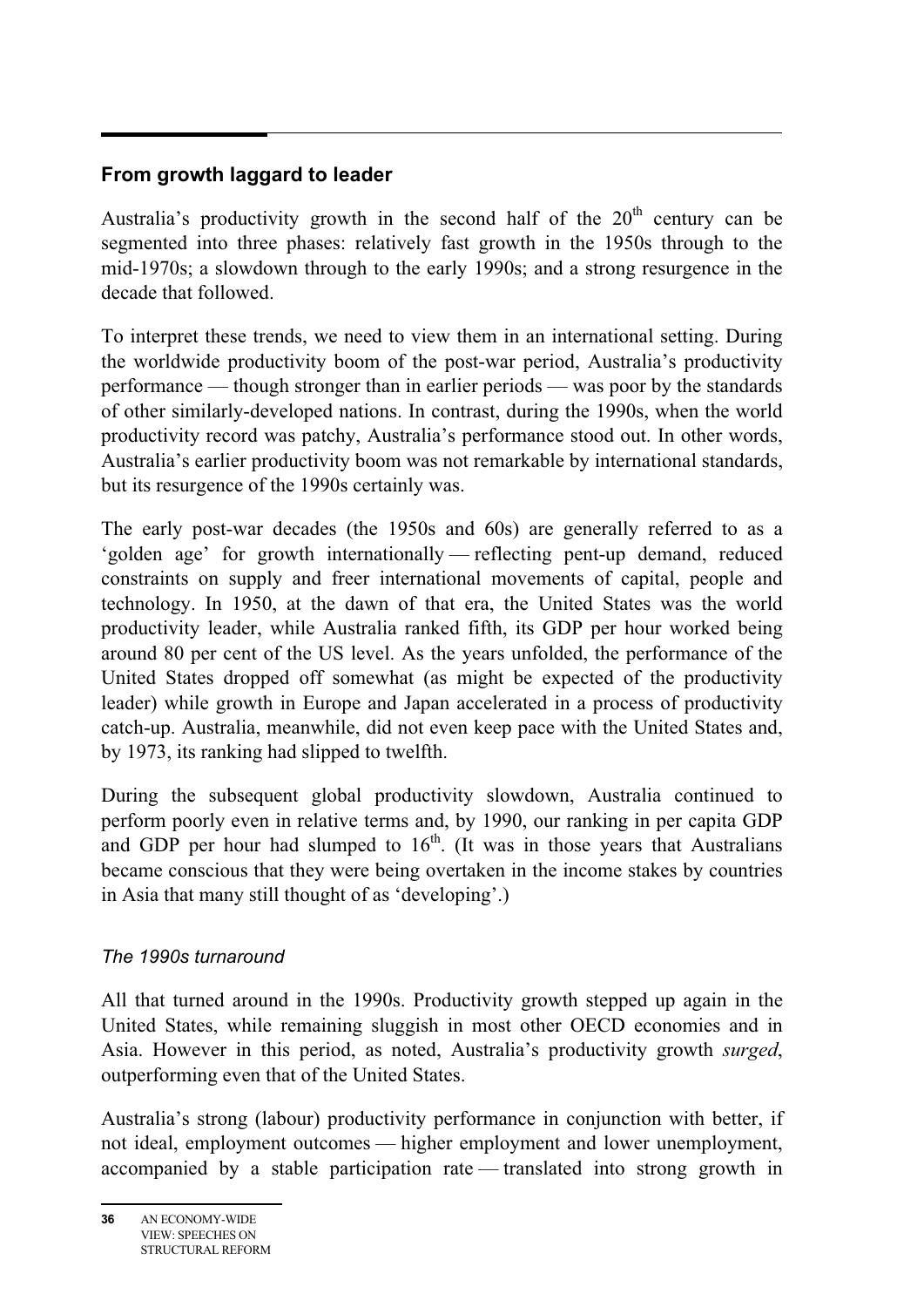average incomes. GDP per person (measured in US purchasing power parity dollars) grew by 2.5 per cent a year over the 1990s, compared with 1.7 per cent in the 1980s, and an OECD average in the 1990s of 1.7 per cent.

The result was that Australia's international ranking in per capita GDP rebounded from its low point of  $16<sup>th</sup>$  in 1990 to  $8<sup>th</sup>$  in 2002.

More importantly, that one percentage point boost in our growth rate translated into a substantial improvement in the average income of Australians. If we had not had the additional productivity growth in the 1990s, Australian households would have been around \$7000 worse off on average by now.

Increases in the average level of GDP per capita are one thing; how the income gains are distributed across the community is another, and arguably just as important for a society's progress.

- At the aggregate level, labour and capital have shared evenly in the income growth. Moreover, productivity gains were not simply appropriated by enterprises in higher wages and profits. The evidence is that the productivity gains in the best performing industries were predominantly passed on in the form of lower relative prices.
- At the personal and household levels, disparities in market incomes continued to widen in the 1990s. But this was largely offset by redistributions through the tax and transfer system. The distribution of disposable income remained stable or showed a modest increase in disparities — depending on whose figures you use — and the distribution of consumption remained constant. (But, as Melbourne Institute research reveals, these outcomes mask disturbing trends in poverty among jobless households with children, a point to which I return.)

Other considerations, apart from income and its distribution, also matter, such as social and environmental outcomes. Some commentators have recently returned to what at one time was called the 'growthmanship' debate, rightly questioning whether additional growth brings us commensurate increases in quality of life or happiness ('utility' in the jargon). That raises matters beyond the scope of this talk. I might just observe that at least we are in the relatively comfortable position of being able to debate such an issue. This is not the situation in many poorer countries. Moreover, those countries often have the greatest environmental degradation and social upheaval — and can afford to give very little attention to safety nets for their citizens.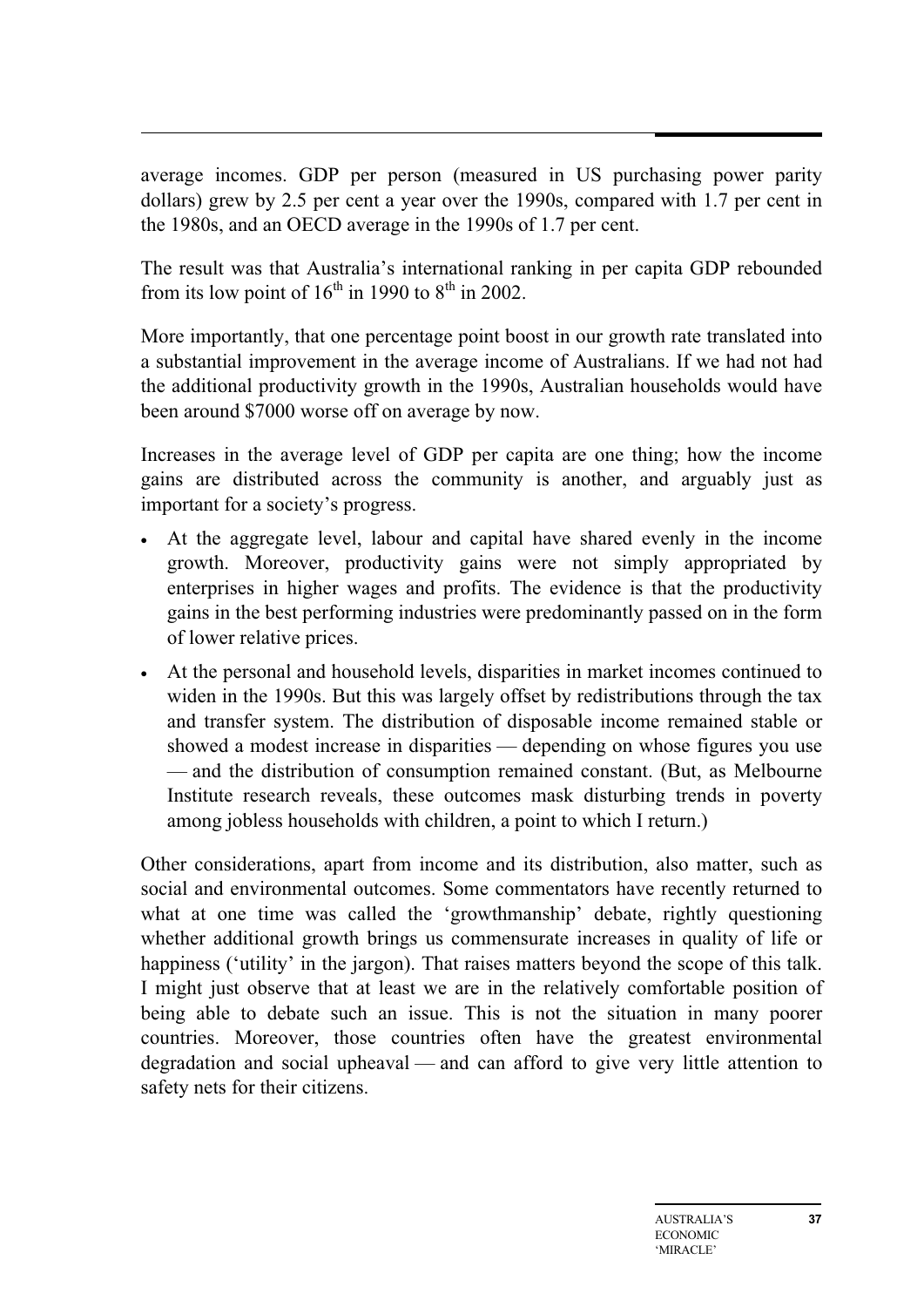# **What caused the 'miracle'?**

If we take as a first approximation, therefore, Krugman's maxim that productivity 'in the long run is almost everything', it is important that we understand and learn from Australia's productivity turnaround. At this point I should perhaps make clear that while I have hitherto been talking mainly in terms of *labour* productivity, its rise has been almost wholly accounted for by increased '*multifactor* productivity'. Both grew at record rates in the 1990s, but it was the acceleration of multifactor productivity (MFP) growth (from 0.7 per cent to 1.8 per cent annually over the last two productivity cycles) that generated nearly all the action. This is significant because multifactor productivity is the more telling indicator of how effectively a nation's human *and* capital resources are being used.

## *Not the usual suspects*

Australians have an ingrained sense of (healthy) scepticism, and the economics profession is *trained* to be sceptical. The first reaction by some to a surge in the productivity growth numbers was that the statistics were probably in error or that they were being reported in a misleading way. Successive ABS revisions and methodological improvements have not changed (indeed have strengthened) the underlying story, however, and more detailed examination of individual industry performance has generally confirmed it.

With the aggregate productivity growth numbers beginning to look unassailable, some have sought to find explanations other than policy reform. However, most of those do not stand up to scrutiny as credible *principal* causes of the turnaround. I can say that with some confidence, because of research undertaken at the Productivity Commission (Parham 2002, PC 1999c).

- First, as already noted, unlike the experience of the 1950s and 60s, Australia could not be said to have been carried along by any international productivity boom in the 1990s.
- Second, the surge in productivity cannot be dismissed as the normal result of recovery from the early 1990s recession. The improved performance has been both longer and stronger than in previous recoveries. Besides, the relevant ABS measures abstract from cyclical influences.
- Third, higher skill levels in the workforce could have pushed up productivity. But there appears to have been no significant acceleration in workforce skills in the 1990s. In fact, the evidence shows a faster increase in skills in the 1980s.
- Fourth, there have been claims that the productivity surge has been produced on the backs of workers through increased 'work intensity': increased hours of and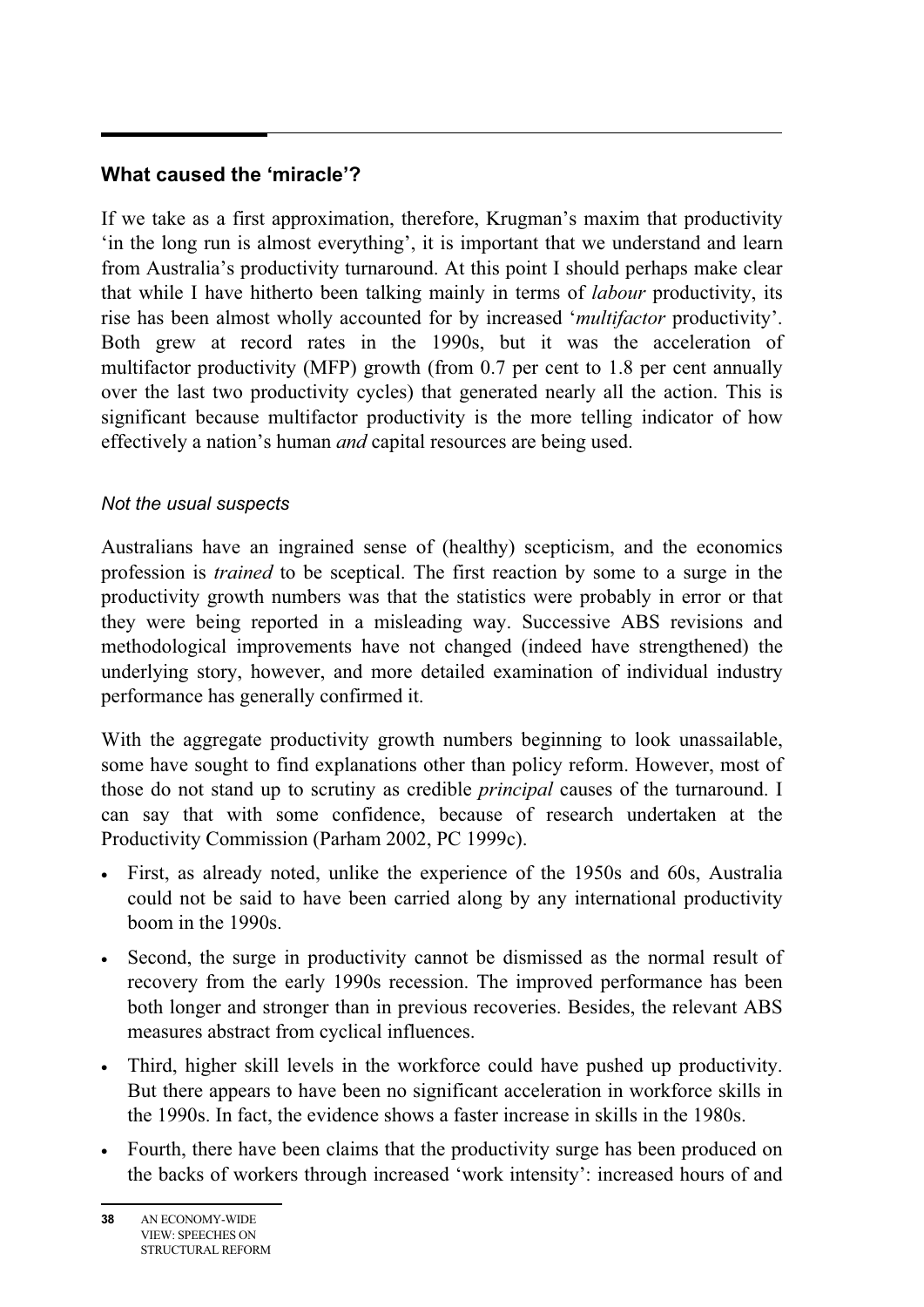pace of work. Again, some compelling counter arguments have been made (for example, that productivity measures already take into account additional labour input). But the key prediction — that higher work intensity by the mid-1990s would mean that the measured improvement in productivity could not be sustained — has not been borne out. The level of productivity has not slipped back. In fact, we have had 7 or 8 years of almost continuous *further* improvements in productivity since then.

As an aside, I should clarify that the 'work intensity' issues raised in this context relate to whether productivity estimates are mismeasured or unsustainable. They should not be confused with other live issues in community debate about job security and the ability for people to make appropriate work/life choices. All I might say on those important issues is that increased productivity — through working 'smarter' — is the friend, not the enemy, of the work/life tradeoff.

• Finally, Australia has not been favoured by any special technological leap forward. Indeed, on a number of indicators such as business R&D spending, Australia is below the OECD average. Other countries, including the United States, derived some benefit from rapid advances in the *production* of information and communications technologies (ICTs) in the 1990s. Australia produces little in the way of ICTs and so we have not accessed that source of productivity gain. But what about productivity gains from *use* of ICTs? This seems relevant given that Australia moved toward the top of the ladder on the uptake of ICTs in the 1990s (second or third in the OECD on major indicators). Commission research suggests that *use* of ICTs did indeed contribute to Australia's productivity pick up, but not by much at the aggregate level around 0.2 of a percentage point (Banks 2001, Parham et al. 2001). And even then we are left to ask: why was it that Australia moved from being slow on the technology uptake in earlier decades to a frontrunner in the 1990s?

### *Microeconomic reform has made the difference*

The answer is in large part the same as the answer to a wider question: what were the 'home grown' factors that saw us part company with international trends factors that had held us back in earlier decades?

Adam Smith observed that 'there is much ruin in a nation', meaning that an economy is potentially quite resilient to shocks and mismanagement. However Australian government policy throughout much of the  $20<sup>th</sup>$  century had almost systematically, if unwittingly, undermined the economy's productive potential, by distorting price signals and protecting producers from competition. It is not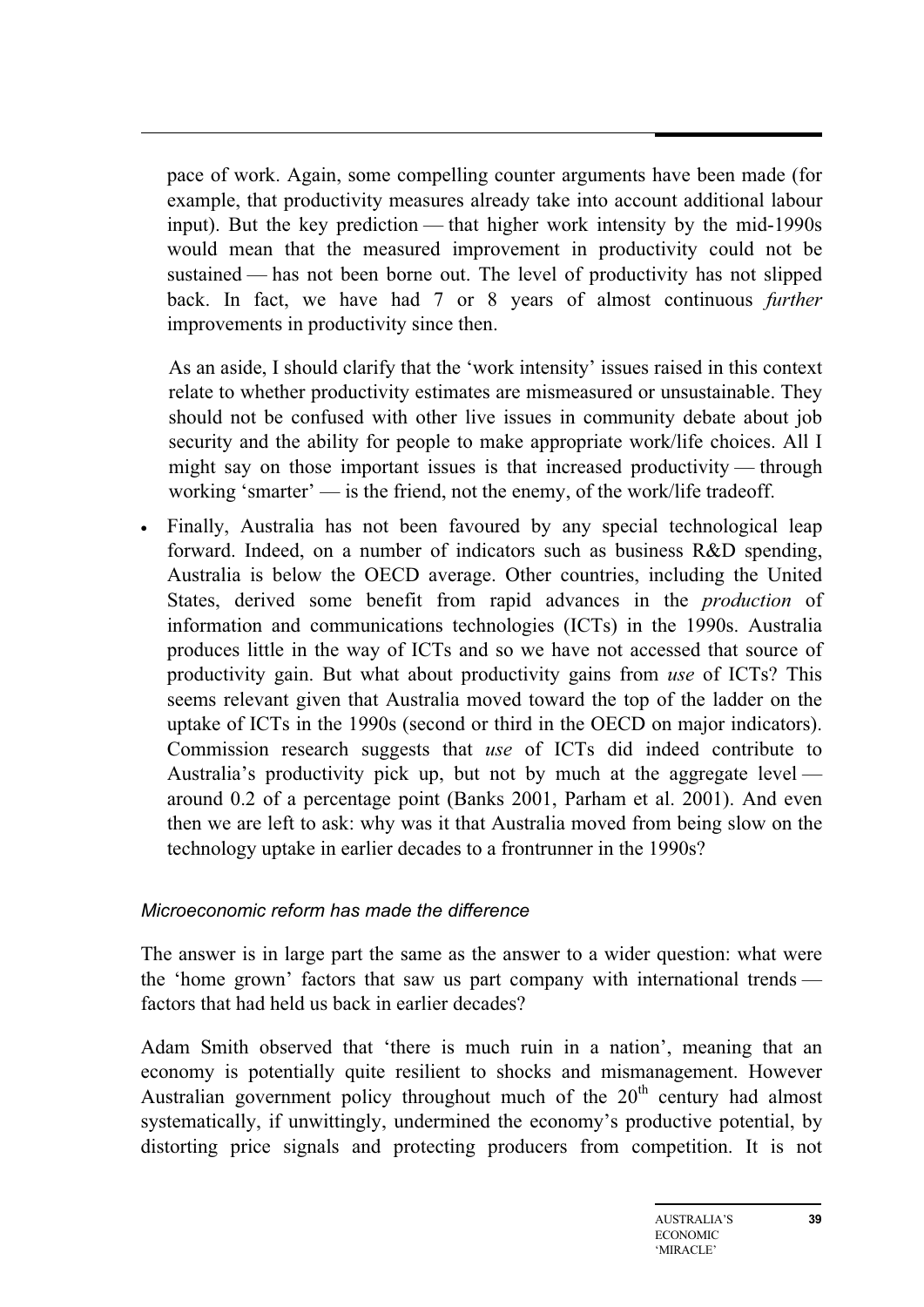surprising that those policies took their toll. Equally, it should not be surprising that their reversal has yielded the benefits that economic theory would anticipate.

As you know, the reforms really began with the lowering of barriers to foreign competition in goods and financial markets in the 1980s. As tariff reform and takeover pressure began to bite, managers began to devote more attention to improving the performance of their business. They needed to reduce their costs and improve their flexibility to respond to mounting competitive pressures. Two major impediments to those objectives were the high costs of energy, transport and other services provided by inefficient public utility monopolies (engaged in cross subsidising households), and a centralised system for 'fixing' wages and conditions, irrespective of the diverse circumstances of individual enterprises.

Reforms in these areas followed. A presumption of competition being in the public interest found ultimate expression in the National Competition Policy — the systematic program agreed to by all Australian governments in 1995 to extend competition throughout the economy.

I should not give the impression that any of this was easily or quickly achieved. Reforming anticompetitive policy is generally a lot harder than implementing it. For one thing, producer interests (including employees) become rather attached to it and they fight hard to retain what they perceive as their entitlements. The story of economic liberalisation in Australia thus has as much to do with politics and institutions as with economics. That said, the economics profession in Australia has played an important role both in identifying necessary reforms and demonstrating the likely payoffs, and in selling reform to governments and the wider community.

# **Evidence of reform's effects**

The liberalisation of the Australian economy has coincided with important structural and behavioural changes which are consistent with the observed step-up in productivity performance. These include:

- a sharp increase in trade intensity, with the ratio of exports and imports to GDP rising from 27 to 44 per cent since the mid-1980s
- the decline of high cost manufacturing activities and the rise of elaborately transformed manufactures (for example, while textile, clothing and footwear production has fallen in real terms by about 40 per cent since 1985, manufacturing production as a whole has risen by 40 per cent)
- the growth in enterprise agreements, involving substantial variations in previously prescribed employment conditions and work practices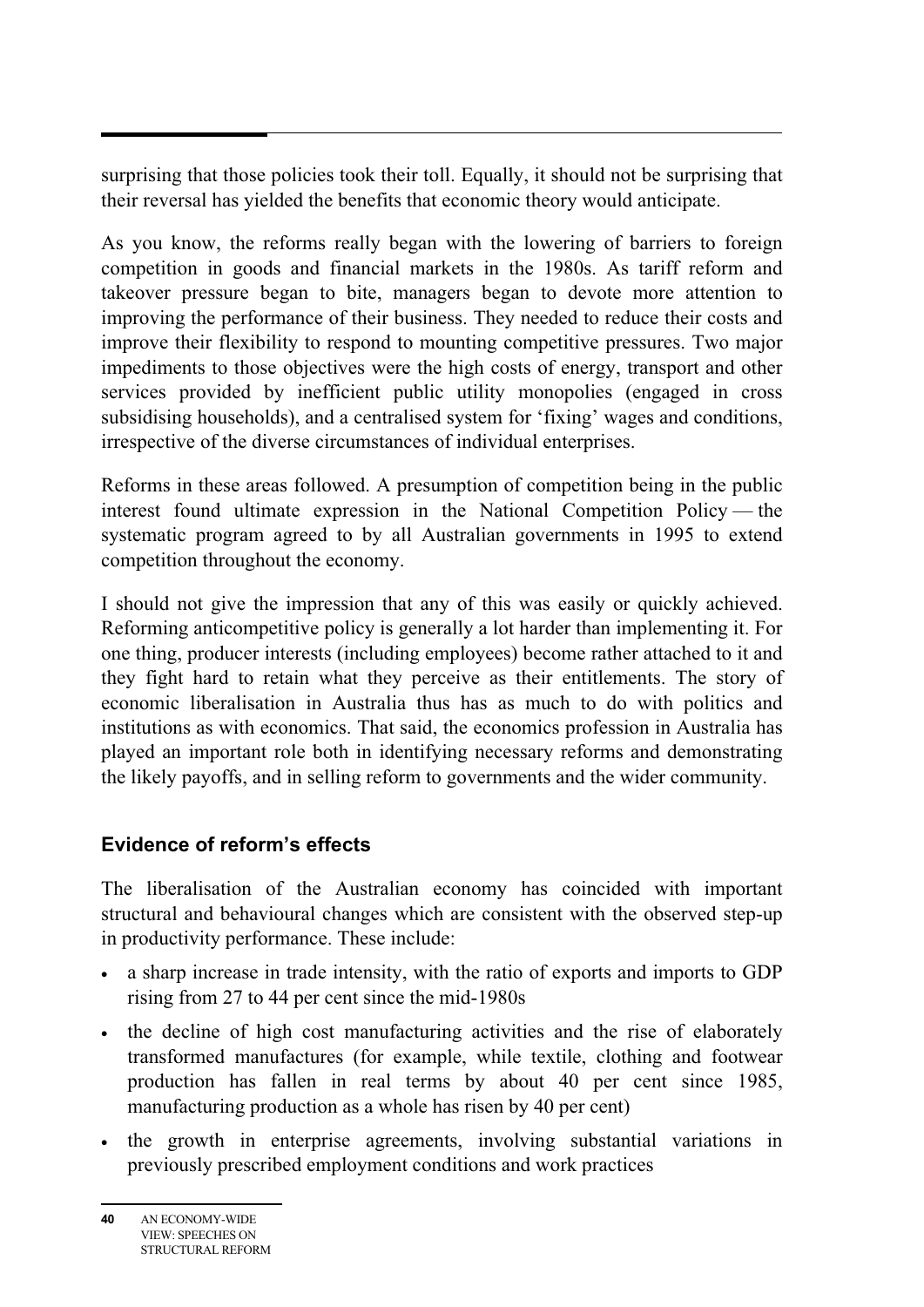• a rise in business expenditure on R&D and other indicators of innovation (in production, distribution and marketing) including, as noted previously, increased uptake of ICT.

If we trace the productivity performance of individual industries over time, we can also observe some strong linkages with earlier microeconomic reforms. These are most apparent for those industries previously dominated by public sector monopolies, following wide-ranging reforms. For example, MFP growth in electricity, gas and water jumped by 60 per cent in the 1980s, while in the 1990s MFP growth rates in transport/storage and communications doubled.

The performance of the 'traditional' sectoral contributors to aggregate productivity growth was mixed, with agriculture surging in the 1990s, whereas mining had its burst in the second half of the 1980s and slowed thereafter, and manufacturing slumped in the mid-1990s when the market aggregate was rising most strongly.

Given the focus of trade liberalisation and other reforms on manufacturing, one might have expected to see its productivity growth do better. There are a few points to note. One is that there has been much stronger *labour* productivity growth in manufacturing in the 1990s, reflecting (hi-tech) capital deepening. Second, the MFP performance generally appears to have been much greater in particular industries (whitegoods in the 1980s, automotive from the late-1990s) where trade pressure increased most. Third, we are now also seeing aggregate MFP growth rates for manufacturing accelerate; in 2000-01 and 2001-02 they recorded their highest rates for 17 years.

However, the stand-out contributors to the productivity surge of the 1990s were the wholesale trade and finance and insurance industries. At first blush this might not seem in tune with a microeconomic reform theme. But Commission research indicates that both industries achieved a significant uplift in productivity primarily through the innovative use of ICT. For example, developments like scanning and bar coding and IT-based inventory systems helped transform wholesaling from a storage-based activity to fast flow-through logistics systems. But it was the *reorganisation* of the businesses that generated the productivity gains — from reduced warehousing and handling — rather than the mere acquisition of ICT. These organisational changes were, on the one hand, prompted by competitive pressures downstream (for example, as the hard-pressed auto industry sought cost reductions all along the value chain) while, on the other hand, being facilitated by work practice changes that could not have happened under the prescriptive and inflexible arrangements of the old industrial relations regime (Johnston et al. 2000).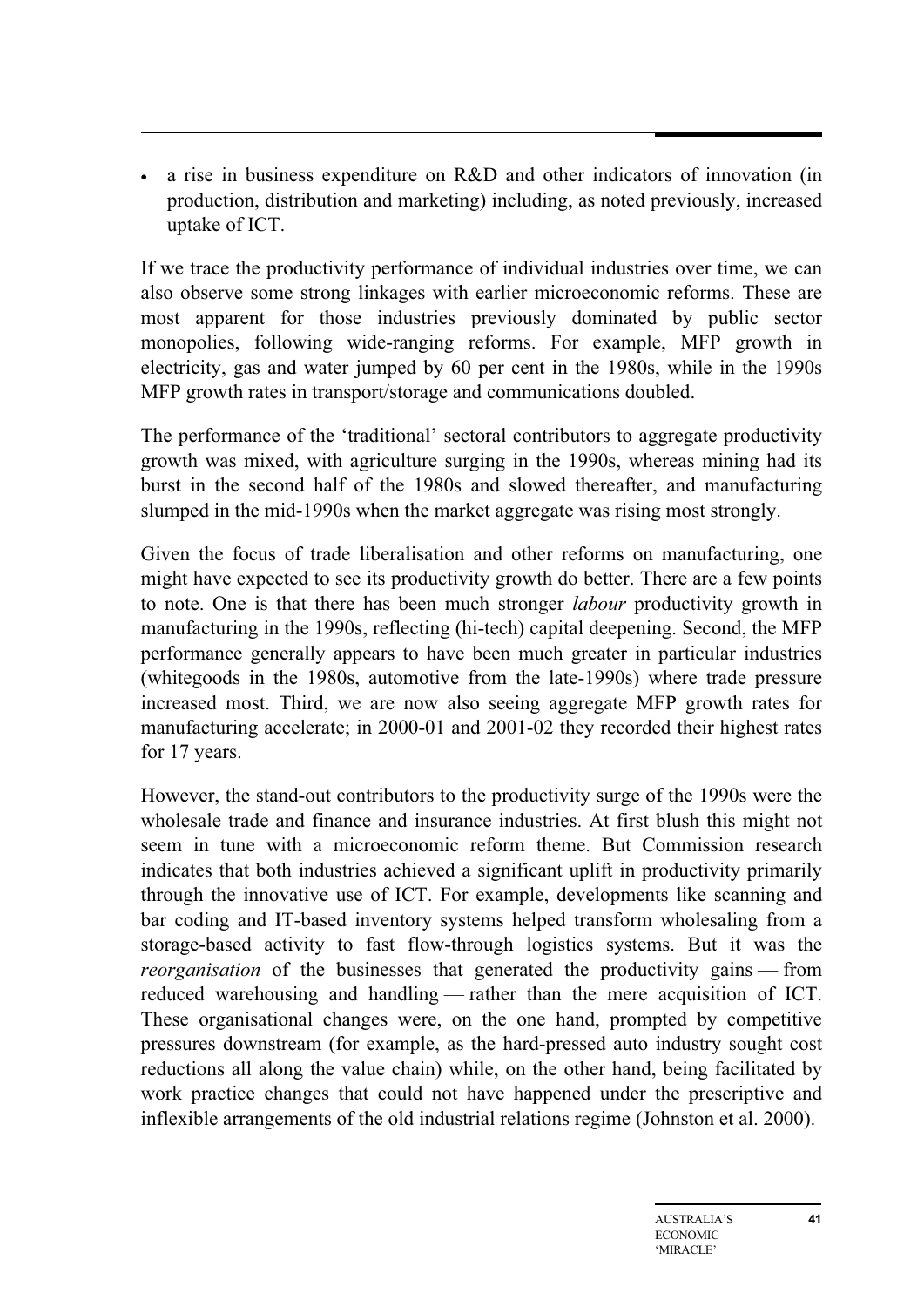This is supported by recent OECD research for their 'Growth Project'. OECD researchers found that product market regulations and employment protection legislation had a negative impact on MFP growth across countries in the 1990s. They found that countries with decentralised bargaining systems and less stringent employment protection were better placed to innovate in industries characterised by multiple and rapidly-evolving technologies.

# **Sustaining the 'miracle'**

In sum, much of the so-called 'miracle' of Australia's transformation from economic laggard to leader can be attributed to simply removing the lead from our saddlebags. Mancur Olsen likened the potential gains from such reform to finding \$100 bills on the sidewalk. Easy pickings for economists, if not for those who must implement the necessary reforms.

Indeed it could be said that the most miraculous thing about Australia's economic turnaround was that the necessary policy reforms took place at all! As a much earlier economist Vilfredo Pareto first demonstrated, the natural forces of political economy are not conducive to reforms that potentially provide diffuse benefits to the many at the concentrated cost of the few. Even from this perspective, however, it is apparent that considerable groundwork was laid over many years across different governments to create a climate of receptiveness to the need for change. Australia's proclivity for systematic inquiry and public debate in policy development has been part of this. The OECD alluded to this feature in its most recent report card on Australia's economy:

The Government's commitment to reform, its willingness to commission expert advice and to heed it, to try new solutions, and to patiently build constituencies that support further reforms, is ... something that other countries could learn from. (OECD 2003)

As I noted earlier, economists in various capacities — academics, consultants, public servants and political advisers — have been at the centre of this process and should be proud of their contributions. But I began this presentation on a hopeful note for current post-graduates and it may appear that there are no challenges left.

# *Reasons for seeking further improvement*

Returning to the productivity window on our overall performance, it is clear that while we have been in catch-up mode internationally, there is still some catching up to do. For example, in terms of GDP per hour worked, in 2002 we were at 83 per cent of the US level, which was only slightly above where we were in 1950. Our manufacturing productivity in particular remains well below US levels.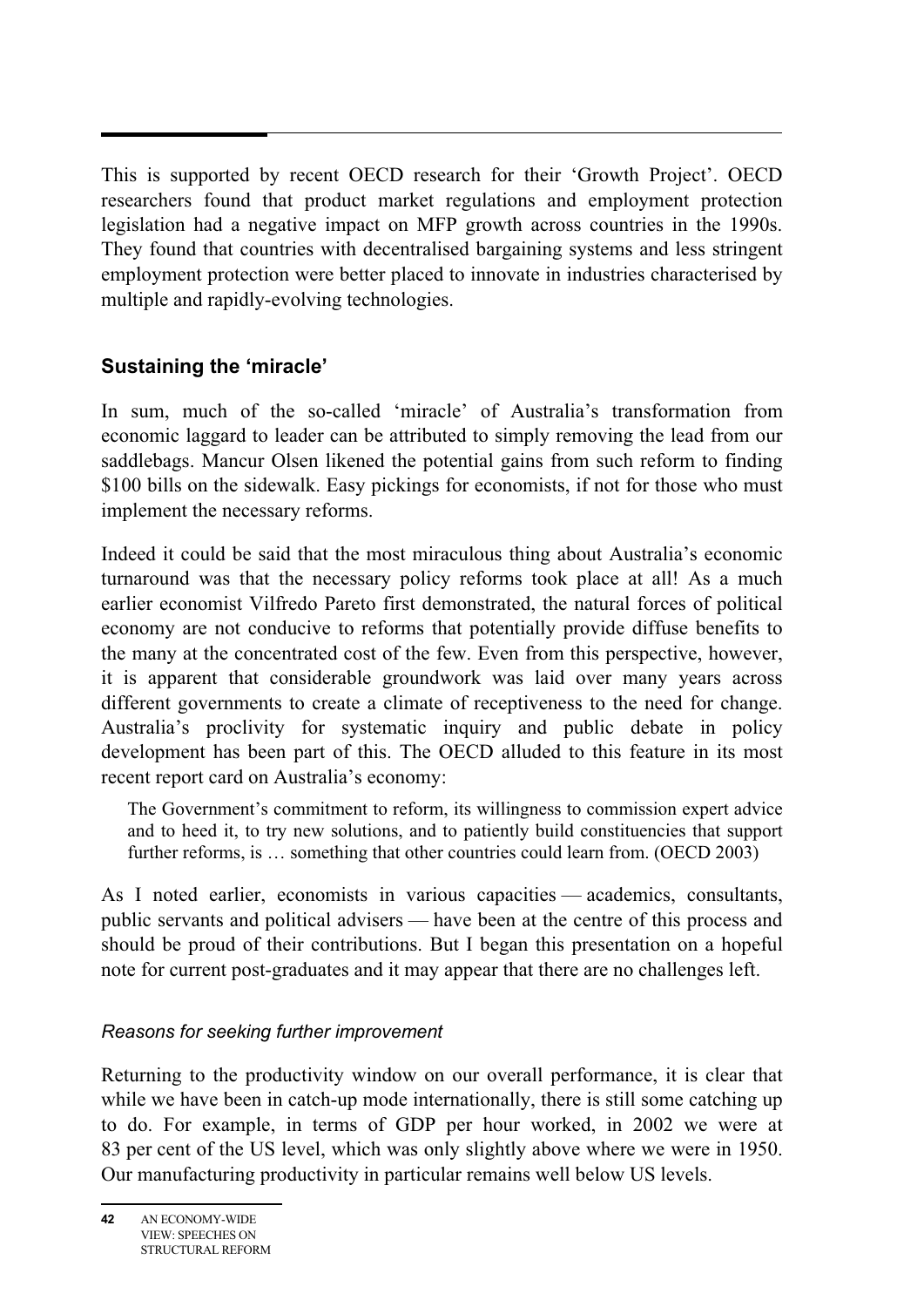Whether or not aspiring to US levels of productivity is realistic, the need for us to realise our productivity *potential* has not diminished. Taking Australian society and its regions as a whole, it would be difficult to argue that standards of living should not be any higher. And it seems clear that that cannot be achieved in any sustainable way without productivity growth. As the Australian National University's Professor Ross Garnaut has put it:

Effective measures to promote distributional equity make large demands on a country's fiscal resources. Economic growth is therefore a necessary underpinning of progress towards distributional equity. For these reasons, it remains likely that Australia will have all of productivity-raising economic reform, progress towards greater distributional equity and stronger economic growth, or none of them. (Garnaut 2002)

Moreover there are both external and domestic challenges to our living standards which would make it unwise to rest on our laurels.

For one thing, the ongoing external pressures of globalisation and the reforms which have unleashed the competitive strength of other countries, like China, mean that we have to continuously improve our performance.

Compounding these (positive) external challenges, is the gathering international retreat from multilateralism in trade policy and the rise of discriminatory liberalisation. To the extent that Australia is excluded from such preferential deals, we are exposed to terms of trade and income losses. However in engaging in such deals ourselves, we may be exposed to other negatives through trade diversion and increased transaction costs. In other words, in terms of our external trade policy, we potentially face a no-win situation: this sharpens our need to take any measures that can enhance unilaterally our economic performance and competitiveness.

On the domestic front, we face two looming challenges that add to the productivity imperative. One is environmental sustainability. Dealing with the legacy of (unwitting) environmental mismanagement will demand additional resources in rectification, and policy reforms which will involve adjustment costs, much of which may be concentrated in regions that are already 'doing it tough'.

Secondly, while Australia has benefited from a relatively high engagement of its population in work, the demographics of our ageing society — with a doubling of the proportion of people over 65 years of age by 2040, as people live longer and procreate less — will reduce per capita income growth for given productivity growth, while potentially raising the costs of health and other services.

So plenty of challenges lie ahead for a new generation of economists to tackle. In some areas, past reforms will provide useful guidance, and indeed there remain parts of the existing reform program that need to be completed. These include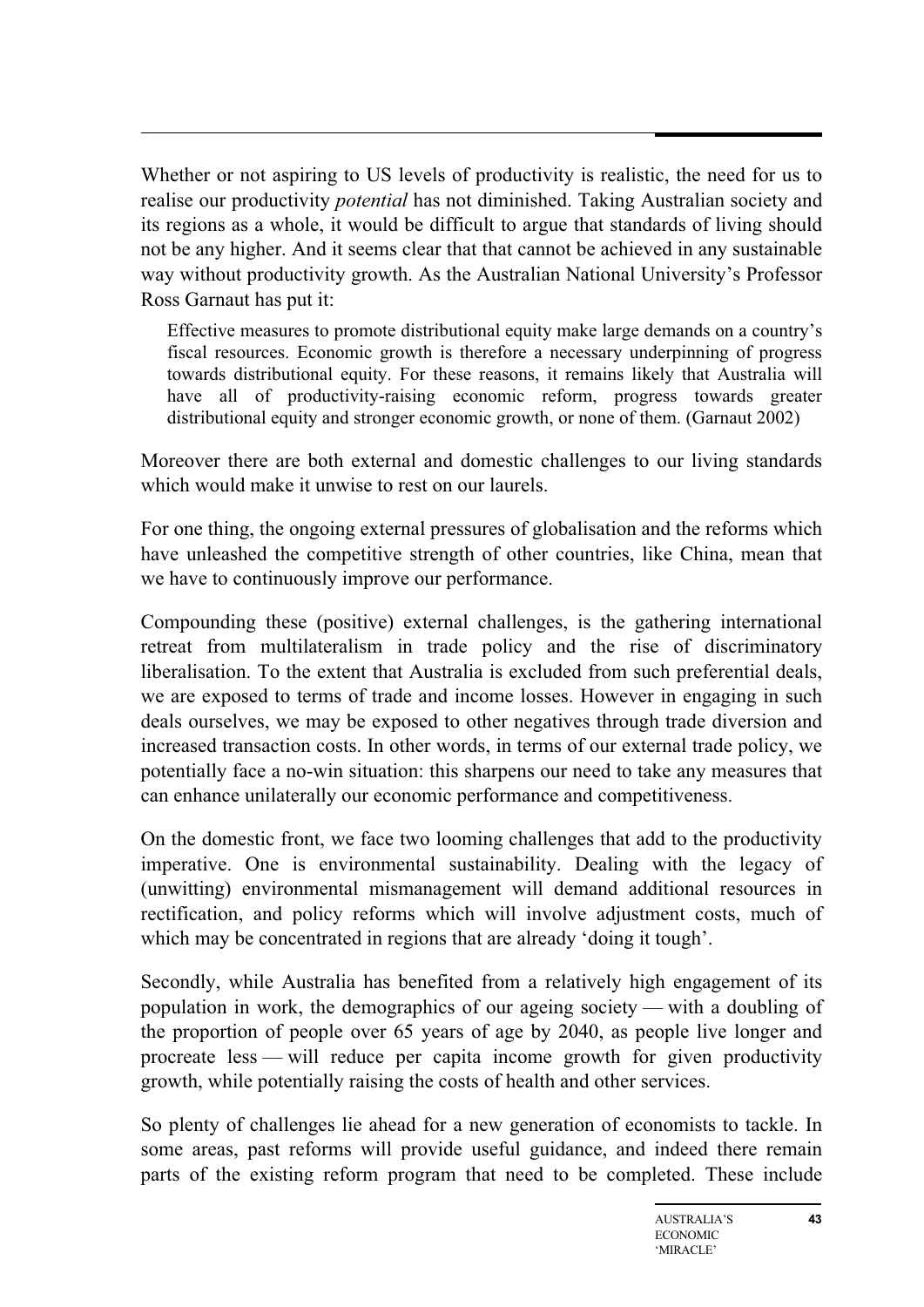remaining industry protection (including some contentious non-tariff issues raised in the current AUSFTA negotiations), the National Competition Policy (water reform being particularly important) and industrial relations reform.

However, there are a number of critical areas for the future which present new complexities for reformers and few 'off-the-shelf' or 'tried-and-true' solutions. These include:

- getting the best out of Australia's 'social infrastructure' health, aged-care and other community services — which account for a sizeable and growing share of GDP and are key to future living standards
- raising the performance and accessibility of our education and training systems — primary, secondary and tertiary — particularly given their importance in deepening Australia's human capital, on which innovation and economic growth will increasingly depend
- raising the participation in employment of the Australian working-age population, including by reducing long-term unemployment (the major contributor to poverty) and premature 'retirement' from the workforce
- related to this, devising better mechanisms to ease social hardship, including from job losses associated with policy change, without detracting from economic performance
- devising better mechanisms for redressing and avoiding adverse environmental side-effects of economic activity.

Such areas are difficult to deal with because of the blend of social and economic objectives that arise, but they are problems for which an economist's training — in systematically analysing the role of incentives on human behaviour and the necessary tradeoffs in all policy choices — is apposite.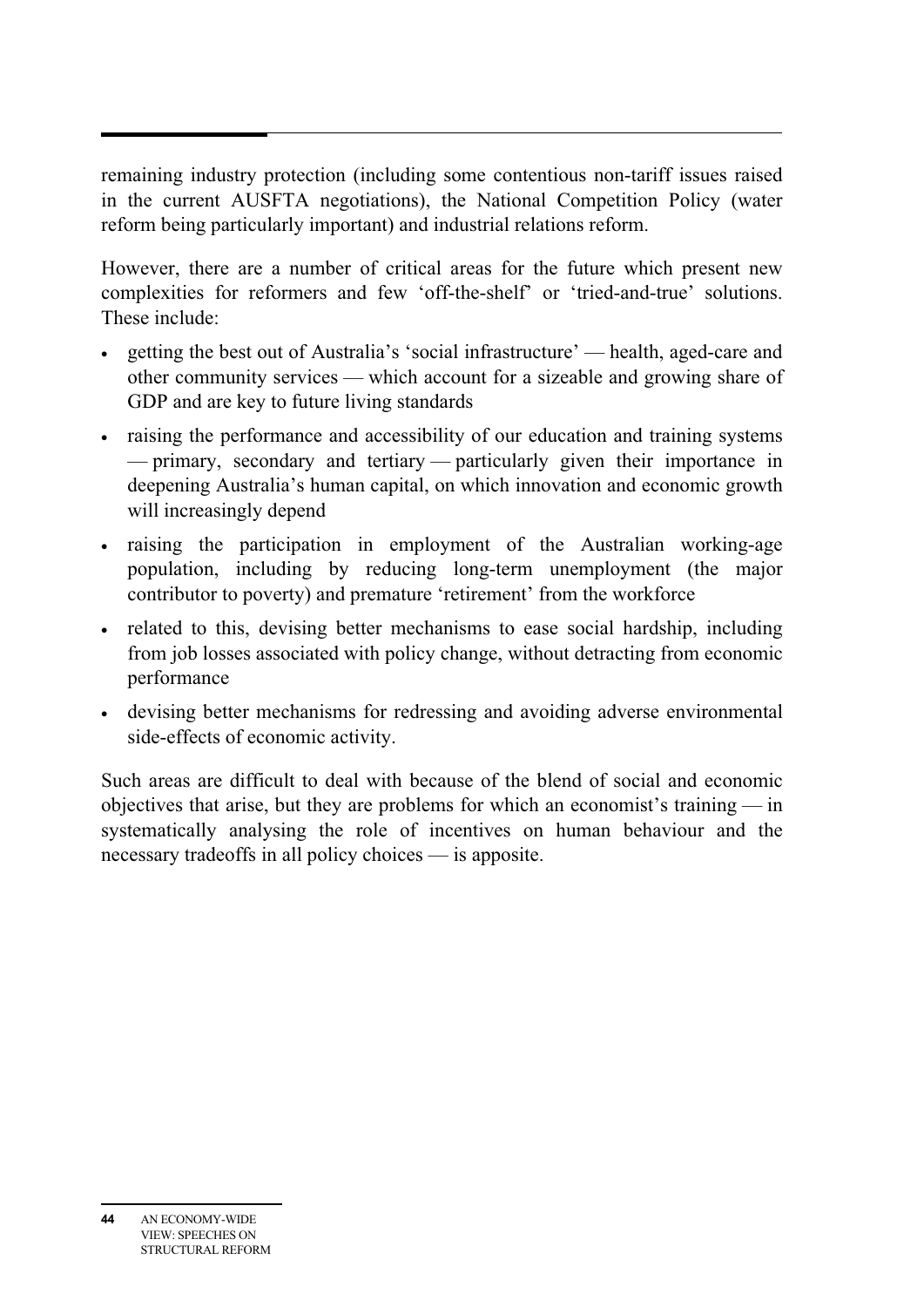# Industry policy for a productive Australia<sup>∗</sup>

*'I might tolerate theoretically the infant-industry case, but theoretical toleration is unwise; people will soon go beyond it.'* (Colin Clark, from an interview with Chris Higgins, 1989)

## **Introduction**

 $\overline{a}$ 

I am grateful to have been invited to give this address in honour of Colin Clark, one of Australia's foremost economists. Many years ago, when studying economics at Monash University, I had the pleasure of hearing some lectures from Professor Clark himself. I remember being greatly impressed by his casual references to discussions 'with Lord Keynes on the steps of the (British) Treasury'. More recently, in researching for this lecture, I found that while Clark agreed with Keynes on much, he had opposed the great man on the issue of industry protection. He saw this as Keynes' 'real blind spot'; and considered that 'he enjoyed being on the popular side' (Higgins 1989).

Clark himself was rarely on the popular side, especially in the protection debate. What's more, he was severe on his fellow academic economists who, he said, 'floated happily with the current of popular protectionist sentiment and have avoided the unpleasant task of having to educate public opinion out of its prejudices' (Clark 1962). Clark generally came to his own policy conclusions, based not just on theory, but careful statistical evidence and acute observation of the world as it was. This no doubt led him towards the end of his life to make the observation that I have chosen as the header quotation for this lecture.

This introduces a theme that for me is of wider and continuing relevance. Industry policy measures assume an important place in any government's policy armoury. But where they potentially deliver benefits to particular firms or industries, they are commonly the subject of much lobbying and self-interested claims. Moreover, where selective assistance to industry is involved, it is never costless, although the nature and incidence of the costs are often hard for the public to understand. It is therefore crucial that such policies not only have a sound rationale, but are carefully

<sup>∗</sup> Colin Clark Memorial Lecture, University of Queensland, Brisbane, 6 August 2008. (Co-authored with Tom Nankivell.)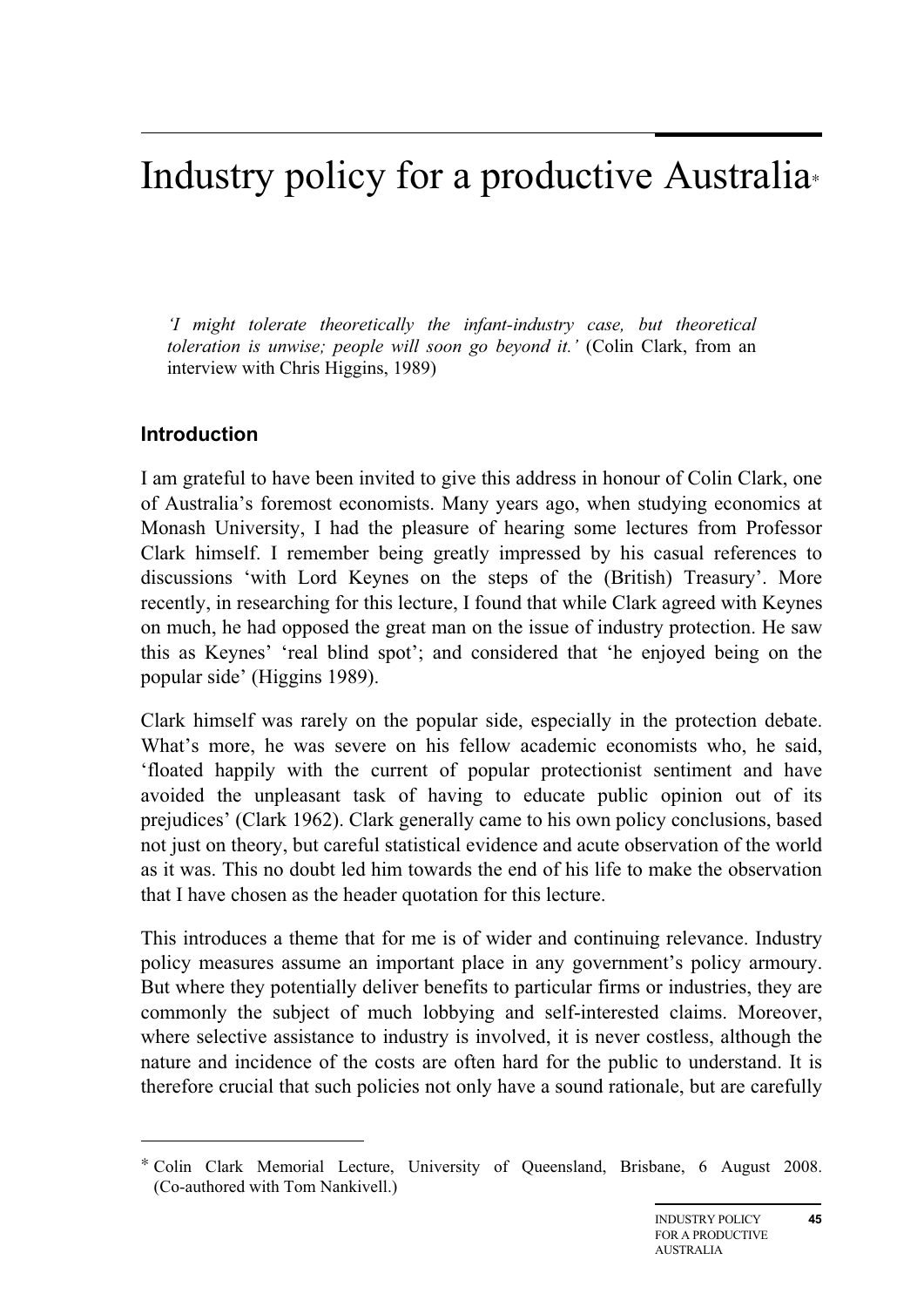designed and implemented in keeping with it. This lecture in honour of Colin Clark provides a timely opportunity to consider these issues.

# **The broadening of industry policy**

Writing in the early 1960s, Colin Clark was beginning to despair at the prevailing protectionist policy for Australian manufacturing and its deleterious impacts on work incentives and economic performance. He observed:

Australia in the future — if Australia is to have a future — will have to be more competitive in every way. (Clark 1962, p. 28)

Fast forward to today and, clearly, Australia *did* have a future. Our economy also is more competitive in every way than it was then. However, if we had been making this assessment in the early 1980s, Clark's warning would have remained apposite. For it was only in that decade that the first real steps were taken to reverse the protectionist conception of industry policy that was largely responsible for Australia's secular decline in world economic rankings.

The steadfast commitment to opening Australia's markets over the subsequent 20 years or so has yielded gains much greater than conventional modelling could have projected. Reform is a process, not an event. Reducing tariffs — an umbrella sheltering inefficiencies well beyond the traded goods sector — set in train further 'behind the border' reforms that have in turn brought further substantial benefits to our economy.

In particular, under pressure from increased import competition in their output markets, businesses began to lobby for the reform of government policies and practices that were unduly increasing their production costs, as well as for alternative forms of assistance to enhance their competitiveness. This 'second wave' of reforms included measures to improve the efficiency of government utilities, changes to industrial relations to enable more flexible workplaces, and broadranging reforms to remove regulatory impediments and engender greater competition, where appropriate, throughout the economy.

At the same time, there has been an increased emphasis on industry assistance directed at overcoming market failures, notably in the area of R&D. And industryspecific assistance has increasingly been targeted at facilitating adjustment and structural change.

In sum, over the last twenty or so years there has been a move away from the previous narrow and defensive conception of industry policy. Taking its place has been a growing recognition that there is a need to get the economic environment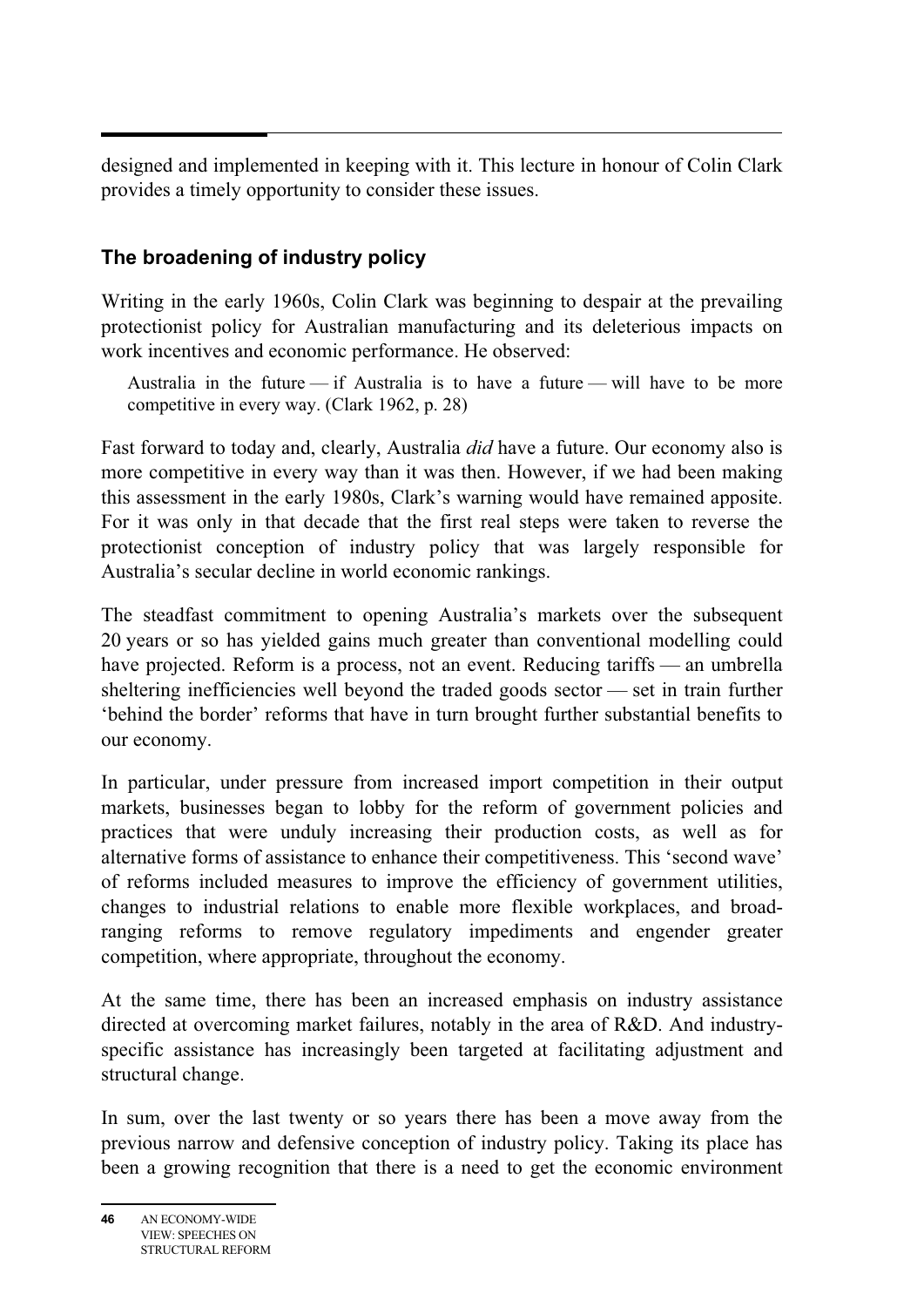right for all firms, and to facilitate adjustment to market pressures rather than resisting it. As such, industry assistance has come to be recognised as just one facet of industry policy, which itself is increasingly seen as encompassing the broad range of policy-related factors that bear on the performance of industry generally.

Notwithstanding the significant reforms in this period, considerably more needs to be done. Thus we are now embarking on a 'third wave' of reform, extending beyond cost impediments, to also addressing industry's human capital needs and encompassing all jurisdictions (Banks 2008).

## **Industry assistance nevertheless remains substantial**

Despite the reduction in tariffs, and even with many omissions in coverage, Australian Government assistance to industry was estimated by the Commission to exceed \$15 billion in 2007. State and territory assistance programs, which are less transparent, would add a few billion on top of that (PC 2008g).

In the early 1960s, when Colin Clark was raising concerns about Australia's future, tariffs accounted for virtually all the assistance received by the manufacturing industry. Today, average nominal tariff rates are about a tenth of what they were in the sixties, and tariff assistance accounts for three-quarters of measured (net) assistance to the sector. The other quarter involves various forms of budgetary assistance.

Although strictly comparable estimates are not available, measured budgetary assistance for manufacturing appears to have roughly doubled in real terms since the 1960s. Assistance tied to specific manufacturing industries and businesses has increased at a faster rate than generally available manufacturing assistance. Nevertheless, financial support has not compensated for the loss of tariff assistance, even in the textile, clothing and footwear (TCF) and passenger motor vehicle sectors, which absorb a large share (over 40 per cent) of estimated budgetary assistance to manufacturing. Moreover, more of the industry-specific assistance today is at least notionally tied to the performance of R&D or other activities, rather than simply supporting production.

## **New policy forces and influences**

Ongoing pressures from globalisation and emerging exporters have prompted calls for new measures to provide relief against imports or other assistance.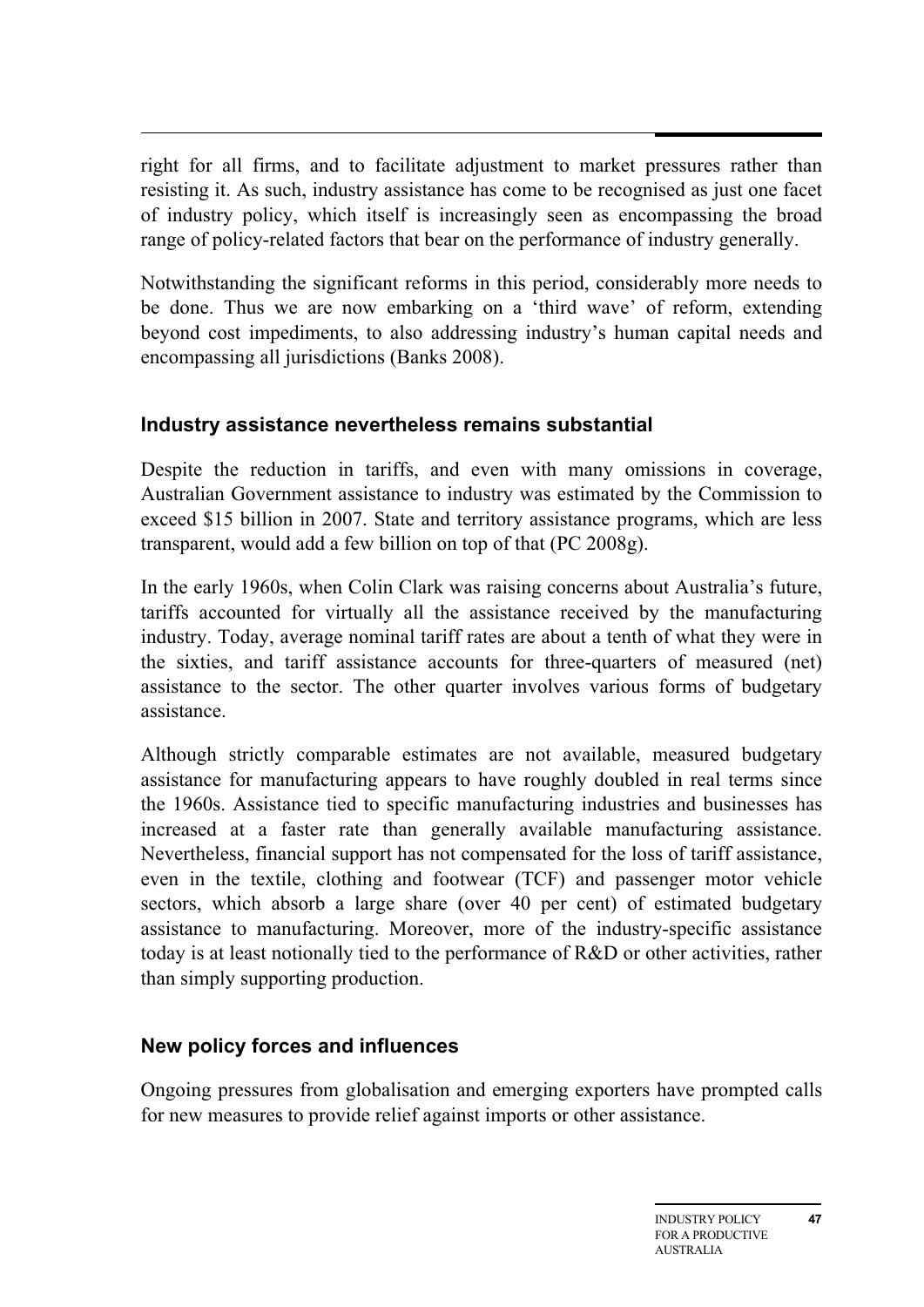## *The innovation impetus*

In addition, increased recognition of the central importance of innovation to industry productivity and competitiveness has led to a renewed focus on how government can support it. The previous Government commissioned the Productivity Commission to undertake a major study, *Public Support for Science and Innovation* (PC 2007b), which included a focus on the rationale for and design of business programs. The Rudd Government has commissioned its own separate review of the national innovation system, expressing an intention, 'to ensure that business has better access to new ideas and new technologies and to bridge the divide between industry and research' (Carr 2008a).

Moreover, the current reviews of automotive and, especially, TCF assistance were designed to link into the wider review of innovation policy, with the enhancement of the innovation performance of these industries being seen as crucial to their future sustainability.

## *The greenhouse challenge*

Greenhouse policy is another potentially significant new driver of industry assistance. A plethora of budgetary and regulatory initiatives have already been taken with the goal of reducing Australia's emissions, including energy efficiency targets and subsidies for alternative energy sources.

While the need to address the effects of global emissions is now widely accepted, some of these programs seek to achieve reductions in emissions by favouring certain industries, technologies or activities, simultaneously providing *de facto* industry assistance. This may also make it politically difficult to rationalise those schemes that are rendered redundant by a (well-designed) Emissions Trading Scheme (ETS) (PC 2008h).

Yet, as currently proposed, the ETS looks set to have its own substantial industry assistance component, with hotly debated exemptions and compensation for some industries or enterprises potentially amounting to several billion dollars. Further, some 20 per cent of the revenue from this *de facto* tax is to be set aside for the promotion of greenhouse-related R&D.

When account is taken of other policies relevant to management of the environment, such as the large subsidies provided to water users, the implicit industry assistance stemming from such policies may, in the future, dominate other measures of business support.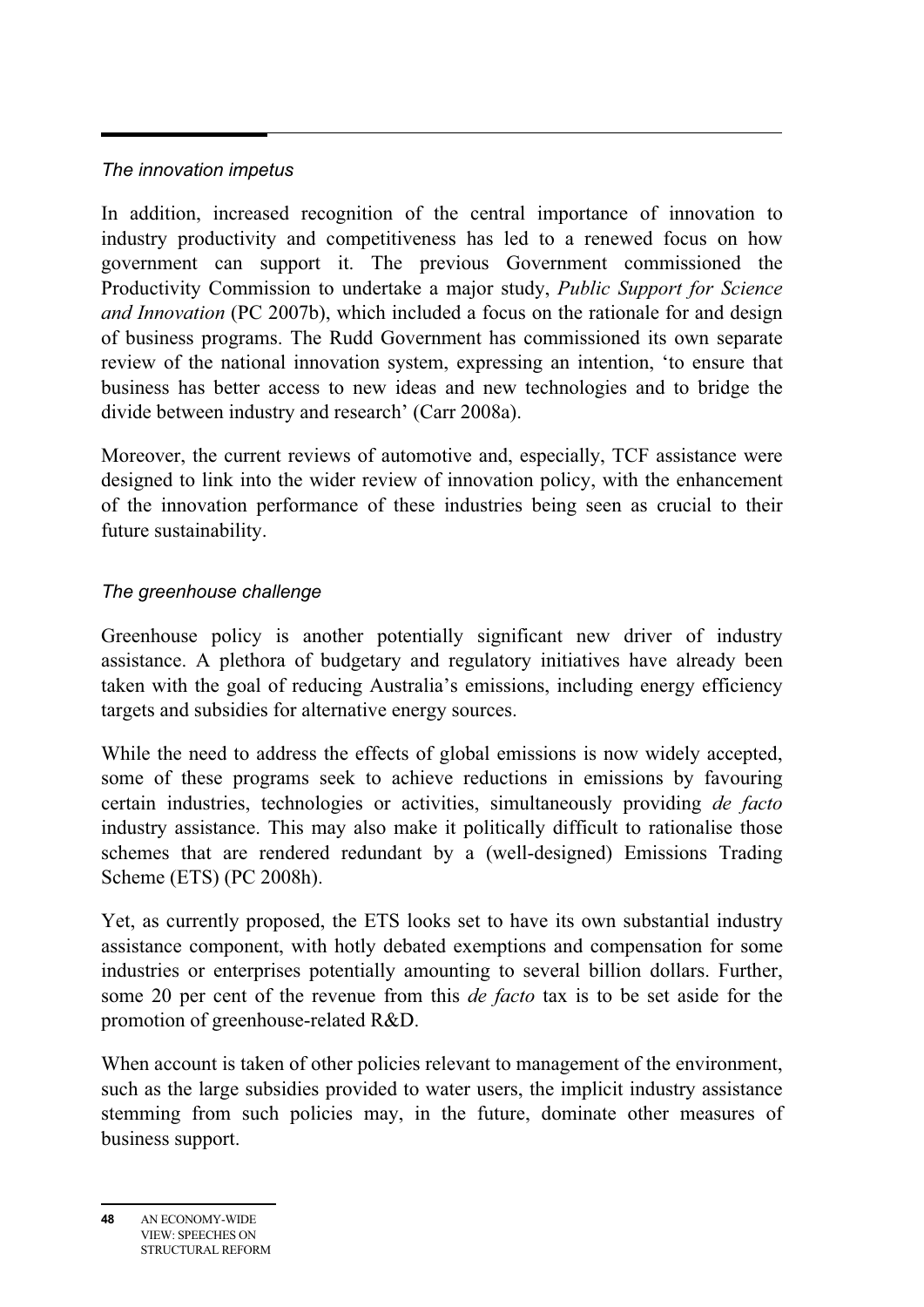## *Ensuring a productive outcome*

These emerging influences could potentially see an expansion again in support for particular industries and technologies relative to measures of more general application. It will be important to ensure that any such schemes enhance overall economic performance. Indeed, contemporary pressures and challenges including labour shortages and capacity constraints, the need to address the effects of an ageing population, and climate change itself — have increased the imperative to ensure that any new industry support programs promote efficiency, and to terminate existing programs that do not.

How the Government responds and the sort of industry policy that emerges is of considerable importance to Australia's economic future. It is timely therefore to take stock of the principles that should guide the development and application of industry policy.

# **The ultimate objective must be** *economy-wide* **benefits**

Devising and assessing any policy obviously requires a clear understanding of what one ultimately wishes to achieve. It is particularly important when assessing policy proposals directed at particular industries or sectors. The reason for this, of course, is that what is good for a particular part of the economy or community need not be good for other parts — and in the case of industry assistance often isn't. Tradeoffs will generally be involved and the community would want some assurance that the benefits of an industry policy initiative will exceed the costs across the economy as a whole.

Even as many people have come to accept that tariffs and other regulatory barriers to competition are not a good idea, they often do not recognise that other forms of support could be (almost) as problematic or costly. It is of course unlikely that anyone would be properly informed about this by the potential recipients, or sometimes even by those government departments most closely involved. That indeed is the original rationale for the Commission's existence.

Governments ultimately are there to serve the wider community, and need such information to do their job. Thus, for example, in its recent auto report, the Commission spelt out that current assistance to that industry placed a burden on consumers and taxpayers of \$2 billion each year; that each job thereby 'saved' costs the community some \$300 000 annually, and that there would be a net welfare gain of some \$0.5 billion each year in perpetuity (equivalent to a much larger figure in NPV terms) from halving its tariff assistance, with gains in the mining sector alone outweighing the auto industry's losses (PC 2008b).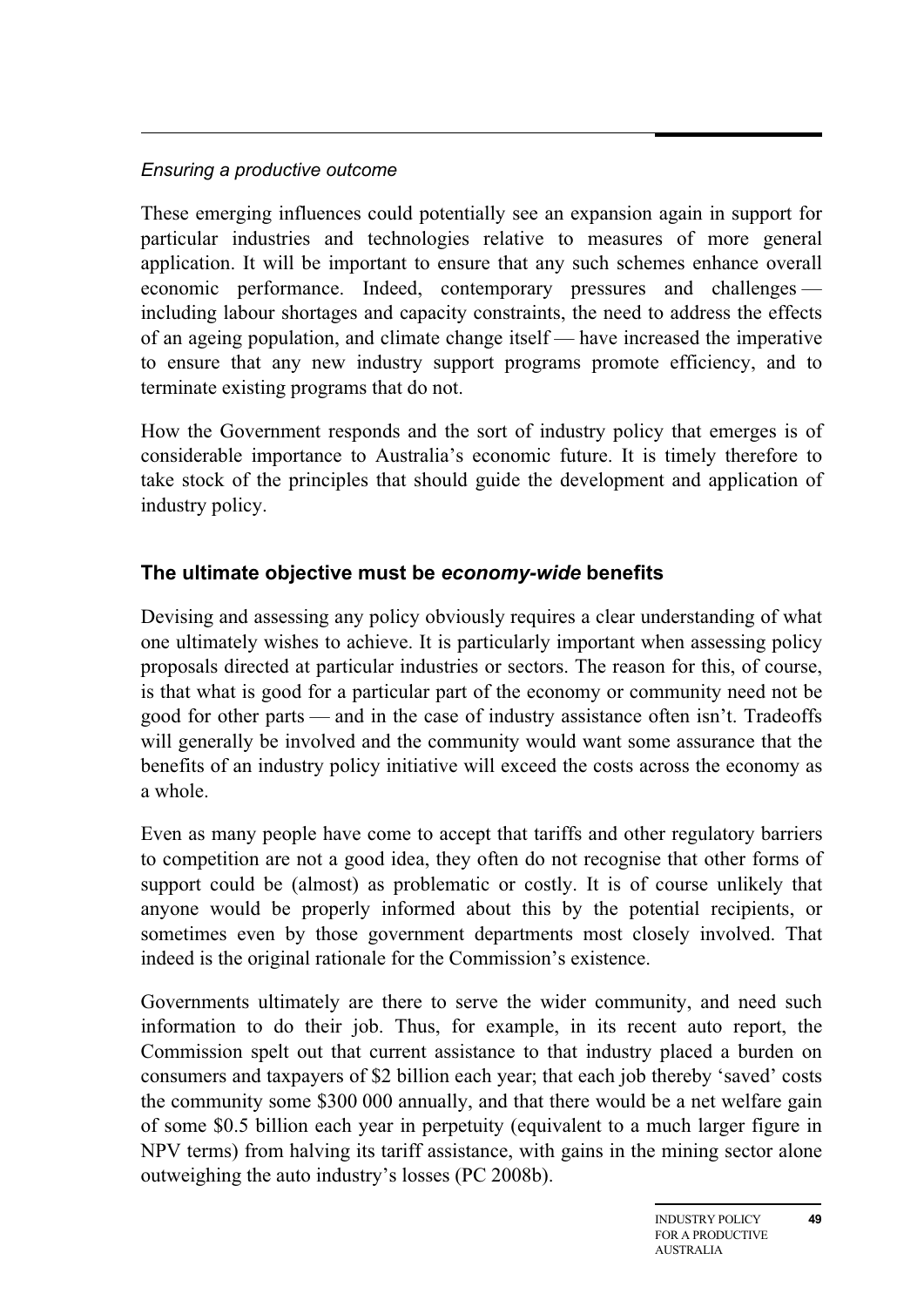## *The 'materialist fallacy'*

The goal should not be to promote any particular industry or sector as an end in itself. This was what our old-style protectionist industry policy was about, which promoted manufacturing at considerable costs to our economy and community. That policy ultimately failed even on its own terms.

It is important to recognise that the manufacturing sector, though declining in relative size, is larger today than it was twenty years ago, notwithstanding significant reductions in government support. The secular decline in manufacturing's *share* of GDP is mainly due to the expansion of services; not mining.

The shift in the structure of economic activity from manufacturing (and agriculture) to services is a common phenomenon internationally. It is generally associated with economic advancement and thus to be celebrated. Meanwhile, the fact that the manufacturing sector has a smaller share of the economy in Australia than in some other OECD countries principally reflects our relatively abundant resource base.

The key point, though, is that the relative decline of manufacturing has not held back living standards in Australia. On the contrary, once we began to reduce manufacturing protection, and the burden it placed on more efficient and productive activities — within manufacturing itself, as well as other sectors — Australia's exports took off and per capita incomes have risen faster than the average for the OECD, taking us back to  $6<sup>th</sup>$  in world rankings from  $18<sup>th</sup>$  in the late-1980s.

## *Other problematic pretexts*

Just as maintaining particular industries or sectors should not be an end in itself, so there are other problematic pretexts for government assistance that treat economic activities that are means to ends, as ends in themselves.

Exporting is a prime example, and currently the subject of a policy review encompassing consideration of support programs such as the Export Market Development Grants (EMDG). Exporting obviously brings benefits — and in recent years has contributed greatly to income growth in Australia flowing from rising world mineral prices. However, the production, marketing and delivery of goods and services for export all employ resources and thus have opportunity costs. For Australia to gain from any particular exporting activity, the benefit received needs to exceed the value that could have obtained by using the embodied resources to supply the domestic market. Hence it cannot be presumed that additions to exports,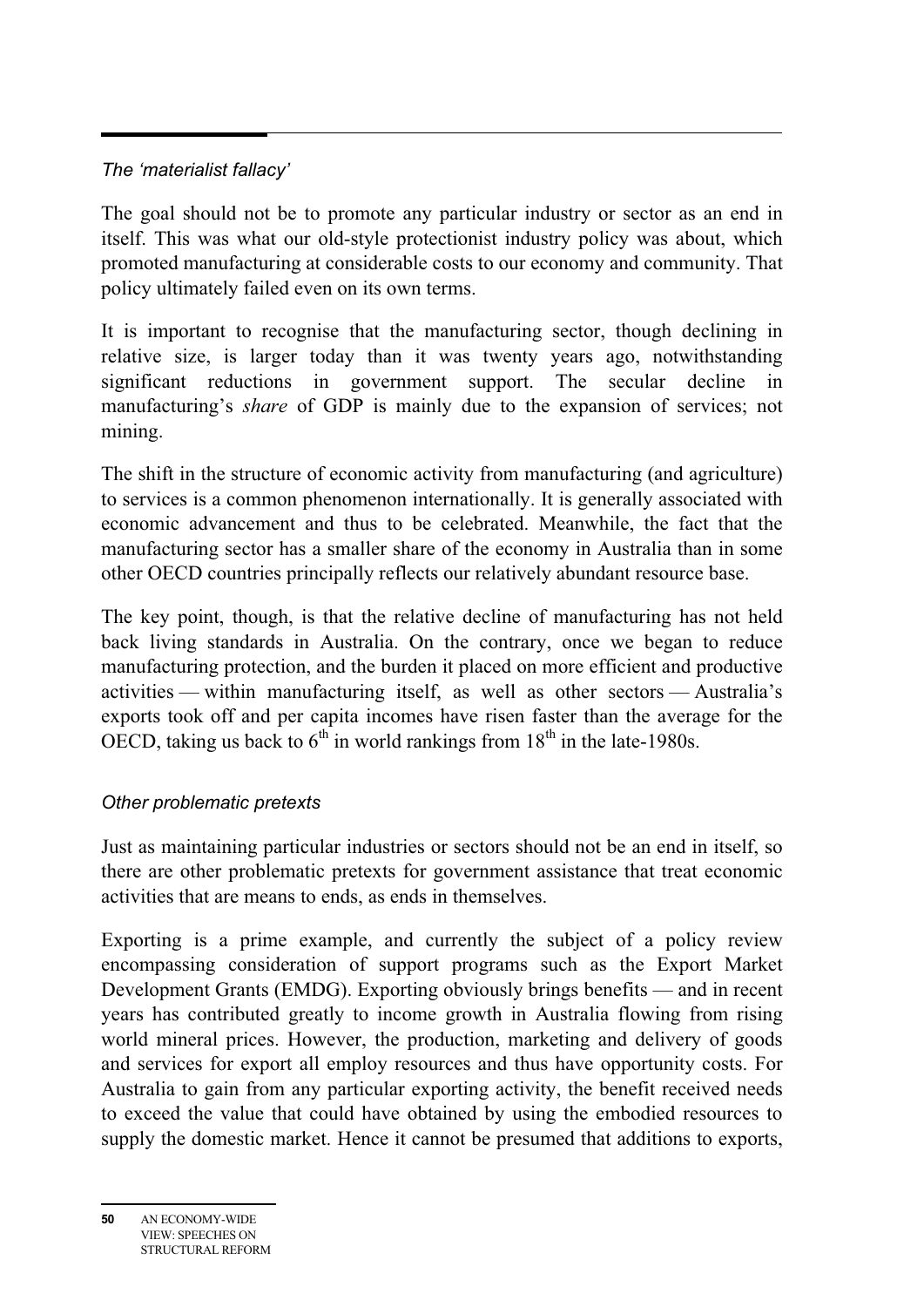particularly if induced artificially by assistance, will yield a net payoff to the community.

Sometimes assistance is seen as addressing the 'problem' of trade imbalances in particular sectors or product categories. But such imbalances are simply a manifestation of the gains from trade. We need to specialise in what we do well and import what we do not. Industry policy should complement trade policy in supporting this effective use of our scarce resources, not resist it.

In a similar vein, nor should the goal of industry policy be merely to achieve an expansion in small business, large business, jobs (in particular sectors) or even innovation. The objective should be to enhance the performance of the Australian economy, so as to enable living standards and community wellbeing to realise their potential, given the resources available and their alternative uses. What those industry policies that target particular industries, activities or groups need to demonstrate is how they can achieve this.

## **What policy rationales** *meet* **the economy-wide objective?**

The key efficiency-related rationales for government intervention involve various forms of 'market failure', where private agents responding to market signals are led to make the 'wrong' investment or production decisions, detracting from economic welfare. Technically-speaking, market failure can arise where there are spillovers, public goods, information deficiencies or asymmetries, or where cognitive limitations detract from appropriate decision making. Most of these have given rise to industry policy interventions at one time or another.

Market failures are pervasive, but in order for them to become a rationale for intervention ('policy relevant') they need to be substantial and amenable to government action, without giving rise to even larger costs.

## *Innovation in perspective*

Spillovers provide the core rationale for a major strand of industry policy directed at R&D or, more broadly, innovation. The latter is becoming the predominant focus of industry policy.

The evidence suggests that the keys to encouraging innovation are not government assistance, but rather competitive markets that provide strong incentives for firms to innovate, combined with a regulatory environment for doing business that readily allows them to do so (OECD 2007). These are precisely what the microeconomic reforms of the past two decades have been directed at. In particular, lowering tariffs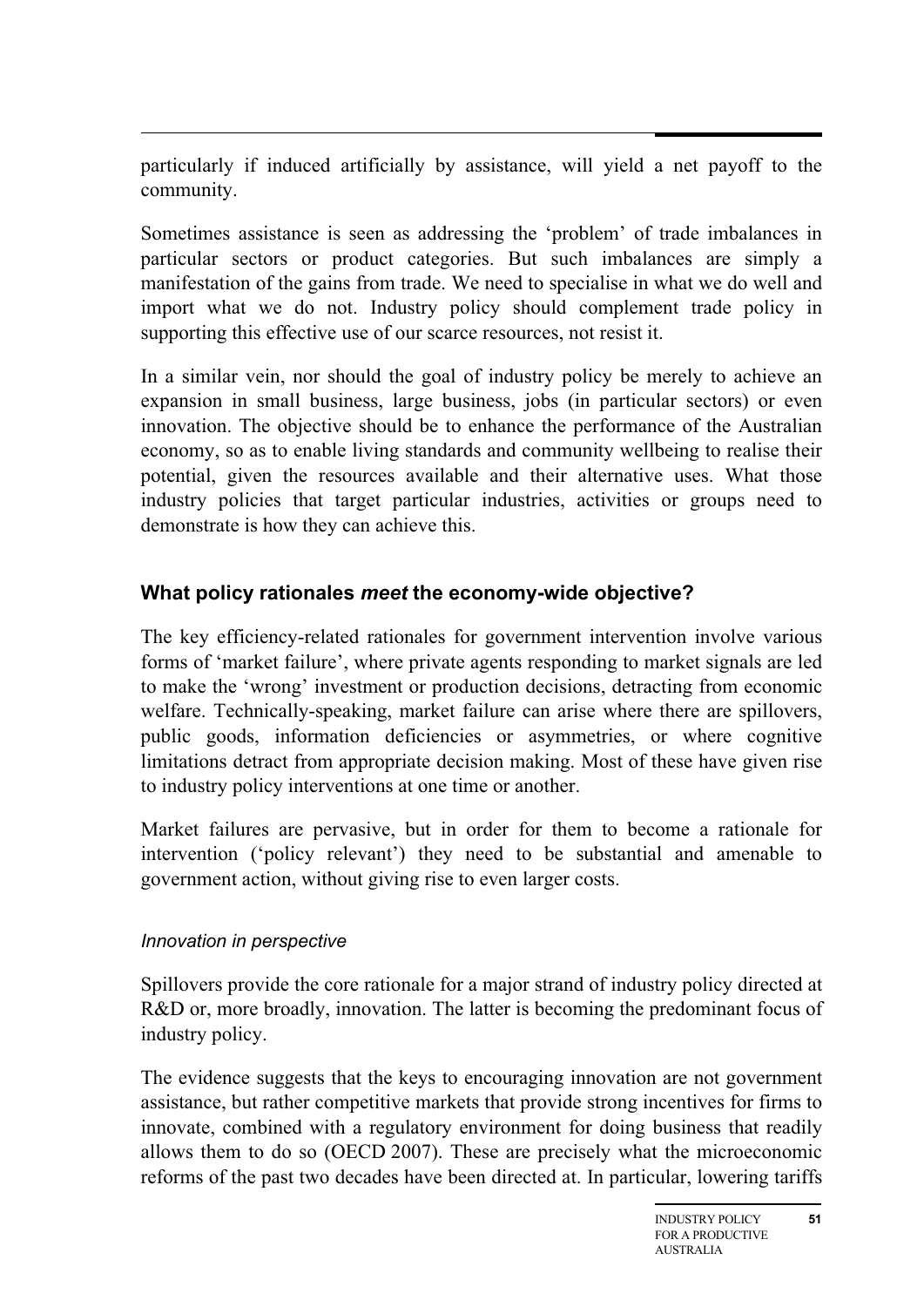and other barriers to foreign goods and capital has not only heightened competitive pressures, it has been a conduit for greater exposure of local firms to new ideas from abroad.

It follows that, for much of the innovation that needs to take place within Australian firms, there is no market failure that needs addressing (or can sensibly be addressed), once government's regulatory failures have been rectified. This is important to emphasise, since not all government regulatory failures *have* been rectified and there is always the danger of new regulatory obstacles emerging or past reforms being reversed.

## *Spillovers can inhibit R&D*

This is not to deny the case for some 'reinforcing' industry support for innovation based on clear market failures and, in particular, spillovers related to research activity. Often research undertaken by businesses, as well as that in universities and public sector research agencies, generates ideas that can be used, mimicked or adapted cheaply by firms or others without payment to the originator. Public support to encourage innovative activity that would not otherwise proceed because the private returns to the originator are too low, has the potential to enhance community wellbeing.

As noted, much government support is predicated on such spillovers, as well as on the need for public research to underpin public sector activities. In 2006-07, government direct and indirect support for business R&D alone amounted to nearly \$2 billion, or one quarter of measured assistance, and a further \$4 billion went to research conducted within universities and other public sector bodies.

With spillovers assuming greater significance under an innovation-policy approach to industry policy, it is important to have greater clarity about the concept than has sometimes been the case. For example, spillovers are very different from multiplier effects that simply reflect (priced) linkages between different sectors of the economy and which do not provide a justification for government support even where the beneficiaries are research-rich activities. And, as the Commission argued in its report on public support for science and innovation, the spillovers arising from research activity in universities and public sector research organisations are often likely to be higher than for business R&D, much of which involves incremental, catch-up research (PC 2007b).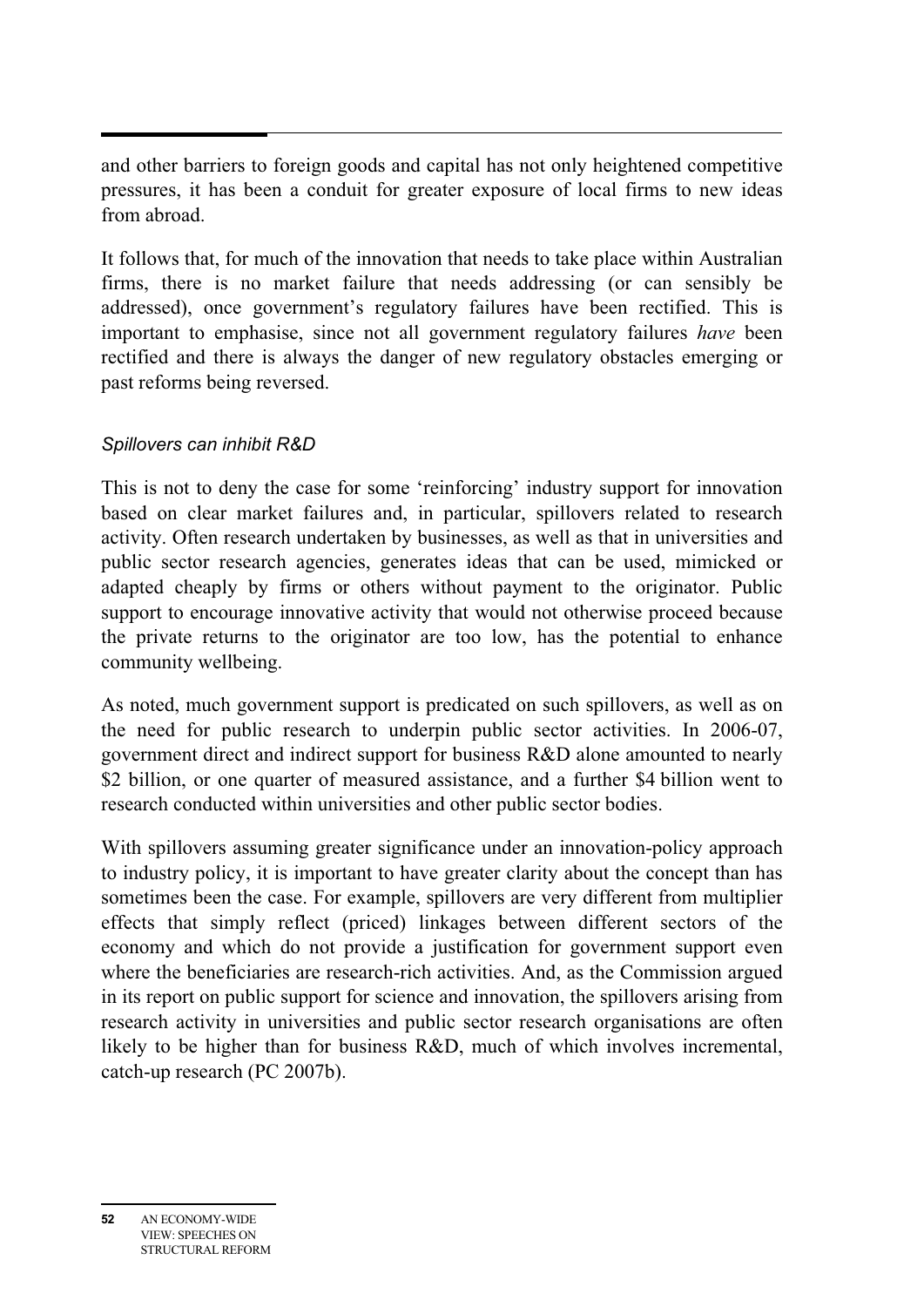## *A faster changing and more tangled web?*

Governments will also have to confront the argument that new industry policies are required to address the changing nature of innovation and the 'new world order' brought about by globalisation and climate change.

Innovation is increasing rapidly and models of innovation are evolving. It is not clear that such changes will significantly alter the basic menu of market-failure-related industry support, but they could alter its composition. For example, industry-extension support might be focussed more heavily on helping businesses to leverage finance off intellectual property and on dealing with information asymmetries impeding the uptake of more fuel efficient technologies. There may also be a case for shifting the balance of R&D support more towards promoting collaboration and clustering/networking, rather than paying individual firms for R&D activity, most of which they would have undertaken anyway.

The growing pace and evolving nature of innovation, and its role in responding to the challenges of climate change, may also create pressures for 'enhancements' to government procurement processes. Improving procurement processes is an intrinsically worthwhile policy goal. But it can clearly be a slippery slope, if promoting innovative technology becomes a goal in itself for the procurement process, with *de facto* industry protection being a not unlikely outcome. Those of us old enough to remember the 'offsets' arrangements and their many problems and costs (IAC 1989a) would not want a case of 'back to the future'.

# *The environment–innovation interface*

The growing intersection of environmental policy and innovation/industry policy has great political appeal, but can lead to confusion about ends and means. It is important to separate genuine rationales for government intervention from convenient environmental pretexts for supporting particular industries or activities. For example, the implementation of an effective ETS would generate a marketbased price for carbon emissions that should render many pre-existing emissionreduction schemes redundant. Stripped of this environmental rationale, schemes such as the Mandatory Renewable Energy Target would simply become very costly industry support vehicles (PC 2008h).

That said, the emerging price signals may not bring forth sufficient innovation in adaptive or low emissions technologies due to spillovers or other market failures. This may warrant supplementary measures. However, such measures would need to take account of the (extensive) existing support for R&D and be targeted at areas where market failures are likely to loom large — such as in basic or strategic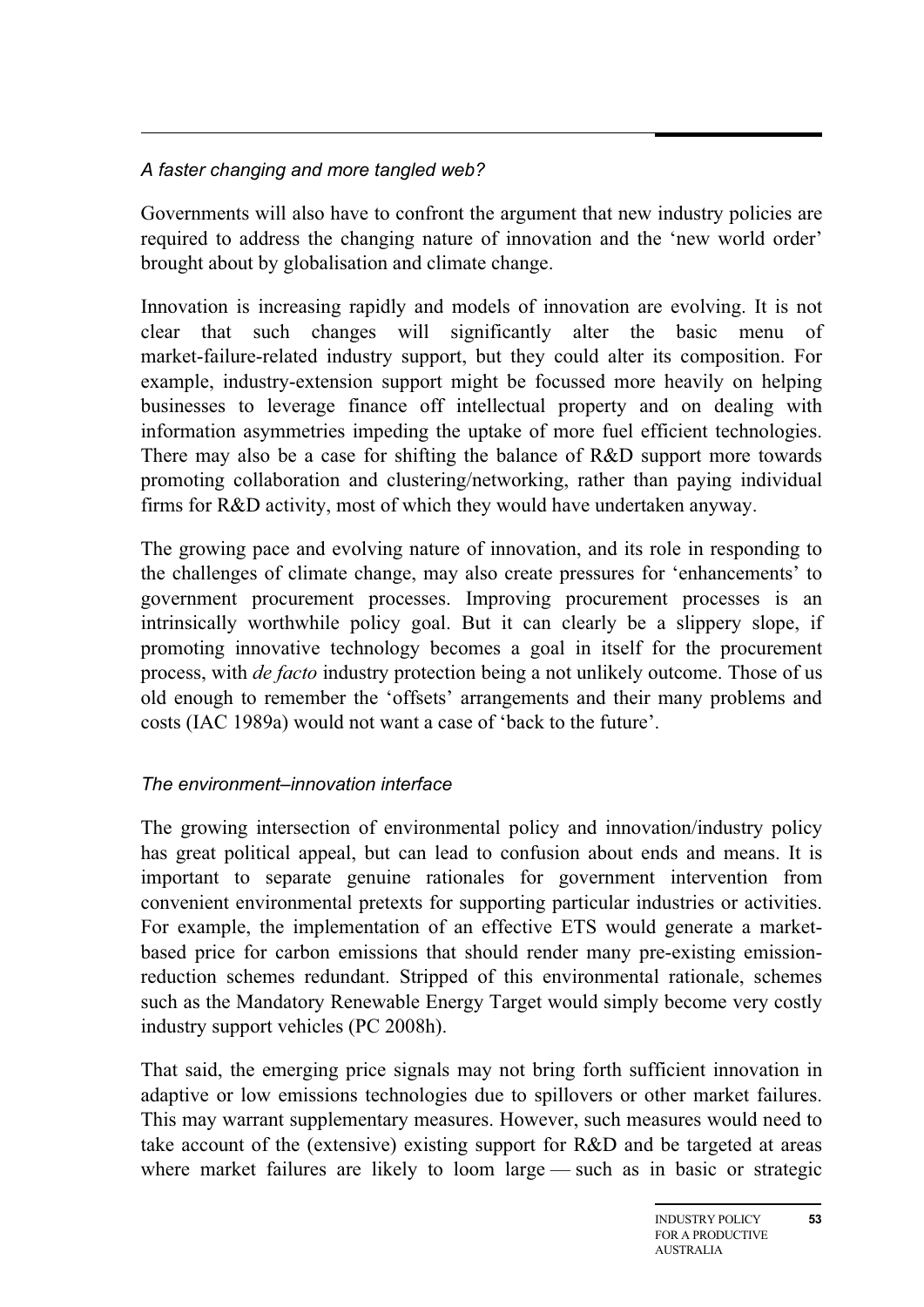research, rather than commercialisation of existing technologies or in picking green technology 'winners'. For example, the \$500 million Green Car Innovation Fund would be unlikely to yield significant innovation or greenhouse benefits if it were all allocated on a similar basis to the first \$35 million instalment (PC 2008b).

## *Other rationales*

Industry policy has traditionally also had some justification on 'second best' grounds, in compensating industry for excessive costs or other impediments to their performance associated with various government policies. Indeed, tariff policy itself commenced as a rough *quid pro quo* for regulation that raised the unit costs of labour (not only through higher arbitrated wages, but also constraints on work arrangements).

Second best rationales are harder to find these days than in the past, following the extensive reforms under the National Competition Policy and successive waves of industrial relations reforms since the late-1980s. Moreover, as Australia's microeconomic reform record demonstrates, distortions are generally best tackled directly, rather than being compensated for. There is also the problem of designing effective policies on second-best grounds that would be effective.

One aspect of today's policy environment does appear to provide a genuine rationale for industry policy intervention on 'second best' grounds. Specifically, the asymmetry in the treatment of profits and losses under Australia's corporate tax system can inhibit relatively risky investments, at some cost to the economy. Since it does not seem feasible to address this problem through ('first best') changes to tax law without significant risk of abuse, alternative assistance arrangements may be justifiable (PC 2007b).

A more active ongoing rationale for certain industry policy measures is *distributional*. Such considerations most obviously arise in cases where government decisions lead to a loss of pre-existing 'property rights', where an element of compensation may be called for. The assistance arrangements put in place for dairy farmers, following the abolition of quotas as part of the deregulation of their industry in 2000, are a case in point.

But again, reminding us of Colin Clark's insight, we find this theoretical justification being pushed to the limits. Thus, in the context of the current debate about ETS, there is the prospect that some more highly emission-intensive businesses will in some way be compensated for the impacts on their profitability and shareholder value. 'Sovereign risk' considerations are clearly relevant where major policy changes come out of the blue. But the prospect that government action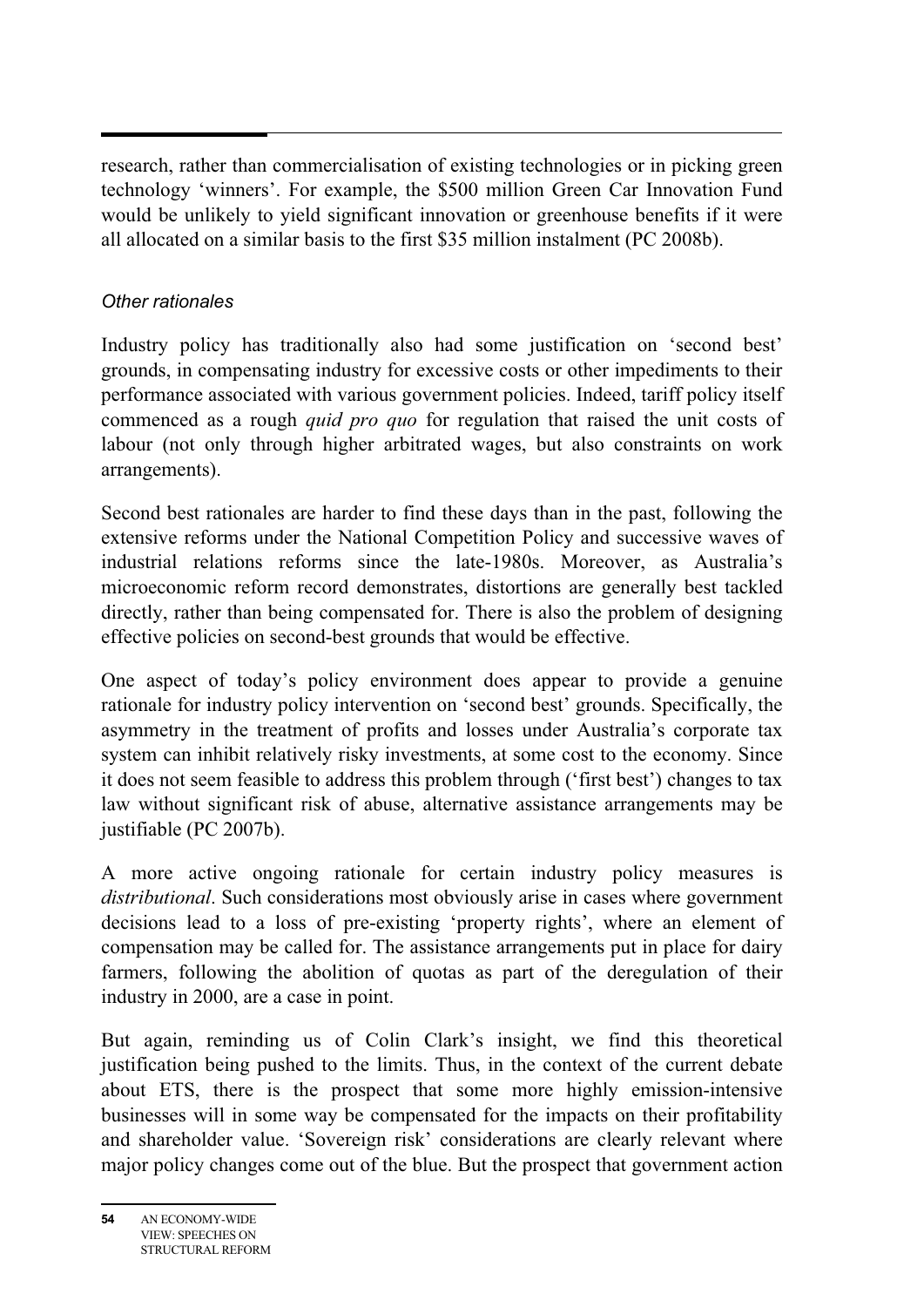might one day be taken to address greenhouse gas emissions is hardly news — the Commission conducted the first inquiry into the costs and benefits of doing this, in the lead-up to the 'Rio Earth Summit' almost two decades ago (IC 1991). Moreover, depending on how such compensation is paid, it could delay the adjustments in economic activity that the ETS is designed to drive.

The bigger issue that lies behind this, though, is the extent and timing of action by Australia to tax greenhouse emissions. There is much to be said for starting with very low effective prices for carbon until major global emitters also take action (PC 2008h), but to signal to business that future prices are likely to climb steeply. This would provide clear guidance for businesses making long-lived investment decisions, reduce adjustment costs and smooth the distributional implications. It would also provide a transition period in which government can learn about the most effective institutional approaches without posing too many risks for business.

# **Ensuring a payoff: policy design and review are crucial**

Having a sound rationale is a necessary condition for industry policy interventions to yield a net payoff for the economy. But it is not a sufficient condition. Intervention brings its own costs and problems, which need to be taken into account in making a judgement about what specific policy approaches should be followed.

I used the term 'judgement', because even the most rigorous policy evaluation won't always provide a definitive answer. Lack of certainty about the exact outcome should not preclude some policy experimentation, provided there is a subsequent (robust) review of the outcomes.

That said, once in place, policy measures that deliver assistance to particular industries or activities can create *de facto* entitlements, with pressures for their retention that can be politically difficult to overcome. This can be seen in the ETS debate, where the renewable energy industry is strongly advocating the maintenance of direct support measures even under effective economy-wide pricing of carbon.

The difficulty in reversing policy measures is exacerbated by the understandable reticence of governments to 'admit' that a new policy has not produced the hopedfor outcomes. This is no doubt partly a reflection of the keenness of political opponents and the media to label such outcomes as 'failures'. A more constructive approach would recognise that some policy experiments of this type are worthwhile.

**55**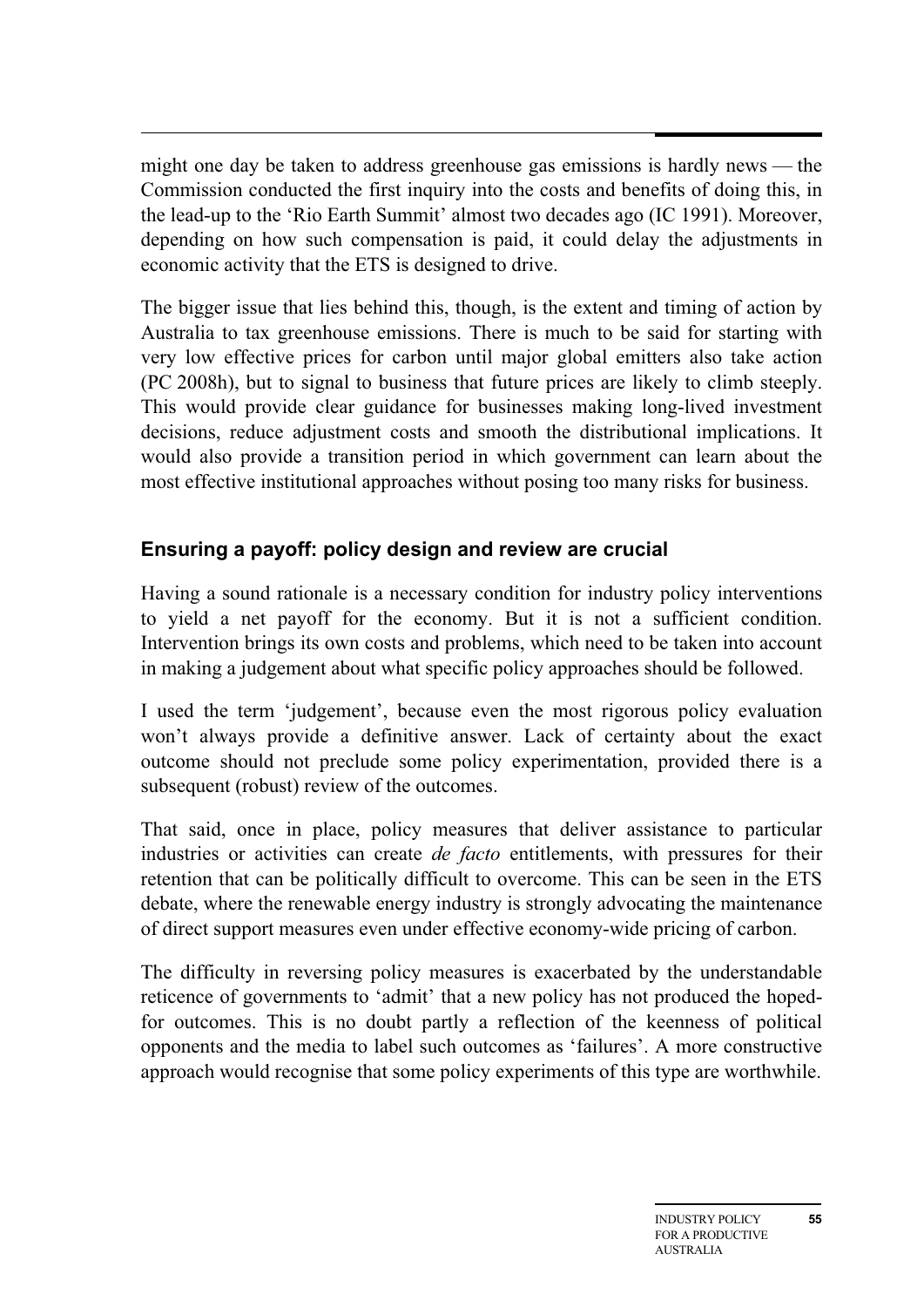## *Some key design features*

That said, there are a number of features that are central to effective industry policy design which, if met, would significantly limit the risk of policy misfires (PC 2008g, 2007c).

The most fundamental is the need to target measures at the problem. It is surprising how often this does not happen. Even where there is a genuine rationale for intervention, policy measures often fail to achieve a positive result because either the problem is poorly defined, or the measure does not adequately address it, or both.

Where a program is targeted at increasing a particular activity — such as  $R&D$ , investment, staff training or the use of energy-saving technologies — another critical hurdle for program designers is to ensure that the scheme really does add to the total amount of the targeted activity that is undertaken, rather than simply transferring public funds to the businesses for little or no public benefit.

The risk here is that some firms will receive assistance for things that, on commercial grounds, they would have done anyway. This has been a well known problem with the basic R&D tax concession (PC 2007b). But there are other documented instances. For example:

- around half of the subsidies for R&D and value-added activity under the (former) Pharmaceutical Industry Investment Program were estimated to have represented a 'free lunch' for the recipients (PC 2003b)
- two thirds of EMDG recipients surveyed by the Centre for International Economics indicated that the scheme had little or no influence on their export marketing (CIE 2005).

Of course, some payments for things that would have happened anyway are inevitable. The challenge is to design schemes in a way that achieves a sufficient rate of inducement to yield a net social benefit, remembering that this also can give rise to additional costs through increased program complexity and monitoring of firms.

## *Properly reviewing the outcomes*

Withholding policy initiatives in the face of any uncertainty would amount to policy paralysis. However, the fact that a degree of uncertainty is inevitable, and that circumstances will often change over time, make it imperative that industry-policy initiatives are periodically reviewed. In practice, this has not been seen as an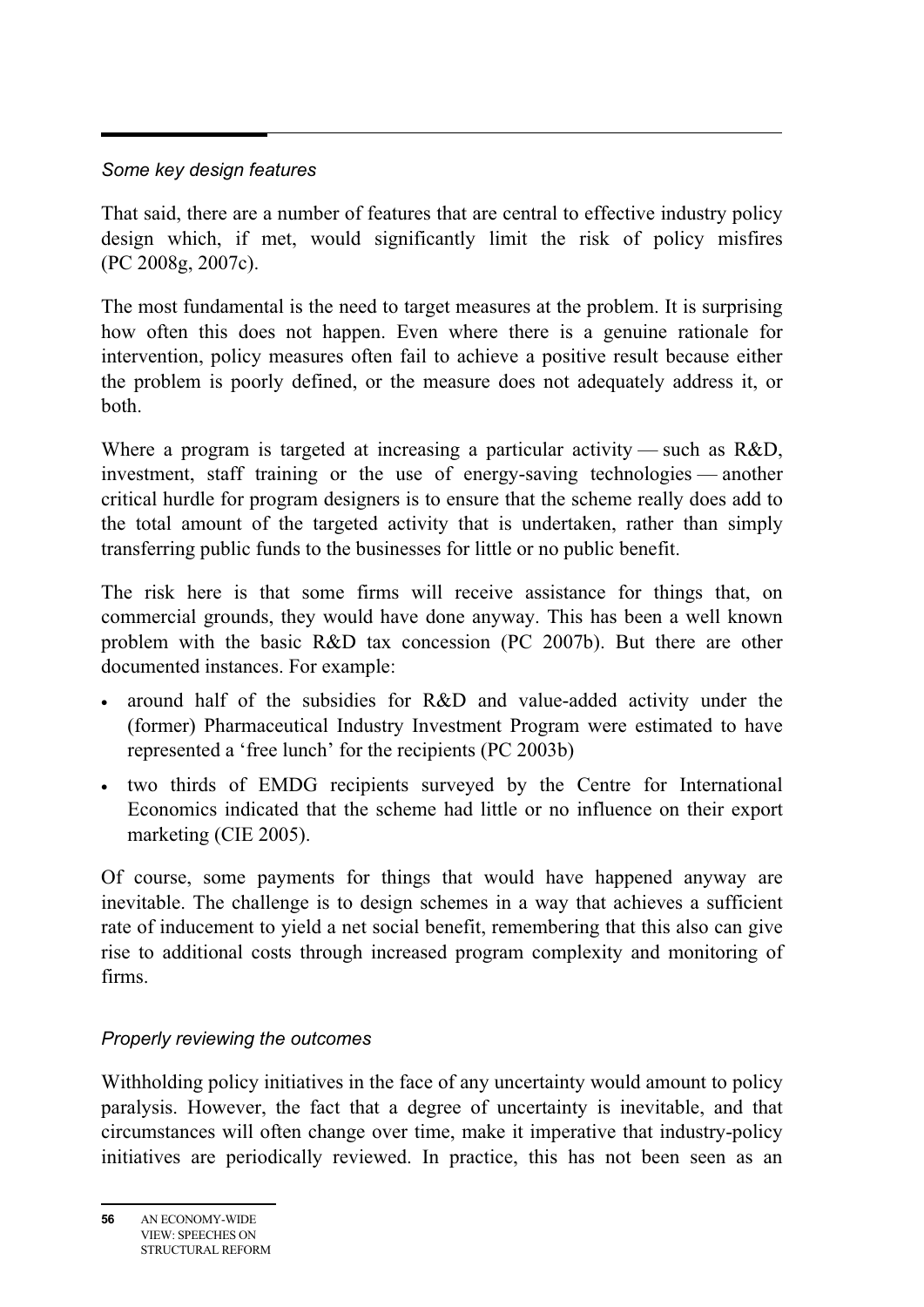$\ddot{\phantom{0}}$ integral feature of industry policy (or, indeed, of most policy areas). Reviews tend to be partial, spasmodic and often not very rigorous.

They are not assisted where the rationale for action or the program's goals have not been well specified. Programs should make explicit provision at the outset for progressive evaluation and review, including ensuring that the data needed for assessment purposes are generated as a by-product of the programs, if not otherwise attainable.

For reviews of major programs, with significant distributional and efficiency implications, it is highly desirable that those conducting the review (including their secretariats) be independent of the program administrator and key stakeholders.

# **Summing up**

Australia's approach to industry policy has evolved considerably from the protectionist regime that so concerned Colin Clark, and our economic performance has been much the better for it. With strong pressures emerging for new industry policy initiatives, it is important that these too undergo rigorous evaluation. As the Minister for Innovation has observed:

It's easy to assemble a shopping list of initiatives … but not quite so easy to produce a program of support which is both affordable and internally coherent. (Carr 2008b)

Translating this insight into good policy requires governments to be active in areas where there are genuine market failures that intervention has good prospects of correcting. It requires careful attention to the design of programs up front, and evaluation after the fact. And it requires that governments rebuff any claims for assistance that, while couched as being in the interests of the economy or environment, result principally in transfers from taxpayers to the recipients, with little or no public benefit. These requirements can be technically demanding and politically challenging. But they are integral to achieving the productivity performance that this country must aspire to if it is to meet the challenges that lie ahead.

**57**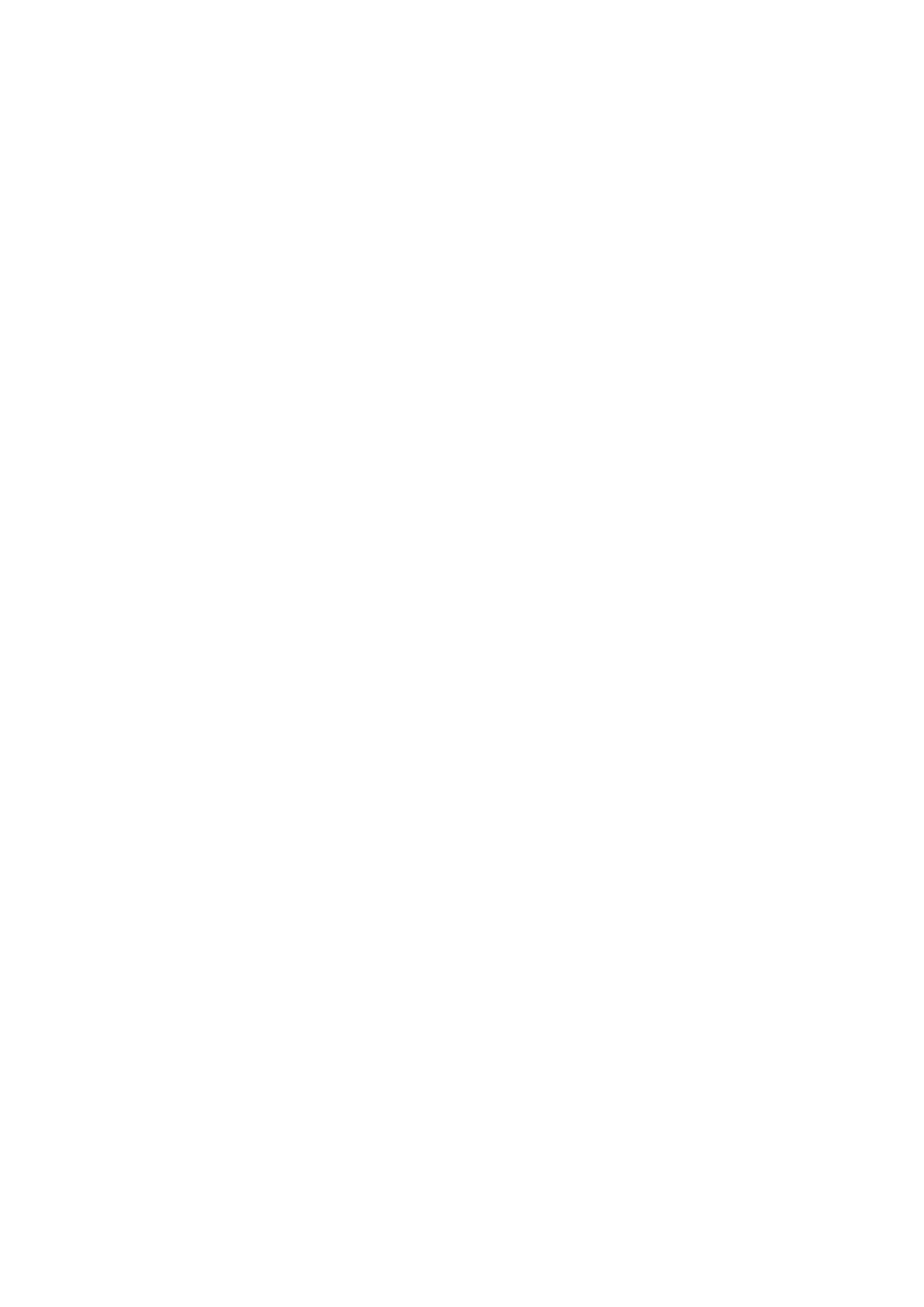# Riding the third wave: some challenges in national reform<sup>∗</sup>

*'The National Reform Agenda is aimed at further raising living standards and improving services, by lifting the nation's productivity and workforce participation over the next decade'* (COAG 2006).

## **Introduction**

 $\overline{a}$ 

Australia's economic performance over the past decade and a half is an undoubted success story. While in more recent years this owed much to external events notably China's economic take-off, and the (related) pick-up in our terms of trade — the reversal of our fortunes predates this. Described for rhetorical effect as an 'economic miracle' by the MIT's Paul Krugman, it is now generally recognised as the deliberate outcome of a program of economic reforms, which gathered pace from the early-1980s.

The microeconomic reform process essentially began with (unilateral) reductions in import protection and barriers to foreign capital. But the consequent competitive pressures on Australian firms soon shifted attention to the policy-related domestic impediments to their performance. From this, a second wave of 'behind the border' reforms began in the late-1980s, focussed on improving the efficiency of public utility services and the flexibility of labour markets. This culminated in the National Competition Policy (NCP) in the 1990s, with recognition that the imperative of forging a national market required a more coordinated approach to promoting competition across jurisdictions (Banks 2005).

The NCP was a landmark reform initiative, involving an unprecedented degree of cooperation across our federation over a decade. It brought substantial benefits which are still being felt. But any tendency toward complacency (or reform fatigue), has been overtaken by the realisation that Australia faces major further challenges to its hard won prosperity in the years ahead, not least the ageing of our population. Accordingly, a 'third wave' of national reform has been agreed to by COAG. While

<sup>∗</sup> Presented to the opening plenary session of the Melbourne Institute Economic and Social Outlook Conference, 'New Agenda for Prosperity', Melbourne, 27 March 2008. This speech benefited from contributions by several colleagues.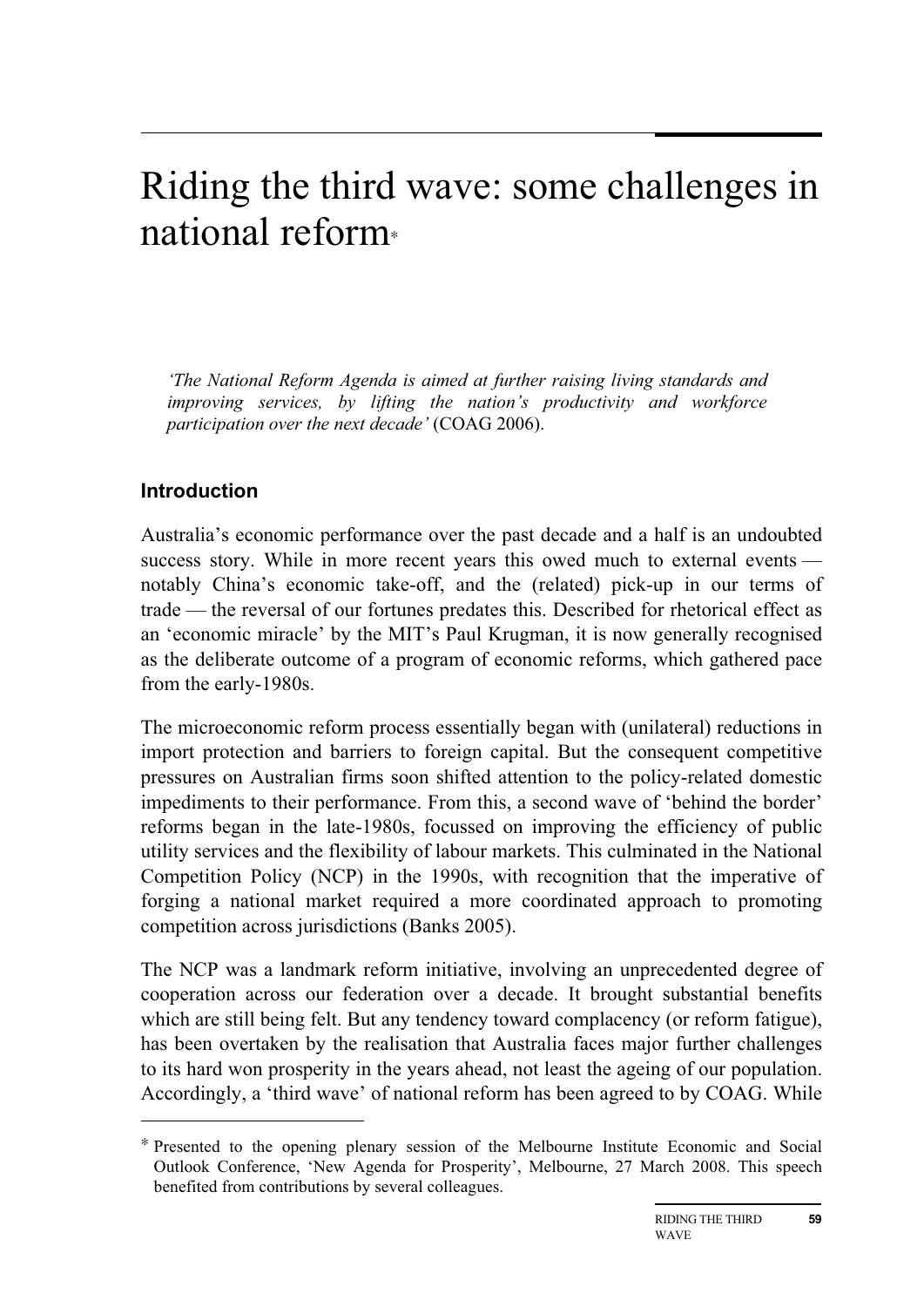partly directed at completing unfinished business from the earlier reform programs, the new National Reform Agenda (NRA) pushes the boundaries of national reform to encompass the drivers of workforce participation and productivity. Its emphasis on human capital development is a natural and necessary extension of Australia's reform efforts, going to the heart of what is required to meet the challenges of an ageing population. But while the potential gains are great, the challenges facing policy in a number of key areas are also substantial and will require sustained effort.

# **Lifting productivity and participation**

Population ageing will significantly reduce workforce participation and per capita income growth. At the same time, it will push up health and aged-care expenditures, creating major fiscal pressures for governments. While this demographically driven scenario will unfold progressively over the next half century, its influence is already occurring.

Given the demographic causes, some have advocated demographic solutions. But neither pro-natalist nor pro-migration policies can realistically make much difference. For example, the recent increase in fertility rates in Australia (from 1.7 to 1.8) will yield only a marginal reduction in aged dependency over the next 40 years and will actually raise *total* dependency (children take a long time to grow up). Feasible additions to this rate could do little more. In any case, fertility is notoriously hard to influence through public policy. Commission research suggests that the recent increase in the fertility rate is mainly attributable to increased prosperity and the fact that older women are catching up on their previously postponed births. In contrast, the 'baby bonus' is likely to have been a much weaker 'aphrodisiac', affecting the timing of some births more than their ultimate number (Lattimore and Pobke 2008).

Similarly, feasible *increases* in migration (from what is already an historically high intake) can have only minor affects on the age structure of the population. The main reason for this is that migrants age too.

Participation and productivity are the key objects of policy directed at meeting the economic challenges that lie ahead. Both are amenable to policy influence and they provide a dual focus for COAG's NRA.

# **Labour force participation: keeping it up**

Increasing the participation of Australians in the labour force is not an end in itself. Policies directed at raising participation are only worth having when they yield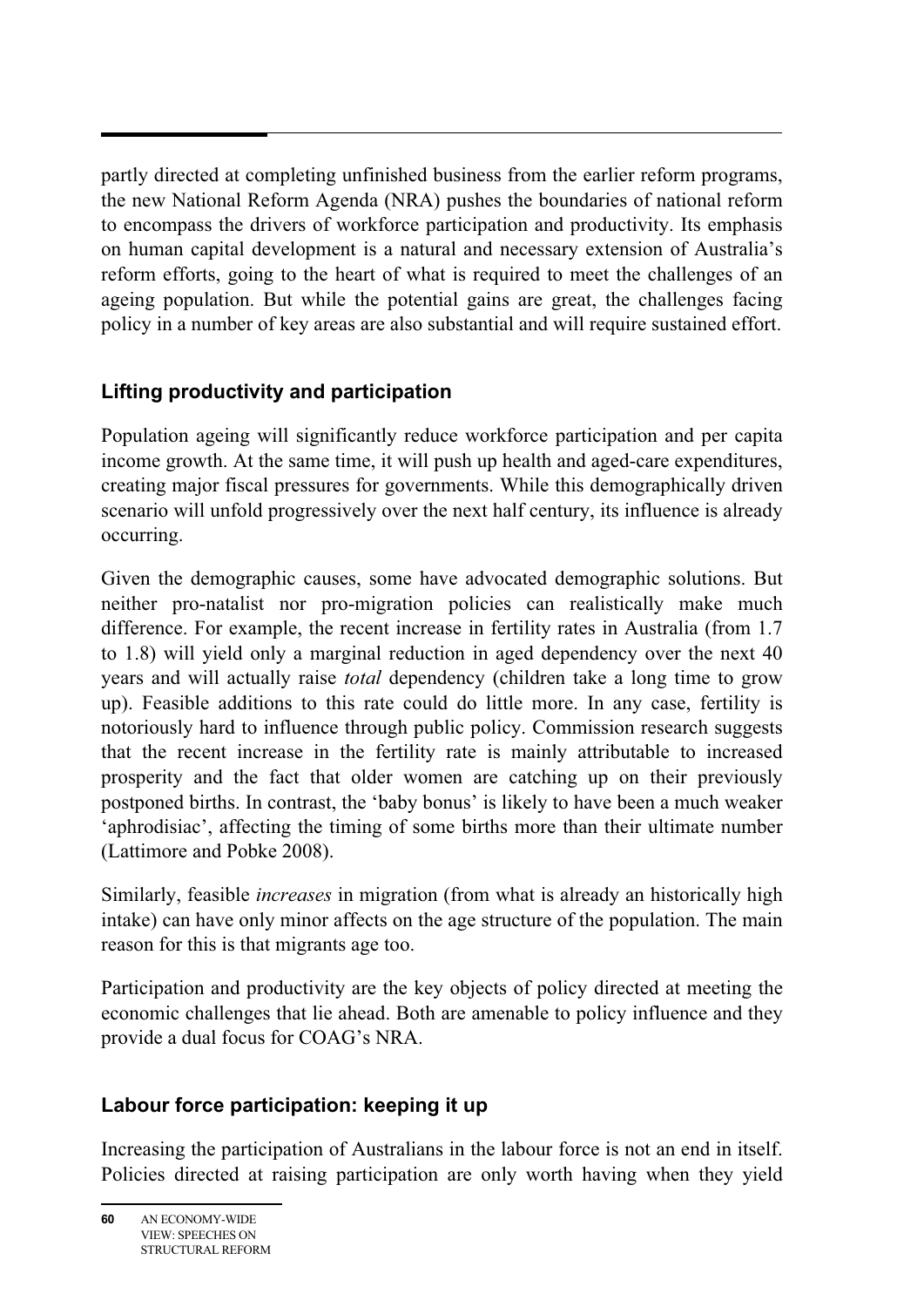benefits to society that exceed the costs. Determining this is not always straightforward. For one thing, people value leisure. Further, many are involved in caring for family members or in volunteering. Policy directed at raising participation needs to focus on the reasons why it may be lower than it should be, taking into account peoples' innate preferences and potential societal spillovers.

## *Scope to do better*

The fact is that Australia's overall participation rate is higher today than ever. This has been due to the increased participation of women; male participation has fallen significantly over time.

While Australia's aggregate participation rate is above the OECD average, it is relatively low for some key age groups: particularly men and women aged 55 to 64 years, and women in the 25 to 44 ('child bearing') age bracket (figure 1). A significant gap in participation rates, relative to countries we regard as broadly comparable to our own, is indicative of scope to do better. As noted, whether that scope is real or not depends on the causes, and the costs and benefits of specific policy initiatives to address them.

### Figure 1 **Australia's participation rates are lower in key age groups**  Differences between countries in selected participation rates, 2005



There are five broad areas for potential policy attention. Two of these — education and training, and health policy — relate not only to personal development and wellbeing, but also to the inherent contribution of people to the workforce. A third relates to the incentives they face to seek employment and perform well in a job. A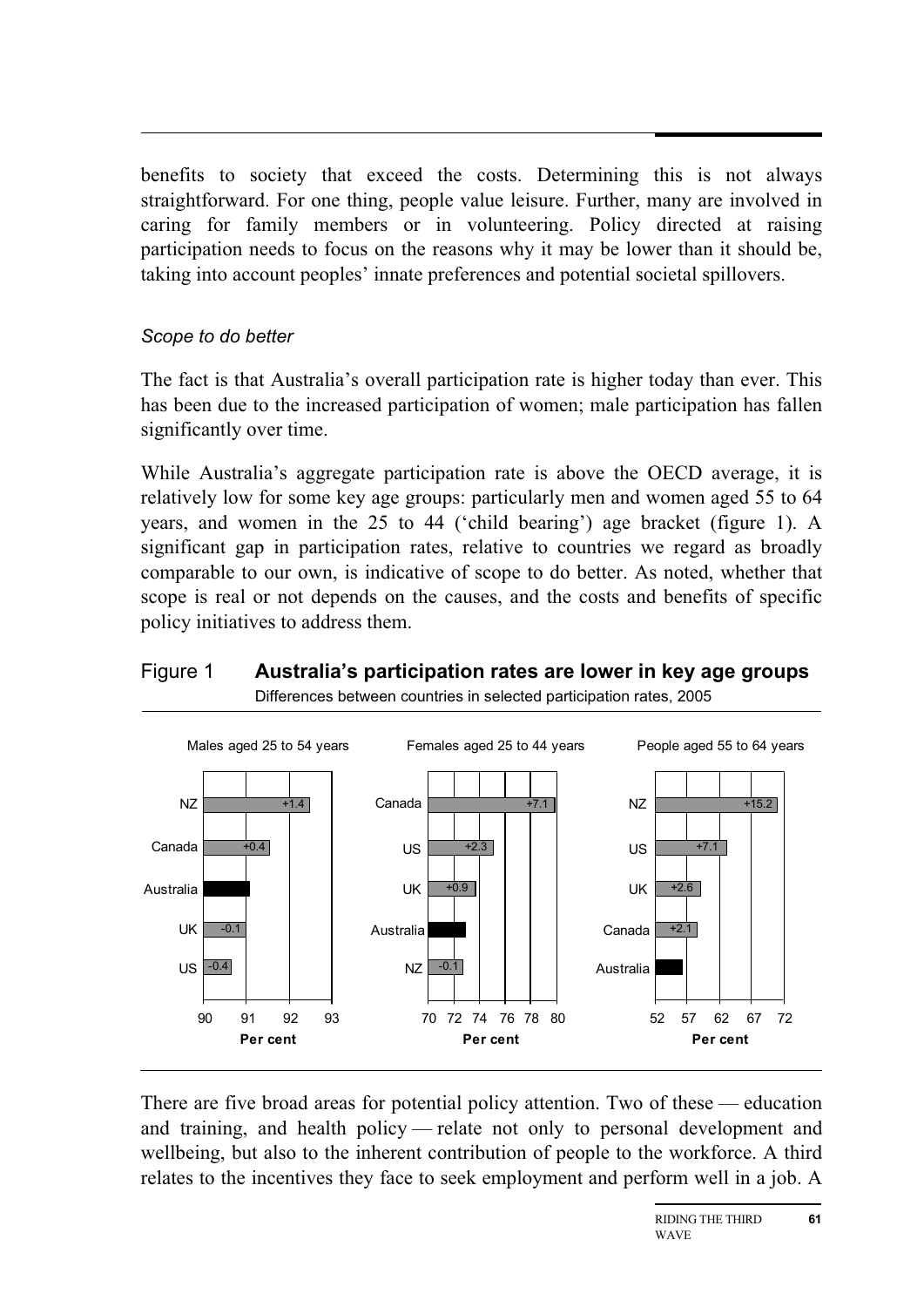fourth is the capacity of workplaces to employ people in ways that fit with their abilities and the needs of the firm. And a final one is support systems for helping people into work, where such assistance is needed.

Most of these are encompassed by the NRA. The Commission's analysis of the options suggests that work incentives — particularly those related to the interaction between the tax and welfare systems, and retirement income provisions — are likely to be the most influential (PC 2006b).

# **Large** *potential* **gains from the NRA**

There are three reform streams within the NRA: a *competition* stream, directed at enhancing the operations and efficiency of infrastructure markets; a *regulatory* reform stream, focussed on reducing 'redtape' burdens on business; and a *human capital* stream, which is aimed at enhancing workforce participation and productivity, through policies that improve health and education outcomes and reduce disincentives for work.

The Commission's modelling and other analysis in its recent report for COAG suggest that the benefits from reforms in the areas identified are potentially large, and at least as great as those from the NCP (table 1) (PC 2006b).

|                             | <i><b>\$billion</b></i> | Per cent of GDP |
|-----------------------------|-------------------------|-----------------|
| Competition stream          | 4                       | 0.5             |
| Red tape reduction          | 13                      | 1.33            |
| Health service productivity | 4                       | 0.5             |
| Workforce participation     | 60                      | 6               |
| Workforce productivity      | 25                      | 3               |

# Table 1 **Potential 'outer envelope' GDP gains from the NRA**

The greatest projected benefits related to the potential economy-wide impacts of reforms directed at enhancing human capital. The Commission found that there was potential to increase labour force participation by up to five percentage points over the next 25 years — potentially offsetting the projected impacts of population ageing — while workforce productivity could be raised by up to 2 per cent.

The impacts of participation and productivity on GDP appear to dominate those from the other reform streams. However, as the Commission emphasized in its report, the human capital numbers are not comparable with those from the other reform streams. Apart from the longer time frames involved, they exclude the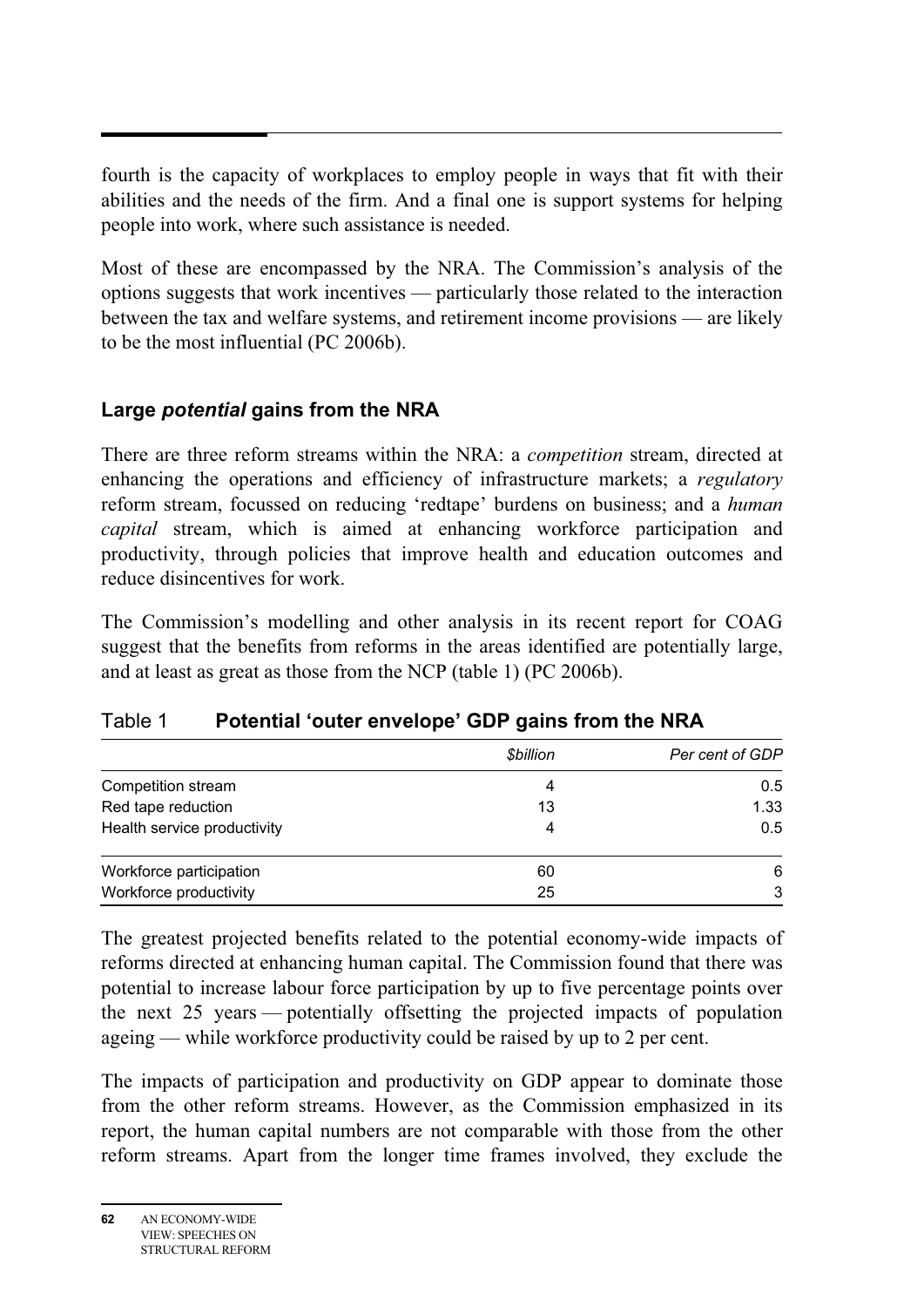(potentially large) program costs that may be called for, and they are far more speculative and exploratory in the methodologies used (PC 2006b).

The policy challenges are becoming more apparent now as COAG focuses more clearly on specific policy areas, with seven Working Groups having explicit work agendas and timeframes. In what follows, I focus on some key issues in each area.

## **Health and aged care**

Health and aged care are arguably the most challenging areas for national reform. While our health system does not perform at all badly by international standards it is experiencing growing problems. Not least among these are rising costs, falling accessibility, and workforce shortages. The cost pressures and capacity constraints will soon be compounded by population ageing, with total health spending projected to rise from 10 to around 18 per cent of GDP over the next four decades.

In its 2005 review of the NCP and emerging reform priorities, the Productivity Commission argued that there was an urgent need for nationally coordinated reform (PC 2005e). The agenda we identified included financing issues (including the roles and responsibilities of the states and the Commonwealth), coordination of care (including informal care and aged care), the interface between the public and private sectors, the balance between prevention and treatment, and information management.

While the Commission's recommendation for a major independent public review of the health system as a whole was not taken up, a number of the issues were subsequently included in COAG's NRA.

## *Prevention better than cure?*

Particular emphasis has rightly been placed on health promotion and disease prevention activities. These focus on seven chronic diseases accounting for around 80 per cent of the total disease expenditure burden.

The challenge for policy makers is to determine how, and by how much, the personal impacts and productivity losses resulting from chronic diseases could be reduced or avoided by better health policies. The Commission's early analysis indicates that we should not underestimate the difficulties of producing benefits that materially exceed the costs of intervention (PC 2006b).

For example, COAG's nominated priority, type 2 diabetes, is closely linked to obesity, as are cardiovascular and other chronic diseases. Targeting the growing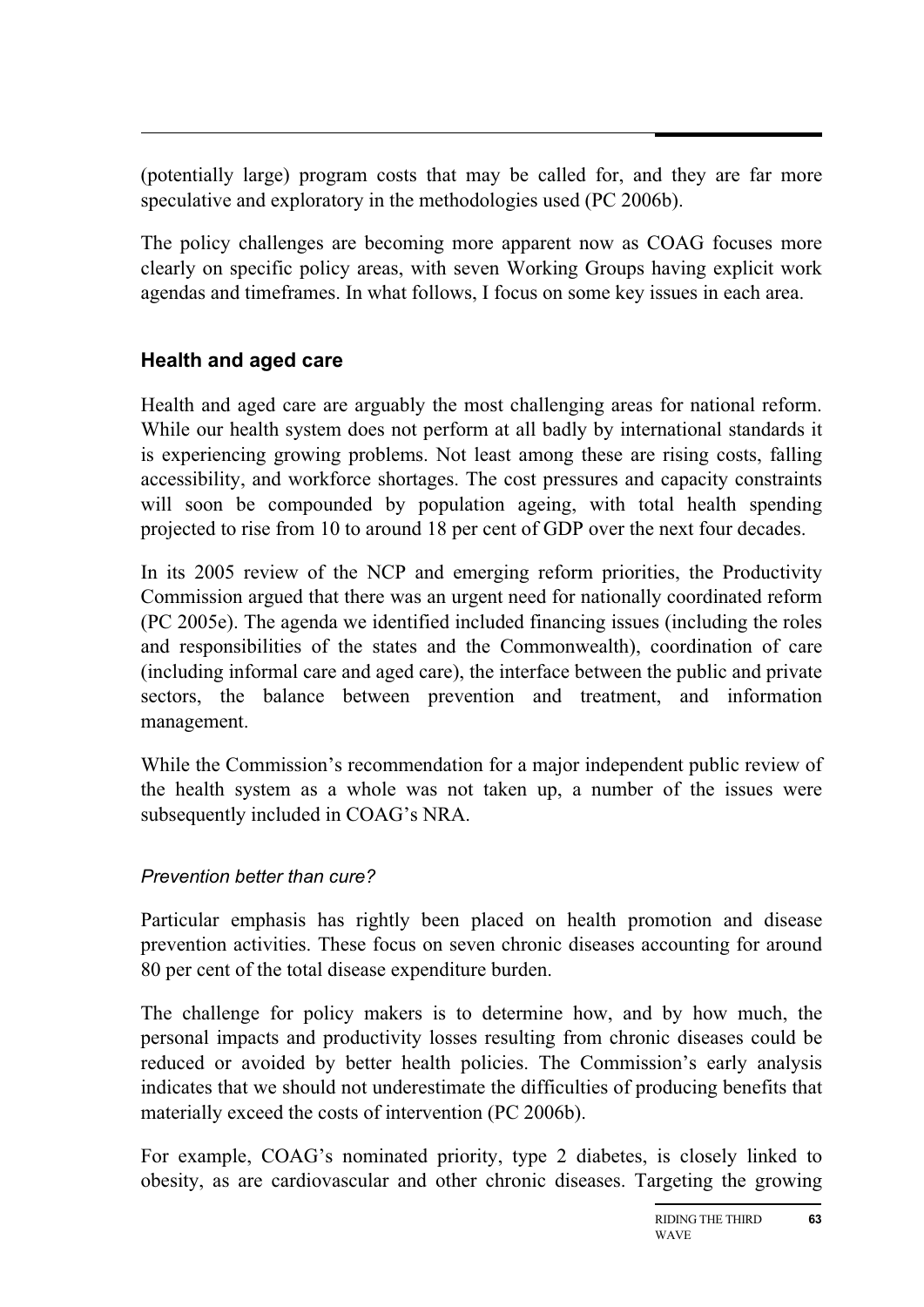incidence of obesity therefore has obvious attractions. However, the causes of obesity are difficult to remedy, being intimately connected with modern lifestyles as well as genetic makeup and other individual circumstances. Studies repeatedly reveal the difficulty for many people of maintaining weight loss. Moreover the costs of information campaigns and other strategies can be substantial.

The critical need is for hard-headed analysis of the effectiveness of specific interventions, as well as a willingness to experiment with new approaches, including pilot testing.

## *Just do it?*

In contrast, there are some health issues where policy solutions seem clear, having benefitted from detailed reviews, but progress has been impeded by political pressures. Two which stand out are health-workforce arrangements and aged-care funding.

The first is bedevilled, among other problems, by a silo mentality and protection of professional territory. What is needed is a culture of teamwork and innovation in scopes of practice and models of care, and the institutional structures to support it. The Productivity Commission's review for COAG strongly argued for national accreditation and registration boards that span the professions (PC 2005a). Despite resistance from the AMA and after some delay, it is pleasing to see that COAG is now pushing on with establishing these — an important step.

As currently structured, the aged-care system is not well equipped to deal with an ageing society. The key lies in the reform of funding/charging arrangements. In particular, there is a strong case for unbundling accommodation from care costs. Personal care also needs to be delivered on an entitlement basis, with targeted subsidies, rather than through provider-based funding.

## **Human capital development**

The second COAG Working Group is primarily focused on education and training or, in economists' jargon, the development of 'human capital'.

This has traditionally been a relative strength for Australia, but there is considerable scope for improvement. For example, in the core skill areas of literacy and numeracy, average schooling outcomes for Australia exceed OECD averages, but there is a relatively long tail of poor achievement, with one-third of 15 year olds rated below international benchmarks.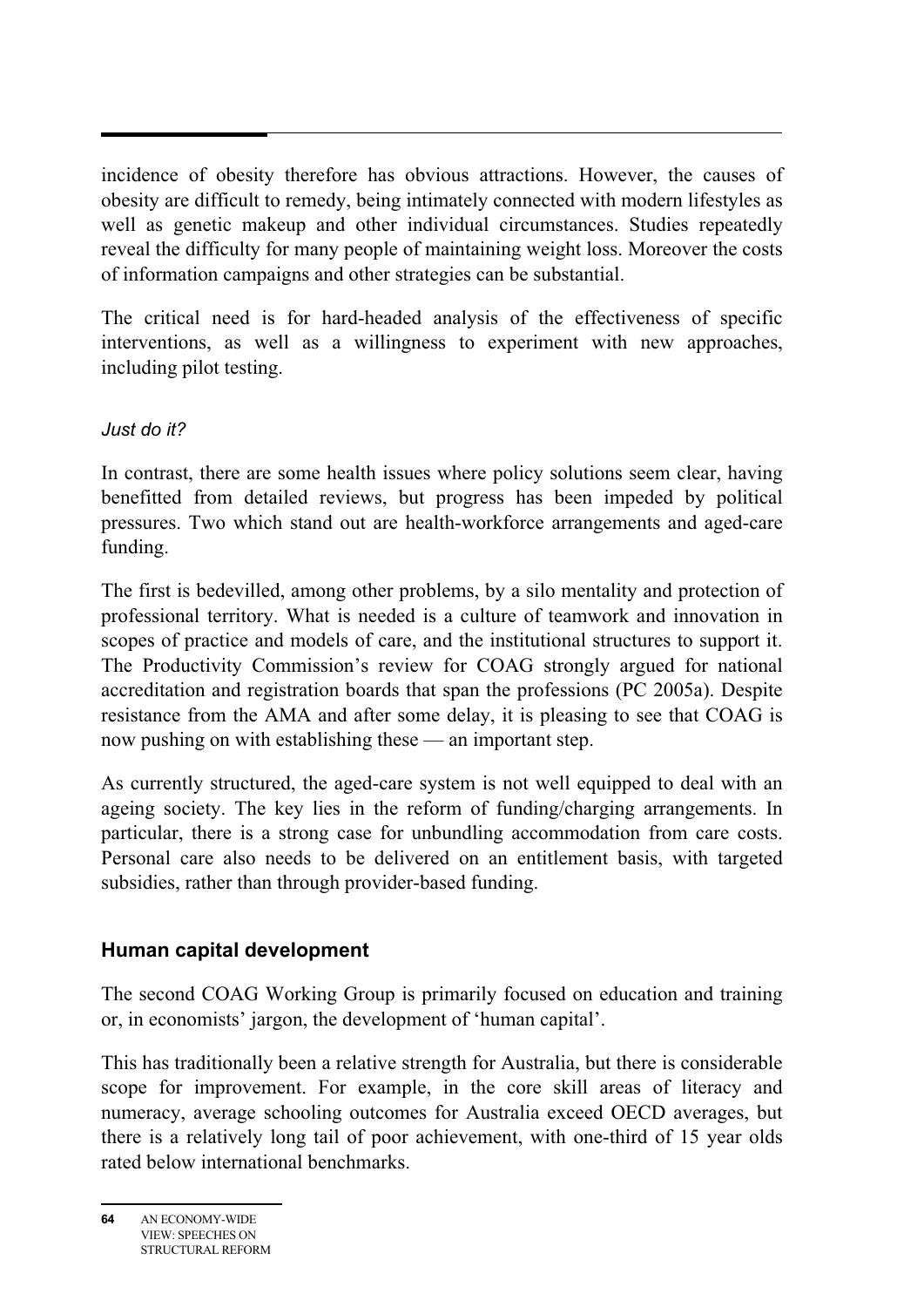COAG's goals in this area primarily focus on young people, which is appropriate. There is abundant evidence that literacy and numeracy skills are influential in the extent to which children complete school and go on to higher study or well paid employment.

## *Teachers are instrumental*

Much policy effort and resourcing over the years has been directed at reducing classroom sizes. But the evidence suggests that this has not yielded significantly better outcomes. The key to better learning is quality teaching and teachers, but this has arguably been the most neglected area of education policy.

It is fair to say that contemporary society values teachers less than did any previous generation. Taking the economist's measure of value, female teachers' pay fell from 114 per cent to 103 per cent of non-teachers' pay between 1983 and 2003 and male teachers' pay fell from 108 per cent to 91 per cent of non-teacher pay (Leigh and Ryan 2008). Widening income disparities can be expected eventually to have an effect, both on the average quality of those entering the profession and on how their contribution is perceived by the public.

Recent evidence shows that, unlike other professions, there appears to be no relationship between the aptitude of teachers and their pay — which is exactly what you would expect in a system characterised by uniform salary schedules. These problems are compounded within government schools in some jurisdictions by restrictions on the ability of principals to appoint the best person for a particular vacancy. Schools must be the only part of the public sector where merit-based appointments are constrained, despite their particular importance in this field.

Progress is being made in some of these areas in individual jurisdictions. COAG's new education Working Group is ideally placed to initiate an assessment of what approaches to Australia's education workforce would best meet future needs.

# **Climate change and water**

The Working Group on Climate Change and Water is concerned with the two 'sustainability' issues that loom largest for the future wellbeing of Australians. While related, they pose quite different policy challenges for governments. In the case of climate change, the problem is global; Australia is a relatively small contributor, and our rate of contribution has generally reflected efficient use of abundant fossil fuels. In the case of water, the problem is domestic, and largely the result of our inefficient management of an increasingly scarce resource.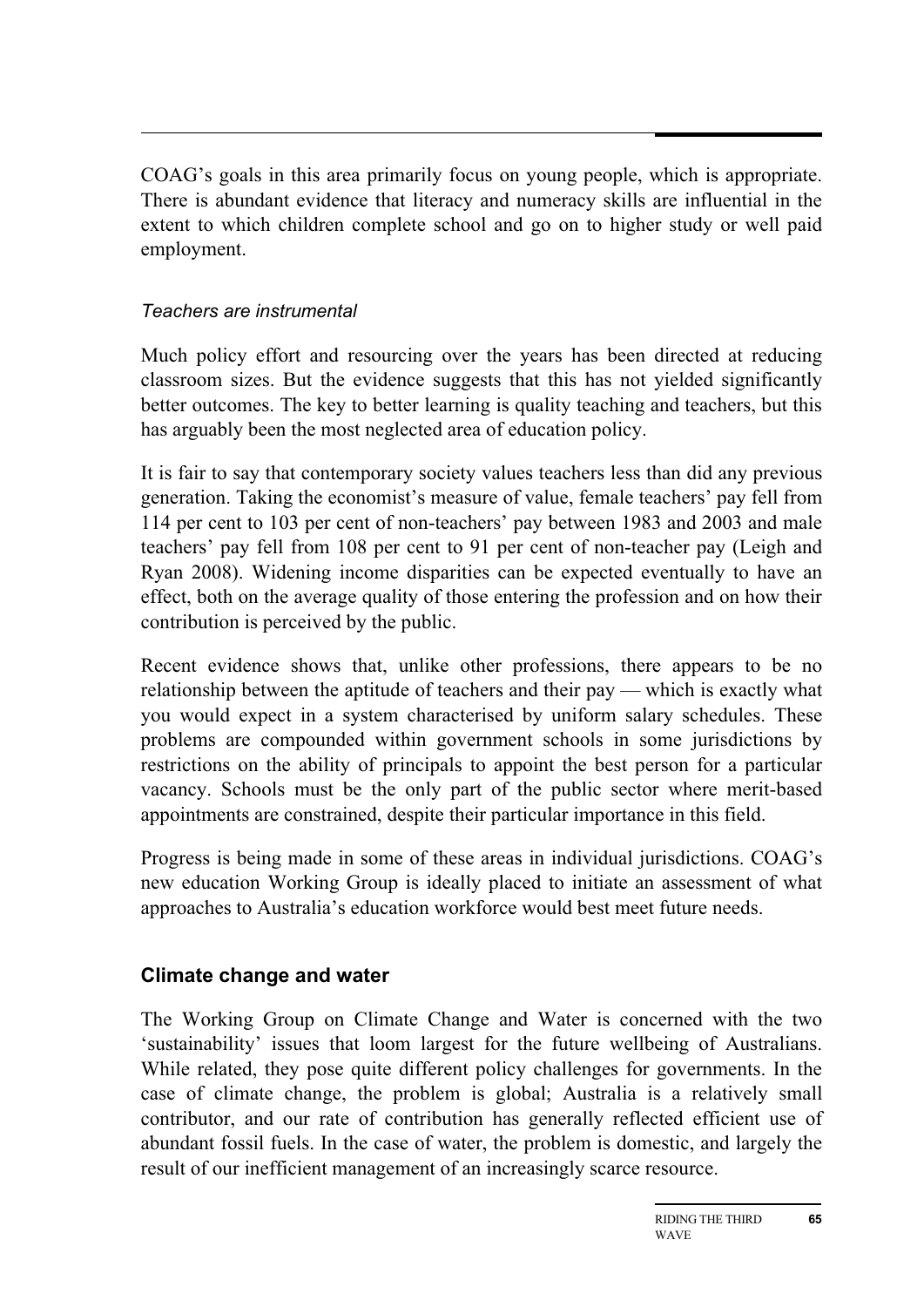## *A cost-effective climate change policy*

The objectives of the COAG Working Group are to 'ensure an effective national response to climate change' based on a national Emissions Trading Scheme (ETS) and nationally consistent complementary measures. The move to a national approach is of fundamental importance. The emergence in its absence of a multiplicity of measures was a growing source of cost in its own right. The focus on a regime based on a market price for carbon is also essential, to ensure that any emission reduction target can be achieved at least cost.

The facts are that any abatement action by Australia will be more costly than that by most other developed economies. That simply reflects the reality that the structure of our economy has been shaped by the abundant availability of low-cost fossil fuels. Our total contribution to global emissions is very small (around 1.4 per cent). That means that a negative cost-benefit outcome for Australia is assured unless the major emitting countries ultimately take comparable actions. It underlines the need for our mitigation actions to be carefully designed and implemented to avoid incurring unnecessary costs.

This is the biggest regulatory challenge Australia has ever faced. There is the potential for poor regulatory design to generate costs at least as great as the economic impact of raising energy prices. This puts a particularly high premium on good regulatory process. While Australia could be said to have an impressive track record overall in policy development, our performance has not been so good in the more practical art of regulation making. One of the main deficiencies has been lack of understanding of the compliance burdens of regulation on business. These could loom very large here.

## *What 'complementary' measures?*

The great advantage of a national ETS is that it should in principle enable the market to price allowable carbon emissions such that abatement occurs in least-cost ways. However, to be successful in this, there will need to be some rationalisation of the many and varied schemes previously devised to reduce (net) emissions in the absence of such a price signal. Many of these will make no *additional* contribution to abatement, but simply reshuffle the existing contribution and raise its costs. This task is on the Working Group's agenda.

A preliminary assessment by the Productivity Commission has identified a range of programs deserving particularly close scrutiny. One of the more significant ones is the Mandatory Renewable Energy Target (MRET). An MRET has been in place since 2000, with the Australian Government planning to increase the target nearly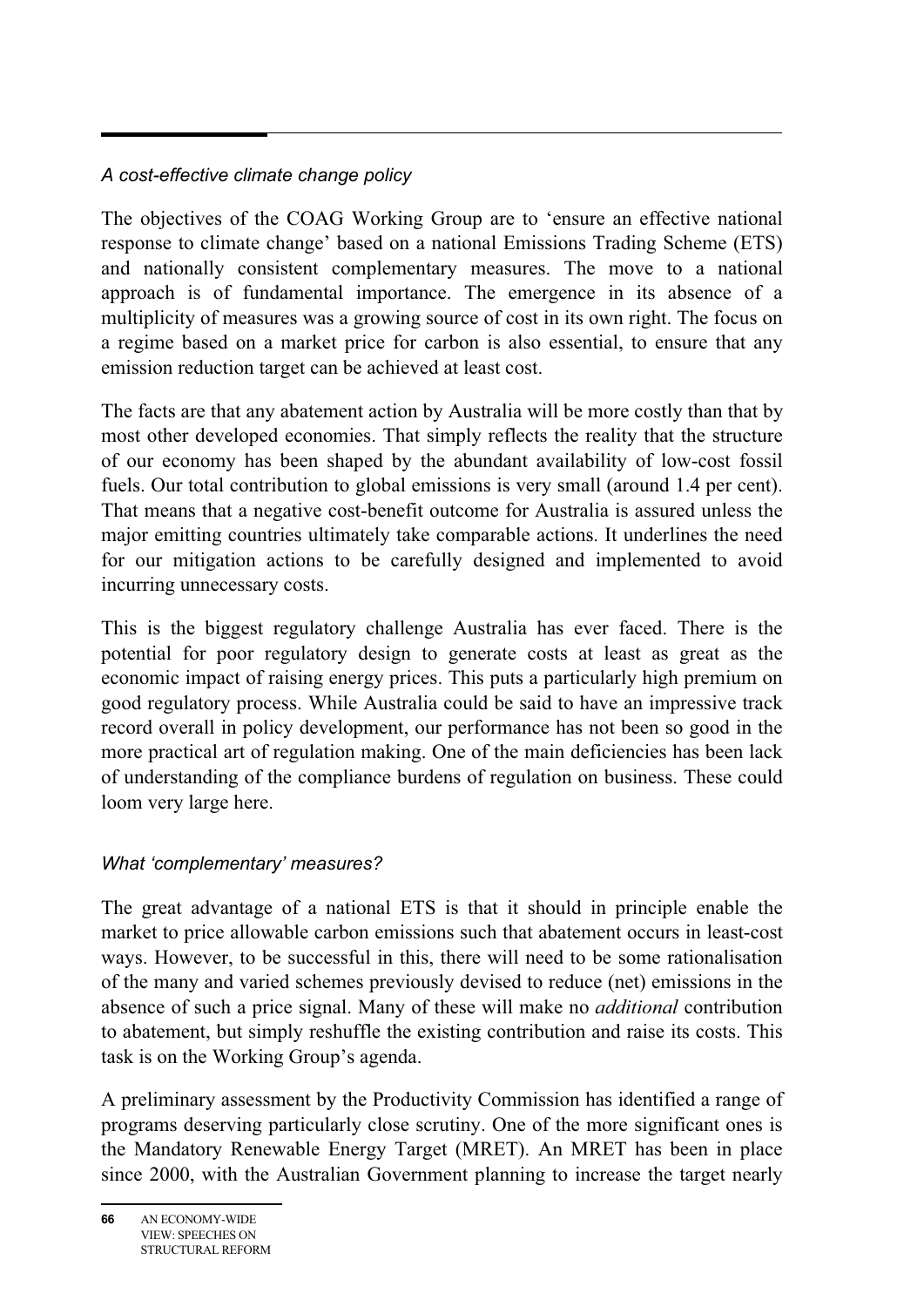five-fold, so that 20 per cent of electricity would be drawn from renewable sources by 2020. In replacing multiple state-based regimes, it will lower the overall costs of such an approach to emissions reduction. However, it would effectively cut across an ETS and impede its ability to deliver least-cost abatement through carbon pricing. While it would be unlikely to achieve extra abatement, it would constrain the choice of abatement options (which could potentially cost billions of dollars) and reduce the incentive to use other new low-emission technologies (PC 2008h). The apparent special status accorded the MRET needs to be rethought.

A more promising area for complementary policies is in programs to support R&D. Knowledge spillovers are likely to be particularly marked in this area and thus enterprises may require more support. There is a balance to be struck between technology-neutral support and support aimed at areas in which Australia has strategic interests, due to our energy resources and existing industries.

### *Water, water everywhere?*

COAG's objective of 'sustainable water use across Australia' is best interpreted as achieving outcomes that maximise the net benefits to society from this country's water resources over generations.

Underpricing and over allocation of water resources have encouraged excessive demand and a system ill-equipped to deal with emerging scarcity. The best solution to scarcity is a market. Prices revealed in well-functioning markets can provide a coordinating role to achieve an efficient allocation of water among competing uses. They can also provide signals to guide investment in water supply augmentation.

Reforms to create water markets began in rural areas. While there were some earlier state-based initiatives, the need for a scheme embracing the Southern Murray Darling Basin, and the jurisdictions that draw water from it, became obvious. The issue has rested with COAG since 1994. Progress has occurred, but slowly. The 'market' remains fragmented and distorted by constraints on trade, excessive transactions costs, and incomplete arrangements for environmental allocations. The move towards a single governance arrangement is fundamentally important to resolving these problems.

### *From country to city*

In contrast to developments in rural areas, markets do not exist for water in our cities. Most capital cities and urban centres have for several years dealt with lower catchment rainfall by imposing severe restrictions on use. The hidden cost of these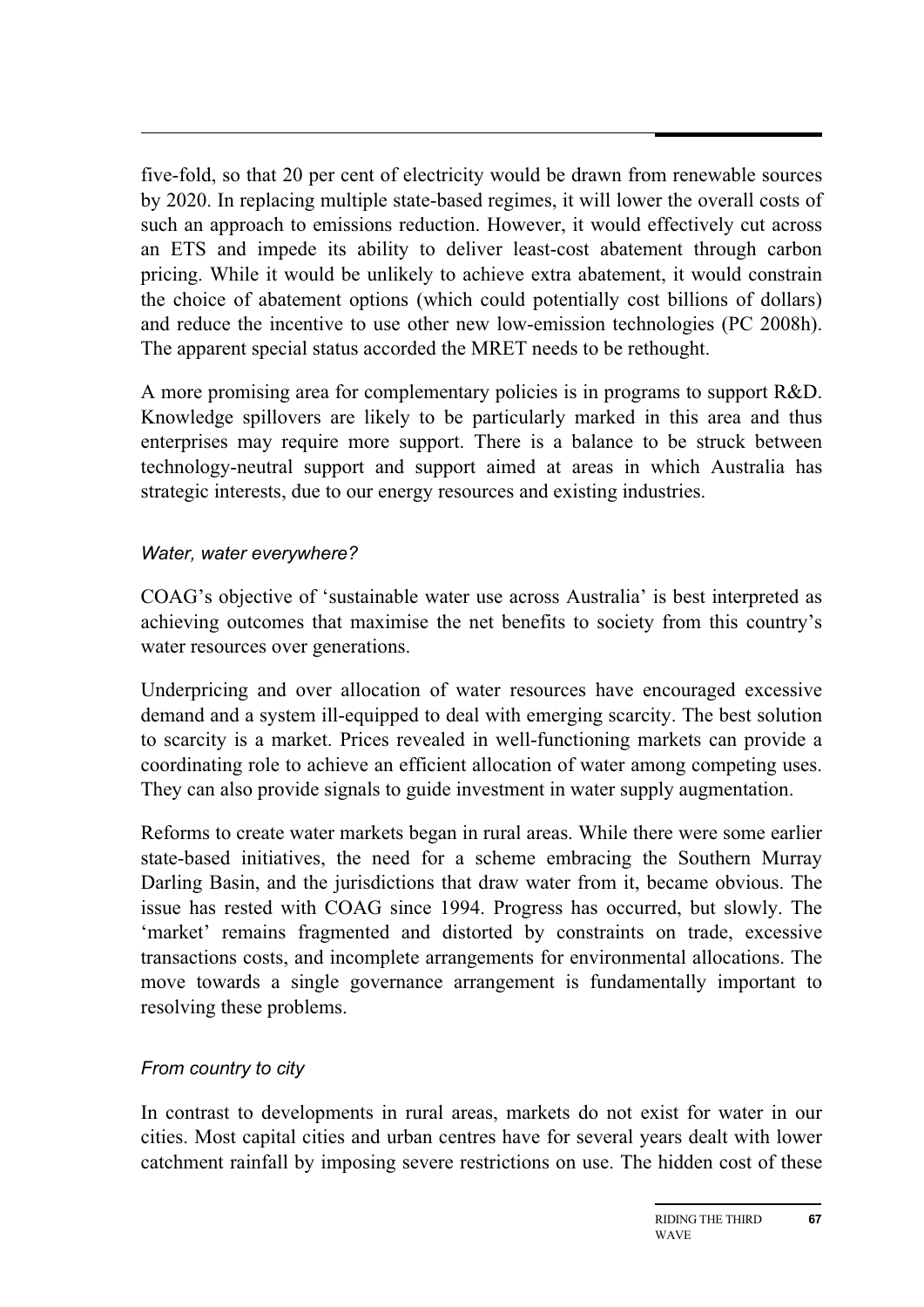restrictions for many households outweighs the charges they actually pay for the water they use, and nationally could amount to billions of dollars a year (PC 2008f).

Introducing market mechanisms for urban water has the potential to generate substantial efficiency gains, both through enabling available water to reach the most valuable uses and providing better signals to investors about the need to augment water storage capacity or develop other sources.

Equity or ethical issues are often seen as problems when the question of pricing water is raised. However, price structures or rebates can deal with the need to ensure that all households can afford basic needs.

In moving to more efficient water markets, there are two issues that require attention. One is the dominance among water utilities of old style vertically integrated monopolies. Structural changes to enhance commercial pressures and promote competition, including through third-party access to networks, offer the prospect of significant efficiency gains.

A second untapped opportunity to get better outcomes, at least for some cities, is to breach the artificial divide that exists between urban and rural water systems. Some 60–70 per cent of Australia's water is consumed by agriculture; only 10 per cent by households. Even small diversions could make a significant difference to urban supplies.

# **Efficient national infrastructure**

Efficient economic infrastructure is clearly fundamental to Australia's economic performance. Over the past two decades, the performance of much of our infrastructure has greatly improved. This was achieved mainly through reforms that introduced commercial disciplines and competitive incentives to a sector that had long been dominated by inefficient statutory monopolies.

The Productivity Commission's 2005 Review of NCP found that prices of infrastructure services had generally fallen significantly, at least where that was needed, and had been rebalanced to more closely reflect (lower) costs (PC 2005e). We estimated that the observed productivity gains during the reform period had boosted Australia's GDP by around 2.5 per cent.

However, the Commission also identified considerably more that needed to be done, including to achieve more competitive, nationally integrated markets in energy, transport and water (as well as, within the Commonwealth domain, telecommunications and broadcasting). These have become subject to ongoing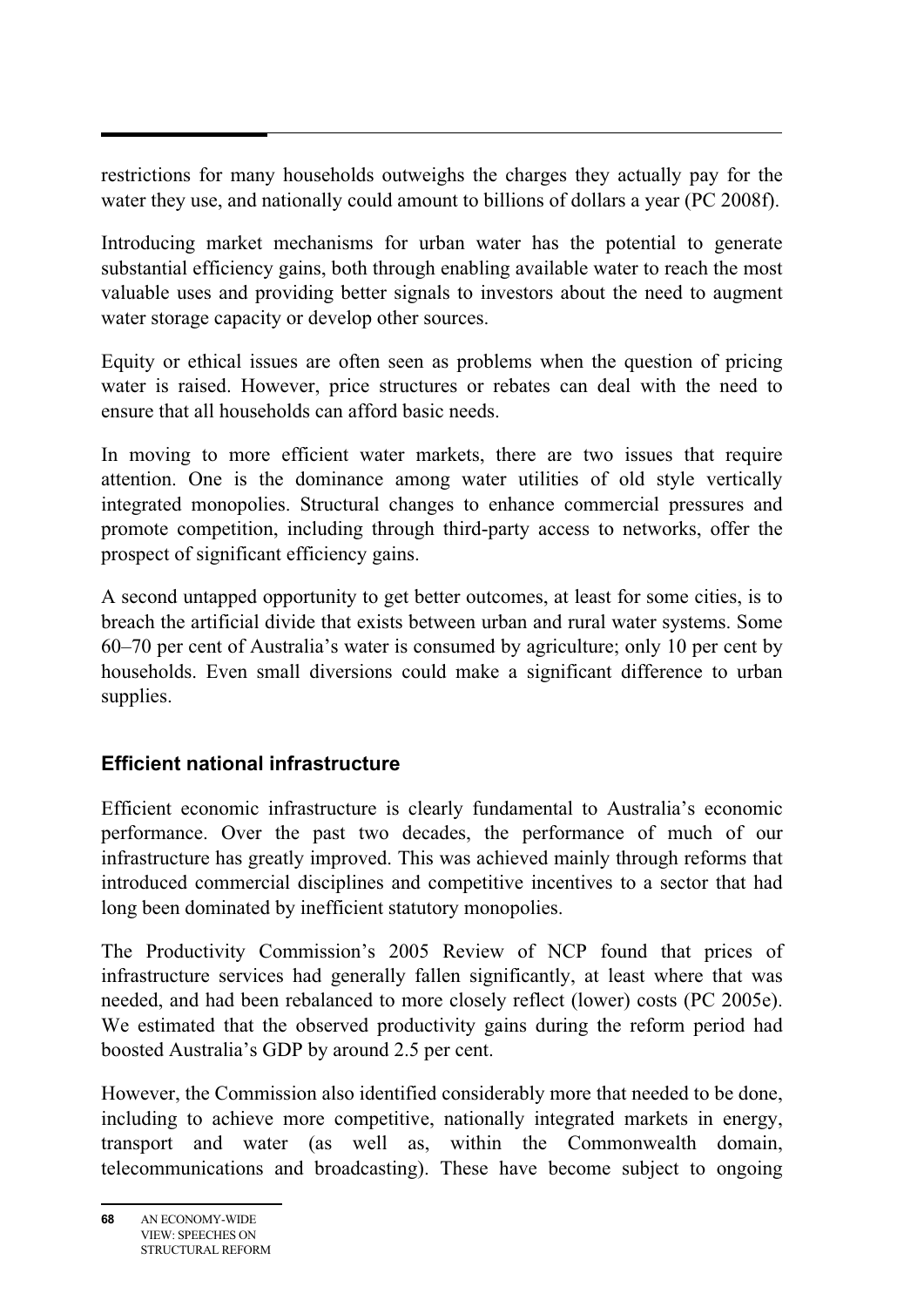attention by COAG under the NRA. In addition, since the federal election, particular focus has been placed, via the relevant Working Groups, on the goal of improving the coordination and streamlining of infrastructure planning and investment processes, and undertaking a national audit of infrastructure. A new Infrastructure Australia Council has been created to assist in this.

## *Better evaluation of public investments is needed*

Assessing the adequacy of national infrastructure, particularly in a forward-looking context, is a very complex undertaking. The intention is to help guide prioritysetting for public infrastructure investments, but there would still be the need for detailed cost-benefit analysis of particular projects. Such analysis has typically not been done well in the past.

Periodic audits of the regulatory and, for public infrastructure, governance arrangements within which infrastructure investment and management decisions have been made could prove particularly useful. The Commission's annual review of the financial performance of government enterprises has found that the aggregate return on their assets has slowly improved, but over half of GTEs still do not earn a commercial rate of return (PC 2007a).

In an across-the-board review of GTE governance arrangements, the Commission detected many ongoing deficiencies, including a lack of clarity (and even transparency) in corporate objectives, a need for greater independence of boards and generally greater accountability. When it comes to investment decision making, problems include undue political influence, ill-defined or unfunded non-commercial obligations, constraints on pricing and restrictions on borrowing (PC 2005c).

### *Private provision requires balanced regulation*

This underlines the importance of periodically testing the case for public ownership of infrastructure assets. Private ownership and control avoid many of the incentive and governance problems that bedevil public assets, and only private ownership involves the additional discipline of competition from within the capital market. By the same token, private owners tend to be single-minded about making profits, and this has meant that in areas where market power or equity issues loom large, governments have regulated heavily to keep prices down.

Price regulation almost inevitably becomes rate-of-return regulation, which can undermine incentives for productive efficiency and innovation. In the end, the regulator effectively becomes the arbiter of new investment. Concern that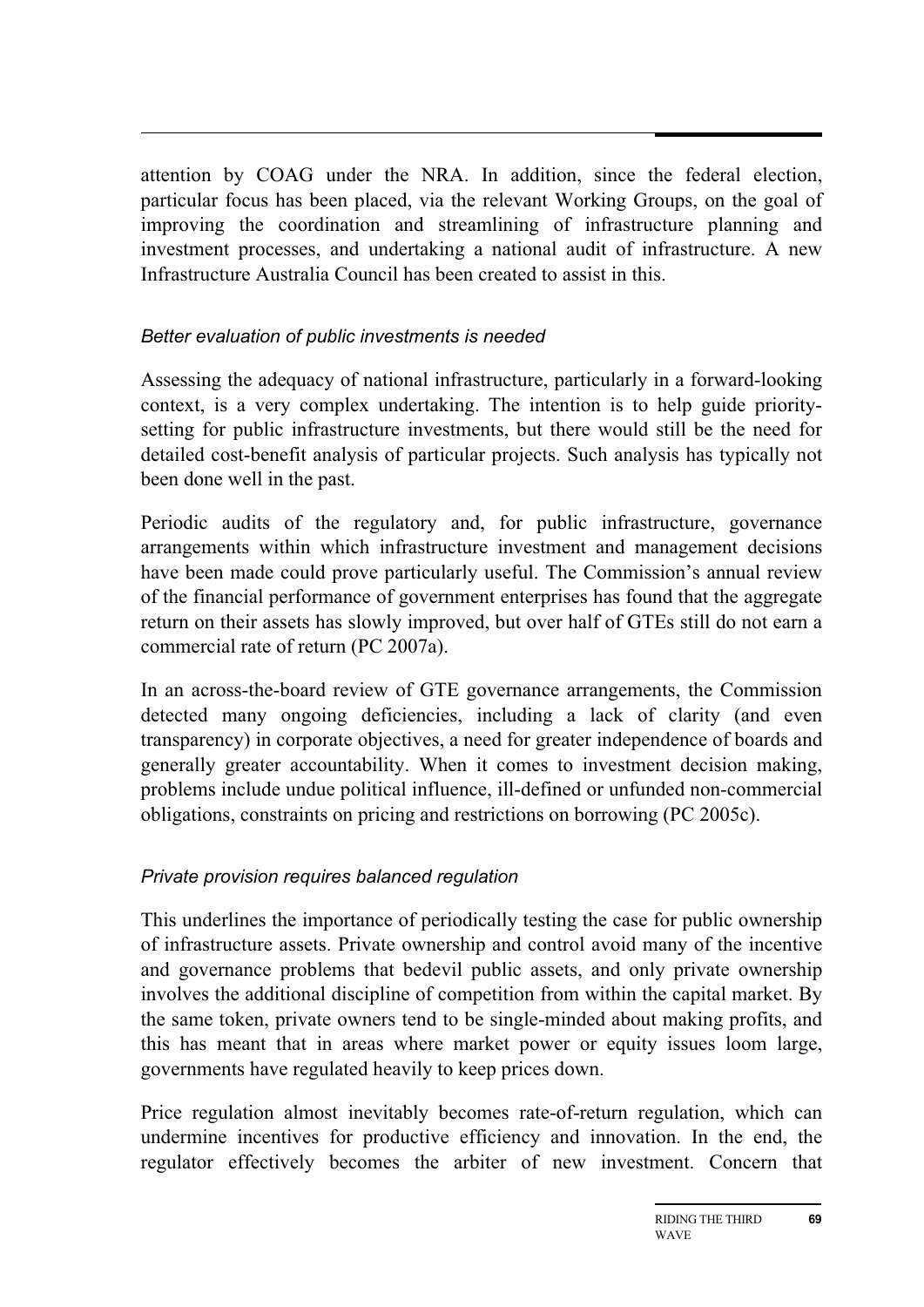regulatory truncation of 'above-normal' returns was diminishing incentives to invest in long-lived assets, was at the heart of a number of recent Commission reviews of competition regulation of infrastructure introduced under the NCP. While some changes have been made as a consequence, it has been raised again as a key contributor to the export bottleneck problems experienced over the past few years (Exports and Infrastructure Taskforce 2005).

## *Reform of road freight infrastructure is a priority*

The Commission's analysis suggests that some of the largest gains from further reform are likely to come from achieving more efficient provision and charging for land freight infrastructure (PC 2006e). Efficient freight is especially important for Australia, given its dispersed population and production centres.

Road infrastructure is likely to continue to be largely provided by government, given its public-good features, but there is a need to get a closer relationship between user charges and usage costs, and a better basis for investment, both of which are subject to heavy political influence.

The challenge is to find solutions that yield unambiguous gains and would achieve community acceptance. To this end, the Commission recommended COAG adopt a carefully sequenced approach in progressing towards direct location-based charging, with each step preceded by detailed examination of costs, benefits and distributional impacts. This was largely adopted by COAG and is now on the agenda of the Business Regulation and Competition Working Group.

## **Enhancing business regulation and competition**

The first waves of microeconomic reforms were directed at reforming anticompetitive regulations that assisted some businesses at the expense of others. With considerable progress in that area, the emerging priority is to reform regulation that is unnecessarily costly to *all* businesses.

In its 2006 report *Rethinking Regulation*, the Regulation Taskforce found that much regulation suffered from unclear or questionable objectives, lack of targeting, excessive paperwork requirements, undue prescription and complexities, and inconsistency, overlap and duplication, particularly across jurisdictions (Regulation Taskforce 2006).

**<sup>70</sup>** AN ECONOMY-WIDE VIEW: SPEECHES ON STRUCTURAL REFORM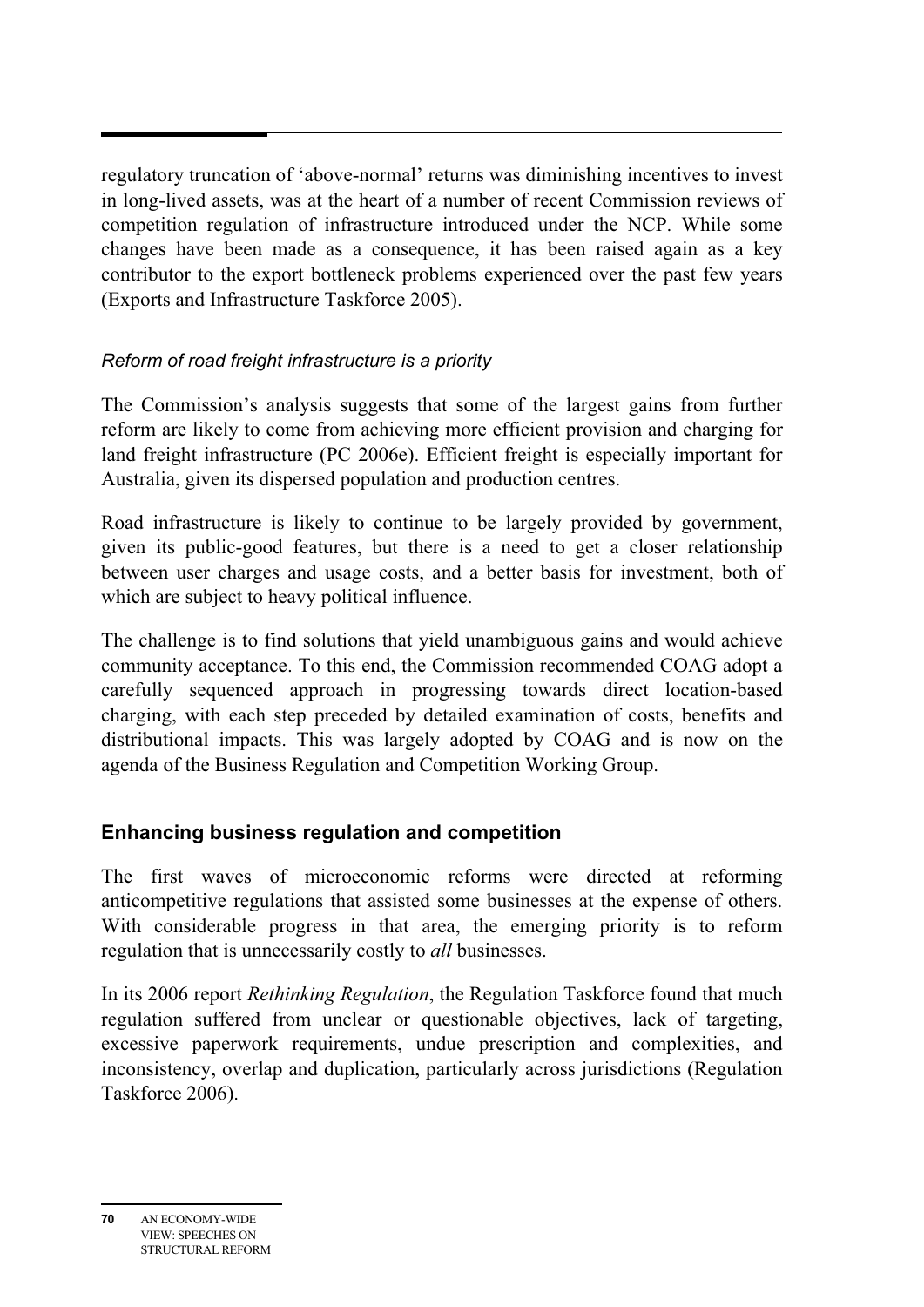## *Harmonising 'hot spots' is challenging*

Many of the worst inter-jurisdictural problem areas have now been picked up by COAG as 'hotspots' for priority action. For most, there is a strong case for achieving at least harmonisation, if not national uniformity.

For many of these regulations, the potential benefits of harmonisation from the perspective of a particular state or territory may not appear sufficiently large to offset the loss of sovereignty over issues that can involve local sensitivities. The fact that the Australian Government is willing to provide reform-contingent transfers to the states may therefore represent the best chance yet for a break through.

That said, it will be important that a strong case is made for any proposed national standard, demonstrating a national payoff from reform. National uniformity or harmonisation is only worth having if it involves the best rules, not merely the lowest common denominator.

Of all the regulatory 'hotspots', perhaps the hottest from a business perspective is occupational health and safety and this will be the litmus test for whether moves for regulatory harmonisation can be successful generally.

## *Addressing the causes of bad regulation*

Bad regulation — regulation which is ineffective or for which the costs are excessive — has proven easier to make than reform. The problems are deep-seated and need to be tackled on a number of fronts. However the absolute priority is to improve the processes and institutions responsible for making regulation in the first place.

COAG has made a useful start in agreeing to some 'best-practice regulation reforms'. However, concrete commitments need to be made to strengthen the obligations on policy makers and regulators, and to ensure that regulatory proposals satisfy those requirements. For example, the Australian Government now requires that regulatory proposals with non-trivial impacts on business include an estimate of those impacts. It has also mandated that a regulatory proposal which fails to meet the Government's 'best-practice' requirements cannot proceed unless the Prime Minister grants an exemption (in which case a 'post-implementation review' is required within one to two years). Such requirements need to be extended to all jurisdictions.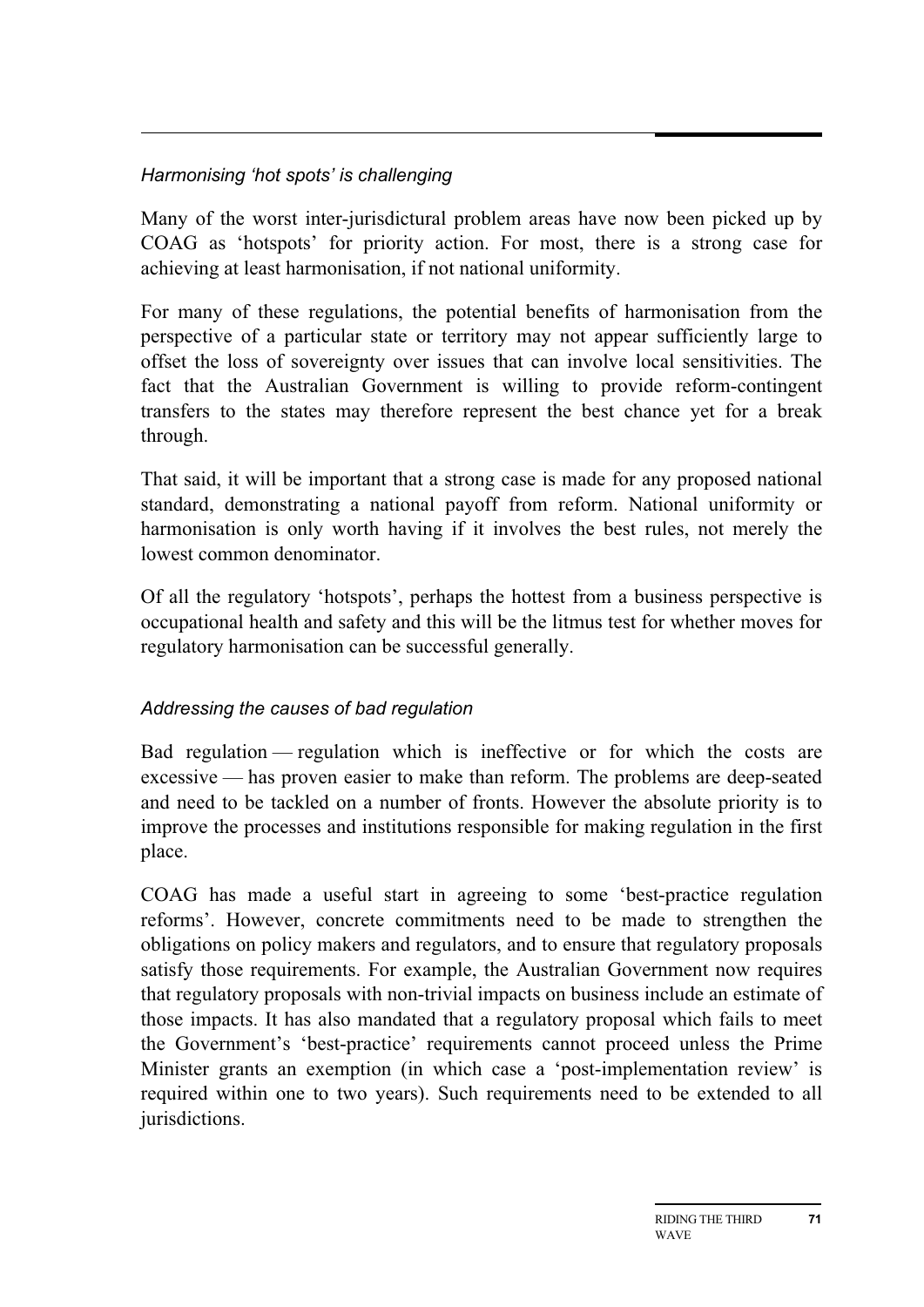## *Competition still needs support*

In the specific area of competition, NRA has a significant role in completing and extending the agenda of the NCP. As noted, this includes further refinements to procompetition regulation of infrastructure markets. There is also unfinished business from the NCP's review of anticompetitive regulation. Many of the gaps or deficiencies in that program — which required a public interest case to be made for retaining such regulations — have involved considerable political sensitivity. Examples include remaining statutory monopoly controls over exports, and regulatory constraints on competition in such small business heartland areas as pharmacies, newsagencies and taxis.

The states and territories provide billions of dollars in assistance to industry. The extent to which the costs and benefits of the assistance programs have been scrutinised varies. From a COAG perspective, there is a particular need to review progress in reducing subsidies and tax exemptions designed to influence enterprises to locate in particular jurisdictions. These 'bidding wars' generally involve negative sum outcomes for Australia as a whole. Moreover, in the few instances where programs have been properly reviewed, most have been found to yield little or no benefit even to the 'winning' jurisdiction itself.

### *Understanding the economy-wide implications*

The opportunity cost of helping particular firms or industries to operate at higher levels of activity looms largest when the economy is stretched to capacity. A job gained or retained in an industry as a result of government assistance is a job lost to another, particularly in an environment of labour shortages.

Economy-wide (general equilibrium (GE)) modelling is a powerful tool for analysing the impacts of policy changes across the economy, but it has limitations and cannot encompass all the forces at work. In the past, GE modelling has found net gains to the economy from reducing tariffs, but it has generally underestimated those gains. For example, the Commission's 2002 review of automotive assistance found that steadily reducing tariffs had provided a major spur to innovation, yielding productivity gains that the industry itself had not anticipated (PC 2002e).

Accordingly, there is merit in the government's review of innovation policy being undertaken concurrently with the automotive and TCF reviews. It should help reinforce the message that any change to the established assistance regimes for these industries should be directed at enhancing the scope for innovation, not weakening the competitive incentives that help motivate it.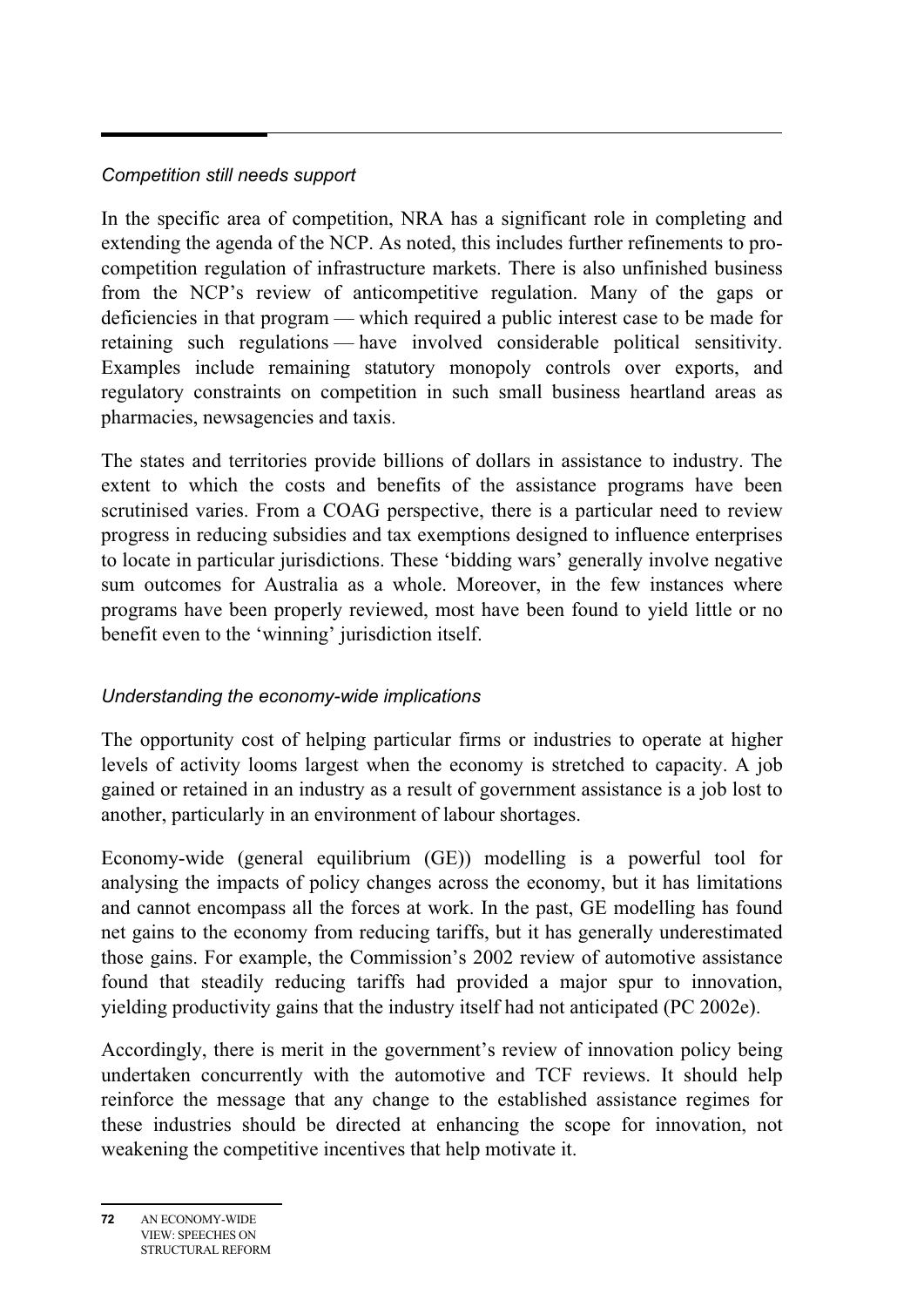The strong link between competition and innovation is underpinned by the reality that (technological) R&D is only a small part of the total innovation that occurs within industry. That said, R&D can be relatively costly, and incentives for firms to undertake it can be weakened by the difficulty of withholding its fruits from market rivals. Government support can help address this 'market failure'. However, as the Commission's recent report *Public Support for Science and Innovation* showed, such support needs to be carefully designed and targeted, with robust analysis of its cost effectiveness in generating (additional) social benefits (PC 2007b).

#### *Further candidates for review?*

Current resource constraints within our economy, and pressures on government budgets, strengthen the case for undertaking reviews of other industry assistance programs. In 2006-07, Commonwealth assistance to industry monitored by the Commission totalled nearly \$16 billion, with budgetary assistance amounting to some \$6.5 billion (PC 2008g). While a proportion of this will represent a good investment by the community, some of it will not.

In deciding which programs to examine, relevant criteria include whether:

- areas receive relatively high assistance, or involve multiple measures offering scope for rationalisation
- programs appear to lack a strong rationale or were devised without robust analysis
- a review has not been undertaken for some time, or market circumstances appear to have changed (or previous recommendations for reform failed to be implemented).

Some candidates for early review could include defence procurement, drought assistance, biofuels subsidies and assistance for tourism. Given the complexity of the issues and the various interests involved, such reviews should be independent and properly resourced, with adequate opportunity for public participation and terms of reference that give priority to analysing the economy-wide implications of specific assistance measures.

## **Two other important COAG Working Groups**

The final two COAG Working Groups — on housing and Indigenous reform — are outside the boundaries of the previously agreed NRA. But both deal with issues that are central to the wellbeing of Australians, with outcomes dependent on federalstate cooperation.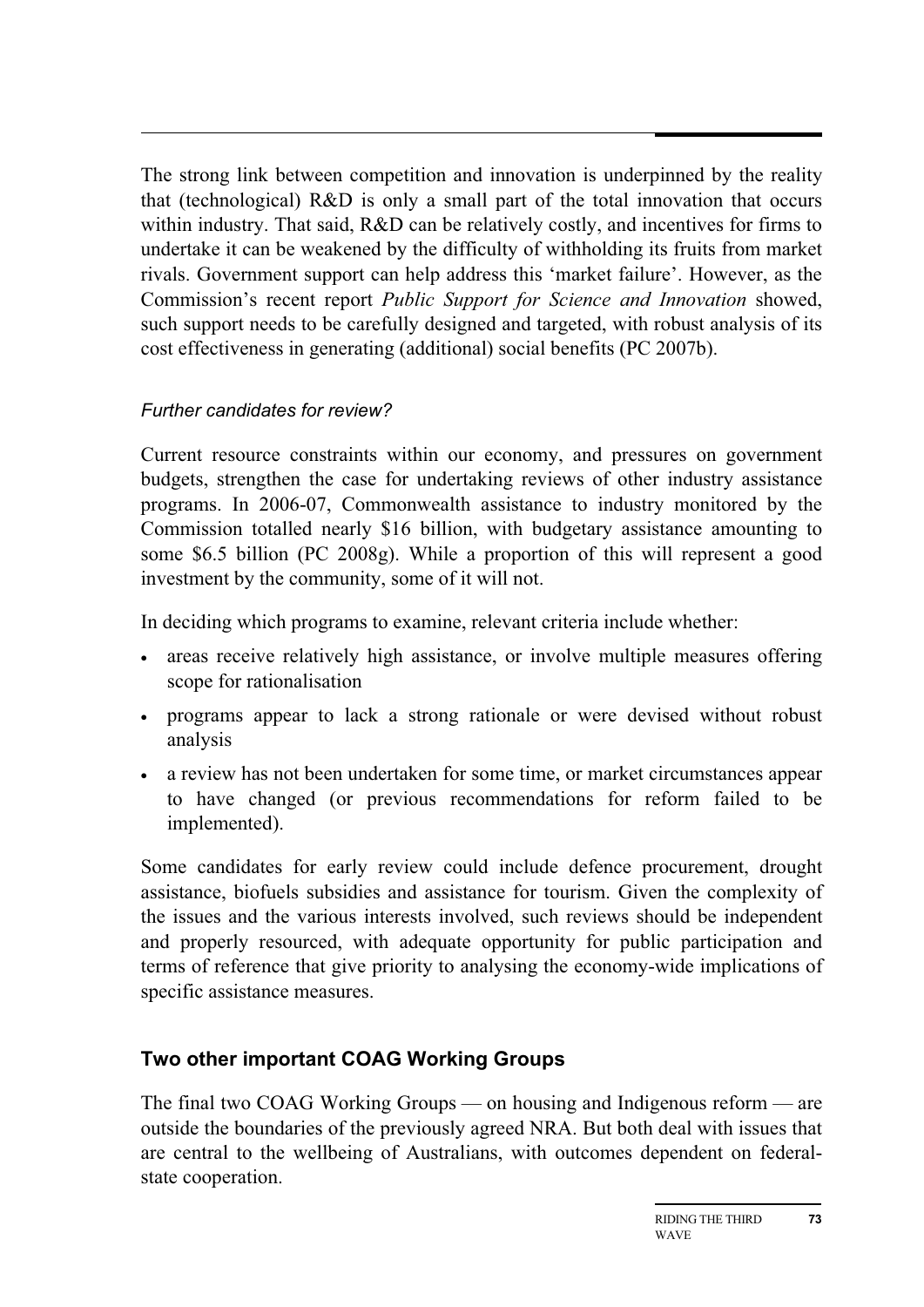#### *Accessible and affordable housing*

In the case of housing affordability, there are two challenges that stand out, based on the analysis in our 2004 report on First Home Ownership (PC 2004a). Both are fundamental to affordability outcomes, but have been seen as politically too hot to handle.

- The first is the zoning and heritage laws that stop sufficient dwellings being built in the inner urban areas where people increasingly want to live.
- The second major influence is Commonwealth taxation, particularly income tax provisions that favour housing, and the concessional arrangements for capital gains taxation that were introduced in 1999.

While affordability problems are significant, for many people the main impact is to defer entry into home ownership, rather than preclude it entirely. Arguably, the more important social problem relates to the adequacy of accommodation for people on low incomes who will never own a home and have trouble affording rental accommodation. Again, the key to identifying policy interventions in this area that can make a difference is to understand potential ramifications in the wider market. This is not easy, but it would be helped by a more rigorous approach to reviewing existing programs.

#### *Indigenous policy*

The most extreme housing policy failures apply to Indigenous housing. Overcrowding in Indigenous households is much greater than anything observed in non-Indigenous Australia. This is a major policy issue. As the Commission's work for COAG's Government Services Review shows, poor housing conditions contribute to several facets of disadvantage and disfunctionality in Indigenous communities, including bad health, poor school performance and family violence (SCRGSP 2007). It is therefore encouraging that this has become a priority area for policy attention both at the Commonwealth level and within COAG. But much greater attention also needs to be given to the specific housing needs of Indigenous people — by actually involving them — as well as to the adequacy of related infrastructure services.

This is a particular manifestation of a much greater failure in Indigenous policy over the years. Despite the good intentions of successive governments, much Indigenous policy has not met even the most rudimentary tests of good public policy. Programs have lacked clear rationales and objectives, have been designed without effectively consulting those affected and, perhaps most damning of all, have not been properly reviewed to gauge their effectiveness. The result is that after three decades of policy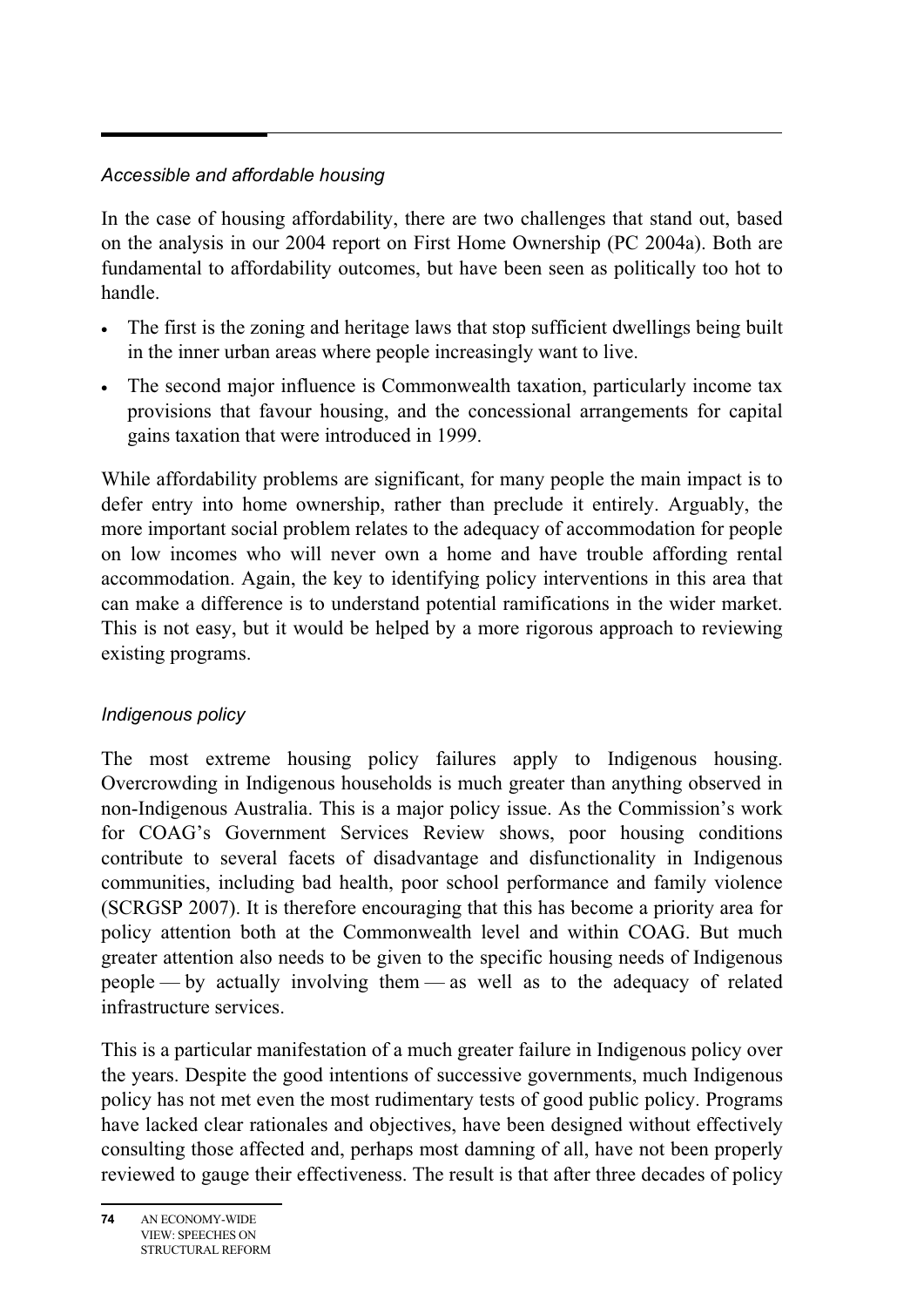experimentation, we have very little knowledge today about which of the myriad of programs worked best or why. Rectifying this — bringing a sustained evidencebased approach — is the most important challenge we face in seeking to realise COAG's aspiration to close the gap for Indigenous people.

### **Moving forward**

It emerges that while the potential pay-offs to Australia from embarking on a new wave of national reform are large, there are also some major challenges in devising reforms that will yield the anticipated benefits. If anything, the challenges are greater than under the NCP, because of the additional complexities and uncertainties that confront policy development in the human capital area — where there is potentially most at stake.

The difficulties under the NRA were also initially made greater than under the NCP because of some compromises and deficiencies in the governance and other arrangements. However a number of these problems are currently being addressed.

One important development is that financial transfers from the Commonwealth to the states and territories, analogous to the NCP's 'competition payments', are being put back on the table. The payments had an influence disproportionate to their magnitude in encouraging states and territories to adopt an ambitious reform agenda under the NCP, and are likely to prove an equally good investment under the NRA.

Another positive feature is the strengthening of COAG oversight of the various reform steams, with Working Groups involving central-agency representation reporting on a quarterly cycle.

The introduction of three-monthly meetings for COAG is an important signal about the role that it intends to play, and stands in marked contrast to previous arrangements. It should enable closer monitoring of progress and provide a better basis for maintaining momentum. The main downside would be if a 'need for speed' began to take precedence over marshalling evidence and rigorously testing policy proposals where this is needed.

A key challenge for the NRA will be to ensure that reforms are actually implemented as agreed. In the past, it has often been difficult to achieve this, or at least to keep reforms intact over time. Under the NCP, the National Competition Council played a crucial role in monitoring reform implementation and advising on the related competition payments. Indeed this was integral to the overall success of the reform program. A similar role is envisaged for the COAG Reform Council. To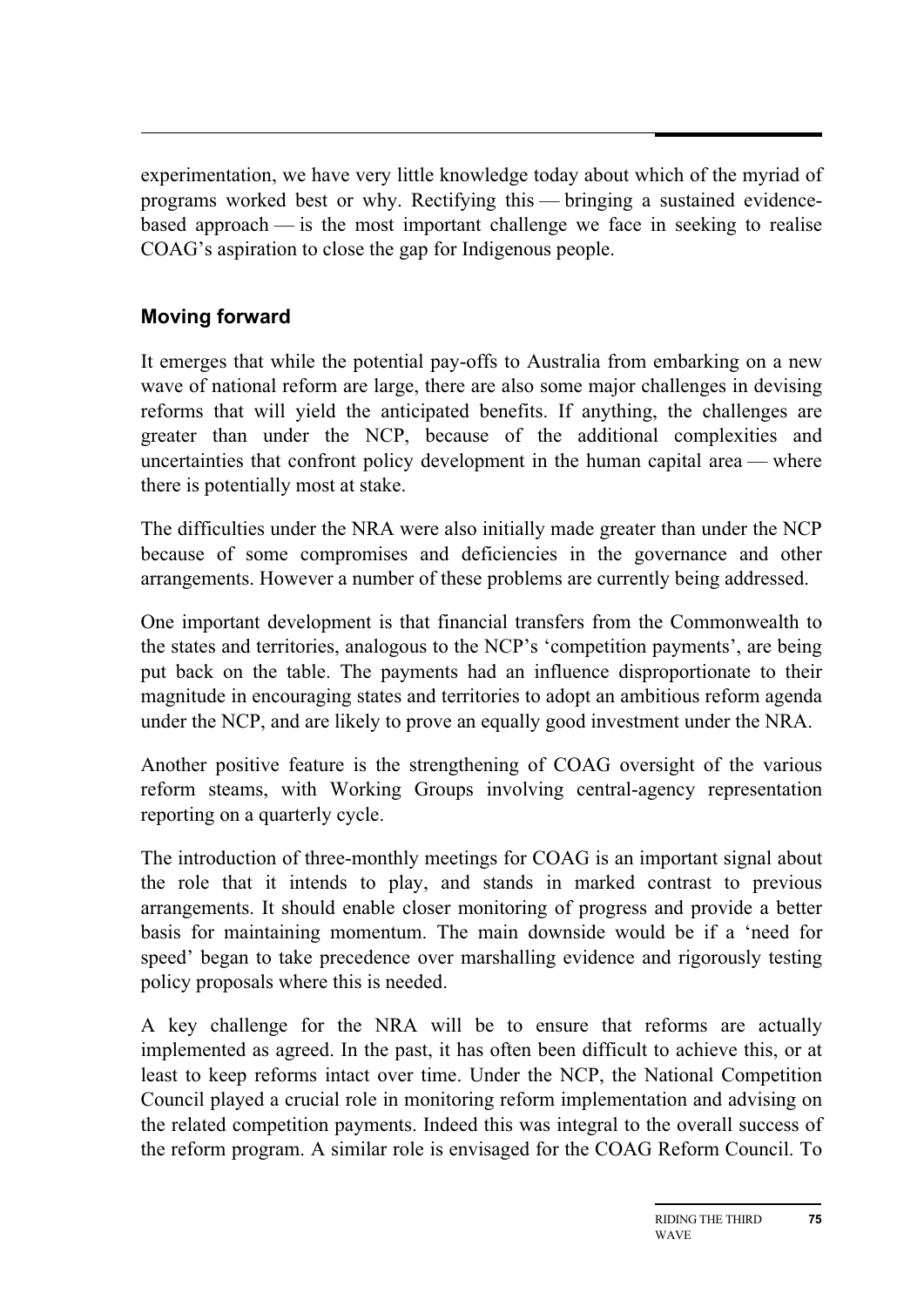be fully effective, it would need independence and adequate resourcing, as well as a clear mandate.

As a final observation, the benefits of the NRA will take a long time to be fully realised. In the meantime, governments will need to be willing to bear not only its financial costs, but also the political heat that major reform often generates. This is not assisted by short electoral cycles, which mean that more pain than gain will generally occur within a government's term. The move to four year fixed terms has ameliorated this at the state level. Now could be a propitious time to seek a similar change at the federal level.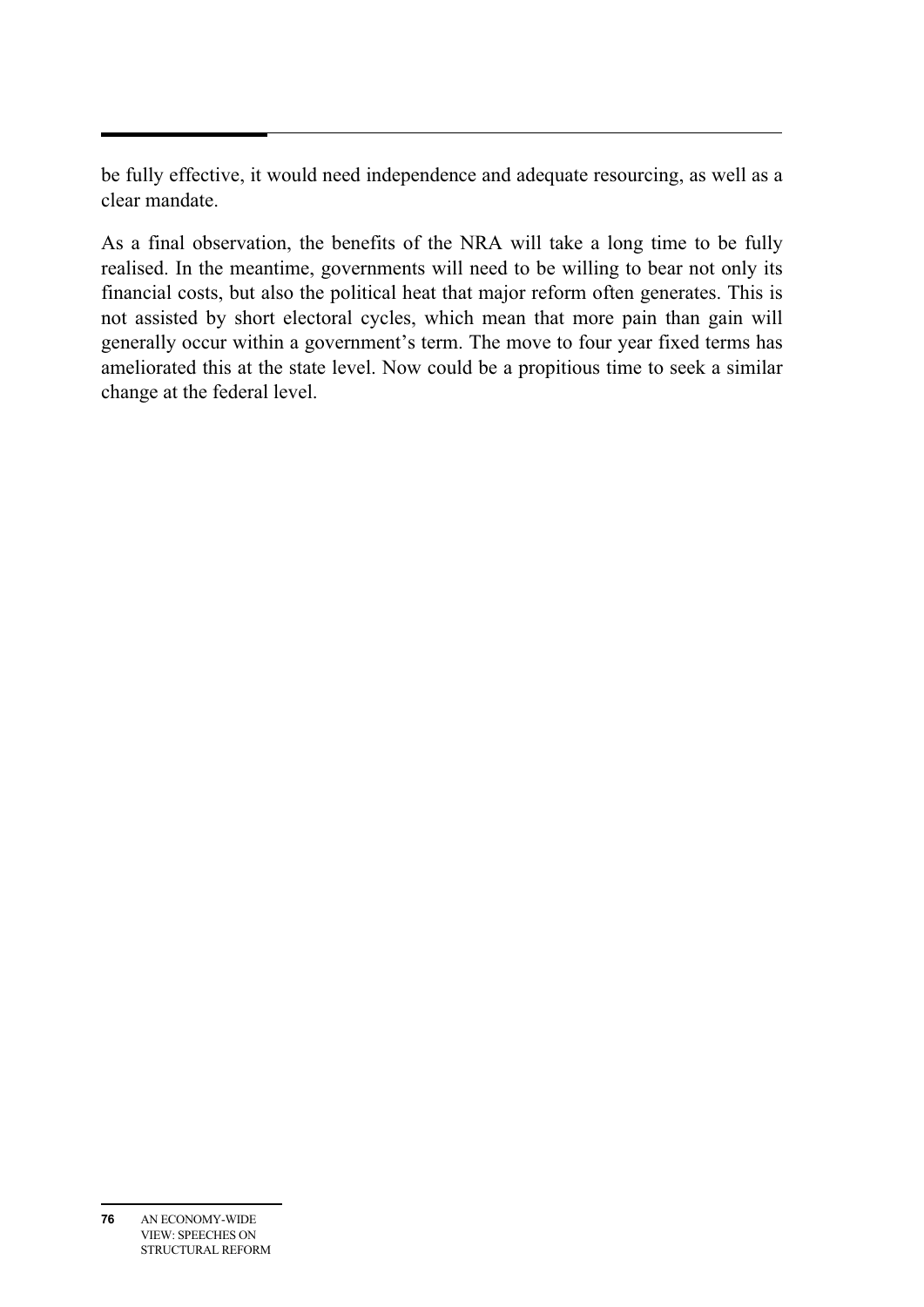# Back to the future: restoring Australia's productivity growth<sup>∗</sup>

The theme of this conference, 'Restoring Prosperity after the Crisis', has a similar policy message to the previous conference in this series, some eighteen months ago, but in rather different circumstances. That such a turnaround — from boom to bust to incipient recovery — could have occurred in such a short space of time is remarkable, if not unprecedented. But we have witnessed much else that has been unprecedented in this period, including the degree of commonality internationally in governments' fiscal and monetary responses to the crisis and in their pro-active interventions in financial markets.

Australia's own policy response has itself been unprecedented, involving a reversal of our budget surplus on a scale and speed never experienced before, with a fiscal stimulus amounting to 5.5 per cent of GDP, the third largest in the OECD. And we have been in new territory in the extent and nature of the stimulus spending, involving two rounds of lump-sum cash payments to households, targeted additional subsidies for first home purchases and home insulation, and two rounds of infrastructure spending.

Together with historically low interest rates and still buoyant demand for mineral exports from China (itself a consequence of fiscal pump-priming) Australia's economy has weathered the storm very well thus far and many Australians are already contemplating recovery. Whether it is realised remains to be seen, as our economic fortunes do not depend on us alone. It will be important, for example, that China's demand remains strong and (not unrelated) that the US economy regains strength in the months ahead.

Just as 'moving ahead of the curve' was seen as important to the success of our demand stabilisation policies, timely policy interventions to enhance the performance of the economy's supply-side will also be needed to underpin a sustainable recovery and growth in the longer term.

 $\overline{a}$ 

<sup>∗</sup> Presentation to the Melbourne Institute Economic and Social Outlook Conference, 'The Road to Recovery', 5 November 2009. This speech draws on PC 2009a and 2009e.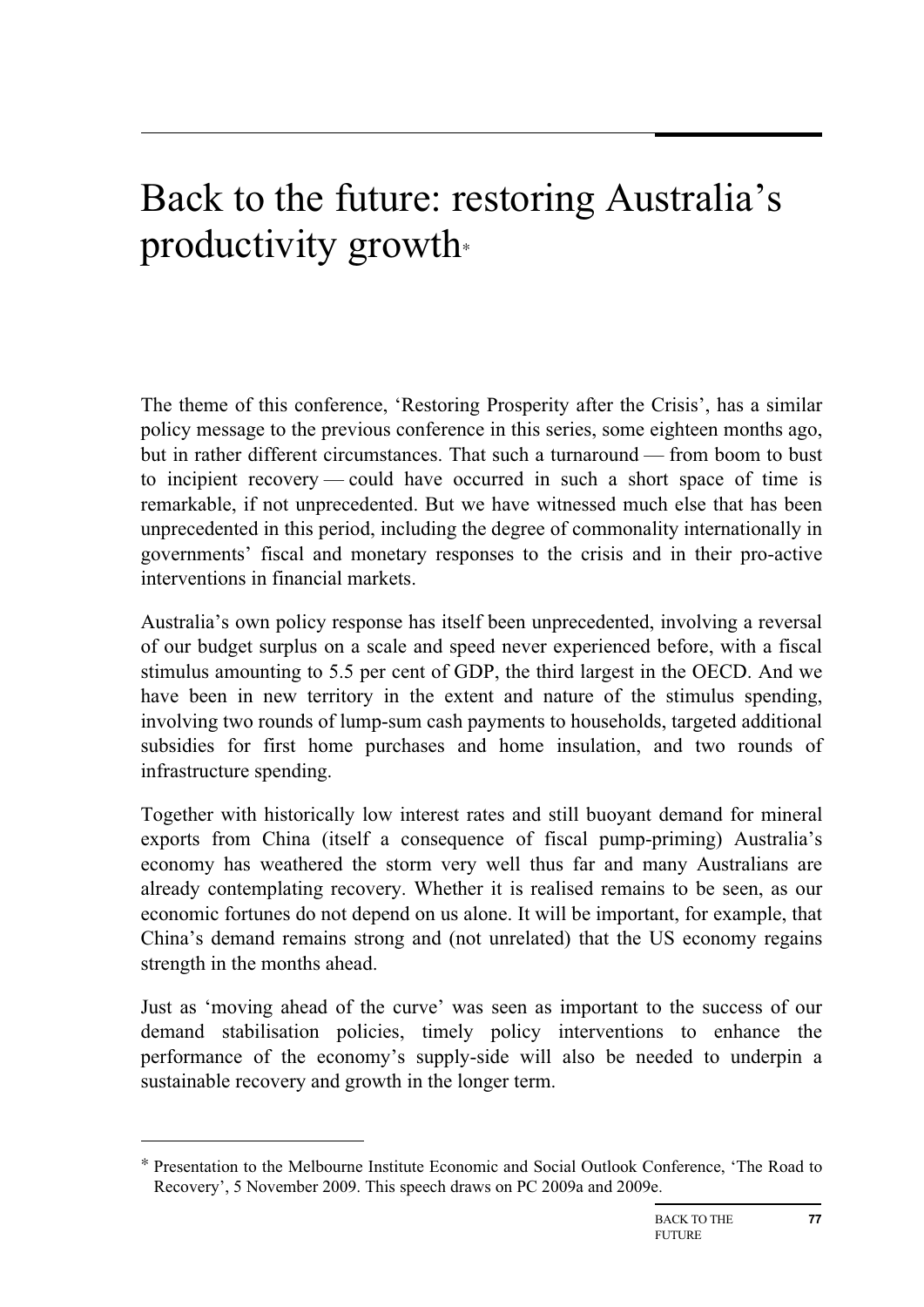The recent unprecedented fiscal expansion and associated debt add to the pre-existing imperatives for higher productivity growth arising from demographic ageing, increasing globalisation and the costs of achieving greenhouse gas abatement and other sustainability goals. Productivity growth can help service the debt now accumulating from fiscal deficits, as well as offset the effects on incomes of withdrawal of stimulus spending.

# **Causes of the productivity slump**

Australia's recent productivity growth record does not, at face value, look encouraging. Following the dizzy heights attained in the 1990s, the MFP growth rate dropped back to its historical average of 1.1 per cent in the next cycle to 2003-04 — which was not surprising — but has averaged small *negative* growth in the current incomplete cycle, which has been a surprise.

Given the importance of productivity growth to living standards, it has also been of widespread concern, prompting calls for policy actions to remedy it. This is fine, indeed important, but any such policy actions need to be informed by a close analysis of the causes of the decline.

Commission research to this end suggests that in fact much of the decline resulted from specific developments in three industries (PC 2009e). The most significant has been the impact on measured productivity in the mining sector of a lagged production response to the major capital investments needed to satisfy booming export demand, as well as some depletion in deposits. At the same time, agricultural productivity has suffered from drought, and the utilities sector has seen major capital investments coinciding with reduced output growth, reflecting in part demand management initiatives.

Once the influence of these events is removed from the estimates, MFP growth actually rises above trend in the last complete cycle and changes from –0.2 per cent to 0.7 per cent in the current period. Some 70 per cent of the decline since 2003-04 is accordingly accounted for by the unusual developments in these sectors.

That still leaves 30 per cent unaccounted for. However, it seems plausible that general capacity constraints throughout the economy over that period may have played a key role here. With buoyant demand and tight labour markets, efforts are likely to have been made to satisfy demand even at the expense of increased input costs, as long as additional profits could be made.

The lesson from a comparison of the 1990s and 2000s is that while productivity is obviously important to our economic future, it was not a driver of the high income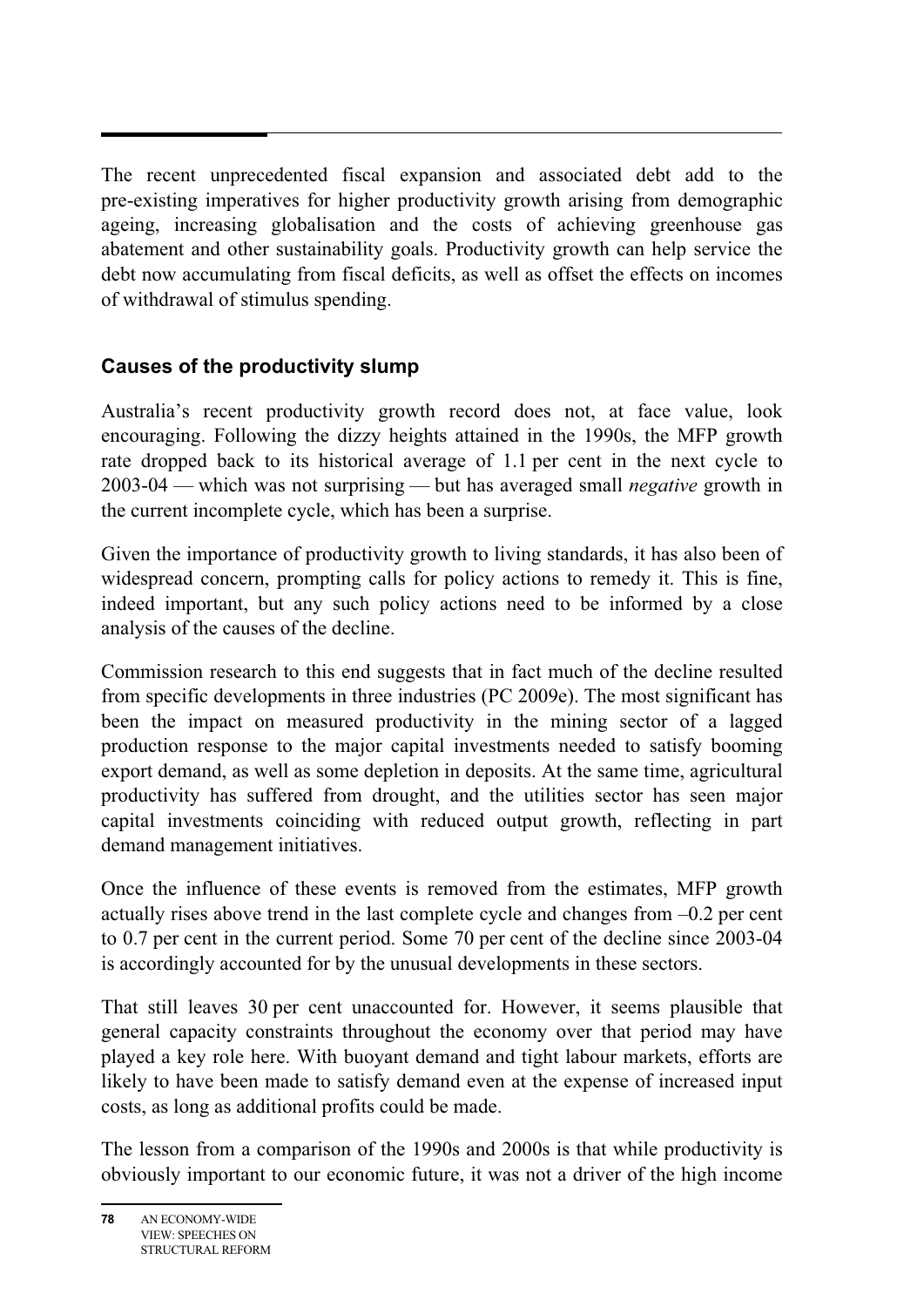growth in the most recent period. Indeed, it was partly a casualty of Australia's economic success.

With current policy discussions in mind, what should also be noted is that Australia's productivity slump was not caused by any lack of spending on education and training, R&D or even infrastructure — important though these may be in the long term. Indeed, infrastructure spending had increased significantly and, when adjusted for differences in industry structure, Australia's expenditure on R&D has remained near the top of the OECD.

In seeking policy guidance from our productivity history, the story of the 1990s boom is more instructive (Banks 2003a; PC 1999c). This new 'golden era' of productivity was preceded by a series of microeconomic reforms which, on the one hand, increased the incentives for enterprises to perform well by removing barriers to competition, while on the other, enhancing their capacity to respond to these market pressures through more flexible, enterprise-based work arrangements and lower prices for existing infrastructure services.

# **Post-crisis priorities**

COAG's current Reform Agenda encompasses some unfinished business in these areas, as well as a new focus on reforms to enhance human capital development thereby increasing the participation and productivity of labour in the years ahead. Taken together, COAG's agenda and that of the Australian Government, cover a lot of territory. In the current economic setting, there would seem to be particular merit in prioritisation. The 'sweet spot' for policy effort in the next few years is likely to be those reform areas which (a) can bring productivity gains in the short term, underpinning economic recovery, while (b) achieving this at little or no cost to the budget.

From this perspective, there are three policy areas that deserve particular attention: industry assistance, regulatory reform, and infrastructure. All three have regulatory dimensions and all present reform opportunities that could be implemented quickly (to borrow the metaphor, all are 'shovel ready').

It could also be said that these reform areas contain few surprises. Reforms have been stymied in the past through political resistance. However, one would hope that such resistance may be more easily overcome under crisis (or even post-crisis) conditions, as the old saying about 'not wasting a crisis' would have it.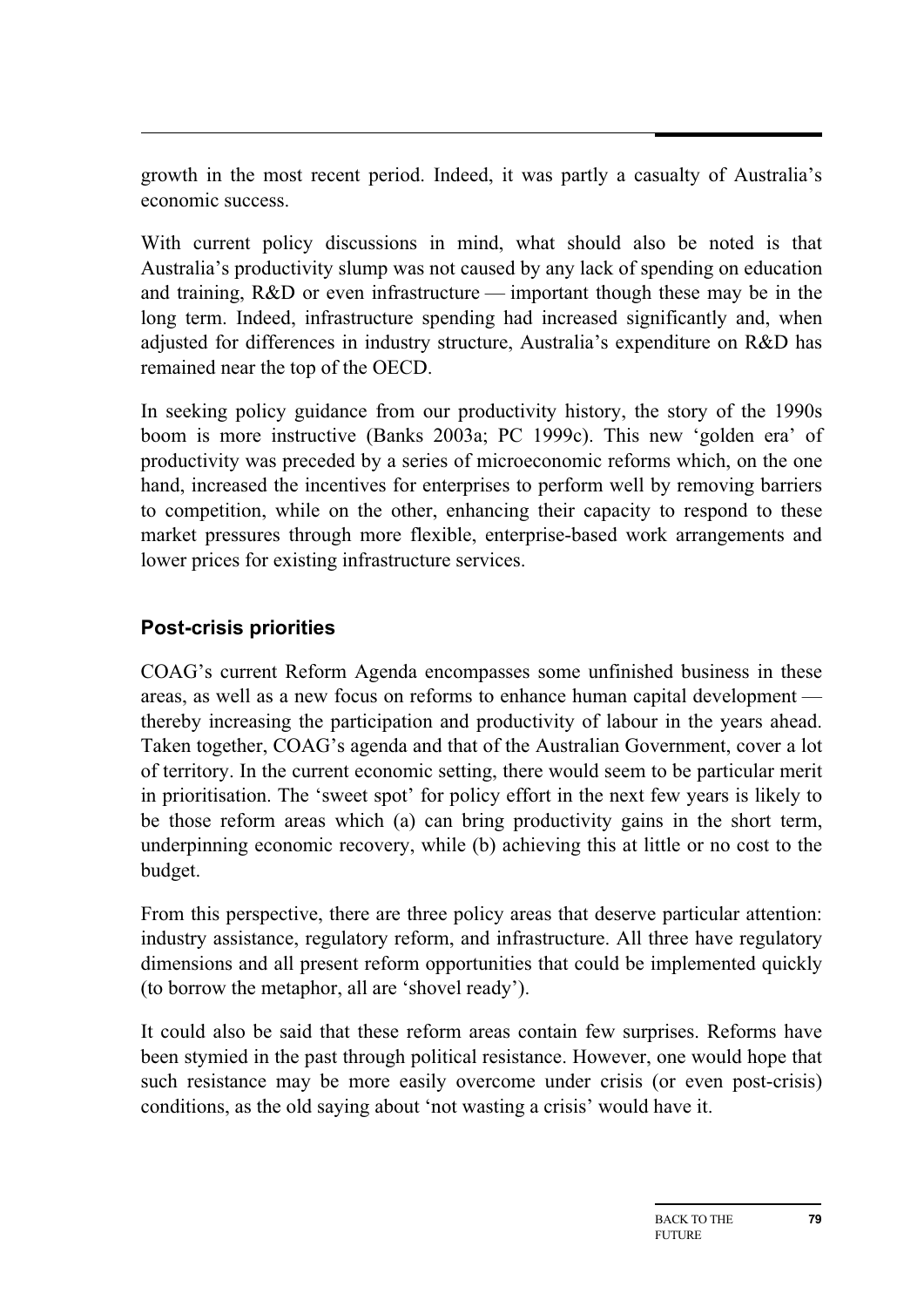# **Remove or reform 'unproductive' industry assistance**

The policy response in most countries to an economic crisis has traditionally involved some government assistance to selected industries. This is perhaps politically inevitable. Its form and duration, however, are crucial to its impacts, both in the short term (on the market) and longer term (on productivity).

As is well known, escalation of assistance to trade-exposed industries in the 1930s was a contributor to the length and ultimate severity of the Great Depression. Empirical studies suggest that protectionism explains over 40 per cent of the drop in world trade in that period. This is one lesson that hopefully has been well learnt. The OECD warned in late-2008 that 'keeping markets open will … be an essential condition for recovery and long-term growth' (OECD 2008). And the G-20 communiqué from November 2008 stated: ' … within the next 12 months, we will refrain from raising new barriers to investment or to trade in goods and services' (G-20 2009).

Nevertheless, in the past year the WTO has reported a rise in trade-restricting measures, outnumbering trade liberalising initiatives by at least two to one (WTO 2009). Unlike the 1930s, however, the scope for a broad protectionist break-out today is contained by a web of WTO rules and reciprocal agreements. Accordingly, most of the trade-related assistance actions have been temporary measures that are 'within the rules', or in areas where rules are either not present or not binding.

The net impact to date on global protection levels is not known, but the apparent early bottoming of the hitherto vertiginous drop in world trade volumes — in contrast to the pattern in the 1930s — suggests that the increase has been modest overall.

That is just as well, because Commission modelling suggests that even if countries chose to exploit only the 'head room' available to them within WTO tariff bindings, world trade would fall by around 8 per cent, with world output (and incomes) declining overall by some A\$1 trillion (PC 2009a).

With unemployment levels continuing to rise in many countries, domestic political pressures to provide such assistance can be expected to increase. Keeping the potential costs in the public's mind will be an important political responsibility if we are to build on the incipient recovery. History tells us that the discipline of individual G-20 countries will be crucial to their collective ability to hold the line.

One area where such discipline — in the absence of effective WTO coverage — has been lacking, is government procurement policies that discriminate against foreign supplies. At least 15 countries have imposed such measures over the past year.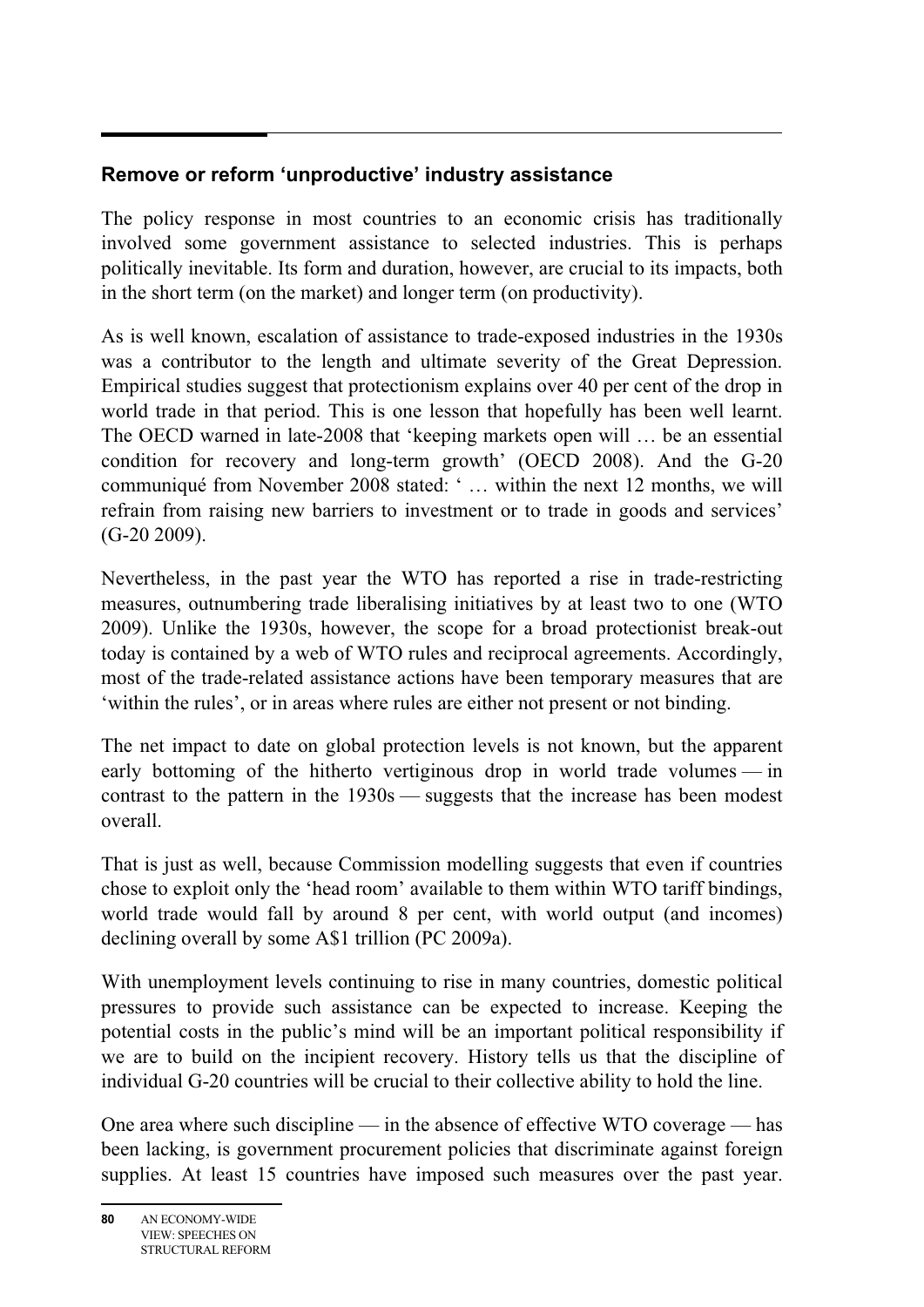Regrettably, Australia is among them. The New South Wales Government recently introduced a price preference of up to 25 per cent for locally-supplied goods and services. Other states have previously implemented similar, though less protectionist, measures. As the Commission observed in its Annual Report:

Such policies not only risk reducing the value of government spending for taxpayers, but also provide a poor demonstration effect internationally, and are a liability when seeking to encourage other countries to reduce protection. (PC 2009a, p. 13)

A second focus for industry assistance initiatives worldwide in the past year has been that long-standing recipient, the automotive industry. Consistent with WTO rules, governments have generally not increased tariffs — indeed some, including Australia, have maintained planned reductions. Instead, many have provided subsidies in various guises. As all economists know, however, a given tariff can be replaced by a subsidy with equivalent protective effect. The impact on production, trade and global welfare is much the same.

The assistance to car assemblers announced by the Australian Government in November 2008 as part of its stimulus package, was reportedly the second largest among OECD countries, in per capita terms. While much of the \$6.2 billion for producers leveraged off recommendations made by the Bracks review (2008), which pre-dated the Global Financial Crisis (GFC), top-ups to the Automotive Competitiveness Investment Scheme and the Green Car Innovation Fund were provided to help the industry cope with expected additional market difficulties. Removing these top-ups in what are now less threatening market circumstances, would yield a budgetary saving of at least \$1.7 billion.

Government assistance to selected industries generally makes for poor 'crisis policy', because it comes at the cost of penalising unassisted activities. The net impact on jobs is hard to discern even in the short term. Recessionary forces are typically economy-wide and generally cannot be neutralised by industry-specific measures.

The main exception to this general rule, especially in the short-term, is the finance sector, given the contagion risks any major failures pose for the whole of the 'real' economy — as the unfolding of the GFC itself has demonstrated. Support for financial markets and institutions has been a strong feature of most governments' responses to the crisis. This has included guarantees of liabilities, the purchasing of illiquid assets (or accepting them as loan security) and equity contributions to troubled institutions. This support appears to have played an effective stabilisation role, and may have foreshortened the drawn-out recovery phase that typically characterises recessions originating in financial markets (IMF 2009).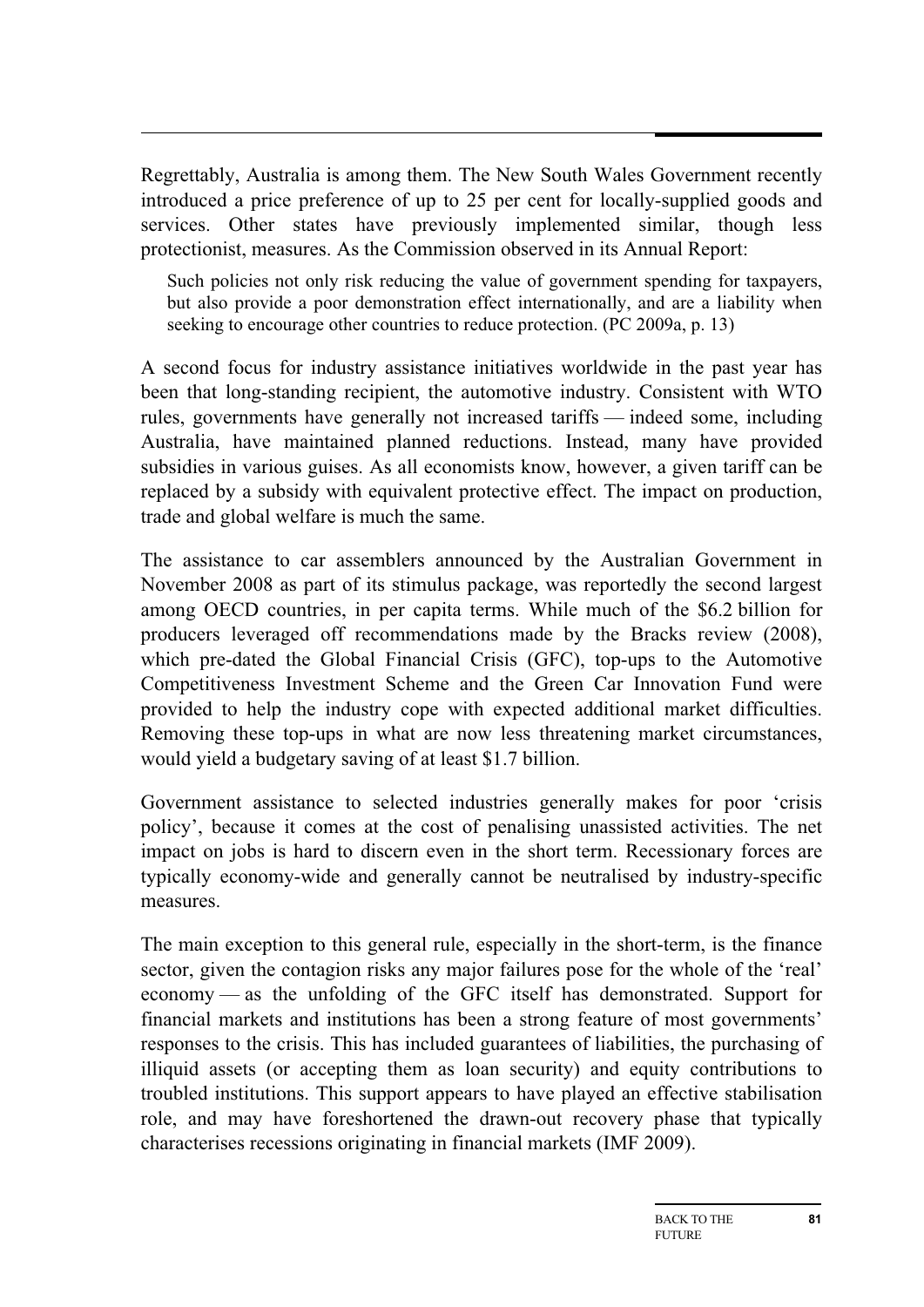That said, if maintained, some measures could inhibit desirable competition and innovation, and encourage undue risk-taking through moral hazard. For this reason, the Australian Government has designed its mechanisms of support to be temporary. However, withdrawing industry support — which is always difficult could prove particularly challenging for the finance sector.

As the Commission has noted in various reports, there is also considerable scope to rationalise industry assistance that predates the crisis. The Commission's most recent estimate of total industry assistance at the Commonwealth level alone amounts to over \$17 billion in gross terms, of which some \$8.3 billion comprises budget expenditures. Much of this has not been reviewed regularly to determine whether it is generating net benefits to the community. On the basis of those reviews that the Commission itself has conducted, however, it seems likely that a substantial proportion could be withdrawn to positive effect both on the budget and on the economy (PC 2008g, 2009f).

In addition, Australian governments intend to spend some \$23 billion to 2011-12 on programs to reduce carbon emissions, much of which takes the form of assistance to selected industries and technologies. The potential environmental payoff from such assistance is unclear, and the costs of achieving abatement benefits appear excessive in some cases. With the advent of the economy-wide pricing of carbon through the Carbon Pollution Reduction Scheme (CPRS), it will be important to rationalise this assistance. However, by then a sense of entitlement may have taken hold, and investments undertaken, which could make withdrawal difficult.

## **Remove regulatory burdens and avoid adding new ones**

Regulatory reform is a key strand of the National Reform Agenda. In the current circumstances, it has the added attraction that it can enhance productivity — by reducing business costs and constraints, and improving production incentives while involving little fiscal cost. Indeed, in many cases it will yield fiscal dividends.

Two dimensions of regulatory reform assume importance currently: one is removing existing burdens and distortions; the other is avoiding adding to these unduly through new regulations. The latter also raises more fundamental issues to do with the regulation-making process itself.

The first two waves of structural reform in Australia focussed on regulatory impediments to competition, both in the private and public sectors of the economy, which contributed to the surge in productivity growth in the 1990s. However notwithstanding two decades of effort, various anticompetitive regulations remain. These are all well known (PC 2005e). They remain in place not because they have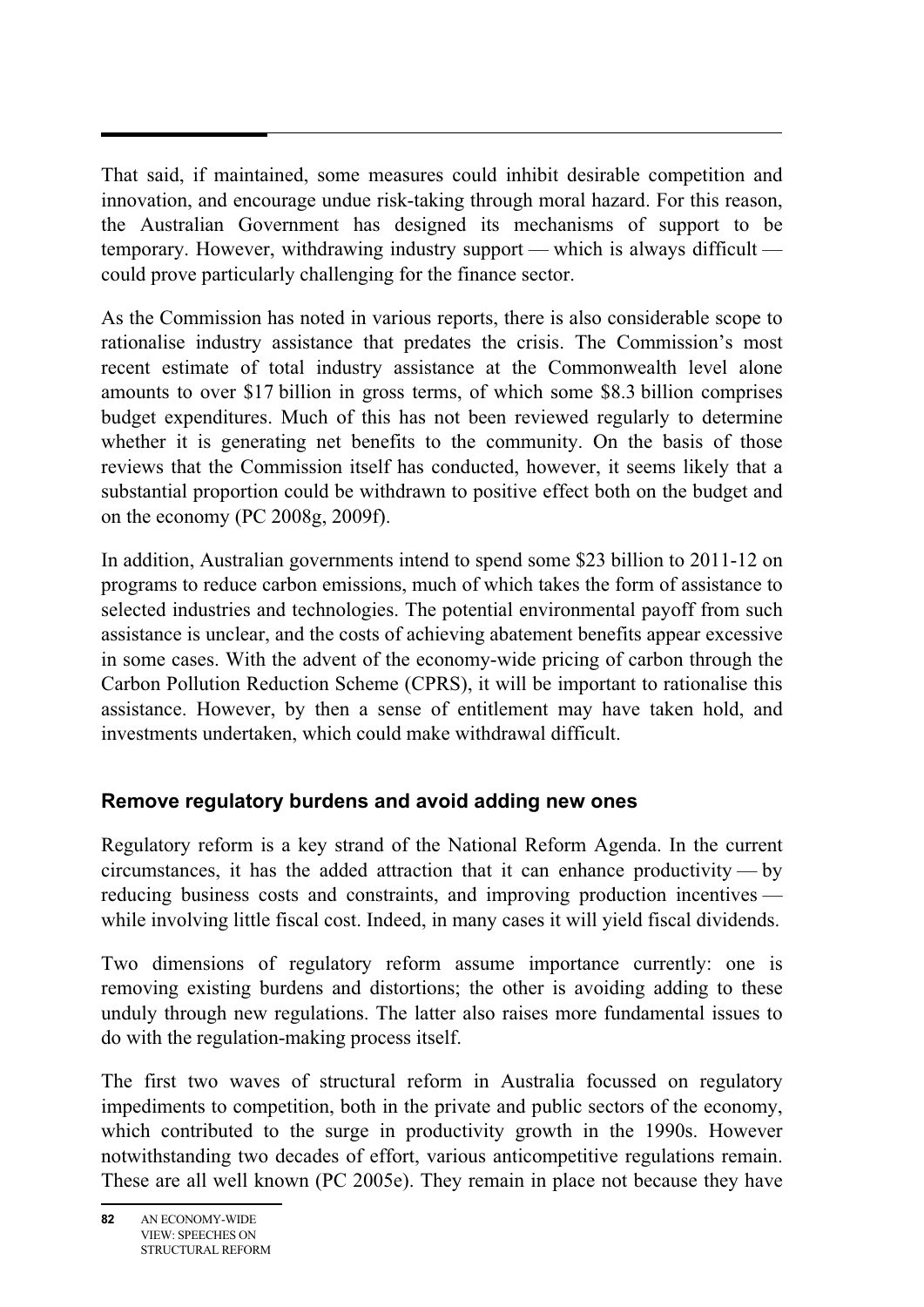been found to be justified in the public interest — on the contrary, most studies have found their efficiency costs to be unwarranted — but rather because of the political clout of their beneficiaries over the years.

A second category of identified regulatory reforms that could be expedited to assist with economic recovery is 'redtape' — business compliance burdens that exceed what is necessary to meet legitimate regulatory objectives. They were a 'sleeper' for many years, accumulating even as major advances were being made on the competition front. The Regulation Taskforce (2006) estimated in 2007 that they could be adding \$8 billion to the costs of doing business, the removal of which, the Commission estimated subsequently, could boost GDP by nearly \$12 billion (PC 2006b).

Repositories of 'reforms-in-waiting' at the Commonwealth level, include those in the Productivity Commission's series of reports surveying redtape burdens, including most recently, in important areas of social and economic infrastructure (PC 2009b). The Regulation Taskforce's initial wide-ranging stocktake, which preceded these, also still contains some recommendations waiting to be implemented.

Equally, while there is now a commendable focus on advancing reforms to some 27 regulatory 'hot spots' that add to the costs of doing business across jurisdictions, no reforms (other than wine labelling!) have yet been implemented. Less than half are on track for completion within the original timeframes. Nevertheless, it should be noted that these include such important areas as trade licencing, health workforce registration/accreditation, consumer policy, standard business reporting, and upstream petroleum regulation. Given the long history of resistance to reform in those areas, the progress that is being made is to be applauded. The challenge is to use the common imperative now facing all governments, to progress all the reforms within a time frame that can assist economic recovery.

#### *Minimising new burdens*

Under the heading of 'avoiding unnecessary new regulatory burdens', which could compromise economic recovery and inhibit productivity growth in the long term, are three contentious areas of regulation that will need close attention: industrial relations, carbon emissions reduction and financial markets. All three have pervasive effects throughout the economy and all inevitably require tradeoffs to be made between competing objectives, of which economic efficiency and productivity impacts are only one. Getting the balance right will be crucial both in the short and long terms.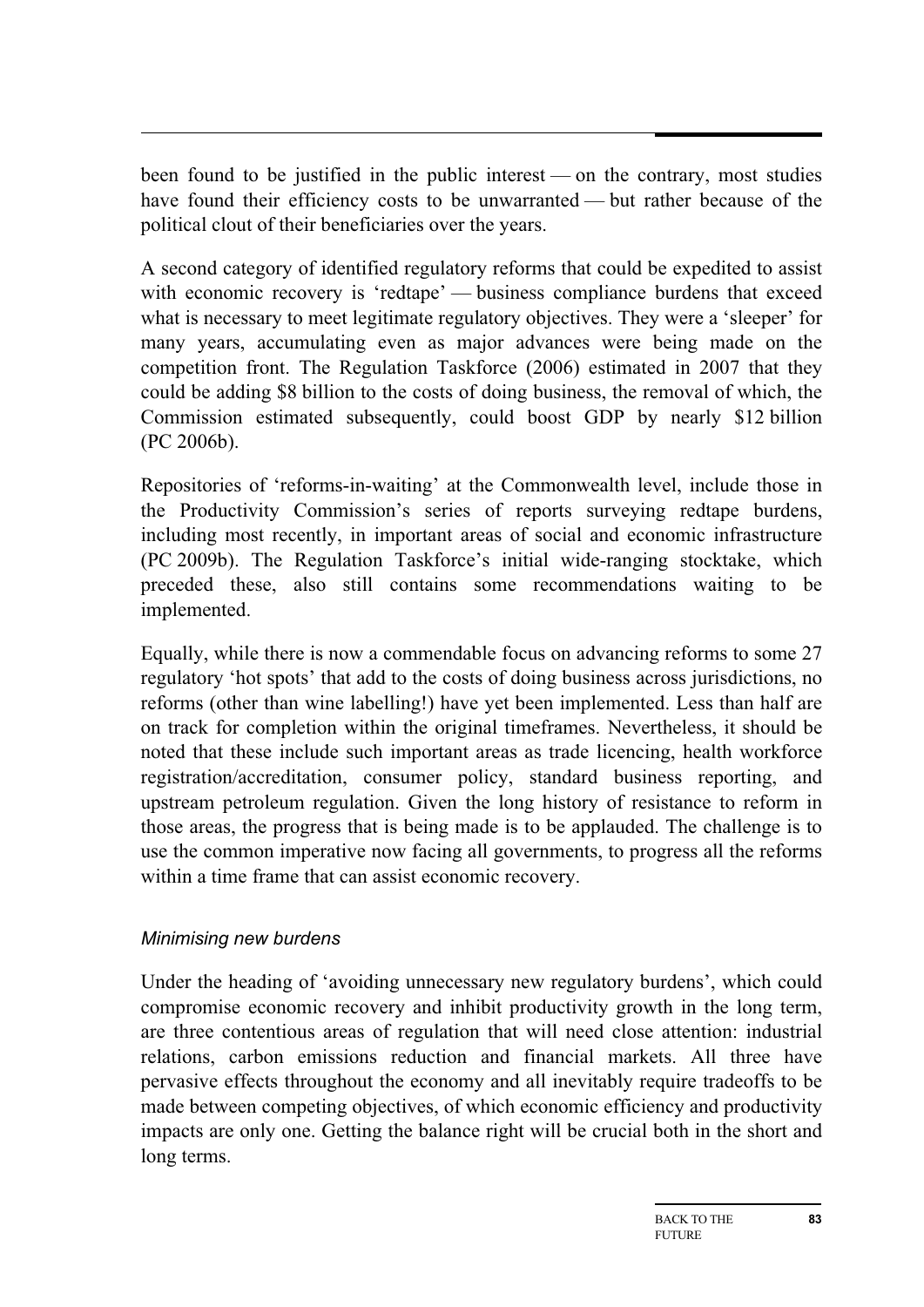In the case of industrial relations, legitimate concerns for workers' rights need to be balanced against the flexibility that firms need to implement the organisational changes and other innovations on which productivity growth ultimately depends. It will be important for industry performance and employment alike that enterprises preserve the ability to engage effectively with their employees, so as to implement work arrangements that best meet commercial imperatives. As the economy evolves, different firms and industries will face divergent pressures and needs that are not amenable to the enforcement of common conditions.

In relation to carbon emissions reduction, Australia faces regulatory challenges on an unprecedented scale. Abstracting from the (important) questions of initial scheme design and timing, it will be crucial to monitor CPRS implementation in a way that enables timely adjustments to the framework in the light of experience; and secondly, to rationalise the myriad of other regulatory measures directed at the same objective — which will serve mainly to raise the costs of emission reduction. Foremost among these, is the new 20 per cent National Renewable Energy Target.

The third area where we need to be careful to get the balance right in any new regulation is the finance sector. Regulatory failings in the United States were clearly implicated in the global financial crisis. While Australia did not share those failings — on the contrary — there is considerable pressure for us to impose 'stricter' regulation. There is much at stake in getting this right. Financial regulation needs to steer a course between the risks and costs of financial instability — and its potential contagion effects on the real economy — and the risks and costs of stultifying competition, innovation and ultimately the productivity of this key sector — and the adverse economy-wide impacts that these too would have.

Financial flows are the life blood of the economy. Prior to the liberalisation of financial markets in the 1980s, the system could be said to have been very 'safe', but credit was costly, hard to get and poorly allocated. The relaxation of credit controls and barriers to competition drove major innovations and cost reductions that boosted economic growth. Any response to the recent excesses and poor risk management in the United States should not overlook these benefits.

To illustrate the possible impacts of 'excessive' re-regulation among OECD countries, the Commission conducted some simulations using the GTAP model of the world economy (PC 2009a), which suggest that for every 1 per cent decline in the productivity of financial services, and 1 per cent rise in its cost, global output would be 0.5 per cent lower than otherwise (equivalent to \$350 billion).

This underlines the importance of ensuring that any changes to the regulation of financial markets and institutions are made only with the benefit of a careful

**<sup>84</sup>** AN ECONOMY-WIDE VIEW: SPEECHES ON STRUCTURAL REFORM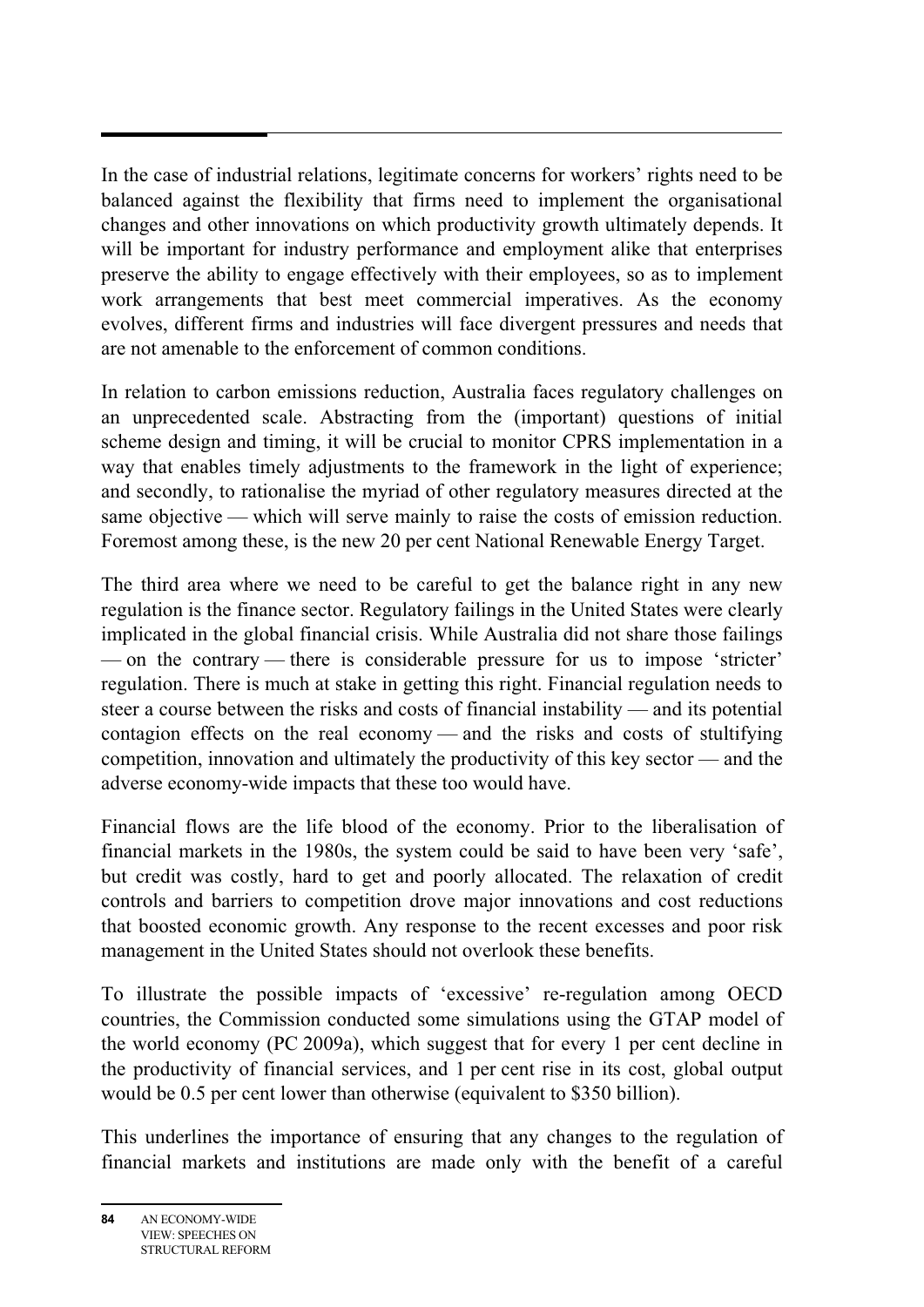analysis of the problems being targeted and the likely costs and benefits of alternative options for addressing them. There is a particular danger in making changes to specific parts of the regulatory framework unless the likely ramifications on the system as a whole can be tested. There is no substitute for public consultation as a means of avoiding unintended consequences.

Good processes for testing the need for regulation and formulating it are going to be especially important in the fiscally constrained circumstances that lie ahead. There will be stronger pressure to resort to regulatory means of achieving policy goals that might otherwise be best pursued through budgetary measures. Are our regulatory assessment processes up to this challenge? It is still not clear that they are.

# **Rethinking infrastructure**

Government spending on infrastructure has begun to acquire the status of a 'cure all' in the public consciousness. Before the financial crisis, it was seen as the key to reversing Australia's productivity slump. Once the crisis hit, it was seen as a key mechanism for stimulating employment. In reality, infrastructure spending is not and cannot be a panacea in either setting.

It is well known that major projects are not a good counter-cyclical spending vehicle because of their long lead times. Of course, as the IMF's Olivier Blanchard has observed, if sound projects had already been identified and were ready to go, this problem would be mitigated. But that was not the case in Australia, nor in most other countries. Instead, priority was given to many smaller scale, so-called 'shovel ready' projects, and the pre-existing processes for identifying beneficial larger scale projects were accelerated. Further impetus to government spending in the latter area was gained from reports of the drying up of private capital as the GFC took hold.

One of the attractions of public infrastructure spending for macro stimulus purposes, is that it involves once-off budgetary outlays, rather than recurrent expenditures. But it still has long-term economic effects (PC 2008e, 2009a). Projects that are well selected, with high benefit-cost ratios, should yield social returns that more than cover the financing costs over time — with a 'win, win' for the short and long terms. However, poorly conceived or executed infrastructure investments can impose a double burden on the community: with future generations having to service higher debts from incomes that are lower than they would otherwise be.

Indeed, it could be argued that any stimulatory spending on economic or social infrastructure that did not yield a net benefit would be inferior on efficiency (national productivity) grounds, to giving the money to households for discretionary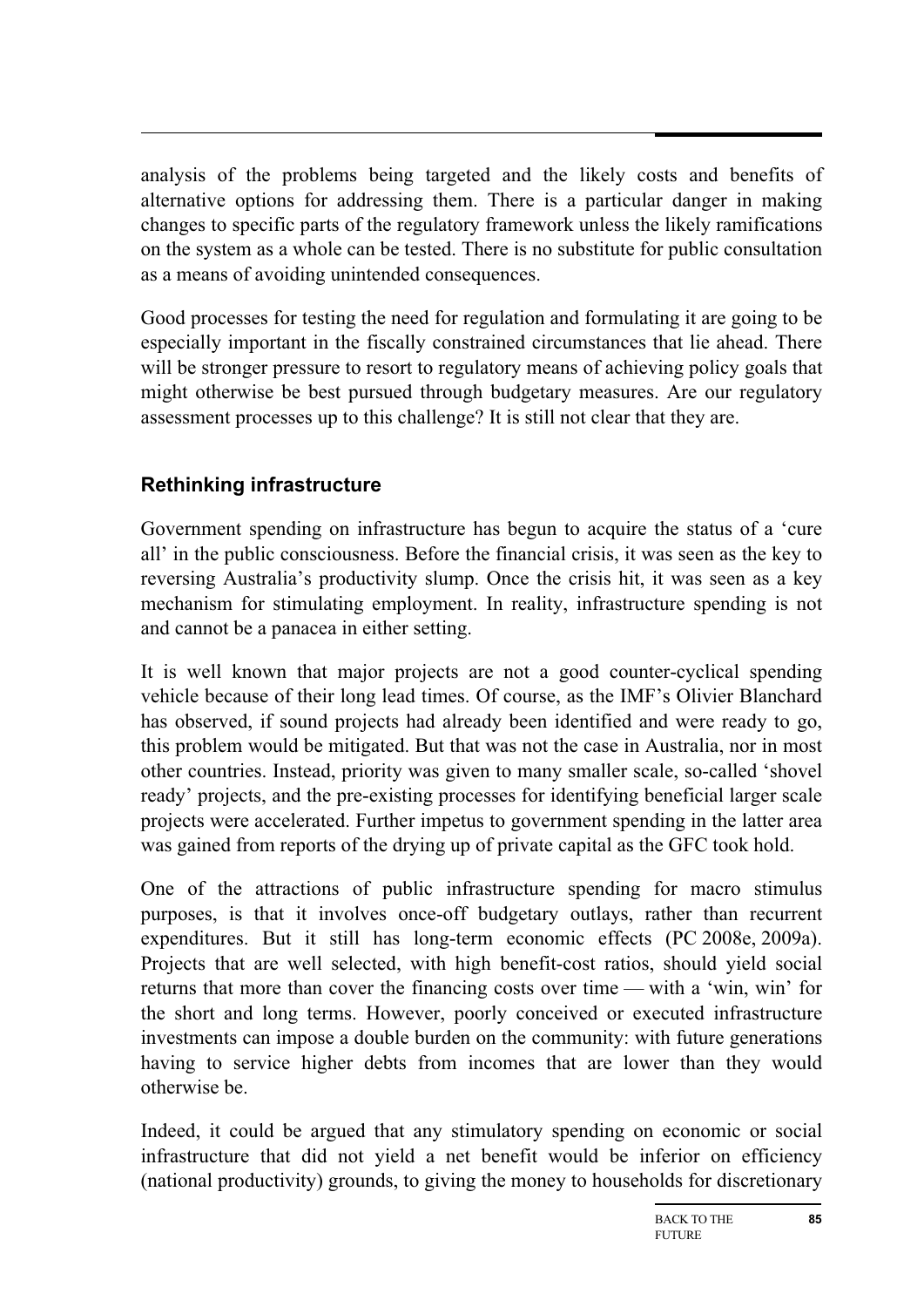spending. At least such payments are likely to end up being directed to valued goods and services (even if not all domestic in origin) at prices that reflect costs.

#### *Scope to further modify existing plans?*

One consideration, much debated, is how much scope there may be to recalibrate or defer existing spending plans in order to pursue a bigger productivity bang for the taxpayer's buck.

Among the infrastructure spending that is primarily stimulus-based, the main potential candidate is the school buildings program. This was designed to provide a relatively early boost to employment across the community, given ready access to school land and its dispersed location. A need for speed was met through a degree of uniformity in the type and construction of buildings permitted, rather than potentially drawn-out identification of projects attuned to the particular needs of each school community. Might there be more scope now to change tack? It would at least seem worthwhile to consider whether changes could be made wherever clear educational benefits could be demonstrated, such that any transaction costs of change would be worth incurring.

A second potential source of productivity gain, now that some of the pressure is off, are those larger scale 'nation-building' infrastructure proposals that were brought forward and selected without the opportunity to conduct adequate cost-benefit analysis (PC 2009a). It would be desirable to delay the progression of such projects, until this can be remedied.

There are two 'urban myths' about cost-benefit analysis (CBA) that appear to be gaining currency. One is that they need to be kept confidential because of commercially sensitive material. This conflates CBA with a competitive bidding process. An effective CBA can be conducted (and made public) in advance of seeking tenders. Once the tender is chosen it can be refined and made public again without disclosing commercial-in-confidence details. Taxpayers deserve to know on what basis their money is being spent and external scrutiny provides a useful discipline on the decision makers' calculations. The second myth is that CBAs cannot be conducted where there are non-financial costs or benefits (like environmental impacts). Such impacts will be implicitly valued anyway. CBA merely requires that those valuation judgements be transparently tested.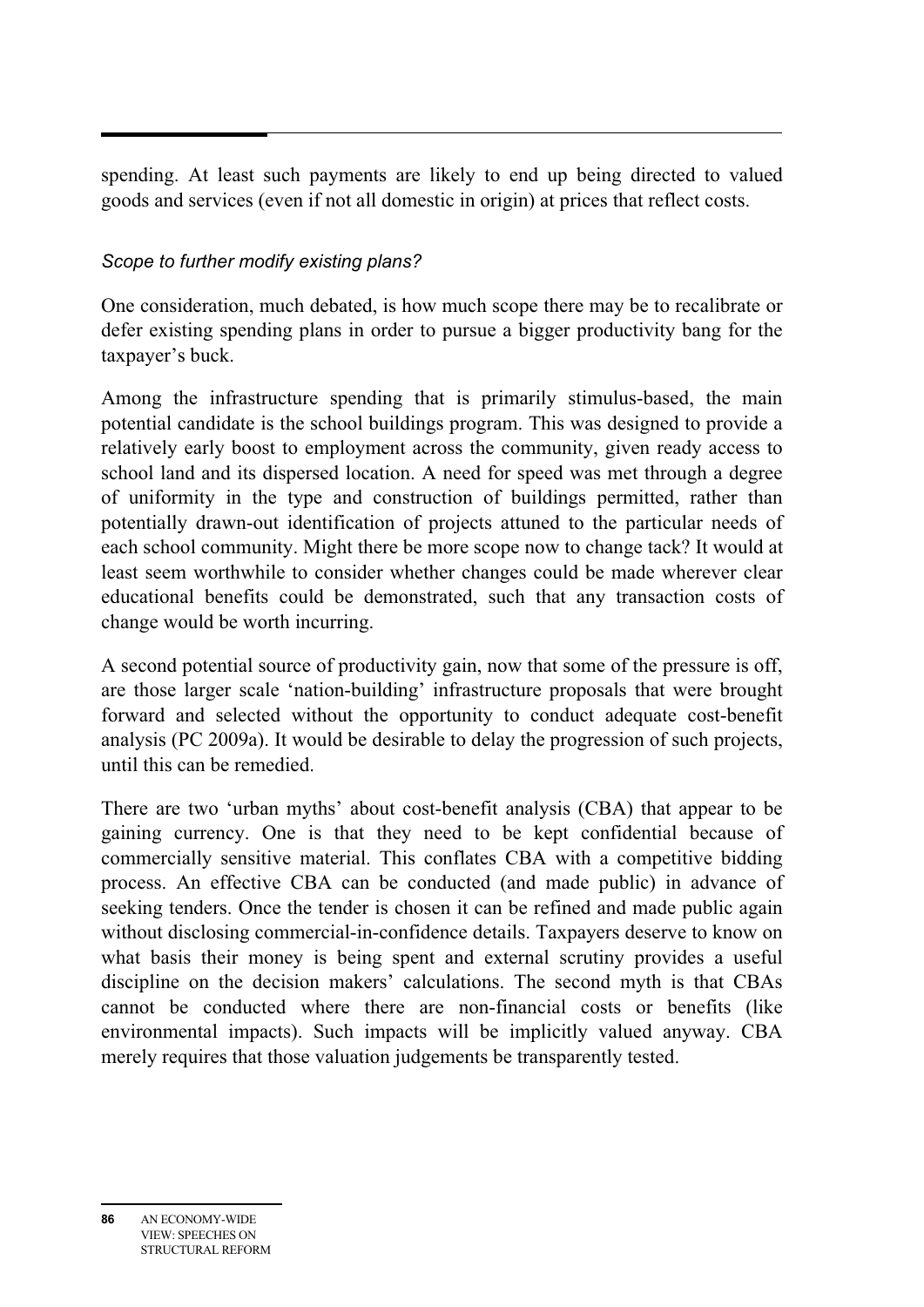#### *Removing impediments to private investment*

While it is clearly important to ensure that publicly-funded infrastructure is well designed, and allocated where it can yield the highest social return, public spending is only a fraction of private spending and will face considerable budgetary constraints in the years ahead. A key issue, therefore, both for the short and long terms, is how to facilitate greater private investment in infrastructure and help ensure that it is efficiently allocated.

There is an established agenda of reforms here that have strong empirical support and could be implemented in the near term — without incurring any public expenditure.

- One is regulatory overreach that discourages and distorts private investment. One major example identified a few years ago in the Commission's airports inquiry is the need to legislate to bring back an adequate regulatory threshold for successful third party access to major infrastructure investments (PC 2006c).
- Another is the need to rationalise or simplify the complex, multi-tiered approval processes for major projects. For example, the Commission has estimated that, in the case of upstream oil and gas projects, delays can cut billions of dollars from the NPV of major projects (PC 2009d).

#### *Getting more out of the 'stock'*

While the flow of new investments in infrastructure is important to future productivity, even more important is the efficient utilization of the existing *stock.*  Much of this is in the public domain (for example, water, transport and energy) and there is a further well-established agenda of productivity-enhancing reforms awaiting implementation (BCA 2009; PC 2005e, 2006b, 2007a, 2008a, 2008e). Two of the more important areas, which are not unrelated, involve deficiencies in the *governance* of government infrastructure businesses (including lack of independence, accountability and proper project assessment processes) and secondly, deficiencies in the *pricing of* infrastructure services.

These have been much discussed. I would just re-emphasise that without appropriate governance and pricing of public infrastructure services, existing assets cannot be used efficiently and new investments will often be mis-timed and poorly directed. Many Australians are having to cope with the consequences of this everyday in the water shortages and traffic congestion that detract from the liveability of our cities, with electricity black/brown-outs becoming more common. These problems underline the reality that infrastructure is not an end in itself, but a means of enhancing the wellbeing of the community. Policy makers need to act on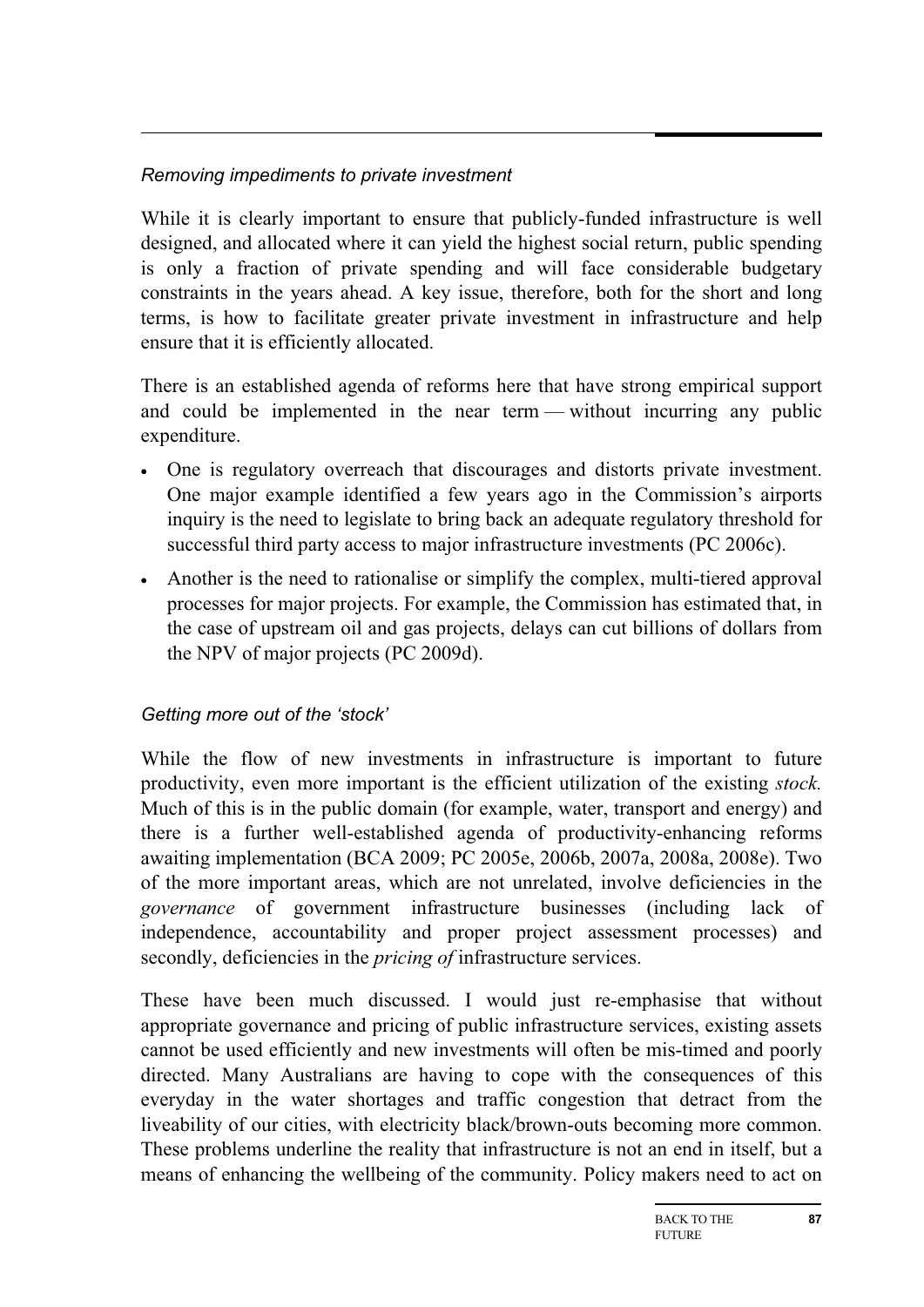the recognition that better outcomes cannot be achieved through government spending alone.

#### **Other reform imperatives for future productivity growth**

Reforms in the above three areas have been singled out because they would yield early productivity dividends without calling on scarce budgetary resources.

However, they represent only a sub-set of the wider suite of important reform areas under COAG's national reform agenda (PC 2006b, 2009a, 2009e). A crucial element for the long term is the 'human capital' agenda. As the name implies, this encompasses potential reforms to improve the population's health and skill levels, which are pathways to a more productive and participative workforce, as well as improved wellbeing. While, as the Commission has shown, this ultimately holds the promise of national welfare gains at least as great as those from the previous, competition-related waves of reform, realising much of it will take time and require higher levels of public investment. The scope for such expenditure has been reduced by the stimulus spending and the new challenge of restoring budgetary balance.

Even such tight fiscal constraints should not preclude spending on human capital investments with high net social returns, provided they are indeed genuinely high returns. However, this ups the ante on conducting rigorous assessments and trials before introducing any programs. Australia's record to date, like that of many other countries, does not inspire confidence. On the basis of many *ex post* evaluations, the eminent American sociologist, Peter Rossi, coined an 'Iron Law' that 'the expected value of any net impact assessment of any large scale social program is zero' (Rossi 1987). This should give us pause.

The fact is that human services already constitute a large proportion of the total outlays of governments in Australia, with health and education alone accounting for one-third (or some 15 per cent of GDP). How effectively is this money being spent? The answer is that we do not really know for sure, but there are a variety of indications of scope for productivity and efficiency gains that would not detract from service quality. One source of these is the annual Blue Book, commissioned by COAG precisely for this purpose, which reveals significant disparities in performance across jurisdictions for many human service areas (SCRGSP 2009). In its report on the National Reform Agenda, the Commission found potential to increase the productivity of health services that would alone translate to a \$4 billion gain in GDP (PC 2006b).